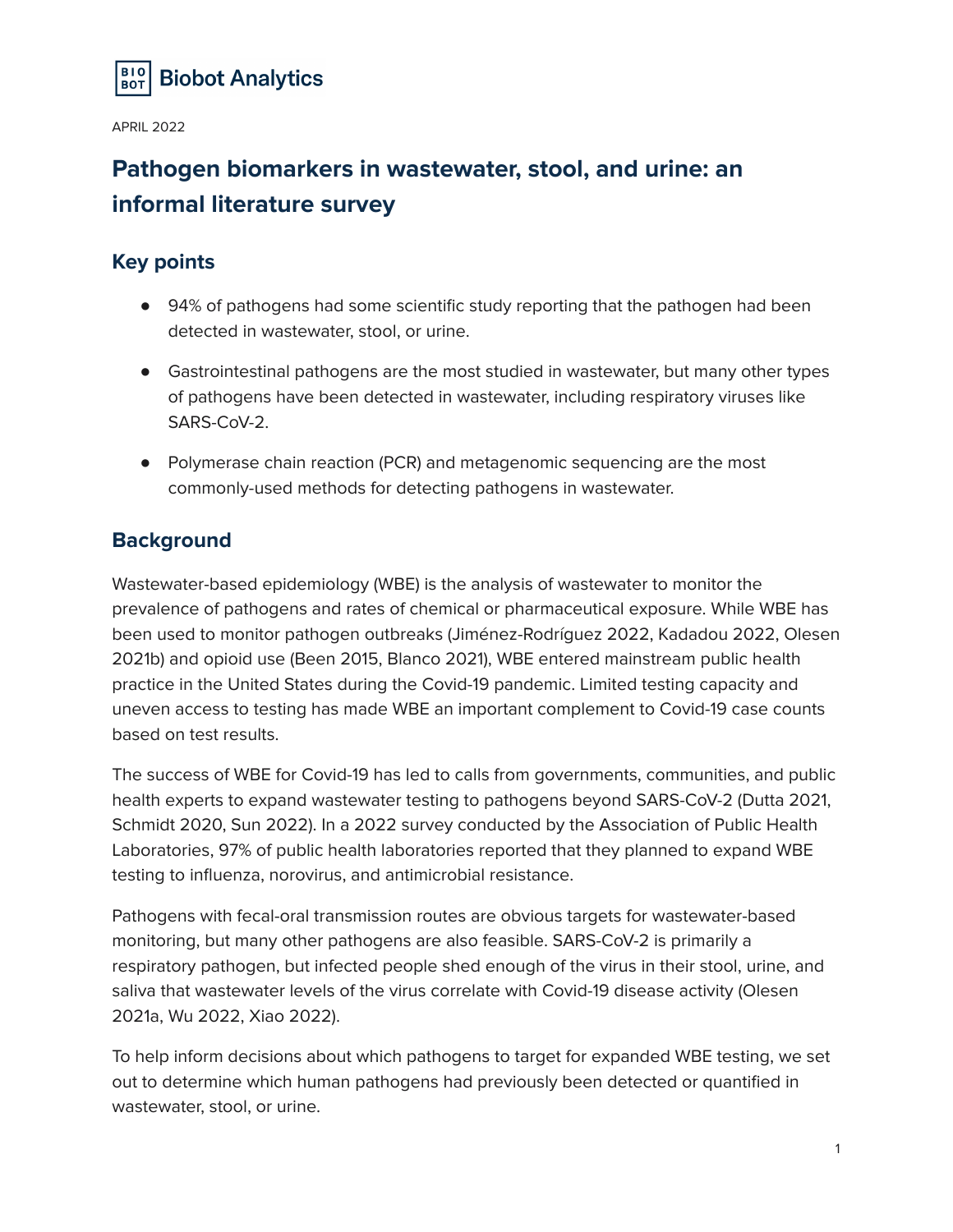

## **Review of the scientific literature**

We iteratively generated a list of about 80 pathogens relevant to public health in the US, including individual species, subspecies, or common groupings of pathogens (e.g., the four common coronaviruses).



Types of pathogens included in the search

The search was not systematic or exhaustive. We evaluated only a convenience sample of source publications that we found sufficient for an informal characterization of the existing scientific literature on each pathogen. We devoted more effort to the pathogens on the list with higher morbidity and mortality and those with better established monitoring systems and infrastructure, because we expected they would be the best candidates for wastewater-based monitoring. We furthermore focused our search on the studies that:

- Sample from community wastewater as opposed to industrial or agricultural wastewater
- Include sampling of influent rather than effluent
- Include sampling of the influent liquid fraction rather than sludge or aerosols, as this kind of sampling is the most common sampling methodology
- Use nucleotide-based methods (e.g., qPCR and metagenomics), as these methods are the ones used for wastewater monitoring for SARS-CoV-2 and are the ones most likely to be used in an expansion of WBE.

For each pathogen, we searched for publications using PubMed and the following search terms: "pathogen\_name" wastewater, "pathogen\_name" stool, and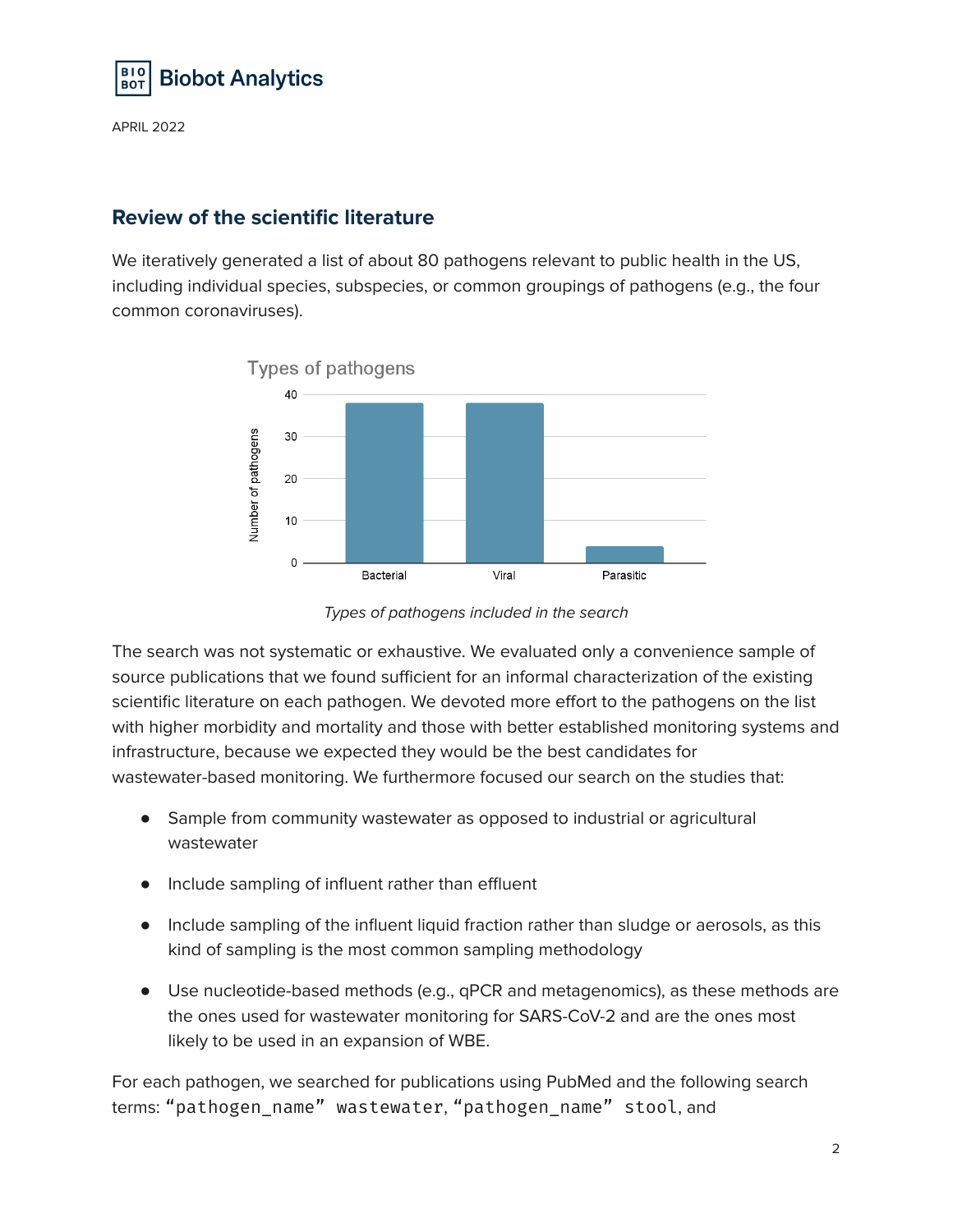

"pathogen name" urine. For example, for Streptococcus pneumoniae, we searched for "Streptococcus pneumoniae" wastewater, "Streptococcus pneumoniae" stool, etc. When a search term yielded too many hits for convenient manual examination, additional terms were used to narrow results, including shed\*, excret\*, detect\*, and quant\*. Because we expected that whole genome sequencing of wastewater might report on multiple pathogens, we also search for papers using search terms wastewater sequencing, wastewater metagenomics, and wastewater covid variant.

For each relevant publication, we noted whether the pathogen in question had been detected in wastewater, stool, or urine, and whether the pathogen's concentration had been quantified. Study population, location, methods, and results were also manually extracted from each relevant publication. To facilitate analysis, pathogens were grouped based on disease type (e.g., respiratory, gastrointestinal, nosocomial).

#### **Results**

#### **Almost all surveyed pathogens have previously been detected or quantified in excreta or wastewater**

In total, 612 publications supporting the detection of these pathogens in wastewater, stool, or urine were identified (see Appendix). Evidence for detection in wastewater, stool, or urine was found for 94% (76 of 80) of the pathogens in the search.



Summary of the search results, showing that 94% of pathogens had associated studies showing that the pathogen can be detected in excreta (stool or urine) or in wastewater.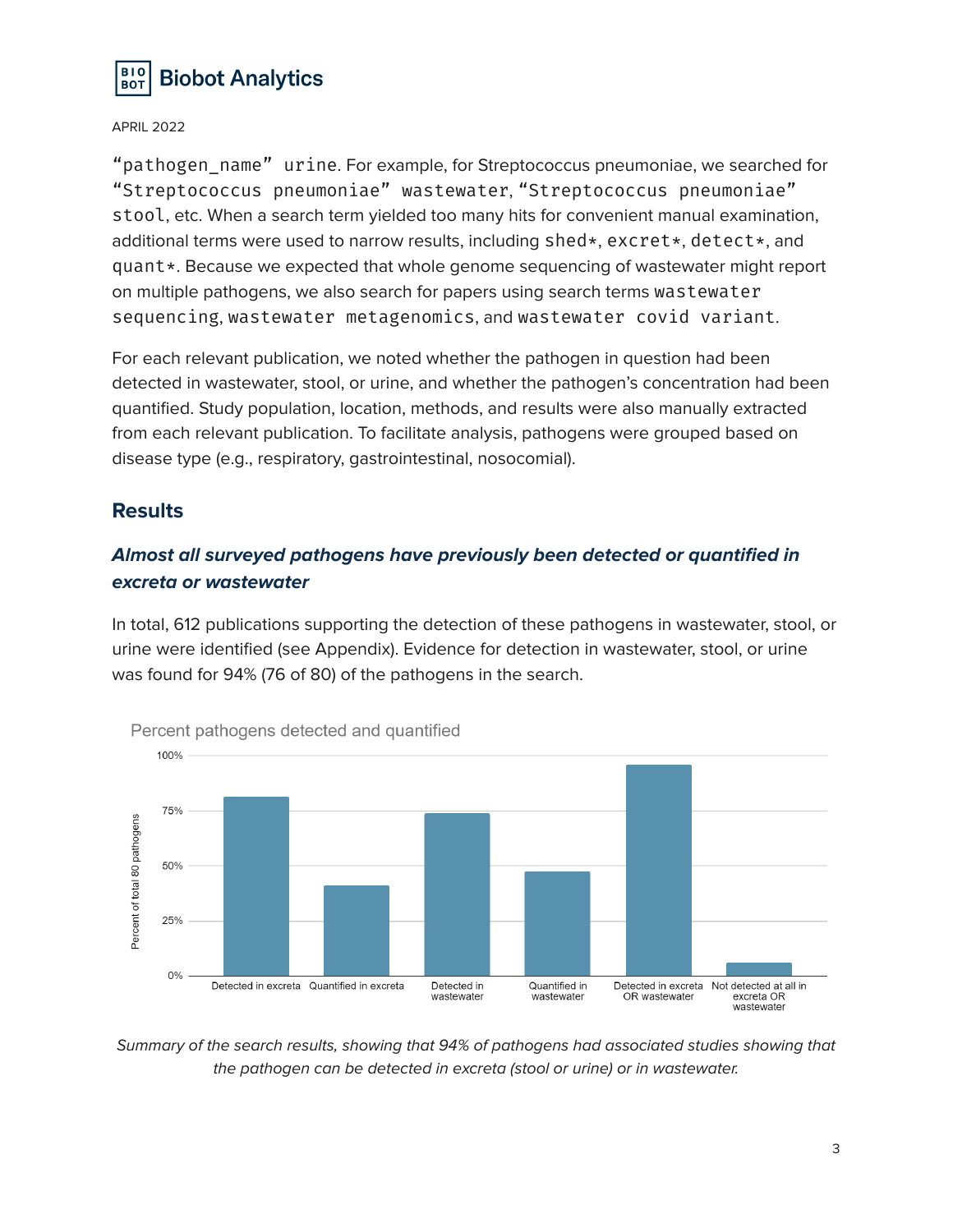

More pathogens were detected in excreta (89%; 71 of 80) than in wastewater (72%; 58 of 80), but more of the pathogens detected in wastewater were quantified (71%; 41 of 58) compared to pathogens detected in excreta (41%; 29 of 71).

The actual number of pathogens that could be detected in wastewater is almost certainly underestimated in our search. Because we limited our search to only 80 pathogens, the number of pathogens that can be detected in wastewater is higher than the 76 we found evidence for. In particular, we found that metagenomic studies of wastewated detected many pathogens and pathogen strain variants that we did not actively include in our search.

#### **Pathogen groups most studied in wastewater, stool, and urine**

The largest group of pathogens with relevant wastewater, stool, or urine studies was the gastrointestinal (GI) pathogens, consisting of 22 pathogens. Most GI pathogens were detectable in wastewater and had been quantified in stool or urine. We found that a small proportion of other pathogens had associated studies reporting that those pathogens were detectable in wastewater, stool, or urine. For example, the hepatitis viruses (A and E) that are fecal-oral transmitted have been well-studied in wastewater, stool, and urine, but we found fewer scientific studies about the other hepatitis viruses (B, C, and D).

In general, most pathogens were better studied in stool or urine than in wastewater. In particular, sexually transmitted infection (STI) pathogens and vector-borne pathogens were most often detected in urine, rather than stool or wastewater. We expect that urine tests are more common in part because a urine-based diagnostic test is easier to develop and administer in a medical setting, compared to a stool-based test. For some pathogens, especially STI pathogens, we also expect that there may be more significant shedding in urine than in stool.

Our search identified many studies of antibiotic resistance genes (e.g., KPC, ESBLs, vanA) in wastewater, but relatively few studies about STI pathogens and vector-borne pathogens. We speculate that STI pathogens, which are typically transmitted directly from one human to another, and some of which are obligate intracellular pathogens, may not survive well outside the host and so may be more difficult to detect and quantify in wastewater.

#### **Laboratory methods used to detect pathogens in wastewater**

We focused our search towards studies using nucleotide-based methods like metagenomics and PCR, but we identified studies using many different methods to detect pathogens in stool, urine, and wastewater. PCR-based methods (e.g., qPCR, RT-PCR, ddPCR, RT-PCR) were by far the most common, for both detection and quantification, in both excreta and wastewater.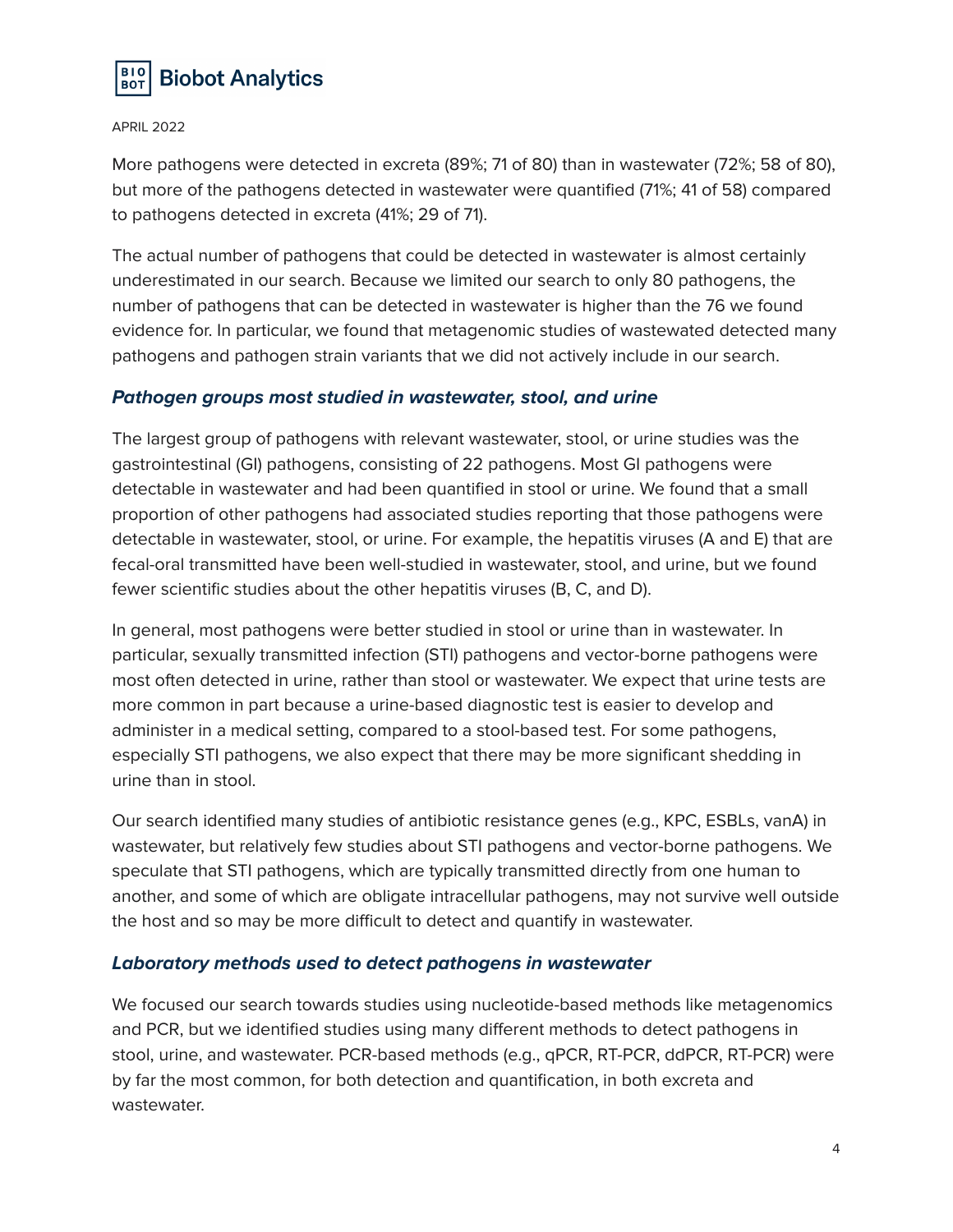



Most common methods for identifying pathogens in excreta and wastewater

Publications we identified in the search used different methods for detecting pathogens in excreta (stool or urine) versus wastewater. PCR was commonly used to detect pathogens in both excreta and wastewater, but shotgun metagenomics was almost exclusively used in wastewater studies.

Other common methods include shotgun metagenomics, 16S rRNA sequencing, enzyme immunoassays, culturing and isolation, and microscopy. Culturing and isolation, enzyme immunoassays, and microscopy were more often used with stool or urine, while next-generation sequencing methods were more often used with wastewater. We speculate that most assays for stool and urine are developed for use in a medical context, where detection is often sufficient, quantification is less important, and sensitivity is critical.

Among wastewater studies, the most common methods were PCR-based methods, 16S rRNA sequencing, shotgun metagenomics sequencing, and culture and isolation. We note that PCR-based methods are convenient because they are relatively fast and cheap, can be used for any type of pathogen (e.g., virus or bacteria), and do not require that the pathogen is viable or infectious in order to be detected. By contrast, metagenomic sequencing is relatively expensive, 16S rRNA studies can only detect bacteria, and culture-based methods require a viable pathogen for detection.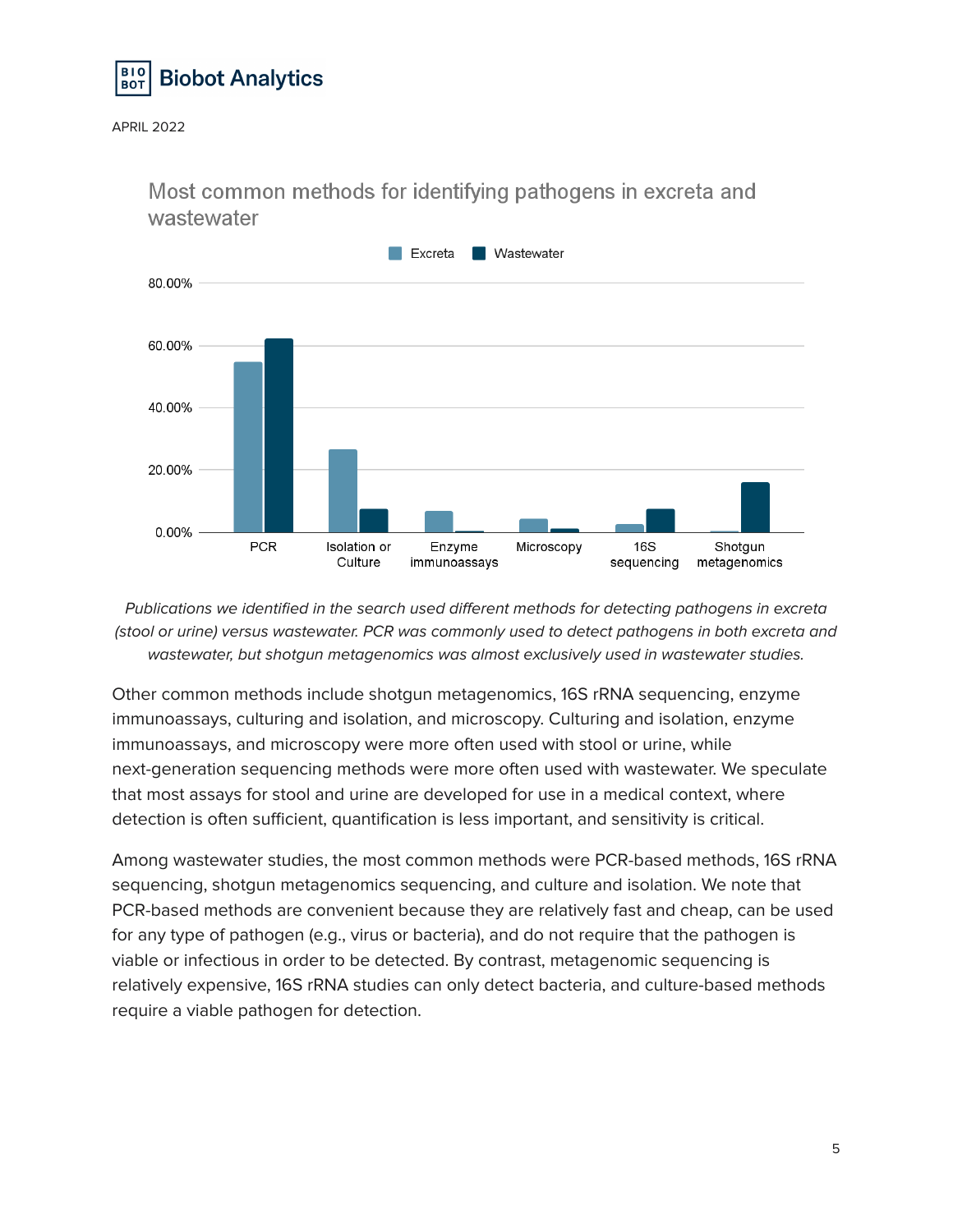

## **Conclusion: WBE will not be limited by the number of pathogens that can be detected in wastewater**

The selection of pathogens to include in wastewater-based monitoring should be based on many factors, including public health burden, the actionability of wastewater data for each pathogen, and the feasibility of detecting each pathogen in wastewater. Given that 94% of studied pathogens had some report of detection in wastewater, stool, or urine, we expect that detectability in wastewater is the rule rather than the exception. Thus, sensitivity, quantifiability, and actionability, rather than detectability, are more likely to be the limiting factors in expanding WBE applications.

This informal literature review has many limitations. First, it was not exhaustive or systematic, and we expect that a significant body of literature was not included in our results. For example, we did not include the keyword "environmental surveillance," which has been used in association with wastewater monitoring of poliovirus, in our search terms.

Second, our search focused on studies of influent to wastewater treatment plants because we expected that this type of sampling has the most immediate applications to monitoring the prevalence of pathogen carriage or infection in humans. However, we incidentally identified many studies of pathogens in agricultural wastewater, industrial wastewater, wastewater treatment plant effluent, and natural water systems, and monitoring of these other waster systems has important public health applications.

Finally, we note that, during our search, we identified some potential historical trends in wastewater monitoring that could be investigated more deeply. For example, we noticed that the development of a new assay was followed by a bloom of publications using that technique to study pathogens in wastewater. Thus, the relative numbers of publications using different methods, such as enzyme immunoassays, PCR, and next generation sequencing, may be more of a reflection of their waxing and waning novelty rather than their suitability for wastewater-based monitoring.

The acceleration of WBE has been a silver lining of the Covid-19 pandemic. WBE has the potential to monitor many types of pathogens, bacterial or viral, respiratory or gastrointestinal. We hope that expanded applications of WBE will improve human health and aid early detections of future epidemics.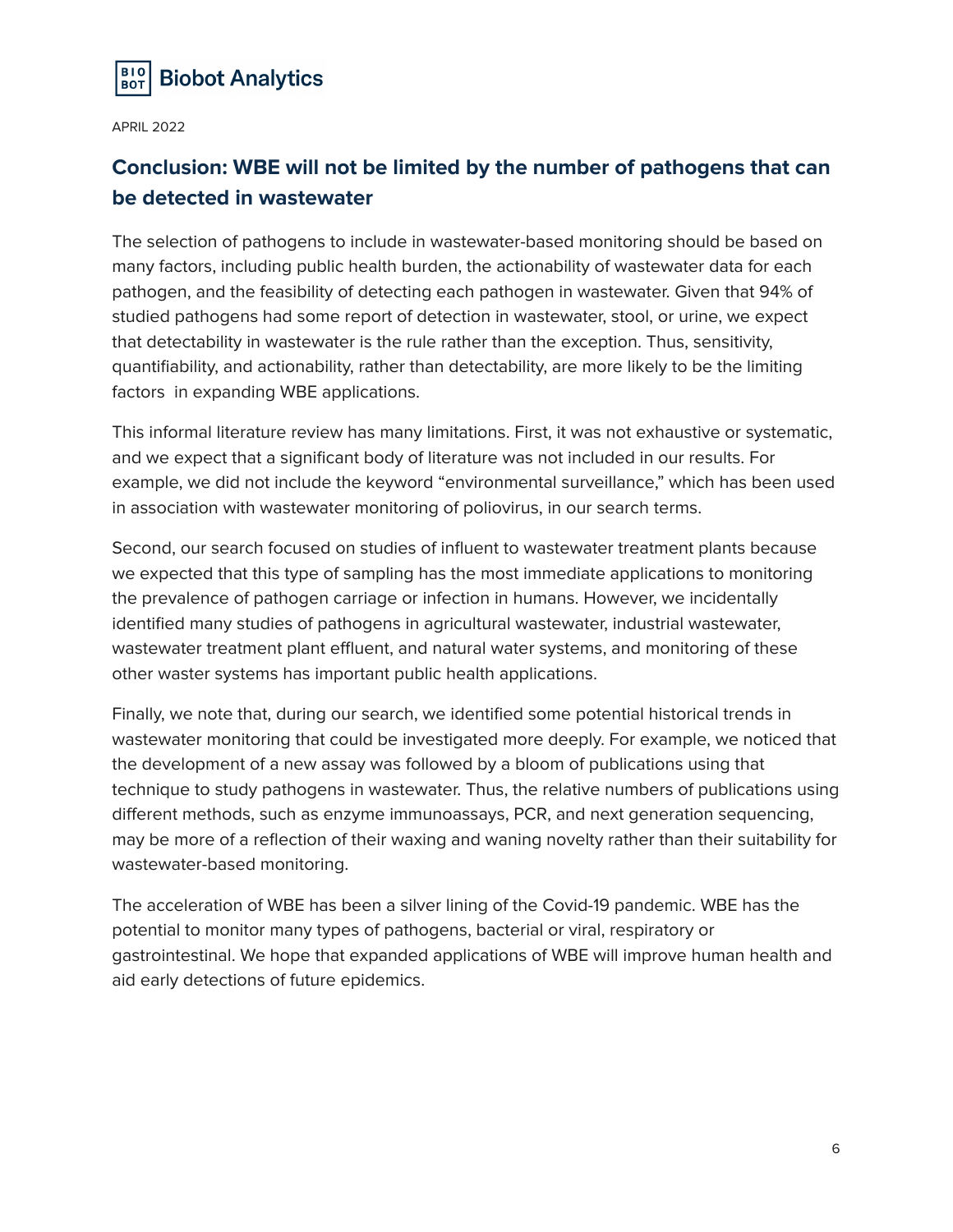

Been et al. Data triangulation in the context of opioids monitoring via wastewater analyses. Drug Alcohol Depend. 2015. doi: 10.1016/j.drugalcdep.2015.03.022.

Blanco C et al. Data needs and models for the opioid epidemic. Mol Psychiatry. 2021. doi: 10.1038/s41380-021-01356-y.

Dutta H et al. Wastewater-based epidemiology: a new frontier for tracking environmental persistence and community transmission of COVID-19. Environ Sci Pollut Res Int. 2021. doi: 10.1007/s11356-021-17419-0.

Jiménez-Rodríguez et al. Biosensors for the detection of disease outbreaks through Wastewater-based Epidemiology. Trends Analyt Chem. 2022. doi:10.1016/j.trac.2022.116585.

Kadadou et al. Recent advances in the biosensors application for the detection of bacteria and viruses in wastewater. J Environ Chem Eng. 2022. doi: 10.1016/j.jece.2021.107070.

Olesen SW et al. Making waves: Defining the lead time of wastewater-based epidemiology for COVID-19. Water Res. 2021. doi: 10.1016/j.watres.2021.117433.

Olesen SW. Polio and the early history of wastewater epidemiology. Biobot Analytics blog. Oct 2021. Available from: https://biobotanalytics.medium.com/polio-and-the-early-history-of-wastewater-epidemiology-8f39f984be9f

Schmidt C. Watcher in the wastewater. Nat Biotechnol. 2020. doi: 10.1038/s41587-020-0620-2.

Sun LH. CDC to expand wastewater monitoring to help track coronavirus trends. Washington Post. Feb 2022. Available from: https://www.washingtonpost.com/health/2022/02/04/wastewater-coronavirus-cdc-expanding-system/

Wu F et al. SARS-CoV-2 RNA concentrations in wastewater foreshadow dynamics and clinical presentation of new COVID-19 cases. Sci Total Environ. 2022. doi: 10.1016/j.scitotenv.2021.150121.

Xiao A et al. Metrics to relate COVID-19 wastewater data to clinical testing dynamics. Water Res. 2022. doi: 10.1016/j.watres.2022.118070.

Wright S. Laboratories Community of Practice. 2022.

Prepared by Marina Santiago, PhD and Scott W. Olesen, PhD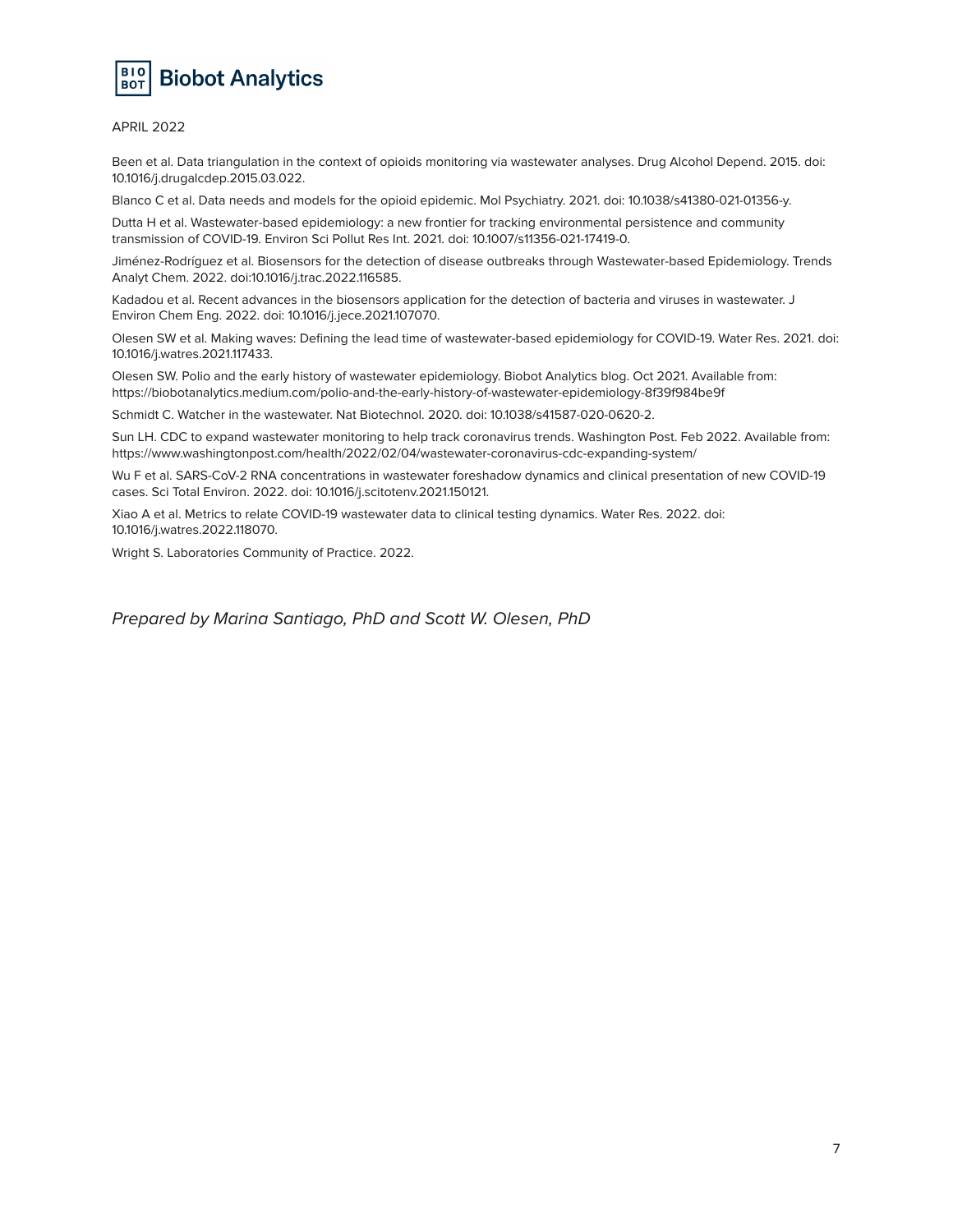

#### **Appendix A: List of citations**

AL-Quraan, Nisreen A., Lubna I. Abu-Rub, and Abdel-Kareem Sallal. "Evaluation of Bacterial Contamination and Mutagenic Potential of Treated Wastewater from Al-Samra Wastewater Treatment Plant in Jordan." Journal of Water and Health 18, no. 6 (December 1, 2020): 1124–38. https://doi.org/10.2166/wh.2020.193.

Abaye, Gizaw E., Tamrat Abebe, Adane Worku, Debela Tolessa, Gobena Ameni, and Adane Mihret. "Detection of Mycobacterium Tuberculosis from the Stool of HIV Sero-Positive Individuals Suspected of Pulmonary Tuberculosis." Edited by Mark Spigelman. PLOS ONE 12, no. 5 (May 19, 2017): e0177529. https://doi.org/10.1371/journal.pone.0177529.

Abou Tayoun, Ahmad N., Paul R. Burchard, Angela M. Caliendo, Axel Scherer, and Gregory J. Tsongalis. "A Multiplex PCR Assay for the Simultaneous Detection of Chlamydia Trachomatis, Neisseria Gonorrhoeae, and Trichomonas Vaginalis." Experimental and Molecular Pathology 98, no. 2 (April 2015): 214–18. https://doi.org/10.1016/j.yexmp.2015.01.011.

Aboud, Lily, Yangqi Xu, Eric P. F. Chow, Teodora Wi, Rachel Baggaley, Maeve B. Mello, Christopher K. Fairley, and Jason J. Ong. "Diagnostic Accuracy of Pooling Urine, Anorectal, and Oropharyngeal Specimens for the Detection of Chlamydia Trachomatis and Neisseria Gonorrhoeae: A Systematic Review and Meta-Analysis." BMC Medicine 19, no. 1 (December 2021): 285. https://doi.org/10.1186/s12916-021-02160-9.

Abravanel, Florence, Audrey Lacipière, Sébastien Lhomme, Martine Dubois, Luce Minier, Jean-Marie Peron, Laurent Alric, Nassim Kamar, and Jacques Izopet. "Performance of a Commercial Assay for Detecting and Quantifying HEV RNA in Faeces." Journal of Clinical Virology 109 (December 2018): 1–5. https://doi.org/10.1016/j.jcv.2018.10.003.

Abravanel, Florence, Sébastien Lhomme, Sabine Chapuy-Regaud, Jean-Michel Mansuy, Jérôme Boineau, Karine Sauné, and Jacques Izopet. "A Fully Automated System Using Transcription-Mediated Amplification for the Molecular Diagnosis of Hepatitis E Virus in Human Blood and Faeces." Journal of Clinical Virology 105 (August 2018): 109–11. https://doi.org/10.1016/j.jcv.2018.06.013.

Abshire, Robert L. "Detection of Enteropathogenic Escherichia Coli Strains in Wastewater by Fluorescent Antibody." Canadian Journal of Microbiology 22, no. 3 (March 1, 1976): 364–78. https://doi.org/10.1139/m76-056.

Adefisoye, Martins A., and Anthony I. Okoh. "Identification and Antimicrobial Resistance Prevalence of Pathogenic Escherichia Coli Strains from Treated Wastewater Effluents in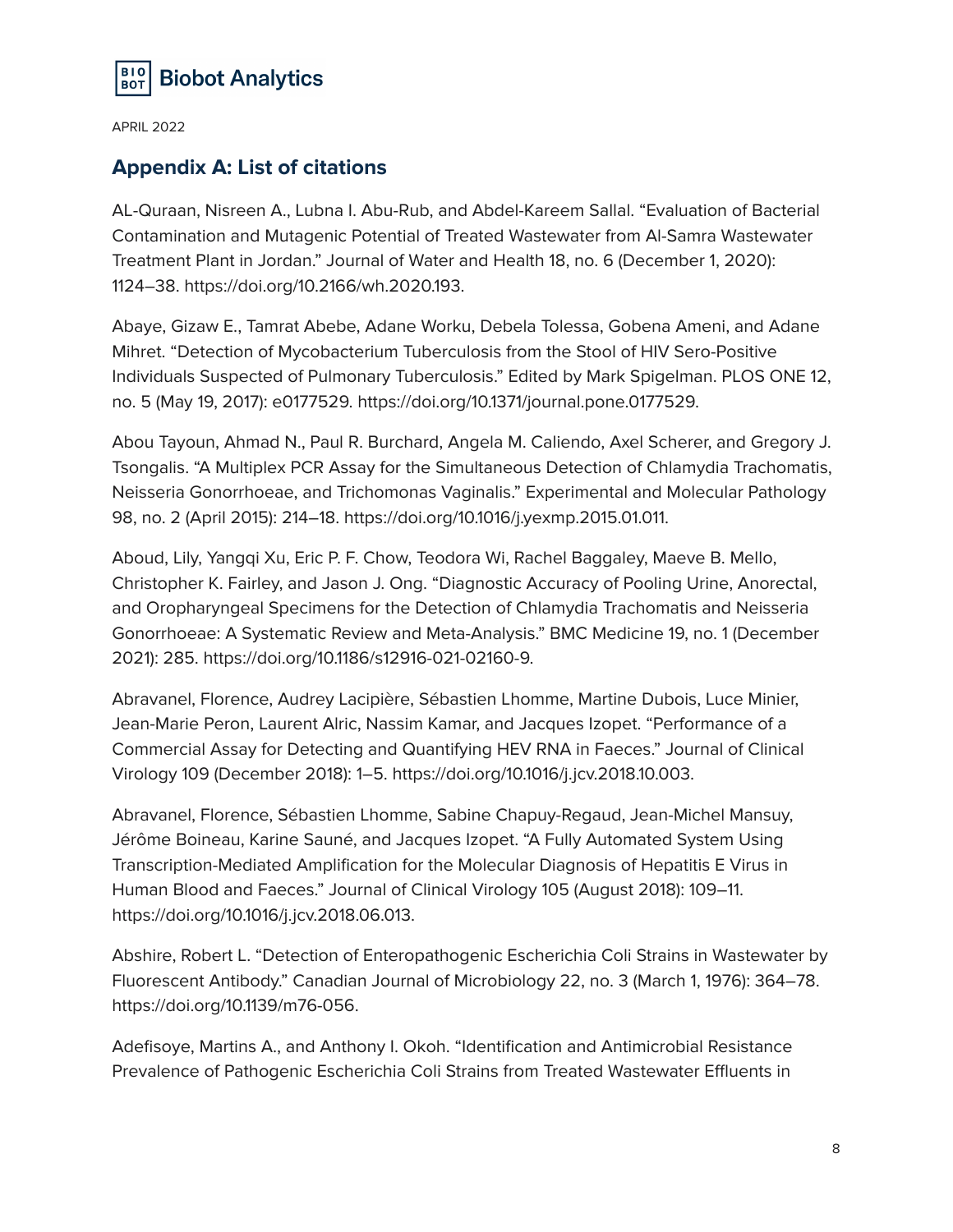

Eastern Cape, South Africa." MicrobiologyOpen 5, no. 1 (February 2016): 143–51. https://doi.org/10.1002/mbo3.319.

Adegoke, Anthony Ayodeji, Chibuzor Ezinne Madu, Olayinka Ayobami Aiyegoro, Thor Axel Stenström, and Anthony Ifeanyi Okoh. "Antibiogram and Beta-Lactamase Genes among Cefotaxime Resistant E. Coli from Wastewater Treatment Plant." Antimicrobial Resistance & Infection Control 9, no. 1 (December 2020): 46. https://doi.org/10.1186/s13756-020-0702-4.

Agrawal, Shelesh, Laura Orschler, and Susanne Lackner. "Metatranscriptomic Analysis Reveals SARS-CoV-2 Mutations in Wastewater of the Frankfurt Metropolitan Area in Southern Germany." Edited by Simon Roux. Microbiology Resource Announcements 10, no. 15 (April 15, 2021): e00280-21. https://doi.org/10.1128/MRA.00280-21.

Agudelo-Hernandez, Arcadio, Yue Chen, Arlene Bullotta, William G. Buchanan, Cynthia R. Klamar-Blain, Luann Borowski, Sharon A. Riddler, Charles R. Rinaldo, and Bernard J.C. Macatangay. "Subclinical Herpesvirus Shedding among HIV-1-Infected Men on Antiretroviral Therapy." AIDS 31, no. 15 (September 24, 2017): 2085–94. https://doi.org/10.1097/QAD.0000000000001602.

Ahmed, Shahira A., and Panagiotis Karanis. "Comparison of Current Methods Used to Detect Cryptosporidium Oocysts in Stools." International Journal of Hygiene and Environmental Health 221, no. 5 (June 2018): 743–63. https://doi.org/10.1016/j.ijheh.2018.04.006.

Ahmed, W., P. Gyawali, and S. Toze. "Quantitative PCR Measurements of Escherichia Coli Including Shiga Toxin-Producing E. Coli (STEC) in Animal Feces and Environmental Waters." Environmental Science & Technology 49, no. 5 (March 3, 2015): 3084–90. https://doi.org/10.1021/es505477n.

Ahmed, Warish, Nicola Angel, Janette Edson, Kyle Bibby, Aaron Bivins, Jake W. O'Brien, Phil M. Choi, et al. "First Confirmed Detection of SARS-CoV-2 in Untreated Wastewater in Australia: A Proof of Concept for the Wastewater Surveillance of COVID-19 in the Community." Science of The Total Environment 728 (August 2020): 138764. https://doi.org/10.1016/j.scitotenv.2020.138764.

Ai, Yuehan, Angela Davis, Dan Jones, Stanley Lemeshow, Huolin Tu, Fan He, Peng Ru, Xiaokang Pan, Zuzana Bohrerova, and Jiyoung Lee. "Wastewater SARS-CoV-2 Monitoring as a Community-Level COVID-19 Trend Tracker and Variants in Ohio, United States." Science of The Total Environment 801 (December 2021): 149757. https://doi.org/10.1016/j.scitotenv.2021.149757.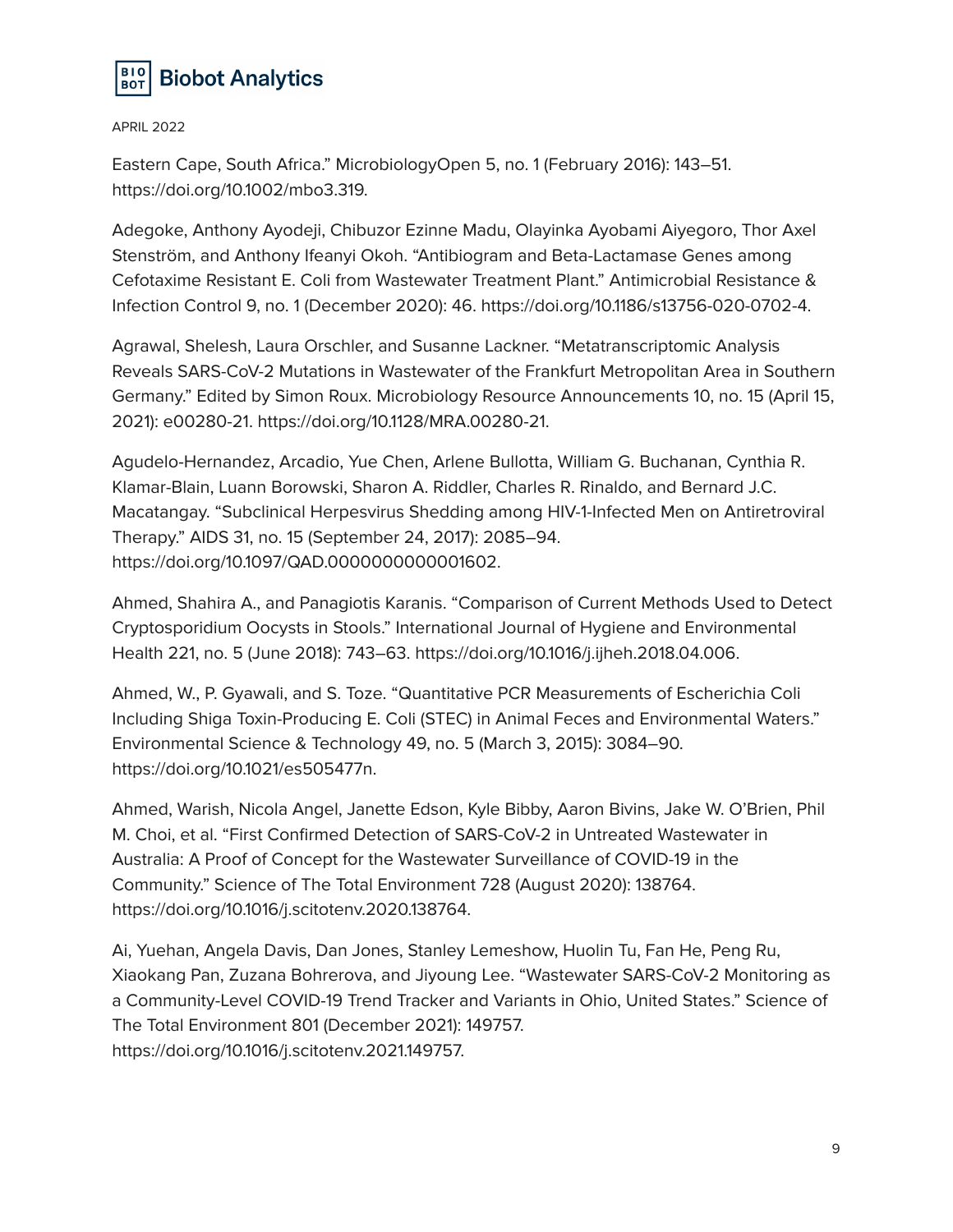

Ajonina, Caroline, Christopher Buzie, Rafi Herfini Rubiandini, and Ralf Otterpohl. "Microbial Pathogens in Wastewater Treatment Plants (WWTP) in Hamburg." Journal of Toxicology and Environmental Health, Part A 78, no. 6 (March 19, 2015): 381–87. https://doi.org/10.1080/15287394.2014.989626.

Akgun, Sadik, and Tuncay Celik. "Evaluation of Giardia Intestinalis, Entamoeba Histolytica and Cryptosporidium Hominis/Cryptosporidium Parvum in Human Stool Samples by the BD MAXTM Enteric Parasite Panel." Folia Parasitologica 67 (August 7, 2020). https://doi.org/10.14411/fp.2020.020.

Al-Jassim, Nada, Mohd Ikram Ansari, Moustapha Harb, and Pei-Ying Hong. "Removal of Bacterial Contaminants and Antibiotic Resistance Genes by Conventional Wastewater Treatment Processes in Saudi Arabia: Is the Treated Wastewater Safe to Reuse for Agricultural Irrigation?" Water Research 73 (April 2015): 277–90. https://doi.org/10.1016/j.watres.2015.01.036.

Al-Jebouri, M. M., and Nariman S. Al - Meshhadani. "A Note on Antibiotic-Resistant Escherichia Coli in Adult Man, Raw Sewage and Sewage-Polluted River Tigris in Mosul, Nineva." Journal of Applied Bacteriology 59, no. 6 (December 1985): 513–18. https://doi.org/10.1111/j.1365-2672.1985.tb03354.x.

Al-Mohizea, MahaM, and FawziaE Alotaibi. "An Unusual Case of Chronic Prostatitis Caused by Haemophilus Influenzae in an Elderly Saudi Patient: A Case Report and Literature Review." Journal of Family and Community Medicine 21, no. 3 (2014): 193. https://doi.org/10.4103/2230-8229.142975.

Al-Shehri, Hajri, B. Joanne Power, John Archer, Alice Cousins, Aaron Atuhaire, Moses Adriko, Moses Arinaitwe, et al. "Non-Invasive Surveillance of Plasmodium Infection by Real-Time PCR Analysis of Ethanol Preserved Faeces from Ugandan School Children with Intestinal Schistosomiasis." Malaria Journal 18, no. 1 (December 2019): 109. https://doi.org/10.1186/s12936-019-2748-4.

Albert, M J, A Leach, V Asche, J Hennessy, and J L Penner. "Serotype Distribution of Campylobacter Jejuni and Campylobacter Coli Isolated from Hospitalized Patients with Diarrhea in Central Australia." Journal of Clinical Microbiology 30, no. 1 (January 1992): 207–10. https://doi.org/10.1128/jcm.30.1.207-210.1992.

Albert, Sandra, Alba Ruíz, Javier Pemán, Miguel Salavert, and Pilar Domingo-Calap. "Lack of Evidence for Infectious SARS-CoV-2 in Feces and Sewage." European Journal of Clinical Microbiology & Infectious Diseases 40, no. 12 (December 2021): 2665–67. https://doi.org/10.1007/s10096-021-04304-4.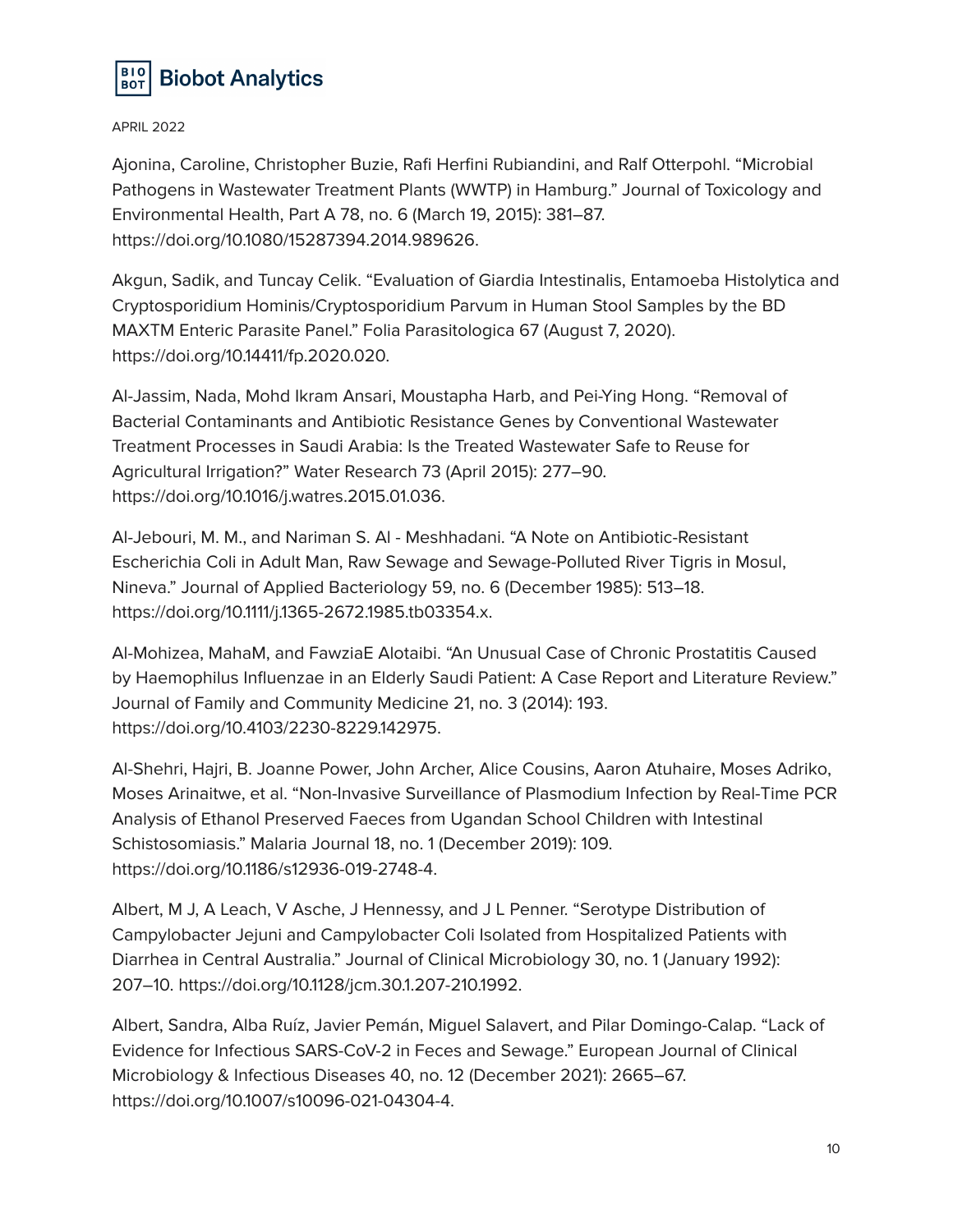

Alnasser, Yossef, Cusi Ferradas, Taryn Clark, Maritza Calderon, Alejandro Gurbillon, Dionicia Gamboa, Uri S. McKakpo, et al. "Colorimetric Detection of Plasmodium Vivax in Urine Using MSP10 Oligonucleotides and Gold Nanoparticles." Edited by Eric Dumonteil. PLOS Neglected Tropical Diseases 10, no. 10 (October 5, 2016): e0005029. https://doi.org/10.1371/journal.pntd.0005029.

Andleeb, Khush Bakht, and Imran Hashmi. "Impact of Meteorological Conditions on the Water Quality of Wastewater Treatment Systems: A Comparative Study of Phytoremediation and Membrane Bioreactor System." Water Science and Technology 2017, no. 3 (July 17, 2018): 718–28. https://doi.org/10.2166/wst.2018.247.

Andreo, F., C. Prat, J. Ruiz-Manzano, L. Lores, S. Blanco, M. A. Cuesta, M. Giménez, and J. Domínguez. "Persistence of Streptococcus Pneumoniae Urinary Antigen Excretion after Pneumococcal Pneumonia." European Journal of Clinical Microbiology & Infectious Diseases 28, no. 2 (February 2009): 197–201. https://doi.org/10.1007/s10096-008-0606-3.

Aninagyei, Enoch, Joseph Abraham, Paul Atiiga, Shadrach Duodu Antwi, Stephen Bamfo, and Desmond Omane Acheampong. "Evaluating the Potential of Using Urine and Saliva Specimens for Malaria Diagnosis in Suspected Patients in Ghana." Malaria Journal 19, no. 1 (December 2020): 349. https://doi.org/10.1186/s12936-020-03427-x.

Ankcorn, M.J., S. Ijaz, B. Haywood, J. Neuberger, A.M. Elsharkawy, J. Maggs, and R.S. Tedder. "Confirmation of Specificity of Reactivity in a Solid Phase ELISA for the Detection of Hepatitis E Viral Antigen Improves Utility of the Assay." Journal of Virological Methods 252 (February 2018): 42–48. https://doi.org/10.1016/j.jviromet.2017.11.007.

Ansari, Shamim A. "Presence of Human Immunodeficiency Virus Nucleic Acids in Wastewater and Their Detection by Polymerase Chain Reactiont." APPL. ENVIRON. MICROBIOL. 58 (1992): 7.

Apinjoh, Tobias O., Veronica N. Ntasin, Phil Collins C. Tataw, Vincent N. Ntui, Dieudonne L. Njimoh, Fidelis Cho-Ngwa, and Eric A. Achidi. "Comparison of Conventional and Non-Invasive Diagnostic Tools for Detecting Plasmodium Falciparum Infection in Southwestern Cameroon: A Cross-Sectional Study." Infectious Diseases of Poverty 10, no. 1 (December 2021): 75. https://doi.org/10.1186/s40249-021-00859-8.

Arankalle, V A, K L Sarada Devi, K S Lole, K T Shenoy, V Verma, and M Haneephabi. "Molecular Characterization of Hepatitis A Virus from a Large Outbreak from Kerala, India," n.d., 2.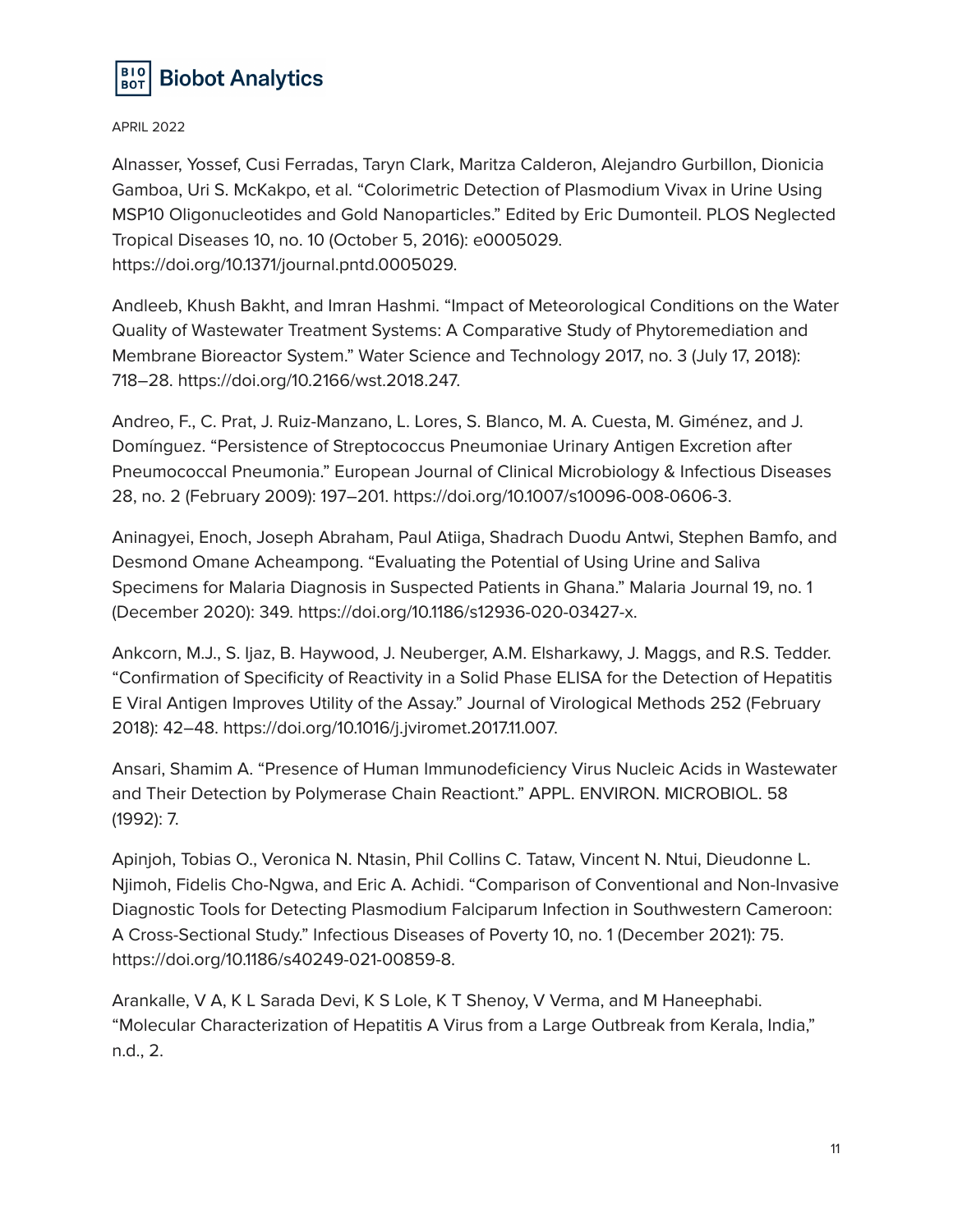

Araoka, Hideki, Muneyoshi Kimura, Masahiro Abe, Namiko Takahashi, and Akiko Yoneyama. "Appropriate Sampling Sites for the Surveillance of Multidrug-Resistant Pseudomonas Aeruginosa Colonization." Japanese Journal of Infectious Diseases 67, no. 2 (2014): 118–19. https://doi.org/10.7883/yoken.67.118.

Arthur, James D., Ladaporn Bodhidatta, Peter Echeverria, Surasith Phuphaisan, and Sakti Paul. "Diarrheal Disease in Cambodian Children at a Camp in Thailand." American Journal of Epidemiology 135, no. 5 (March 1, 1992): 541–51. https://doi.org/10.1093/oxfordjournals.aje.a116321.

Arvanitidou, M, T C Constantinidis, J Doutsos, K Mandraveli, and V Katsouyannopoulos. "Occupational Hepatitis B Virus Infection in Sewage Workers," n.d., 1.

Avgeris, Margaritis, Panagiotis G. Adamopoulos, Aikaterini Galani, Marieta Xagorari, Dimitrios Gourgiotis, Ioannis P. Trougakos, Nikolaos Voulgaris, Meletios-Athanasios Dimopoulos, Nikolaos S. Thomaidis, and Andreas Scorilas. "Novel Nested-Seq Approach for SARS-CoV-2 Real-Time Epidemiology and In-Depth Mutational Profiling in Wastewater." International Journal of Molecular Sciences 22, no. 16 (August 7, 2021): 8498. https://doi.org/10.3390/ijms22168498.

Aw, T.G., and K.Y.‐H. Gin. "Environmental Surveillance and Molecular Characterization of Human Enteric Viruses in Tropical Urban Wastewaters." Journal of Applied Microbiology 109, no. 2 (August 2010): 716–30. https://doi.org/10.1111/j.1365-2672.2010.04701.x.

Ayaz, Naim Deniz, Yilmaz Emre Gencay, and Irfan Erol. "Prevalence and Molecular Characterization of Sorbitol Fermenting and Non-Fermenting Escherichia Coli O157:H7+/H7– Isolated from Cattle at Slaughterhouse and Slaughterhouse Wastewater." International Journal of Food Microbiology 174 (March 2014): 31–38. https://doi.org/10.1016/j.ijfoodmicro.2014.01.002.

Aziz, Muhammad, and Varun S. Yelamanchili. "Yersinia Enterocolitica." In StatPearls. Treasure Island (FL): StatPearls Publishing, 2022. http://www.ncbi.nlm.nih.gov/books/NBK499837/.

Azuma, Takashi, and Tetsuya Hayashi. "Effects of Natural Sunlight on Antimicrobial-Resistant Bacteria (AMRB) and Antimicrobial-Susceptible Bacteria (AMSB) in Wastewater and River Water." Science of The Total Environment 766 (April 2021): 142568. https://doi.org/10.1016/j.scitotenv.2020.142568.

Baaijens, Jasmijn A., Alessandro Zulli, Isabel M. Ott, Mary E. Petrone, Tara Alpert, Joseph R. Fauver, Chaney C. Kalinich, et al. "Variant Abundance Estimation for SARS-CoV-2 in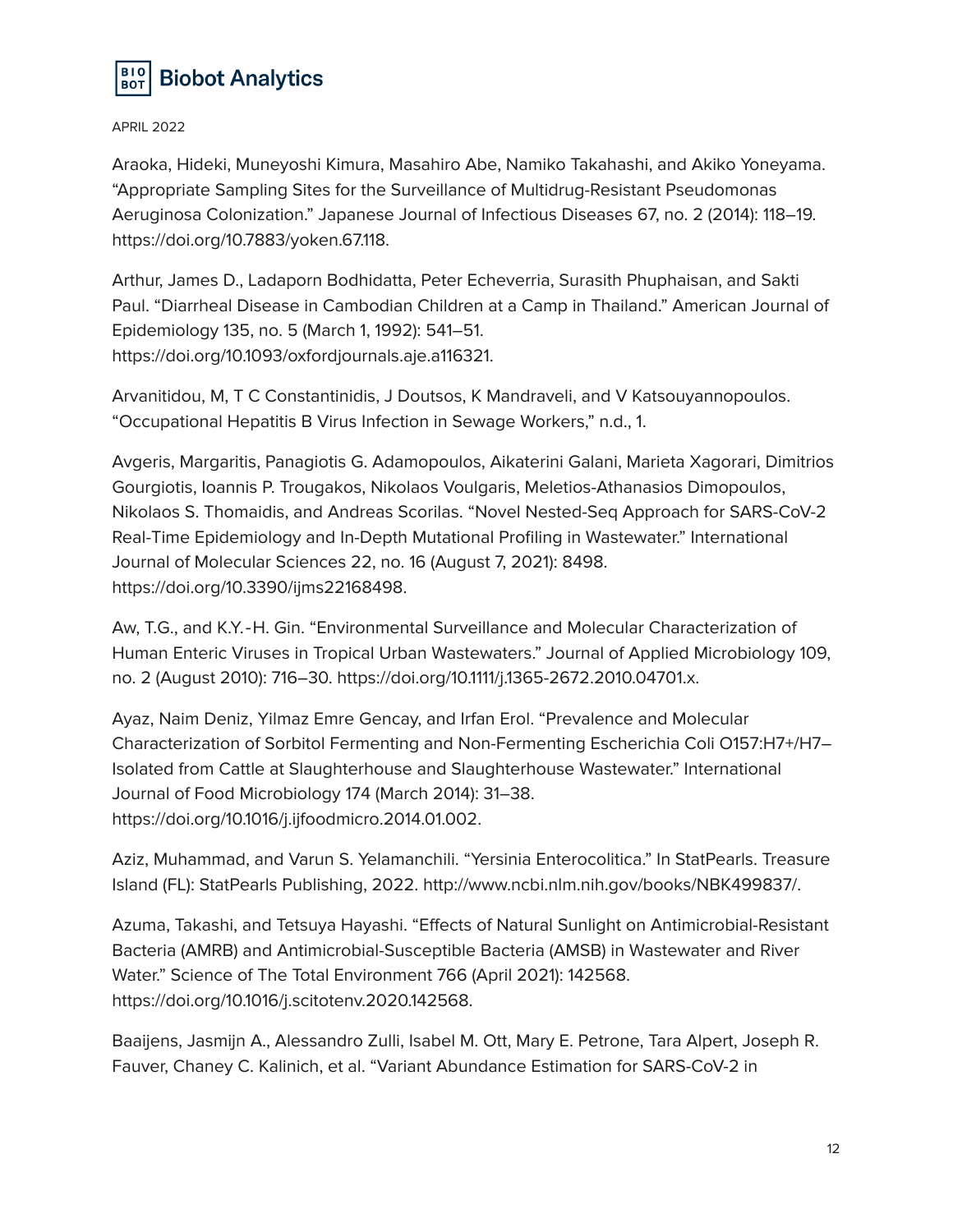

Wastewater Using RNA-Seq Quantification." Preprint. Epidemiology, September 2, 2021. https://doi.org/10.1101/2021.08.31.21262938.

Baghal Asghari, Farzaneh, Mohammad Hadi Dehghani, Reza Dehghanzadeh, Davoud Farajzadeh, Kamyar Yaghmaeian, Amir Hossein Mahvi, and Akbar Rajabi. "Antibiotic Resistance and Antibiotic-Resistance Genes of Pseudomonas Spp. and Escherichia Coli Isolated from Untreated Hospital Wastewater." Water Science and Technology 84, no. 1 (July 1, 2021): 172–81. https://doi.org/10.2166/wst.2021.207.

Baj, Andreina, Lorenzo Azzi, Daniela Dalla Gasperina, Angelo Genoni, Antonio Tamborini, Cinzia Gambarini, Giulio Carcano, Paolo Grossi, and Fausto Sessa. "Pilot Study: Long-Term Shedding of SARS-CoV-2 in Urine: A Threat for Dispersal in Wastewater." Frontiers in Public Health 8 (November 23, 2020): 569209. https://doi.org/10.3389/fpubh.2020.569209.

Balfour, A., R. Lewis, and S. Ahmed. "Convalescent Excretion of Salmonella Enteritidis in Infants." The Journal of Infection, 1999. https://doi.org/10.1016/S0163-4453(99)90024-5.

Bandeira, Antonio Carlos, Gubio Soares Campos, Veronica França Diniz Rocha, Bruno Solano de Freitas Souza, Milena Botelho Pereira Soares, Alexsandro Araujo Oliveira, Yara Carvalho de Abreu, Gabriela Sant′Ana Menezes, and Silvia Ines Sardi. "Prolonged Shedding of Chikungunya Virus in Semen and Urine: A New Perspective for Diagnosis and Implications for Transmission." IDCases 6 (2016): 100–103. https://doi.org/10.1016/j.idcr.2016.10.007.

Bandeira, Antonio Carlos, Luana Leandro Gois, Gubio Soares Campos, Silvia Sardi, Hans Yssel, Vincent Vieillard, Brigitte Autran, and Maria Fernanda Rios Grassi. "Clinical and Laboratory Findings of Acute Zika Virus Infection in Patients from Salvador during the First Brazilian Epidemic." The Brazilian Journal of Infectious Diseases 24, no. 5 (September 2020): 405–11. https://doi.org/10.1016/j.bjid.2020.08.005.

Banting, Graham S., Shannon Braithwaite, Candis Scott, Jinyong Kim, Byeonghwa Jeon, Nicholas Ashbolt, Norma Ruecker, et al. "Evaluation of Various Campylobacter-Specific Quantitative PCR (QPCR) Assays for Detection and Enumeration of Campylobacteraceae in Irrigation Water and Wastewater via a Miniaturized Most-Probable-Number–QPCR Assay." Edited by A. J. M. Stams. Applied and Environmental Microbiology 82, no. 15 (August 2016): 4743–56. https://doi.org/10.1128/AEM.00077-16.

Bar-Or, Itay, Merav Weil, Victoria Indenbaum, Efrat Bucris, Dana Bar-Ilan, Michal Elul, Nofar Levi, et al. "Detection of SARS-CoV-2 Variants by Genomic Analysis of Wastewater Samples in Israel." Science of The Total Environment 789 (October 2021): 148002. https://doi.org/10.1016/j.scitotenv.2021.148002.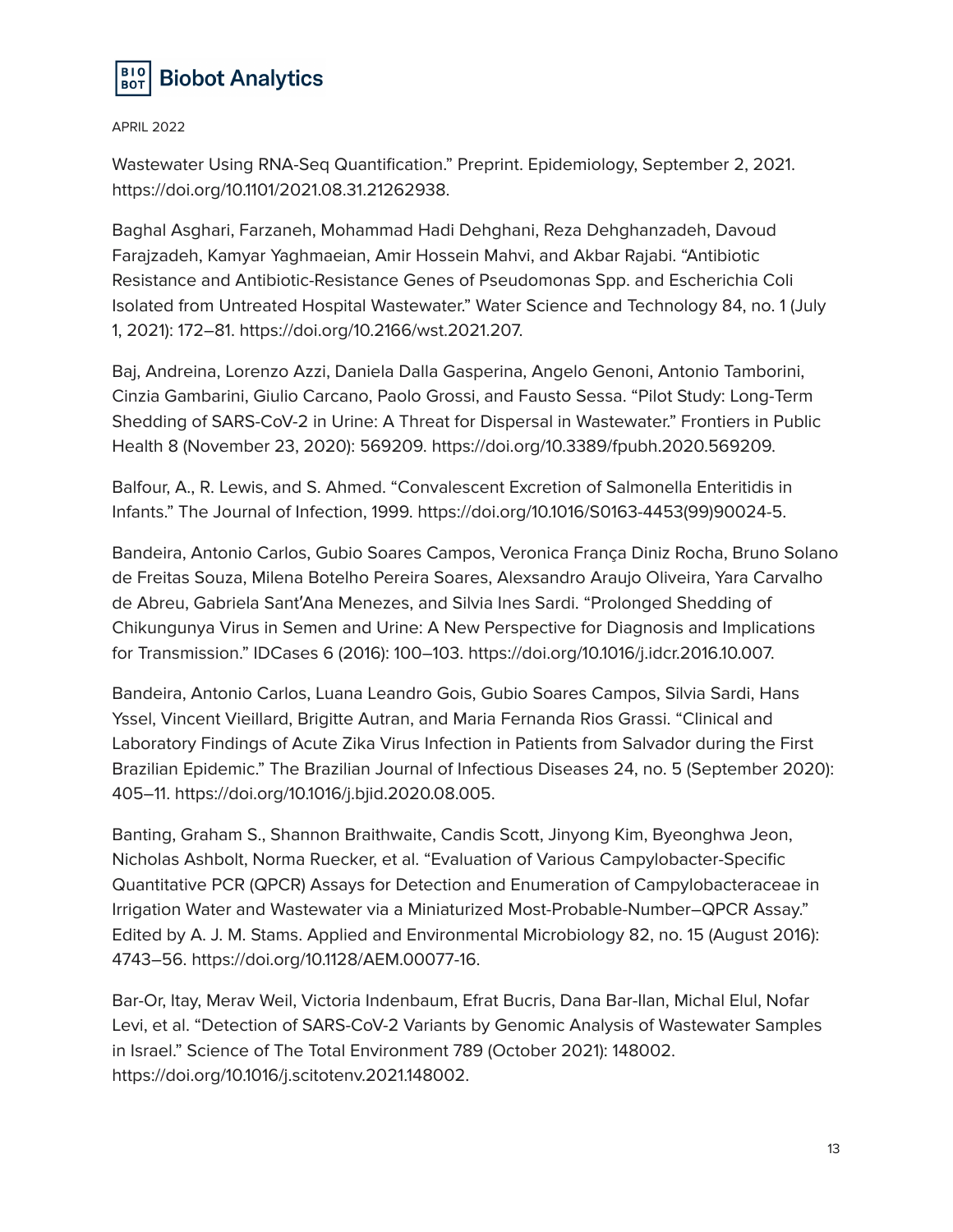

Barrientos-Durán, Antonio, Adolfo de Salazar, Marta Alvarez-Estévez, Ana Fuentes-López, Beatriz Espadafor, and Federico Garcia. "Detection of Sexually Transmitted Disease–Causing Pathogens from Direct Clinical Specimens with the Multiplex PCR-Based STD Direct Flow Chip Kit." European Journal of Clinical Microbiology & Infectious Diseases 39, no. 2 (February 2020): 235–41. https://doi.org/10.1007/s10096-019-03686-w.

Barzon, Luisa, Federico Gobbi, Gioia Capelli, Fabrizio Montarsi, Simone Martini, Silvia Riccetti, Alessandro Sinigaglia, et al. "Autochthonous Dengue Outbreak in Italy 2020: Clinical, Virological and Entomological Findings." Journal of Travel Medicine 28, no. 8 (December 29, 2021): taab130. https://doi.org/10.1093/jtm/taab130.

Bedenić, Branka, Marko Siroglavić, Mia Slade, Dorotea Šijak, Svjetlana Dekić, Martina Šeruga Musić, Ana Godan-Hauptman, and Jasna Hrenović. "Comparison of Clinical and Sewage Isolates of Acinetobacter Baumannii from Two Long-Term Care Facilities in Zagreb; Mechanisms and Routes of Spread." Archives of Microbiology 202, no. 2 (March 2020): 361–68. https://doi.org/10.1007/s00203-019-01750-9.

Belhaouari, Djamal Brahim, Nathalie Wurtz, Clio Grimaldier, and Alexandre Lacoste. "Microscopic Observation of SARS-Like Particles in RT-QPCR SARS-CoV-2 Positive Sewage Samples," 2021, 12.

Bengtsson-Palme, Johan, Martin Angelin, Mikael Huss, Sanela Kjellqvist, Erik Kristiansson, Helena Palmgren, D. G. Joakim Larsson, and Anders Johansson. "The Human Gut Microbiome as a Transporter of Antibiotic Resistance Genes between Continents." Antimicrobial Agents and Chemotherapy 59, no. 10 (October 2015): 6551–60. https://doi.org/10.1128/AAC.00933-15.

Benschop, Kimberley S. M., Harrie G. van der Avoort, Edin Jusic, Harry Vennema, Rob van Binnendijk, and Erwin Duizer. "Polio and Measles Down the Drain: Environmental Enterovirus Surveillance in the Netherlands, 2005 to 2015." Edited by Donald W. Schaffner. Applied and Environmental Microbiology 83, no. 13 (July 2017): e00558-17. https://doi.org/10.1128/AEM.00558-17.

Berge, A.C.B., E.L. Dueger, and W.M. Sischo. "Comparison of Salmonella Enterica Serovar Distribution and Antibiotic Resistance Patterns in Wastewater at Municipal Water Treatment Plants in Two California Cities." Journal of Applied Microbiology 101, no. 6 (December 2006): 1309–16. https://doi.org/10.1111/j.1365-2672.2006.03031.x.

Bergmann, A. R., B. L. Schmidt, A.-M. Derler, and E. Aberer. "Importance of Sample Preparation for Molecular Diagnosis of Lyme Borreliosis from Urine." Journal of Clinical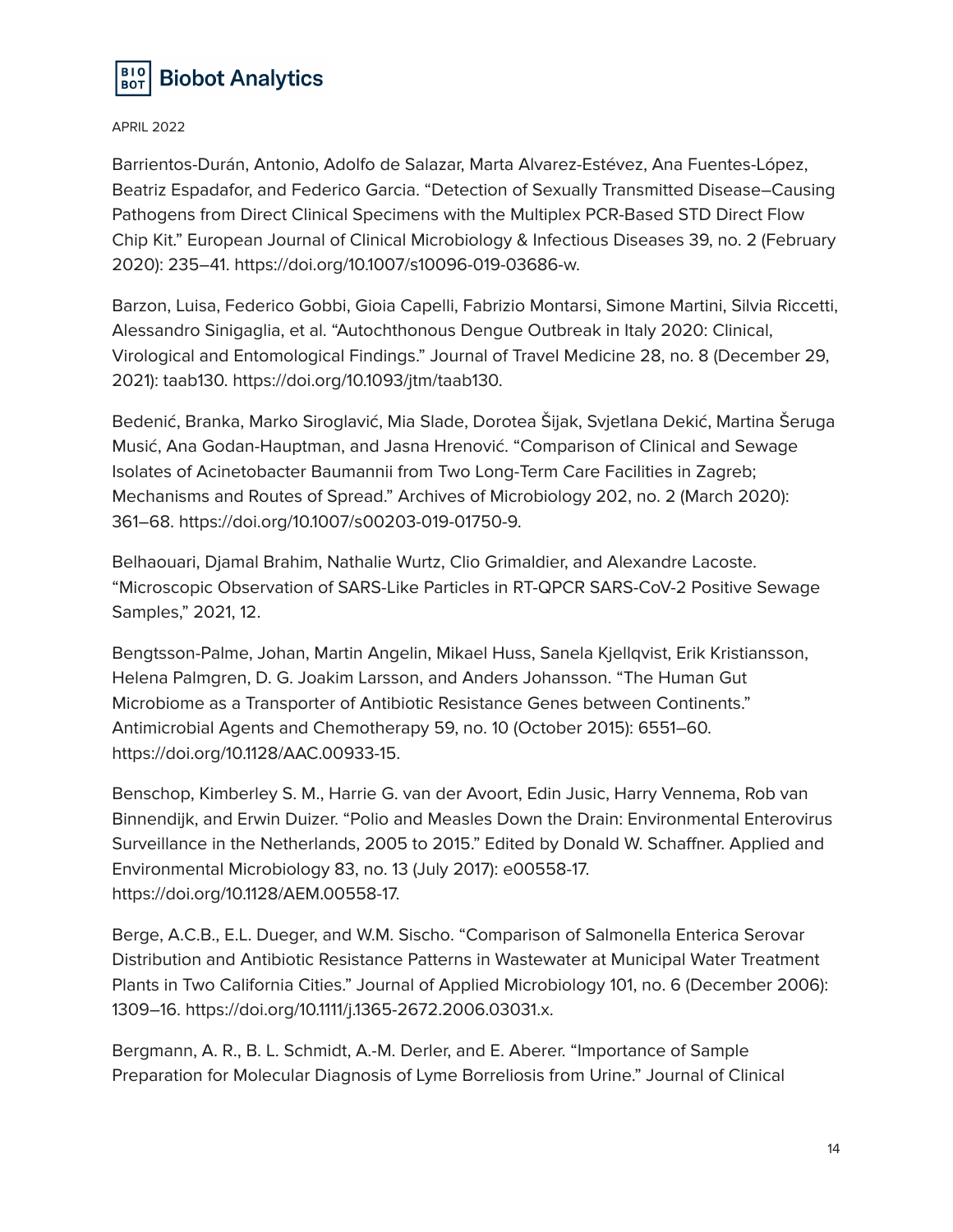

Microbiology 40, no. 12 (December 2002): 4581–84. https://doi.org/10.1128/JCM.40.12.4581-4584.2002.

Berthoux, F C, O G Gaudin, O Sterczinski, R Granouillet, C Genin, B Pozetto, B Laurent, J C Sabatier, and R Gonthier. "Human Glomerulonephritis and Persistent Non-Polio Enterovirus Infection," n.d., 1.

Beyer, Sophia, Regine Szewzyk, Regina Gnirss, Reimar Johne, and Hans-Christoph Selinka. "Detection and Characterization of Hepatitis E Virus Genotype 3 in Wastewater and Urban Surface Waters in Germany." Food and Environmental Virology 12, no. 2 (June 2020): 137–47. https://doi.org/10.1007/s12560-020-09424-2.

Beyhan, Yunus Emre, and Hasan Yılmaz. "Investigation of Cryptosporidium spp. Antigen By ELISA in Stool Specimens Sent to Our Laboratory between 2010 and 2018." Turkish Journal of Parasitology 44, no. 2 (June 1, 2020): 68–71. https://doi.org/10.4274/tpd.galenos.2020.6318.

Bhan, M. K., P. Raj, N. Bhandari, L. Svensson, G. Stintzing, A. K. Prasad, S. Jayashree, and R. Srivastava. "Role of Enteric Adenoviruses and Rotaviruses in Mild and Severe Acute Enteritis:" The Pediatric Infectious Disease Journal 7, no. 5 (May 1988): 320–22. https://doi.org/10.1097/00006454-198805000-00005.

Bhatia, Akansha, Nitin Kumar Singh, Timsi Bhando, Ranjana Pathania, and Absar Ahmad Kazmi. "Effect of Intermittent Aeration on Microbial Diversity in an Intermittently Aerated IFAS Reactor Treating Municipal Wastewater: A Field Study." Journal of Environmental Science and Health, Part A 52, no. 5 (April 16, 2017): 440–48. https://doi.org/10.1080/10934529.2016.1271665.

Bi, Chongwei, Gerardo Ramos-Mandujano, Yeteng Tian, Sharif Hala, Jinna Xu, Sara Mfarrej, Concepcion Rodriguez Esteban, et al. "Simultaneous Detection and Mutation Surveillance of SARS-CoV-2 and Multiple Respiratory Viruses by Rapid Field-Deployable Sequencing." Med 2, no. 6 (June 2021): 689-700.e4. https://doi.org/10.1016/j.medj.2021.03.015.

Bibbal, Delphine, Maryse Michèle Um, Alpha Amadou Diallo, Monique Kérourédan, Véronique Dupouy, Pierre-Louis Toutain, Alain Bousquet-Mélou, Eric Oswald, and Hubert Brugère. "Mixing of Shiga Toxin-Producing and Enteropathogenic Escherichia Coli in a Wastewater Treatment Plant Receiving City and Slaughterhouse Wastewater." International Journal of Hygiene and Environmental Health 221, no. 2 (March 2018): 355–63. https://doi.org/10.1016/j.ijheh.2017.12.009.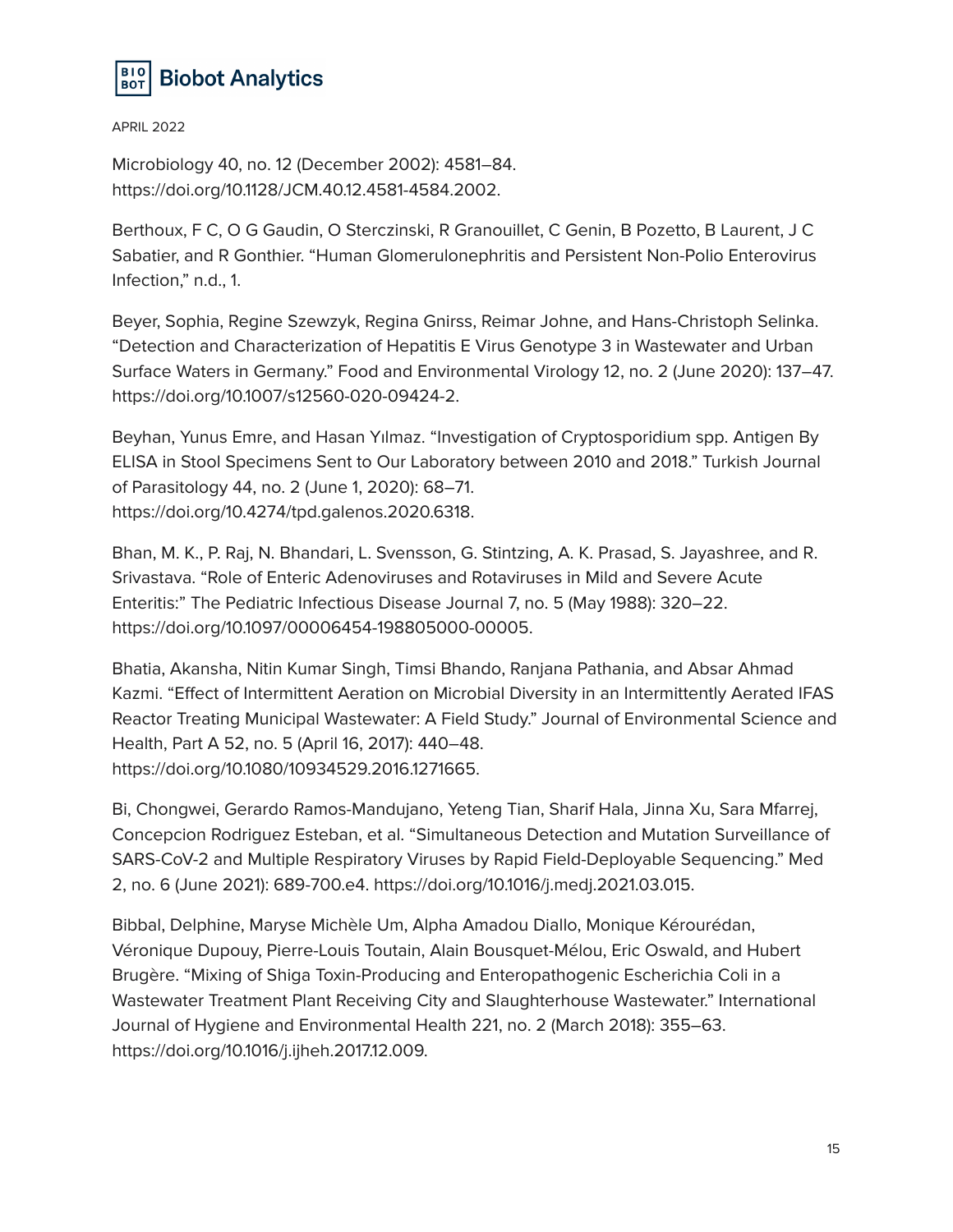

Bibby, Kyle, and Jordan Peccia. "Identification of Viral Pathogen Diversity in Sewage Sludge by Metagenome Analysis." Environmental Science & Technology 47, no. 4 (February 19, 2013): 1945–51. https://doi.org/10.1021/es305181x.

Bisseux, Maxime, Jonathan Colombet, Audrey Mirand, Anne-Marie Roque-Afonso, Florence Abravanel, Jacques Izopet, Christine Archimbaud, et al. "Monitoring Human Enteric Viruses in Wastewater and Relevance to Infections Encountered in the Clinical Setting: A One-Year Experiment in Central France, 2014 to 2015." Eurosurveillance 23, no. 7 (February 15, 2018). https://doi.org/10.2807/1560-7917.ES.2018.23.7.17-00237.

Boehm, Alexandria B., Katherine E. Graham, and Wiley C. Jennings. "Can We Swim Yet? Systematic Review, Meta-Analysis, and Risk Assessment of Aging Sewage in Surface Waters." Environmental Science & Technology 52, no. 17 (September 4, 2018): 9634–45. https://doi.org/10.1021/acs.est.8b01948.

Bolukaoto, John Y., Marleen M. Kock, Kathy-Anne Strydom, Nontombi M. Mbelle, and Marthie M. Ehlers. "Molecular Characteristics and Genotypic Diversity of Enterohaemorrhagic Escherichia Coli O157:H7 Isolates in Gauteng Region, South Africa." Science of The Total Environment 692 (November 2019): 297–304. https://doi.org/10.1016/j.scitotenv.2019.07.119.

Bonetta, Si., C. Pignata, E. Lorenzi, M. De Ceglia, L. Meucci, Sa. Bonetta, G. Gilli, and E. Carraro. "Detection of Pathogenic Campylobacter, E. Coli O157:H7 and Salmonella Spp. in Wastewater by PCR Assay." Environmental Science and Pollution Research 23, no. 15 (August 2016): 15302–9. https://doi.org/10.1007/s11356-016-6682-5.

Borriello, S.P., A.R. Welch, H.E. Larson, and Fiona Barclay. "DIARRHOEA AND SIMULTANEOUS EXCRETION OF CLOSTRIDIUM DIFFICILE CYTOTOXIN AND C PERFRINGENS ENTEROTOXIN." The Lancet 324, no. 8413 (November 1984): 1218. https://doi.org/10.1016/S0140-6736(84)92778-8.

Bottone, Edward J, Brent Chester, Moises S Malowany, and Jona Allerhand. "Unusual Yersinia Enterocolitica Isolates Not Associated with Mesenteric Lymphadenitis" 27 (1974): 4.

Bovee-Oudenhoven, Ingeborg M.J, Mischa L.G Lettink-Wissink, Wim Van Doesburg, Ben J.M Witteman, and Roelof Van Der Meer. "Diarrhea Caused by Enterotoxigenic Escherichia Coli Infection of Humans Is Inhibited by Dietary Calcium." Gastroenterology 125, no. 2 (August 2003): 469–76. https://doi.org/10.1016/S0016-5085(03)00884-9.

Brinkman, Nichole E., G. Shay Fout, and Scott P. Keely. "Retrospective Surveillance of Wastewater To Examine Seasonal Dynamics of Enterovirus Infections." Edited by Timothy M.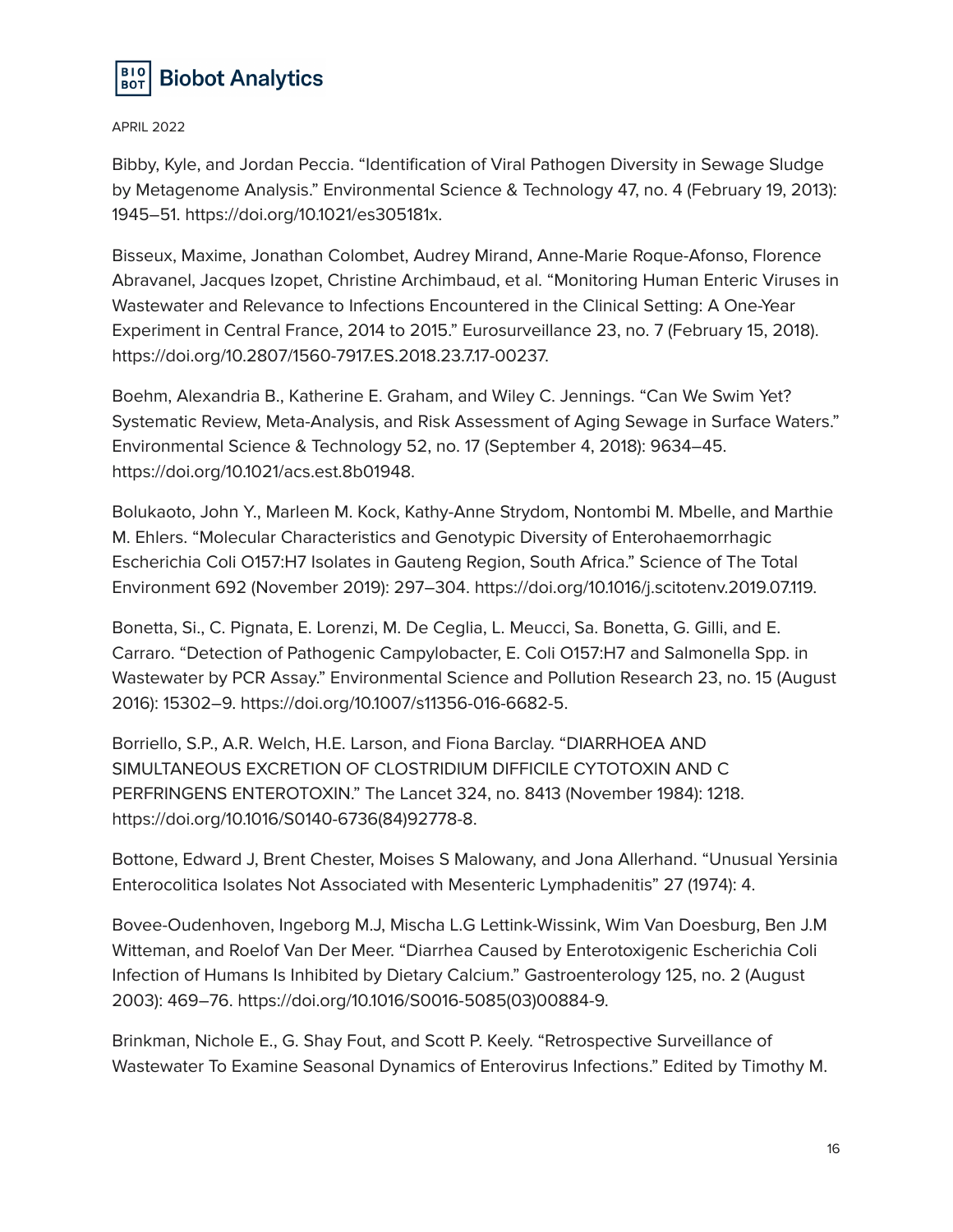

LaPara. MSphere 2, no. 3 (June 28, 2017): e00099-17. https://doi.org/10.1128/mSphere.00099-17.

Brisebois, Evelyne, Marc Veillette, Vanessa Dion-Dupont, Jacques Lavoie, Jacques Corbeil, Alexander Culley, and Caroline Duchaine. "Human Viral Pathogens Are Pervasive in Wastewater Treatment Center Aerosols." Journal of Environmental Sciences 67 (May 2018): 45–53. https://doi.org/10.1016/j.jes.2017.07.015.

Brooke, M M, G R Healy, Paul Levy, R L Kaiser, and W L Bunch. "A Sample Survey of Selected Areas In and Near Little Rock, Arkansas, to Assess the Prevalence of Entamoeba Histolytica," n.d., 10.

Busch, Ulrich, Stefan Hörmansdorfer, Stephan Schranner, Ingrid Huber, Karl-Heinz Bogner, and Andreas Sing. "Enterohemorrhagic Escherichia Coli Excretion by Child and Her Cat." Emerging Infectious Diseases 13, no. 2 (February 2007): 348–49. https://doi.org/10.3201/eid1302.061106.

Butiuc-Keul, Anca, Rahela Carpa, Dorina Podar, Edina Szekeres, Vasile Muntean, Dumitrana Iordache, and Anca Farkas. "Antibiotic Resistance in Pseudomonas Spp. Through the Urban Water Cycle." Current Microbiology 78, no. 4 (April 2021): 1227–37. https://doi.org/10.1007/s00284-021-02389-w.

Béji-Hamza, A., H. Khélifi-Gharbi, M. Hassine-Zaafrane, S. Della Libera, M. Iaconelli, M. Muscillo, S. Petricca, et al. "Qualitative and Quantitative Assessment of Hepatitis A Virus in Wastewaters in Tunisia." Food and Environmental Virology 6, no. 4 (December 2014): 246–52. https://doi.org/10.1007/s12560-014-9163-3.

Béji-Hamza, A., M. Hassine-Zaafrane, H. Khélifi-Gharbi, S. Della Libera, M. Iaconelli, M. Muscillo, S. Petricca, et al. "Hepatitis E Virus Genotypes 1 and 3 in Wastewater Samples in Tunisia." Archives of Virology 160, no. 1 (January 2015): 183–89. https://doi.org/10.1007/s00705-014-2251-8.

Börjesson, S., A. Matussek, S. Melin, S. Löfgren, and P.E. Lindgren. "Methicillin-Resistant Staphylococcus Aureus (MRSA) in Municipal Wastewater: An Uncharted Threat?" Journal of Applied Microbiology 108, no. 4 (April 2010): 1244–51. https://doi.org/10.1111/j.1365-2672.2009.04515.x.

Börjesson, Stefan, Sara Melin, Andreas Matussek, and Per-Eric Lindgren. "A Seasonal Study of the MecA Gene and Staphylococcus Aureus Including Methicillin-Resistant S. Aureus in a Municipal Wastewater Treatment Plant." Water Research 43, no. 4 (March 2009): 925–32. https://doi.org/10.1016/j.watres.2008.11.036.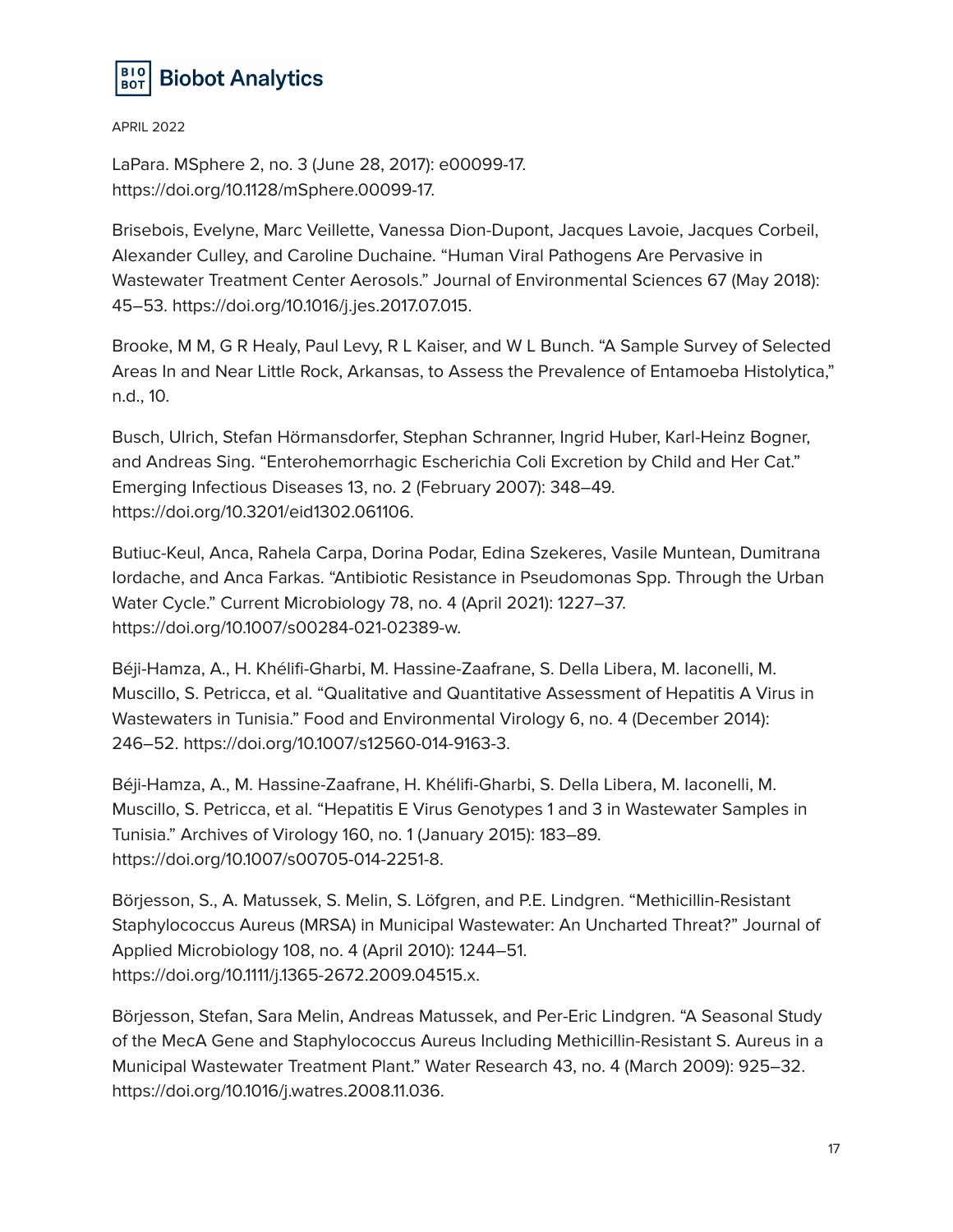

Caballero, Santiago, Susana Guix, Waled Morsy El-Senousy, Ignasi Calicó, Rosa M. Pintó, and Albert Bosch. "Persistent Gastroenteritis in Children Infected with Astrovirus: Association with Serotype-3 Strains: Persistent Astrovirus Gastroenteritis." Journal of Medical Virology 71, no. 2 (October 2003): 245–50. https://doi.org/10.1002/jmv.10476.

Cabot, Gabriel, Paula Lara-Esbrí, Xavier Mulet, and Antonio Oliver. "Whole-Genome Sequence-Guided PCR for the Rapid Identification of the Pseudomonas Aeruginosa ST175 High-Risk Clone Directly from Clinical Samples." Journal of Antimicrobial Chemotherapy 76, no. 4 (March 12, 2021): 945–49. https://doi.org/10.1093/jac/dkaa528.

Caceci, Thomas, Itzhak Brook, and Amiram Daniel. "Quantitative Nephelometric Determination of Haemophilus Influenza Antigen in Body Fluids." J. CLIN. MICROBIOL. 13 (1981): 8.

Cai, Lin, and Tong Zhang. "Detecting Human Bacterial Pathogens in Wastewater Treatment Plants by a High-Throughput Shotgun Sequencing Technique." Environmental Science & Technology 47, no. 10 (May 21, 2013): 5433–41. https://doi.org/10.1021/es400275r.

Caicedo, C., K.-H. Rosenwinkel, M. Exner, W. Verstraete, R. Suchenwirth, P. Hartemann, and R. Nogueira. "Legionella Occurrence in Municipal and Industrial Wastewater Treatment Plants and Risks of Reclaimed Wastewater Reuse: Review." Water Research 149 (February 2019): 21–34. https://doi.org/10.1016/j.watres.2018.10.080.

Caldwell, Stephen H., Michael Sue, James H. Bowden, Rolland C. Dickson, Carolyn J. Driscoll, Paul Yeaton, William C. Stevenson, et al. "Hepatitis C Virus in Body Fluids after Liver Transplantation." Liver Transplantation and Surgery 2, no. 2 (March 1996): 124–29. https://doi.org/10.1002/lt.500020207.

Cameron, Andrew, Rahat Zaheer, Emelia H. Adator, Ruth Barbieri, Tim Reuter, and Tim A. McAllister. "Bacteriocin Occurrence and Activity in Escherichia Coli Isolated from Bovines and Wastewater." Toxins 11, no. 8 (August 15, 2019): 475. https://doi.org/10.3390/toxins11080475.

Cannas, A, D Goletti, E Girardi, T Chiacchio, L Calvo, G Cuzzi, M Piacentini, et al. "Mycobacterium Tuberculosis DNA Detection in Soluble Fraction of Urine from Pulmonary Tuberculosis Patients," n.d., 2.

Carcereny, Albert, Adán Martínez-Velázquez, Albert Bosch, Ana Allende, Pilar Truchado, Jenifer Cascales, Jesús L Romalde, et al. "Monitoring Emergence of the SARS-CoV-2 B.1.1.7 Variant through the Spanish National SARS-CoV-2 Wastewater Surveillance System (VATar COVID-19)." Environmental Science & Technology 55, no. 17 (September 7, 2021): 11756–66. https://doi.org/10.1021/acs.est.1c03589.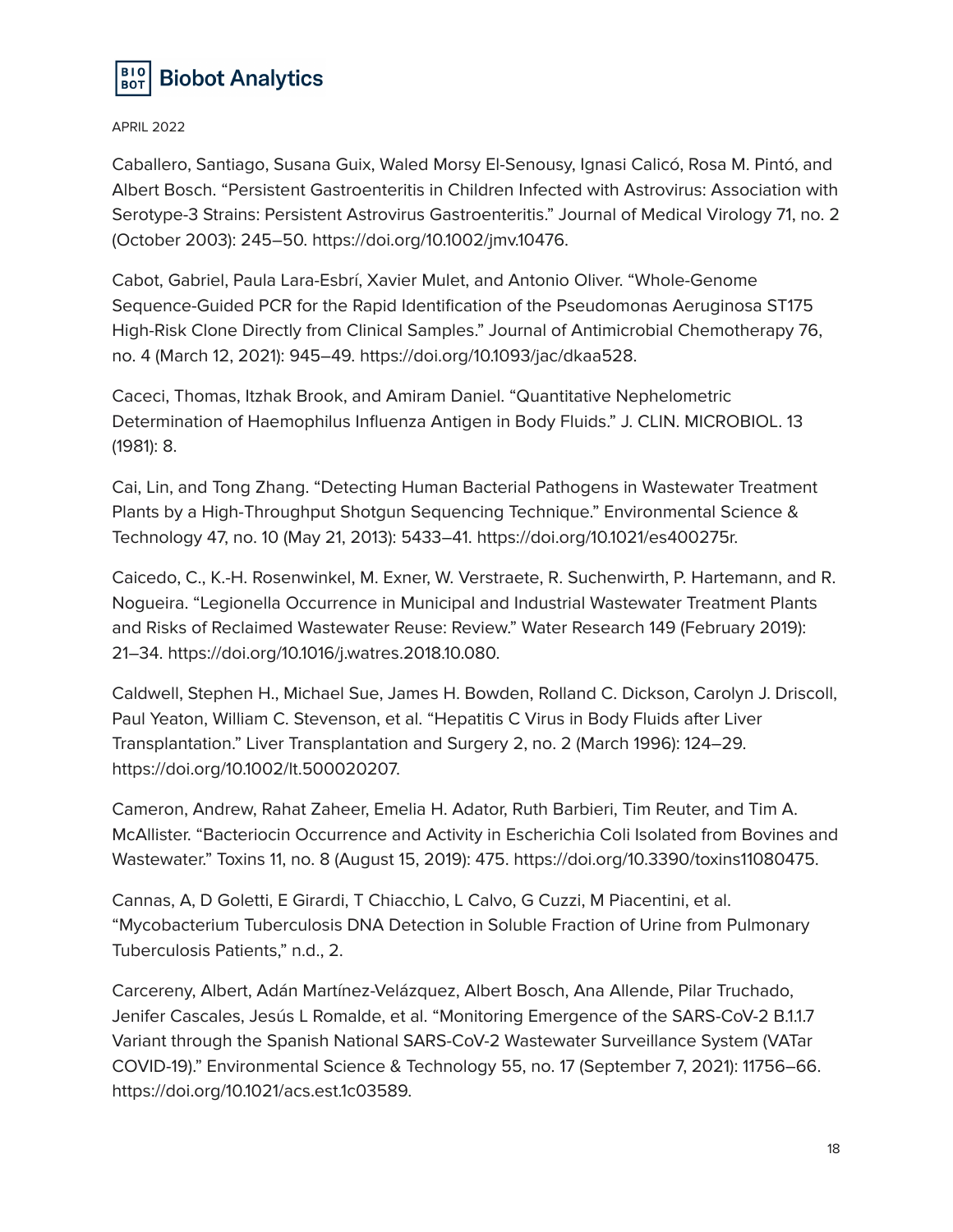

Cevenini, R. et al. "Chlamydia Trachomatis Is Not a Cause of Acute Gastroenteritis in Young Children - PubMed." Accessed March 17, 2022. https://pubmed.ncbi.nlm.nih.gov/7119124/.

Chaicumpa, W, Y Ruangkunaporn, D Burr, M Chongsa-Nguan, and P Echeverria. "Diagnosis of Typhoid Fever by Detection of Salmonella Typhi Antigen in Urine." Journal of Clinical Microbiology 30, no. 9 (September 1992): 2513–15. https://doi.org/10.1128/jcm.30.9.2513-2515.1992.

Chan, K N, A D Phillips, S Knutton, H R Smith, and J A Walker-Smith. "Enteroaggregative Escherichia Coli: Another Cause of Acute and Chronic Diarrhoea in England?," n.d., 1.

Chan, K.C. Allen, Sing F. Leung, Sze W. Yeung, Anthony T.C. Chan, and Y.M. Dennis Lo. "Quantitative Analysis of the Transrenal Excretion of Circulating EBV DNA in Nasopharyngeal Carcinoma Patients." Clinical Cancer Research 14, no. 15 (August 1, 2008): 4809–13. https://doi.org/10.1158/1078-0432.CCR-08-1112.

Chan, Martin C.W., Nelson Lee, Paul K.S. Chan, T.F. Leung, and Joseph J.Y. Sung. "Fecal Detection of Influenza A Virus in Patients with Concurrent Respiratory and Gastrointestinal Symptoms." Journal of Clinical Virology 45, no. 3 (July 2009): 208–11. https://doi.org/10.1016/j.jcv.2009.06.011.

Chapman, P. A., C. A. Siddons, J. Manning, and C. Cheetham. "An Outbreak of Infection Due to Verocytotoxin-Producing Escherichia Coli O157 in Four Families: The Influence of Laboratory Methods on the Outcome of the Investigation." Epidemiology and Infection 119, no. 2 (October 1997): 113–19. https://doi.org/10.1017/S0950268897007991.

Cherak, Zineb, Lotfi Loucif, Abdelhamid Moussi, Esma Bendjama, Amel Benbouza, and Jean-Marc Rolain. "Emergence of Metallo-β-Lactamases and OXA-48 Carbapenemase Producing Gram-Negative Bacteria in Hospital Wastewater in Algeria: A Potential Dissemination Pathway Into the Environment." Microbial Drug Resistance 28, no. 1 (January 1, 2022): 23–30. https://doi.org/10.1089/mdr.2020.0617.

Chern, Eunice C., Yu-Li Tsai, and Betty H. Olson. "Occurrence of Genes Associated with Enterotoxigenic and Enterohemorrhagic Escherichia Coli in Agricultural Waste Lagoons." Applied and Environmental Microbiology 70, no. 1 (January 2004): 356–62. https://doi.org/10.1128/AEM.70.1.356-362.2004.

Choe, Hyun-Sop, Dong Sup Lee, Seung-Ju Lee, Sung-Hoo Hong, Dong Choon Park, Mi-Kyung Lee, Tae-Hyoung Kim, and Yong-Hyun Cho. "Performance of AnyplexTM II Multiplex Real-Time PCR for the Diagnosis of Seven Sexually Transmitted Infections: Comparison with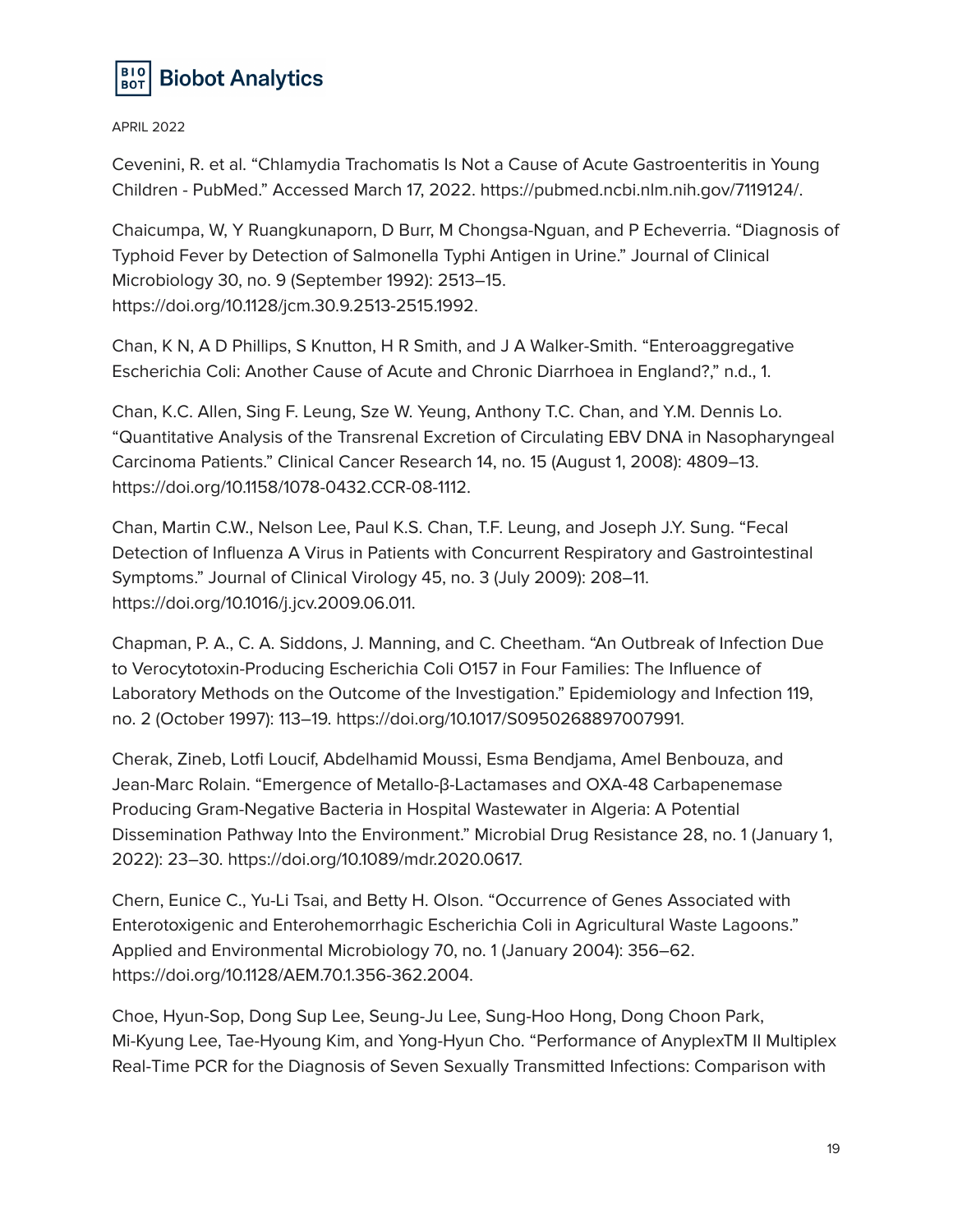

Currently Available Methods." International Journal of Infectious Diseases 17, no. 12 (December 2013): e1134–40. https://doi.org/10.1016/j.ijid.2013.07.011.

Choudhury, Saugata, Raymond Tellier, Kevin Fonseca, and Byron M. Berenger. "Experience with a Triplex Arbovirus Nucleic Acid Test (NAT) at a Canadian Public Health Laboratory." BMC Infectious Diseases 21, no. 1 (December 2021): 1147. https://doi.org/10.1186/s12879-021-06842-w.

Chua, Kyra Y.L., Kiran Thapa, Chaturangi M. Yapa, Lucy K. Somerville, Sharon C.-A. Chen, Dominic E. Dwyer, Vicky Sheppeard, and Jen Kok. "What Assay Is Optimal for the Diagnosis of Measles Virus Infection? An Evaluation of the Performance of a Measles Virus Real-Time Reverse Transcriptase PCR Using the Cepheid SmartCycler ® and Antigen Detection by Immunofluorescence." Journal of Clinical Virology 70 (September 2015): 46–52. https://doi.org/10.1016/j.jcv.2015.07.004.

Clark, A, S Morton, P Wright, J Corkish, F J Bolton, and J Russell. "A Community Outbreak of Vero Cytotoxin Producing Escherichia Coli O157 Infection Linked to a Small Farm Dairy," n.d., 1.

Collingro, Astrid, Sven Poppert, Eva Heinz, Stephan Schmitz-Esser, Andreas Essig, Michael Schweikert, Michael Wagner, and Matthias Horn. "Recovery of an Environmental Chlamydia Strain from Activated Sludge by Co-Cultivation with Acanthamoeba Sp." Microbiology 151, no. 1 (January 1, 2005): 301–9. https://doi.org/10.1099/mic.0.27406-0.

Collivignarelli, Maria Cristina, Carlo Collivignarelli, Marco Carnevale Miino, Alessandro Abbà, Roberta Pedrazzani, and Giorgio Bertanza. "SARS-CoV-2 in Sewer Systems and Connected Facilities." Process Safety and Environmental Protection 143 (November 2020): 196–203. https://doi.org/10.1016/j.psep.2020.06.049.

Corbella, X., M. Pujol, J. Ayats, M. Sendra, C. Ardanuy, M. A. Domínguez, J. Liñares, J. Ariza, and F. Gudiol. "Relevance of Digestive Tract Colonization in the Epidemiology of Nosocomial Infections Due to Multiresistant Acinetobacter Baumannii." Clinical Infectious Diseases: An Official Publication of the Infectious Diseases Society of America 23, no. 2 (August 1996): 329–34. https://doi.org/10.1093/clinids/23.2.329.

Cordova, Julianna, Ron Shiloh, Robert H. Gilman, Patricia Sheen, Laura Martin, Fanny Arenas, Luz Caviedes, et al. "Evaluation of Molecular Tools for Detection and Drug Susceptibility Testing of Mycobacterium Tuberculosis in Stool Specimens from Patients with Pulmonary Tuberculosis." Journal of Clinical Microbiology 48, no. 5 (May 2010): 1820–26. https://doi.org/10.1128/JCM.01161-09.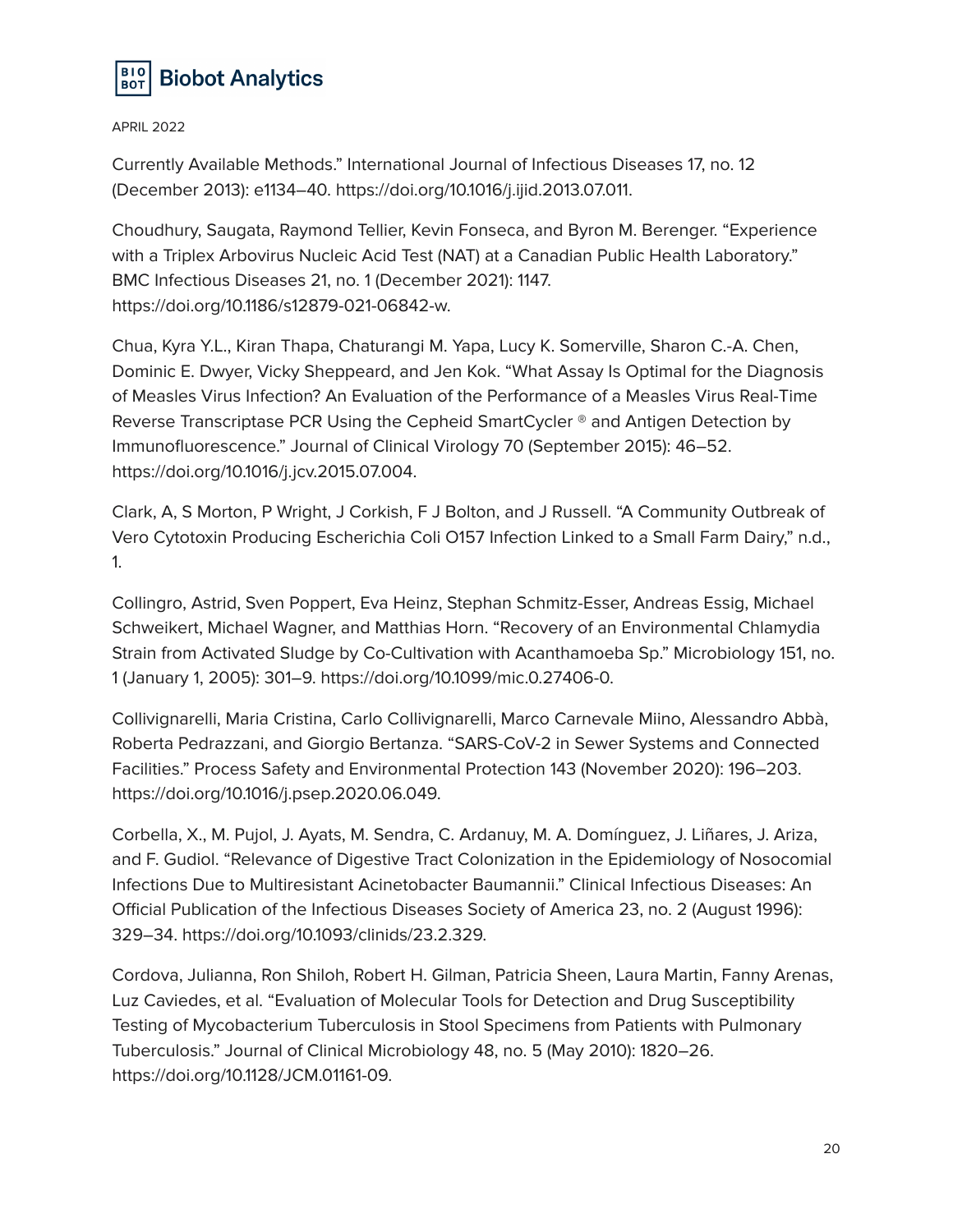

Costa-Lima, Juliana Figueirêdo da, Lílian Maria Lapa Montenegro Pimentel, Fabiana Cristina Fulco Santos, Marcela Pereira Salazar, Rafael Silva Duarte, Fernanda Carvalho de Queiroz Mello, and Haiana Charifker Schindler. "Rapid Detection of Mycobacterium Tuberculosis in Children Using Blood and Urine Specimens." Revista Da Sociedade Brasileira de Medicina Tropical 53 (2020): e20200051. https://doi.org/10.1590/0037-8682-0051-2020.

Coulepis, A. G., S. A. Locarnini, N. I. Lehmann, and I. D. Gust. "Detection of Hepatitis A Virus in the Feces of Patients with Naturally Acquired Infections." Journal of Infectious Diseases 141, no. 2 (February 1, 1980): 151–56. https://doi.org/10.1093/infdis/141.2.151.

Couturier, Marc Roger, Erin H. Graf, and Allen T. Griffin. "Urine Antigen Tests for the Diagnosis of Respiratory Infections." Clinics in Laboratory Medicine 34, no. 2 (June 2014): 219–36. https://doi.org/10.1016/j.cll.2014.02.002.

Cowley, Giovanna, Gregory Milne, Eunice Teixeira da Silva, Jose Nakutum, Amabelia Rodrigues, Hristina Vasileva, David Mabey, Bart Versteeg, and Anna Last. "Prevalence of and Risk Factors for Curable Sexually Transmitted Infections on Bubaque Island, Guinea Bissau." Sexually Transmitted Infections 97, no. 1 (February 2021): 51–55. https://doi.org/10.1136/sextrans-2019-054351.

Crits-Christoph, Alexander, Rose S Kantor, Matthew R Olm, Oscar N Whitney, Basem Al-Shayeb, Yue Clare Lou, Avi Flamholz, et al. "Genome Sequencing of Sewage Detects Regionally Prevalent SARS-CoV-2 Variants" 12, no. 1 (2021): 9.

Cruz, J. R. et al. "Fecal Excretion of Leukotriene C4 during Human Disease Due to Shigella Dysenteriae - PubMed." Accessed March 16, 2022. https://pubmed.ncbi.nlm.nih.gov/7714683/.

Cuevas-Ferrando, Enric, Walter Randazzo, Alba Pérez-Cataluña, and Gloria Sánchez. "HEV Occurrence in Waste and Drinking Water Treatment Plants." Frontiers in Microbiology 10 (January 14, 2020): 2937. https://doi.org/10.3389/fmicb.2019.02937.

Cygankiewicz, M, and W Siennicki. "[Corynebacterium Diphtheriae in Urine and Blood in Diphtheria]," n.d., 1.

Cyprowski, Marcin, Agata Stobnicka-Kupiec, Anna Ławniczek-Wałczyk, Aleksandra Bakal-Kijek, Małgorzata Gołofit-Szymczak, and Rafał L. Górny. "Anaerobic Bacteria in Wastewater Treatment Plant." International Archives of Occupational and Environmental Health 91, no. 5 (July 2018): 571–79. https://doi.org/10.1007/s00420-018-1307-6.

Czepiel, Jacek, Mirosław Dróżdż, Hanna Pituch, Ed J. Kuijper, William Perucki, Aleksandra Mielimonka, Sarah Goldman, Dorota Wultańska, Aleksander Garlicki, and Grażyna Biesiada.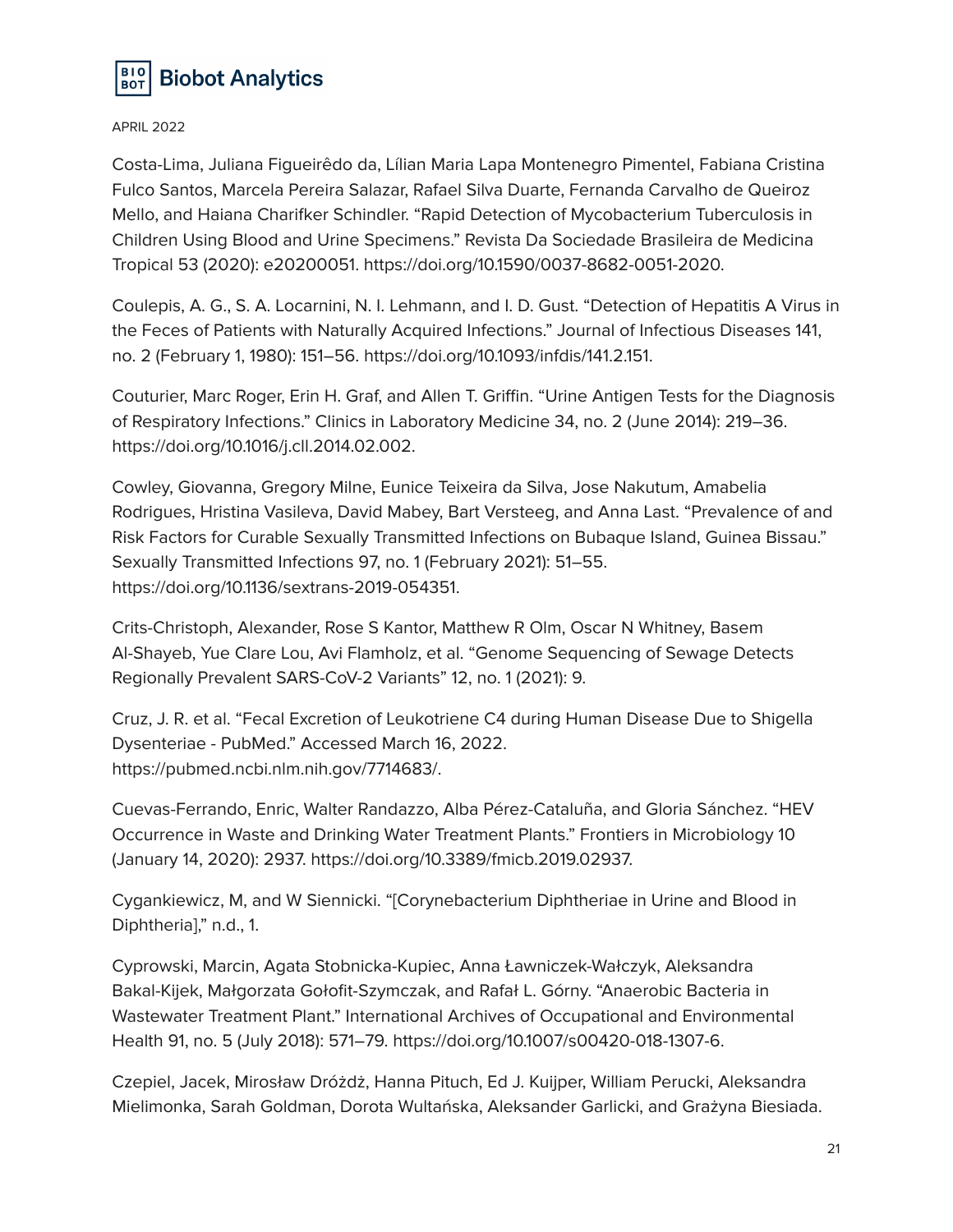

"Clostridium Difficile Infection: Review." European Journal of Clinical Microbiology & Infectious Diseases 38, no. 7 (July 2019): 1211–21. https://doi.org/10.1007/s10096-019-03539-6.

César Pereira Santos, Hugo, Tâmera Nunes Vieira Almeida, Fabíola Souza Fiaccadori, Divina das Dôres de Paula Cardoso, Adriano de Moraes Arantes, Hugo Delleon da Silva, Patricia Resende Alo Nagib, and Menira Souza. "Adenovirus Infection among Allogeneic Stem Cell Transplant Recipients." Journal of Medical Virology 89, no. 2 (February 2017): 298–303. https://doi.org/10.1002/jmv.24579.

Davis, Gordon, Barry Smithurst, Alan Talbot, Esther Townsend, and Anne Parry. "MICROBIOLOGICAL STUDIES ON NON‐GONOCOCCAL URETHRITIS IN BRISBANE." Medical Journal of Australia 2, no. 6 (August 1973): 268–71. https://doi.org/10.5694/j.1326-5377.1973.tb128823.x.

De Puysseleyr, Kristien, Leentje De Puysseleyr, Julie Geldhof, Eric Cox, and Daisy Vanrompay. "Development and Validation of a Real-Time PCR for Chlamydia Suis Diagnosis in Swine and Humans." Edited by Gilbert Greub. PLoS ONE 9, no. 5 (May 9, 2014): e96704. https://doi.org/10.1371/journal.pone.0096704.

Deguchi, Takashi, Yasushi Shimada, Kengo Horie, Kohsuke Mizutani, Kensaku Seike, Tomohiro Tsuchiya, Shigeaki Yokoi, Mitsuru Yasuda, and Shin Ito. "Bacterial Loads of Ureaplasma Parvum Contribute to the Development of Inflammatory Responses in the Male Urethra." International Journal of STD & AIDS 26, no. 14 (December 2015): 1035–39. https://doi.org/10.1177/0956462414565796.

Deng, Jie, Yuan Qian, Ru-Nan Zhu, Lin-Qing Zhao, Li Deng, and Li-Ying Jia. "[Evaluation of early and rapid etiological diagnosis of measles by detection of measles virus RNA using nested RT-PCR]." Zhonghua Er Ke Za Zhi = Chinese Journal of Pediatrics 42, no. 8 (August 2004): 625–28.

Dergham, Julie, Jeremy Delerce, Marielle Bedotto, Bernard La Scola, and Valérie Moal. "Isolation of Viable SARS-CoV-2 Virus from Feces of an Immunocompromised Patient Suggesting a Possible Fecal Mode of Transmission." Journal of Clinical Medicine 10, no. 12 (June 18, 2021): 2696. https://doi.org/10.3390/jcm10122696.

Dharmadhikari, Tanmay, Vinay Rajput, Rakeshkumar Yadav, Radhika Boargaonkar, Dhawal Patil, Saurabh Kale, Sanjay P. Kamble, Syed G. Dastager, and Mahesh S. Dharne. "High Throughput Sequencing Based Direct Detection of SARS-CoV-2 Fragments in Wastewater of Pune, West India." Science of The Total Environment 807 (February 2022): 151038. https://doi.org/10.1016/j.scitotenv.2021.151038.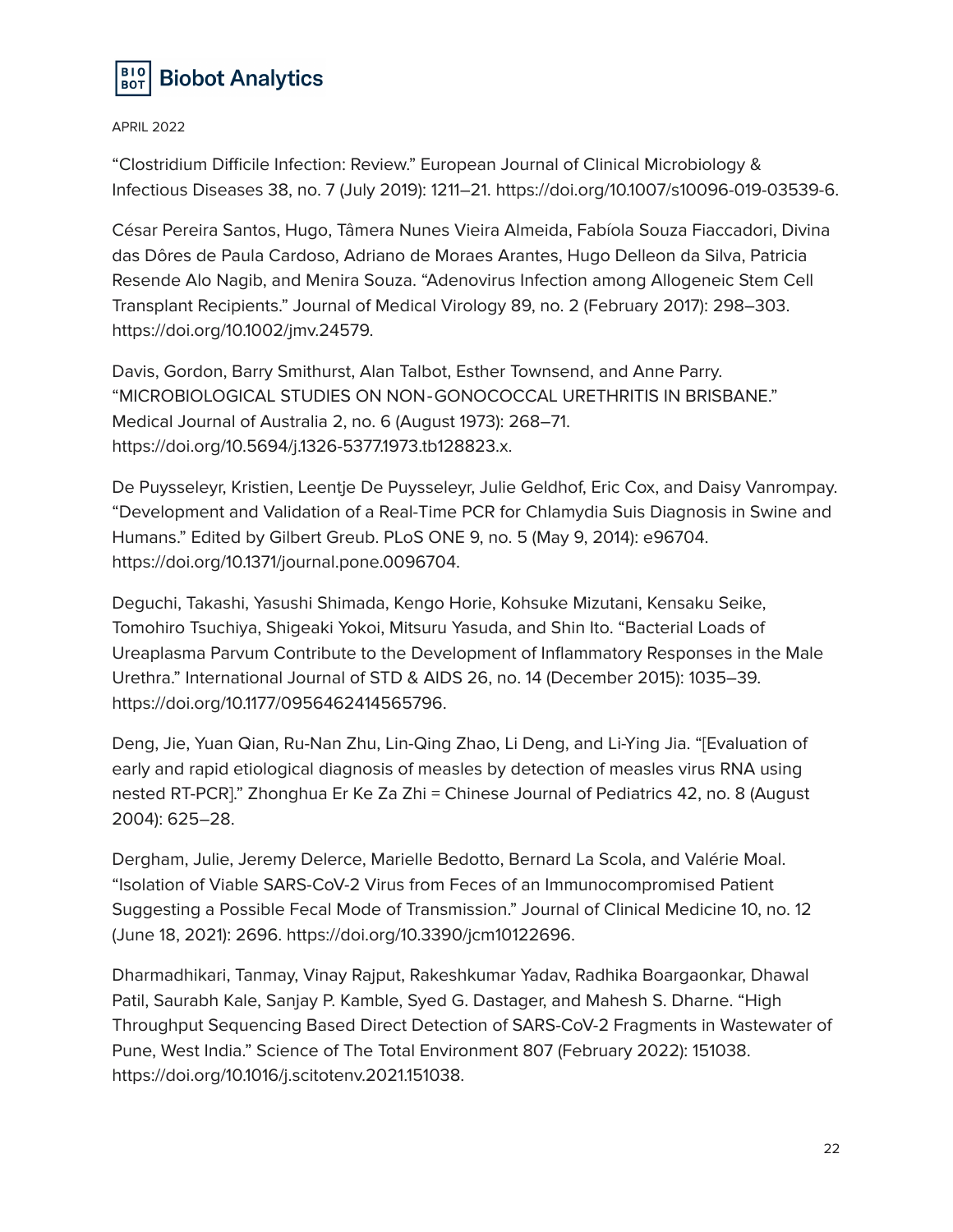

Di Bonito, Paola, Simonetta Della Libera, Sabrina Petricca, Marcello Iaconelli, Maurizio Sanguinetti, Rosalia Graffeo, Luisa Accardi, and Giuseppina La Rosa. "A Large Spectrum of Alpha and Beta Papillomaviruses Are Detected in Human Stool Samples." Journal of General Virology 96, no. 3 (March 1, 2015): 607–13. https://doi.org/10.1099/vir.0.071787-0.

Diallo, Alpha Amadou, Hubert Brugère, Monique Kérourédan, Véronique Dupouy, Pierre-Louis Toutain, Alain Bousquet-Mélou, Eric Oswald, and Delphine Bibbal. "Persistence and Prevalence of Pathogenic and Extended-Spectrum Beta-Lactamase-Producing Escherichia Coli in Municipal Wastewater Treatment Plant Receiving Slaughterhouse Wastewater." Water Research 47, no. 13 (September 2013): 4719–29. https://doi.org/10.1016/j.watres.2013.04.047.

Dionne, Léa-Laurence, Frédéric Raymond, Jacques Corbeil, Jean Longtin, Philippe Gervais, and Yves Longtin. "Correlation between Clostridium Difficile Bacterial Load, Commercial Real-Time PCR Cycle Thresholds, and Results of Diagnostic Tests Based on Enzyme Immunoassay and Cell Culture Cytotoxicity Assay." Journal of Clinical Microbiology 51, no. 11 (November 2013): 3624–30. https://doi.org/10.1128/JCM.01444-13.

Dirks, J. A. M. C., G. A. F. S. van Liere, S. Bogers, N. H. T. M. Dukers-Muijrers, P. F. G. Wolffs, and C. J. P. A. Hoebe. "Natural Course of Chlamydia Trachomatis Bacterial Load in the Time Interval between Screening and Treatment in Anogenital Samples." Edited by J. Seshu. PLOS ONE 10, no. 12 (December 29, 2015): e0145693. https://doi.org/10.1371/journal.pone.0145693.

Divya, Sukumaran P., and A.A. Mohamed Hatha. "Screening of Tropical Estuarine Water in South-West Coast of India Reveals Emergence of ARGs-Harboring Hypervirulent Escherichia Coli of Global Significance." International Journal of Hygiene and Environmental Health 222, no. 2 (March 2019): 235–48. https://doi.org/10.1016/j.ijheh.2018.11.002.

Do, Thi Thuy, Javier Tamames, Robert D. Stedtfeld, Xueping Guo, Sinead Murphy, James M. Tiedje, and Fiona Walsh. "Antibiotic Resistance Gene Detection in the Microbiome Context." Microbial Drug Resistance 24, no. 5 (June 2018): 542–46. https://doi.org/10.1089/mdr.2017.0199.

Drancourt, Michel. "Culturing Stools To Detect Mycobacterium Tuberculosis." Edited by Alexander J. McAdam. Journal of Clinical Microbiology 56, no. 5 (May 2018): e02033-17. https://doi.org/10.1128/JCM.02033-17.

Drigo, Barbara, Gianluca Brunetti, Samuel C. Aleer, Jan M. Bell, Michael D. Short, Sotirios Vasileiadis, John Turnidge, Paul Monis, David Cunliffe, and Erica Donner. "Inactivation, Removal, and Regrowth Potential of Opportunistic Pathogens and Antimicrobial Resistance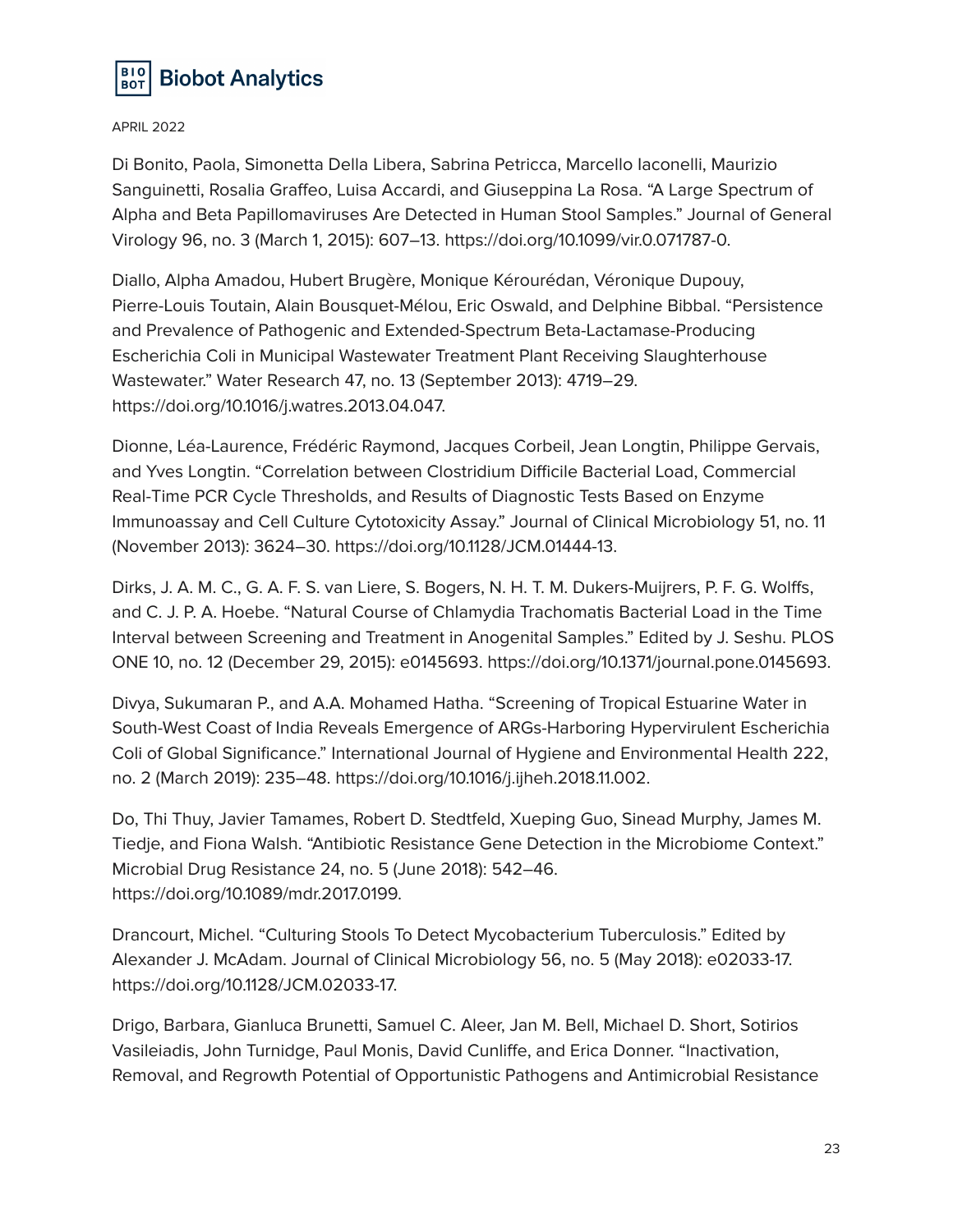

Genes in Recycled Water Systems." Water Research 201 (August 2021): 117324. https://doi.org/10.1016/j.watres.2021.117324.

Driss, Nadia, Imen Ben-Mustapha, Fethi Mellouli, Ahlem Ben Yahia, Henda Touzi, Mohamed Bejaoui, Mohamed Ben Ghorbel, Henda Triki, and Mohamed-Ridha Barbouche. "High Susceptibility for Enterovirus Infection and Virus Excretion Features in Tunisian Patients with Primary Immunodeficiencies." Clinical and Vaccine Immunology 19, no. 10 (October 2012): 1684–89. https://doi.org/10.1128/CVI.00293-12.

Du, Cong, Chongwei Cui, Shan Qiu, Shanwen Xu, Shengnan Shi, Thangavel Sangeetha, and Fang Ma. "Microbial Community Shift in a Suspended Stuffing Biological Reactor with Pre-Attached Aerobic Denitrifier." World Journal of Microbiology and Biotechnology 33, no. 7 (July 2017): 148. https://doi.org/10.1007/s11274-017-2288-4.

Du, Q., K. Hong, and B. C. Pan. "[Comparison of two methods for detection of Chlamydia trachomatis and Ureaplasma urealyticum in male reproductive tract]." Beijing Da Xue Xue Bao. Yi Xue Ban = Journal of Peking University. Health Sciences 53, no. 4 (August 18, 2021): 785–88.

Dubourg, Grégory, Sophie Edouard, Elsa Prudent, Pierre-Edouard Fournier, and Didier Raoult. "Incidental Syphilis Diagnosed by Real-Time PCR Screening of Urine Samples." Edited by E. Munson. Journal of Clinical Microbiology 53, no. 11 (November 2015): 3707–8. https://doi.org/10.1128/JCM.01026-15.

Duraisingham, S S, A Manson, S Grigoriadou, M Buckland, C Y W Tong, and H J Longhurst. "Immune Deficiency: Changing Spectrum of Pathogens." Clinical and Experimental Immunology 181, no. 2 (July 14, 2015): 267–74. https://doi.org/10.1111/cei.12600.

Ebomah, Kingsley Ehi, and Anthony Ifeanyi Okoh. "Detection of Carbapenem-Resistance Genes in Klebsiella Species Recovered from Selected Environmental Niches in the Eastern Cape Province, South Africa." Antibiotics 9, no. 7 (July 21, 2020): 425. https://doi.org/10.3390/antibiotics9070425.

Echeverria, Peter, David N. Taylor, Udom Leksomboon, Neil R. Blacklow, Sajee Pinnoi, James P. Nataro, James Kaper, and Bernard Rowe. "Identification of Enteric Pathogens in the Small and Large Intestine of Children with Diarrhea." Diagnostic Microbiology and Infectious Disease 4, no. 4 (April 1986): 277–84. https://doi.org/10.1016/0732-8893(86)90067-2.

Ekwanzala, Mutshiene Deogratias, John Barr Dewar, and Maggy Ndombo Benteke Momba. "Environmental Resistome Risks of Wastewaters and Aquatic Environments Deciphered by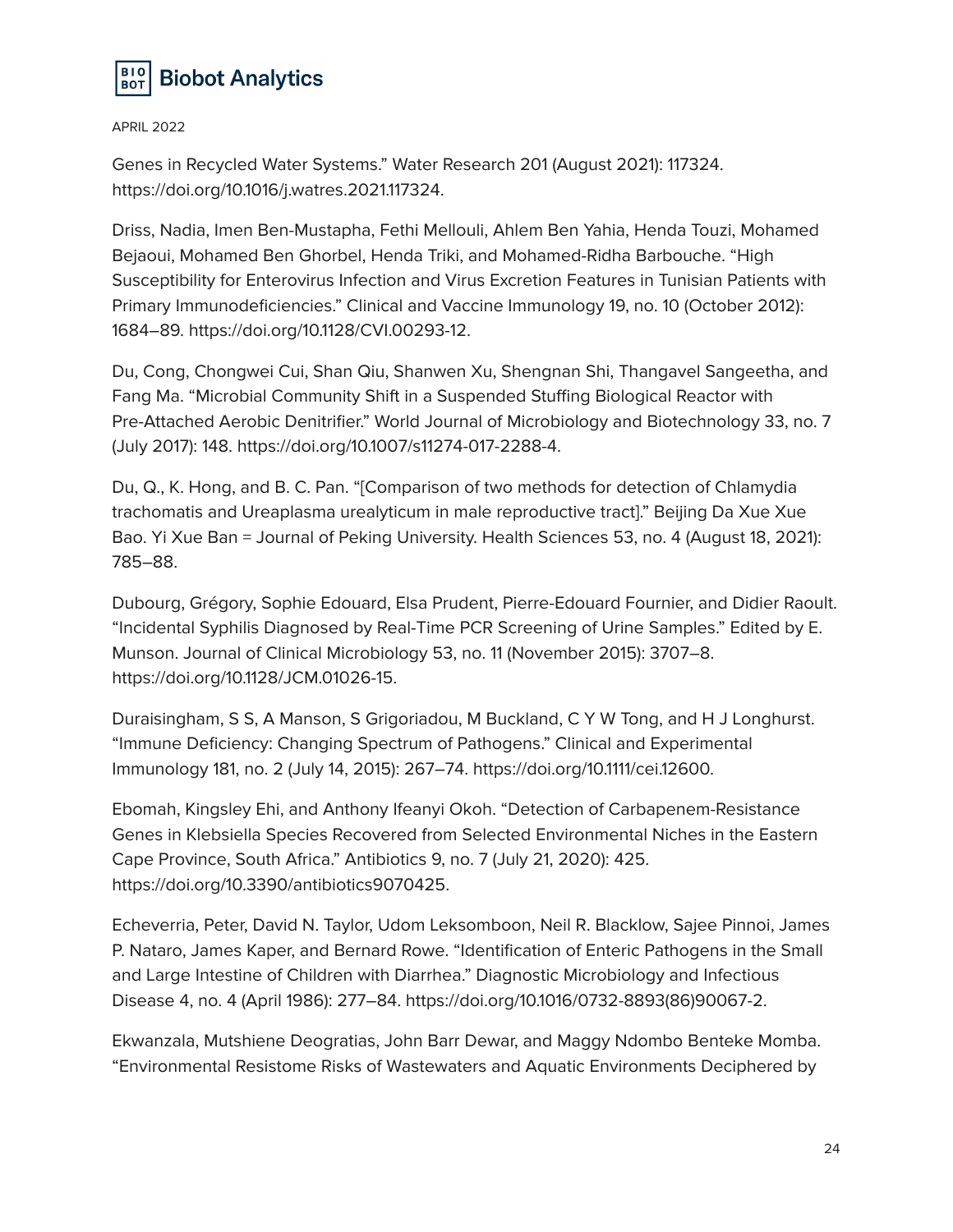

Shotgun Metagenomic Assembly." Ecotoxicology and Environmental Safety 197 (July 2020): 110612. https://doi.org/10.1016/j.ecoenv.2020.110612.

El-Senousy, Waled Morsy, and Mohamed Shouman. "Human Coronavirus NL63 Among Other Respiratory Viruses in Clinical Specimens of Egyptian Children and Raw Sewage Samples." Food and Environmental Virology 13, no. 3 (September 2021): 322–28. https://doi.org/10.1007/s12560-021-09479-9.

Enouf, V., G. Dos Reis, J.P. Guthmann, P.J. Guerin, M. Caron, V. Marechal, and E. Nicand. "Validation of Single Real-Time TaqMan® PCR Assay for the Detection and Quantitation of Four Major Genotypes of Hepatitis E Virus in Clinical Specimens." Journal of Medical Virology 78, no. 8 (August 2006): 1076–82. https://doi.org/10.1002/jmv.20665.

Escudero, R., M. Elía, J.A. Sáez-Nieto, V. Menéndez, A. Toledo, G. Royo, M. Rodríguez-Vargas, et al. "A Possible Novel Francisellagenomic Species Isolated from Blood and Urine of a Patient with Severe Illness." Clinical Microbiology and Infection 16, no. 7 (July 2010): 1026–30. https://doi.org/10.1111/j.1469-0691.2009.03029.x.

Estepa, Vanesa, Beatriz Rojo-Bezares, Carmen Torres, and Yolanda Sáenz. "Faecal Carriage of Pseudomonas Aeruginosa in Healthy Humans: Antimicrobial Susceptibility and Global Genetic Lineages." FEMS Microbiology Ecology 89, no. 1 (July 2014): 15–19. https://doi.org/10.1111/1574-6941.12301.

Eze, Emmanuel C., Mohamed E. El Zowalaty, and Manormoney Pillay. "Antibiotic Resistance and Biofilm Formation of Acinetobacter Baumannii Isolated from High-Risk Effluent Water in Tertiary Hospitals in South Africa." Journal of Global Antimicrobial Resistance 27 (December 2021): 82–90. https://doi.org/10.1016/j.jgar.2021.08.004.

Faden, Howard, Michael Heimerl, Chelikani Varma, Gail Goodman, and Peter Winkelstein. "Urinary Excretion of Pneumococcal Cell Wall Polysaccharide in Children:" The Pediatric Infectious Disease Journal 21, no. 8 (August 2002): 791–93. https://doi.org/10.1097/00006454-200208000-00020.

Fakhkhari, Parisa, Elahe Tajeddin, Masoumeh Azimirad, Siavosh Salmanzadeh-Ahrabi, Ahya Abdi-Ali, Bahram Nikmanesh, Babak Eshrati, et al. "Involvement of Pseudomonas Aeruginosa in the Occurrence of Community and Hospital Acquired Diarrhea, and Its Virulence Diversity among the Stool and the Environmental Samples." International Journal of Environmental Health Research 32, no. 1 (January 2, 2022): 61–71. https://doi.org/10.1080/09603123.2020.1726300.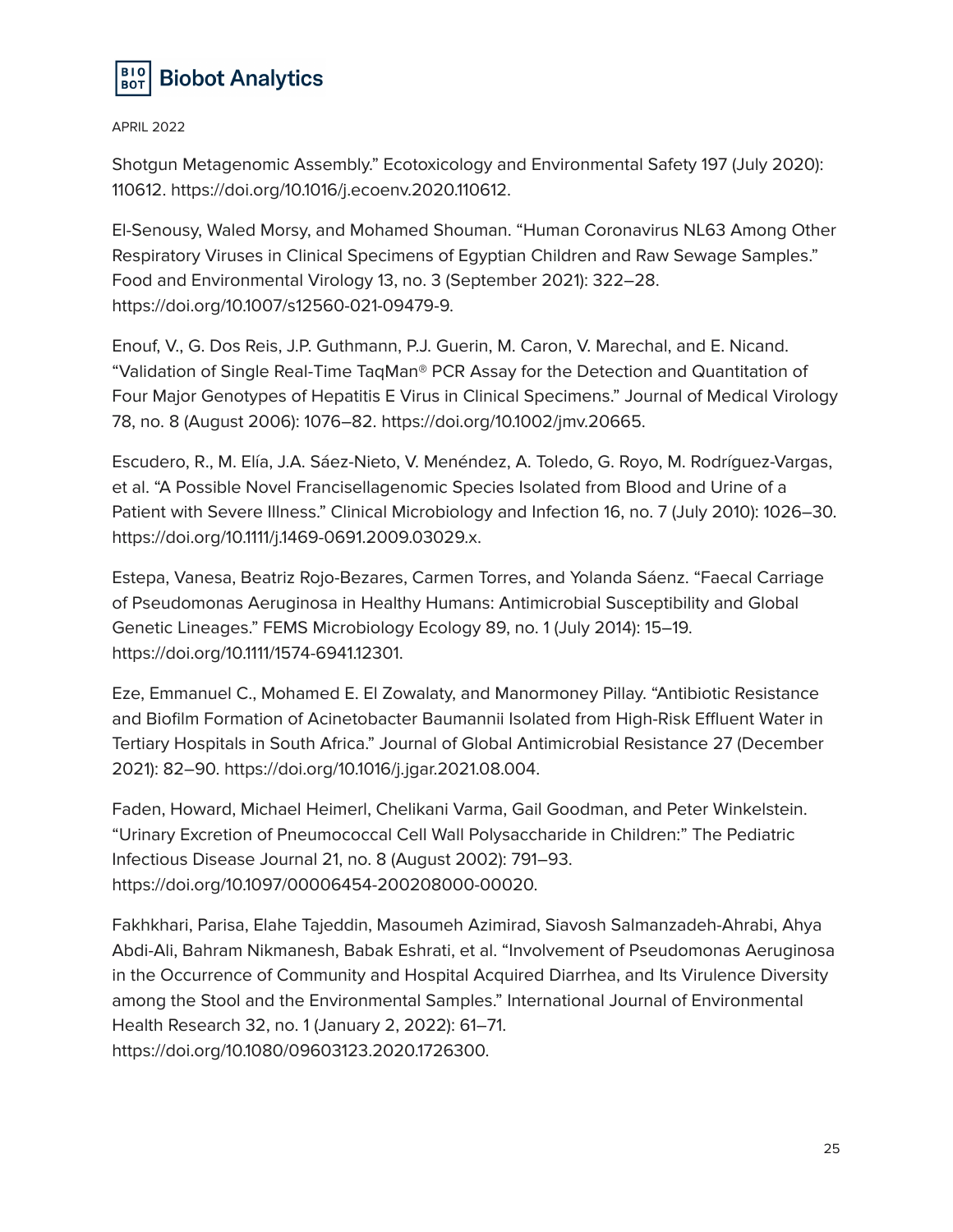

Falcao, J.P., M. Brocchi, J.L. Proenca-Modena, G.O. Acrani, E.F. Correa, and D.P. Falcao. "Virulence Characteristics and Epidemiology of Yersinia Enterocolitica and Yersiniae Other than Y. Pseudotuberculosis and Y. Pestis Isolated from Water and Sewage." Journal of Applied Microbiology 96, no. 6 (June 2004): 1230–36. https://doi.org/10.1111/j.1365-2672.2004.02268.x.

Farkas, Kata, Miles Marshall, David Cooper, James E. McDonald, Shelagh K. Malham, Dafydd E. Peters, John D. Maloney, and Davey L. Jones. "Seasonal and Diurnal Surveillance of Treated and Untreated Wastewater for Human Enteric Viruses." Environmental Science and Pollution Research 25, no. 33 (November 2018): 33391–401. https://doi.org/10.1007/s11356-018-3261-y.

Fekadu, Sintayehu, Yared Merid, Hunachew Beyene, Wondu Teshome, and Solomon Gebre-Selassie. "Assessment of Antibiotic- and Disinfectant-Resistant Bacteria in Hospital Wastewater, South Ethiopia: A Cross-Sectional Study." Journal of Infection in Developing Countries 9, no. 2 (February 19, 2015): 149–56. https://doi.org/10.3855/jidc.4808.

Fenaux, H., M. Chassaing, S. Berger, H. Jeulin, A. Gentilhomme, M. Bensenane, J.P. Bronowicki, C. Gantzer, I. Bertrand, and E. Schvoerer. "Molecular Features of Hepatitis E Virus Circulation in Environmental and Human Samples." Journal of Clinical Virology 103 (June 2018): 63–70. https://doi.org/10.1016/j.jcv.2018.04.003.

Ferreira, Alessandra E., Desirée P. Marchetti, Lyvia M. De Oliveira, Carolina S. Gusatti, Daiane B. Fuentefria, and Gertrudes Corção. "Presence of OXA-23-Producing Isolates of Acinetobacter Baumannii in Wastewater from Hospitals in Southern Brazil." Microbial Drug Resistance 17, no. 2 (June 2011): 221–27. https://doi.org/10.1089/mdr.2010.0013.

Ferreira, Ines, Sarah Lepuschitz, Stephan Beisken, Giuseppe Fiume, Katharina Mrazek, Bernhard J. H. Frank, Silke Huber, et al. "Culture-Free Detection of Antibiotic Resistance Markers from Native Patient Samples by Hybridization Capture Sequencing." Microorganisms 9, no. 8 (August 5, 2021): 1672. https://doi.org/10.3390/microorganisms9081672.

Figueiredo, C.A., M.I. Oliveira, S.P. Curti, A.M.S. Afonso, A.L. Frugis YU, J. Araújo, D.B. Oliveira, and E.L. Durigon. "Epidemiological and Molecular Characterization of Rubella Virus Isolated in São Paulo, Brazil during 1997-2004." Journal of Medical Virology 84, no. 11 (November 2012): 1831–38. https://doi.org/10.1002/jmv.23393.

Figueroa-González, Ivonne, Guillermo Quijano, Inés Laguna, Raúl Muñoz, and Pedro A. García-Encina. "A Fundamental Study on Biological Removal of N2O in the Presence of Oxygen." Chemosphere 158 (September 2016): 9–16. https://doi.org/10.1016/j.chemosphere.2016.05.046.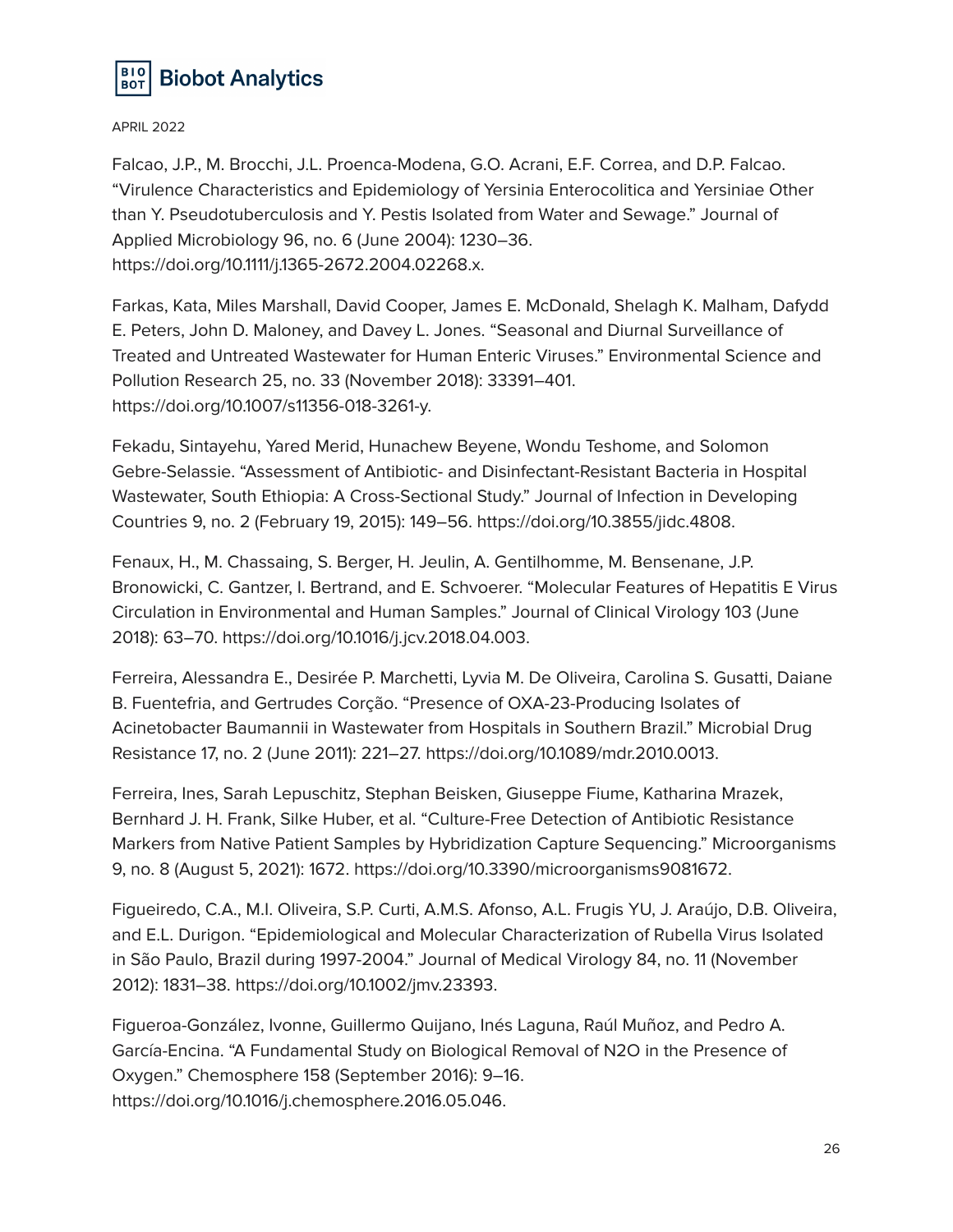

Figura, N, and A Rossolini. "A Prospective Etiological and Clinical Study on Gastroenteritis in Italian Children," n.d., 1.

Finkelstein, R A, M L Vasil, J R Jones, R A Anderson, and T Barnard. "Clinical Cholera Caused by Enterotoxigenic Escherichia Coli." Journal of Clinical Microbiology 3, no. 3 (March 1976): 382–84. https://doi.org/10.1128/jcm.3.3.382-384.1976.

Fioretti, J.M., M.S. Rocha, T.M. Fumian, A. Ginuino, T.P. da Silva, M.R. de Assis, J.de.S. Rodrigues, F.A. Carvalho-Costa, and M.P. Miagostovich. "Occurrence of Human Sapoviruses in Wastewater and Stool Samples in Rio De Janeiro, Brazil." Journal of Applied Microbiology 121, no. 3 (September 2016): 855–62. https://doi.org/10.1111/jam.13205.

Fong, Theng-Theng, Mantha S. Phanikumar, Irene Xagoraraki, and Joan B. Rose. "Quantitative Detection of Human Adenoviruses in Wastewater and Combined Sewer Overflows Influencing a Michigan River." Applied and Environmental Microbiology 76, no. 3 (February 2010): 715–23. https://doi.org/10.1128/AEM.01316-09.

Fontenele, Rafaela S., Simona Kraberger, James Hadfield, Erin M. Driver, Devin Bowes, LaRinda A. Holland, Temitope O.C. Faleye, et al. "High-Throughput Sequencing of SARS-CoV-2 in Wastewater Provides Insights into Circulating Variants." Water Research 205 (October 2021): 117710. https://doi.org/10.1016/j.watres.2021.117710.

Fraiture, Marie-Alice, Wim Coucke, Morgane Pol, Dominique Rousset, Ann-Claire Gourinat, Antoine Biron, Sylvia Broeders, Els Vandermassen, Myrielle Dupont-Rouzeyrol, and Nancy H. C. Roosens. "Non-Invasive versus Invasive Samples for Zika Virus Surveillance: A Comparative Study in New Caledonia and French Guiana in 2015–2016." Microorganisms 9, no. 6 (June 16, 2021): 1312. https://doi.org/10.3390/microorganisms9061312.

Franz, Eelco, Christiaan Veenman, Angela H. A. M. van Hoek, Ana de Roda Husman, and Hetty Blaak. "Pathogenic Escherichia Coli Producing Extended-Spectrum β-Lactamases Isolated from Surface Water and Wastewater." Scientific Reports 5, no. 1 (November 2015): 14372. https://doi.org/10.1038/srep14372.

Frølund, M, P Lidbrink, A Wikström, S Cowan, P Ahrens, and J Jensen. "Urethritis-Associated Pathogens in Urine from Men with Non-Gonococcal Urethritis: A Case-Control Study." Acta Dermato Venereologica 96, no. 5 (2016): 689–94. https://doi.org/10.2340/00015555-2314.

Garcia-Aljaro, C. et al. "Characterization of Shiga Toxin-Producing Escherichia Coli Isolated from Aquatic Environments | FEMS Microbiology Letters | Oxford Academic." Accessed March 17, 2022. https://academic.oup.com/femsle/article/246/1/55/546251.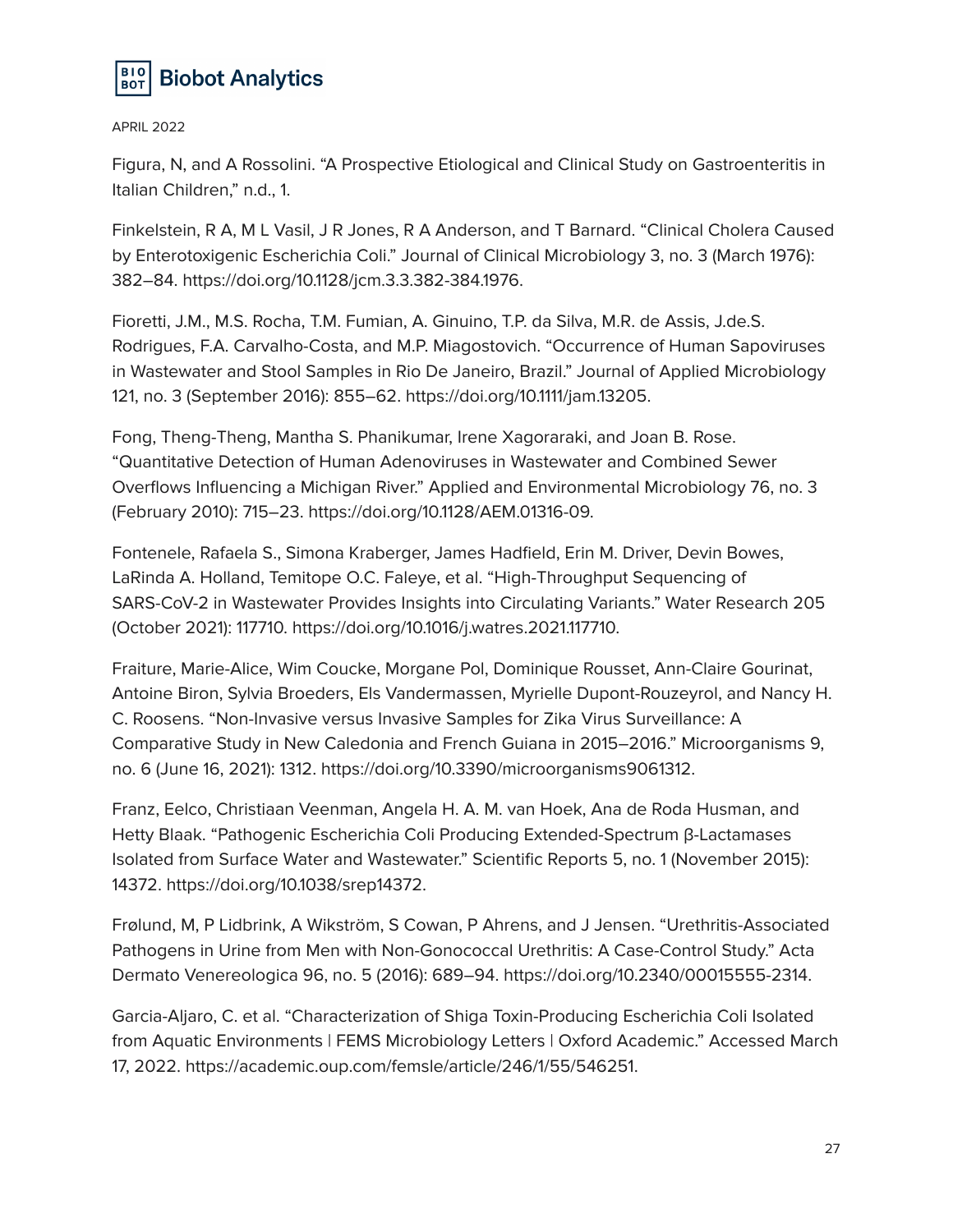

Gaudin, O. G. et al. "[Persistent Non Polio Enterovirus Infections Associated with Glomerulonephritis. 9 Cases (Author's Transl)] - PubMed." Accessed March 17, 2022. https://pubmed.ncbi.nlm.nih.gov/231760/.

Gayet-Ageron, A, B Ninet, L Toutous-Trellu, S Lautenschlager, H Furrer, V Piguet, J Schrenzel, and B Hirschel. "Assessment of a Real-Time PCR Test to Diagnose Syphilis from Diverse Biological Samples." Sexually Transmitted Infections 85, no. 4 (August 1, 2009): 264–69. https://doi.org/10.1136/sti.2008.034314.

Gbakima, Aiah A. "Intestinal Parasitic Infections and Swamp Development in Sierra Leone," n.d., 1.

Geng, Yansheng, Chenyan Zhao, Weijin Huang, Tim J. Harrison, Hongxin Zhang, Kunjing Geng, and Youchun Wang. "Detection and Assessment of Infectivity of Hepatitis E Virus in Urine." Journal of Hepatology 64, no. 1 (January 2016): 37–43. https://doi.org/10.1016/j.jhep.2015.08.034.

Gerna, G, N Passarani, M Battaglia, M G Revello, D Torre, and P M Cereda. "Coronaviruses and Gastroenteritis: Evidence of Antigenic Relatedness between Human Enteric Coronavirus Strains and Human Coronavirus OC43," n.d., 1.

Geuenich, H. H., and H. E. Müller. "[Isolation and germ count of Listeria monocytogenes in raw and biologically treated waste water]." Zentralblatt Fur Bakteriologie, Mikrobiologie Und Hygiene. 1. Abt. Originale B, Hygiene 179, no. 3 (June 1984): 266–73.

Ghayour Najafabadi, Z., H. Oormazdi, L. Akhlaghi, A. R. Meamar, A. Raeisi, Z. Rampisheh, M. Nateghpour, and E. Razmjou. "Mitochondrial PCR-Based Malaria Detection in Saliva and Urine of Symptomatic Patients." Transactions of the Royal Society of Tropical Medicine and Hygiene 108, no. 6 (June 1, 2014): 358–62. https://doi.org/10.1093/trstmh/tru061.

Ghayour Najafabadi, Zahra, Hormozd Oormazdi, Lame Akhlaghi, Ahmad Reza Meamar, Mehdi Nateghpour, Leila Farivar, and Elham Razmjou. "Detection of Plasmodium Vivax and Plasmodium Falciparum DNA in Human Saliva and Urine: Loop-Mediated Isothermal Amplification for Malaria Diagnosis." Acta Tropica 136 (August 2014): 44–49. https://doi.org/10.1016/j.actatropica.2014.03.029.

Gil-Campesino, Helena, Laura Sante, Enrique Callejas Castro, María Lecuona, and Department of Microbiology and Infection Control, University Hospital of the Canary Islands, Santa Cruz de Tenerife, Spain. "Introduction of a Complementary Screening System for the Detection of Sexually Transmitted Infections in Patients with Sterile Pyuria." Revista Española de Quimioterapia 34, no. 3 (May 25, 2021): 245–48. https://doi.org/10.37201/req/145.2020.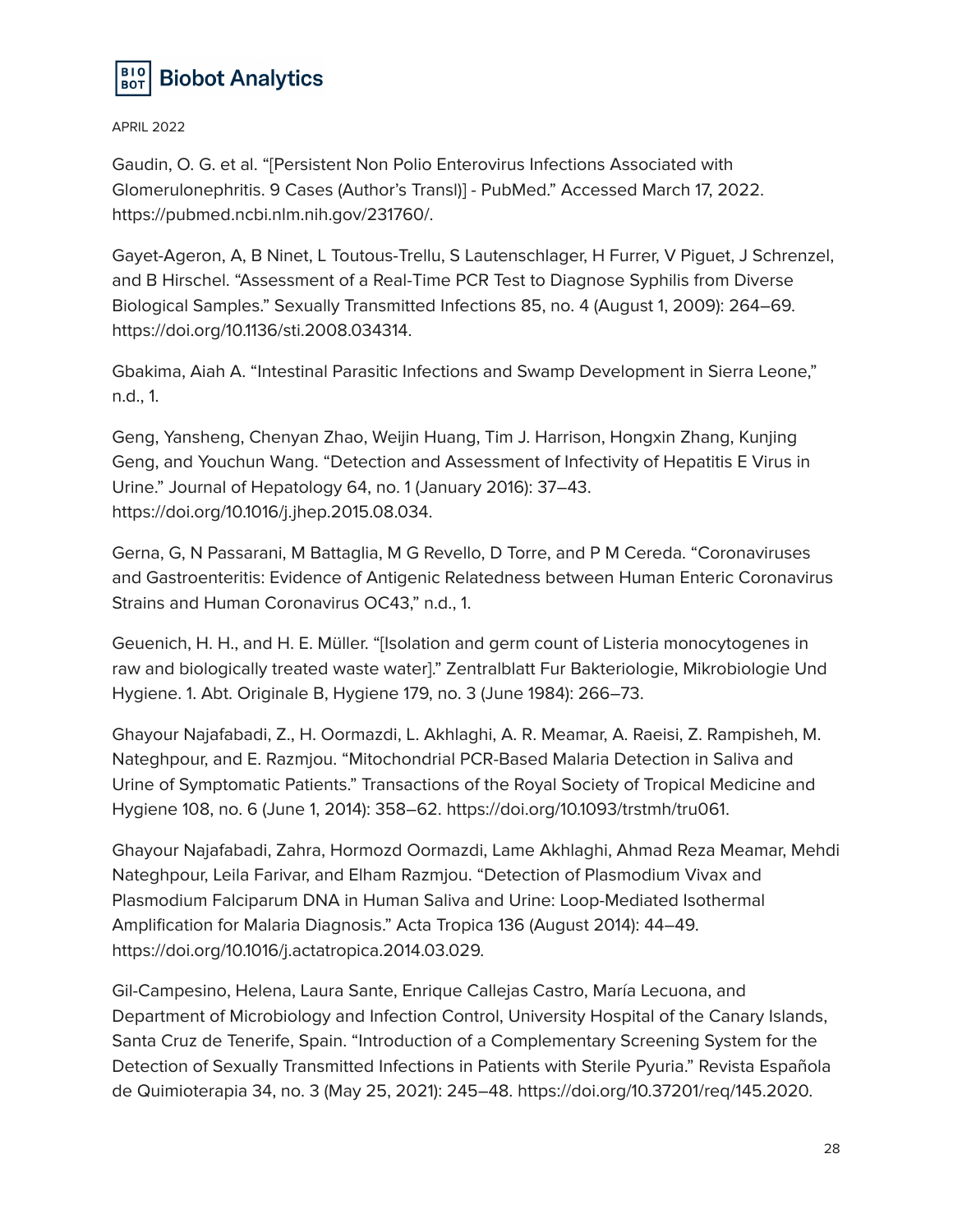

Gionchetti, P., F. Rizzello, A. Venturi, F. Ugolini, M. Rossi, P. Brigidi, R. Johansson, A. Ferrieri, G. Poggioli, and M. Campieri. "Antibiotic Combination Therapy in Patients with Chronic, Treatment-Resistant Pouchitis: ANTIBIOTIC COMBINATION FOR REFRACTORY POUCHITIS." Alimentary Pharmacology & Therapeutics 13, no. 6 (June 1999): 713–18. https://doi.org/10.1046/j.1365-2036.1999.00553.x.

Girija A.S., Smiline, and Vijayashree Priyadharsini J. "CLSI Based Antibiogram Profile and the Detection of MDR and XDR Strains of Acinetobacter Baumannii Isolated from Urine Samples." Medical Journal of The Islamic Republic of Iran, October 30, 2019. https://doi.org/10.47176/mjiri.33.3.

Godini, Hatam, Edris Hoseinzadeh, and Hooshyar Hossini. "Water and Wastewater as Potential Sources of SARS-CoV-2 Transmission: A Systematic Review." Reviews on Environmental Health 36, no. 3 (September 27, 2021): 309–17. https://doi.org/10.1515/reveh-2020-0148.

Goldstein, Rachel E. Rosenberg, Shirley A. Micallef, Shawn G. Gibbs, Johnnie A. Davis, Xin He, Ashish George, Lara M. Kleinfelter, et al. "Methicillin-Resistant Staphylococcus Aureus (MRSA) Detected at Four U.S. Wastewater Treatment Plants." Environmental Health Perspectives 120, no. 11 (November 2012): 1551–58. https://doi.org/10.1289/ehp.1205436.

Gomes, João P., Maria J. Borrego, Berna Atik, Irene Santo, Jacinta Azevedo, Armando Brito de Sá, Paulo Nogueira, and Deborah Dean. "Correlating Chlamydia Trachomatis Infectious Load with Urogenital Ecological Success and Disease Pathogenesis." Microbes and Infection 8, no. 1 (January 2006): 16–26. https://doi.org/10.1016/j.micinf.2005.05.014.

Gomi, R. et al. "Occurrence of Clinically Important Lineages, Including the Sequence Type 131 C1-M27 Subclone, among Extended-Spectrum-β-Lactamase-Producing Escherichia Coli in Wastewater - PubMed." Accessed March 17, 2022. https://pubmed.ncbi.nlm.nih.gov/28630184/.

Goodman, J L, P Jurkovich, J M Kramber, and R C Johnson. "Molecular Detection of Persistent Borrelia Burgdorferi in the Urine of Patients with Active Lyme Disease." Infection and Immunity 59, no. 1 (January 1991): 269–78. https://doi.org/10.1128/iai.59.1.269-278.1991.

Gordon, N. C., and D. W. Wareham. "Evaluation of CHROMagar Acinetobacter for Detection of Enteric Carriage of Multidrug-Resistant Acinetobacter Baumannii in Samples from Critically Ill Patients." Journal of Clinical Microbiology 47, no. 7 (July 2009): 2249–51. https://doi.org/10.1128/JCM.00634-09.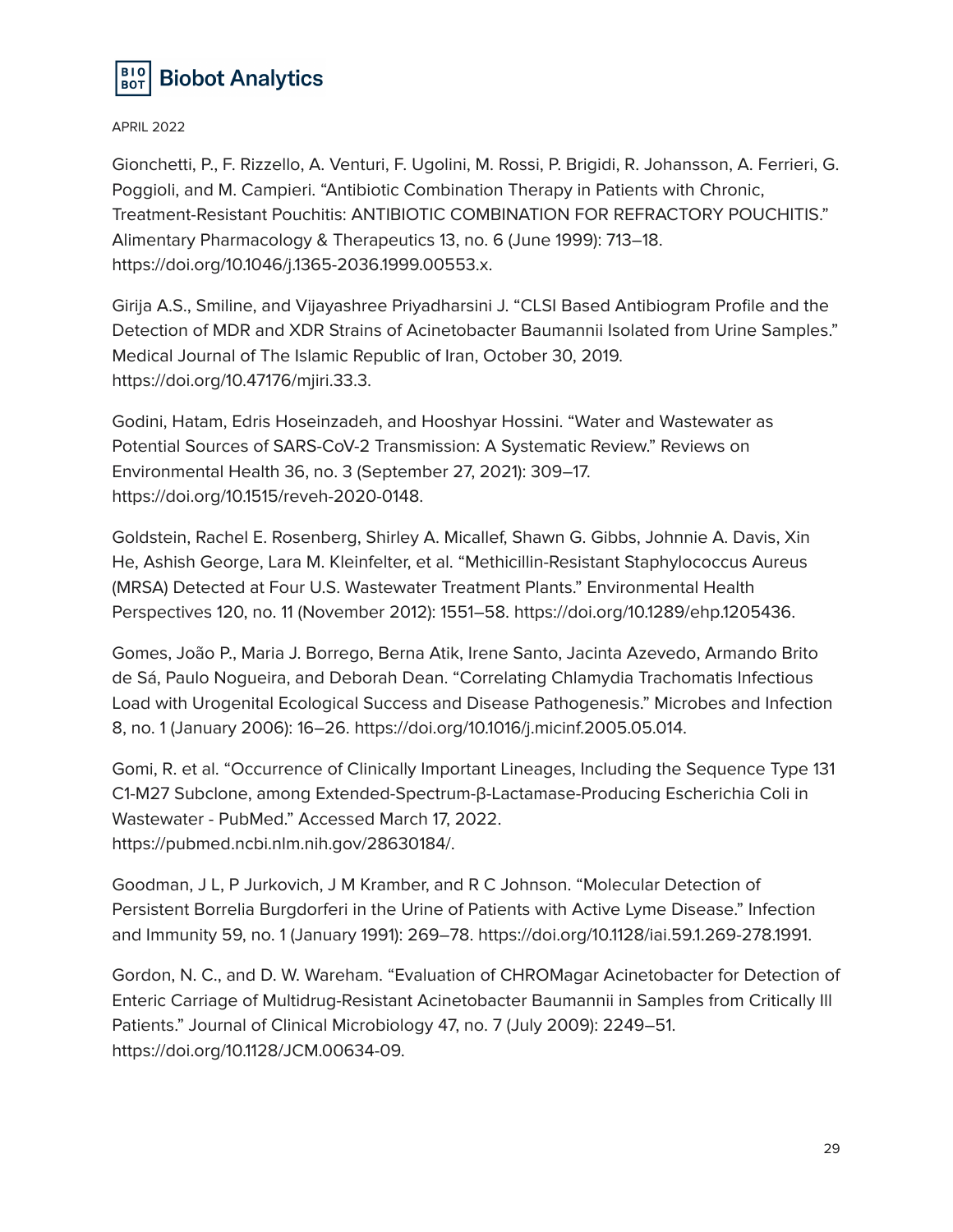

Gouma, Sigrid, Susan J.M. Hahné, Daphne B. Gijselaar, Marion P.G. Koopmans, and Rob S. van Binnendijk. "Severity of Mumps Disease Is Related to MMR Vaccination Status and Viral Shedding." Vaccine 34, no. 16 (April 2016): 1868–73. https://doi.org/10.1016/j.vaccine.2016.02.070.

Grabow, W. O. K., O. W. Prozesky, P. C. Appelbaum, and G. Lecatsas. "Absence of Hepatitis B Antigens from Feces and Sewage as a Result of Enzymatic Destruction." Journal of Infectious Diseases 131, no. 6 (June 1, 1975): 658–64. https://doi.org/10.1093/infdis/131.6.658.

Grad, Alecsandra Iulia, Mihaela Laura Vica, Loredana Ungureanu, Costel Vasile Siserman, Alexandru Dumitru Tătaru, and Horea Vladi Matei. "Assessment of STI Screening in Romania Using a Multiplex PCR Technique." The Journal of Infection in Developing Countries 14, no. 04 (April 30, 2020): 341–48. https://doi.org/10.3855/jidc.11989.

Graham, S. M., J. N. Krieger, P. L. M. Githua, L. W. Wamuyu, S. Wale, K. M. Ramko, J. A. Dragavon, et al. "Post-Prostatic Massage Fluid/Urine as an Alternative to Semen for Studying Male Genitourinary HIV-1 Shedding." Sexually Transmitted Infections 87, no. 3 (April 1, 2011): 232–37. https://doi.org/10.1136/sti.2010.047118.

Greay, Telleasha L., Alexander W. Gofton, Alireza Zahedi, Andrea Paparini, Kathryn L. Linge, Cynthia A. Joll, and Una M. Ryan. "Evaluation of 16S Next-Generation Sequencing of Hypervariable Region 4 in Wastewater Samples: An Unsuitable Approach for Bacterial Enteric Pathogen Identification." Science of The Total Environment 670 (June 2019): 1111–24. https://doi.org/10.1016/j.scitotenv.2019.03.278.

Green, Clare, Jim F Huggett, Elizabeth Talbot, Peter Mwaba, Klaus Reither, and Alimuddin I Zumla. "Rapid Diagnosis of Tuberculosis through the Detection of Mycobacterial DNA in Urine by Nucleic Acid Amplification Methods." The Lancet Infectious Diseases 9, no. 8 (August 2009): 505–11. https://doi.org/10.1016/S1473-3099(09)70149-5.

Gregory, Devon A., Chris G. Wieberg, Jeff Wenzel, Chung-Ho Lin, and Marc C. Johnson. "Monitoring SARS-CoV-2 Populations in Wastewater by Amplicon Sequencing and Using the Novel Program SAM Refiner." Viruses 13, no. 8 (August 19, 2021): 1647. https://doi.org/10.3390/v13081647.

Grevskott, Didrik H., Fatemeh Z. Ghavidel, Cecilie S. Svanevik, and Nachiket P. Marathe. "Resistance Profiles and Diversity of β-Lactamases in Escherichia Coli Strains Isolated from City-Scale Sewage Surveillance in Bergen, Norway Mimic Clinical Prevalence." Ecotoxicology and Environmental Safety 226 (December 2021): 112788. https://doi.org/10.1016/j.ecoenv.2021.112788.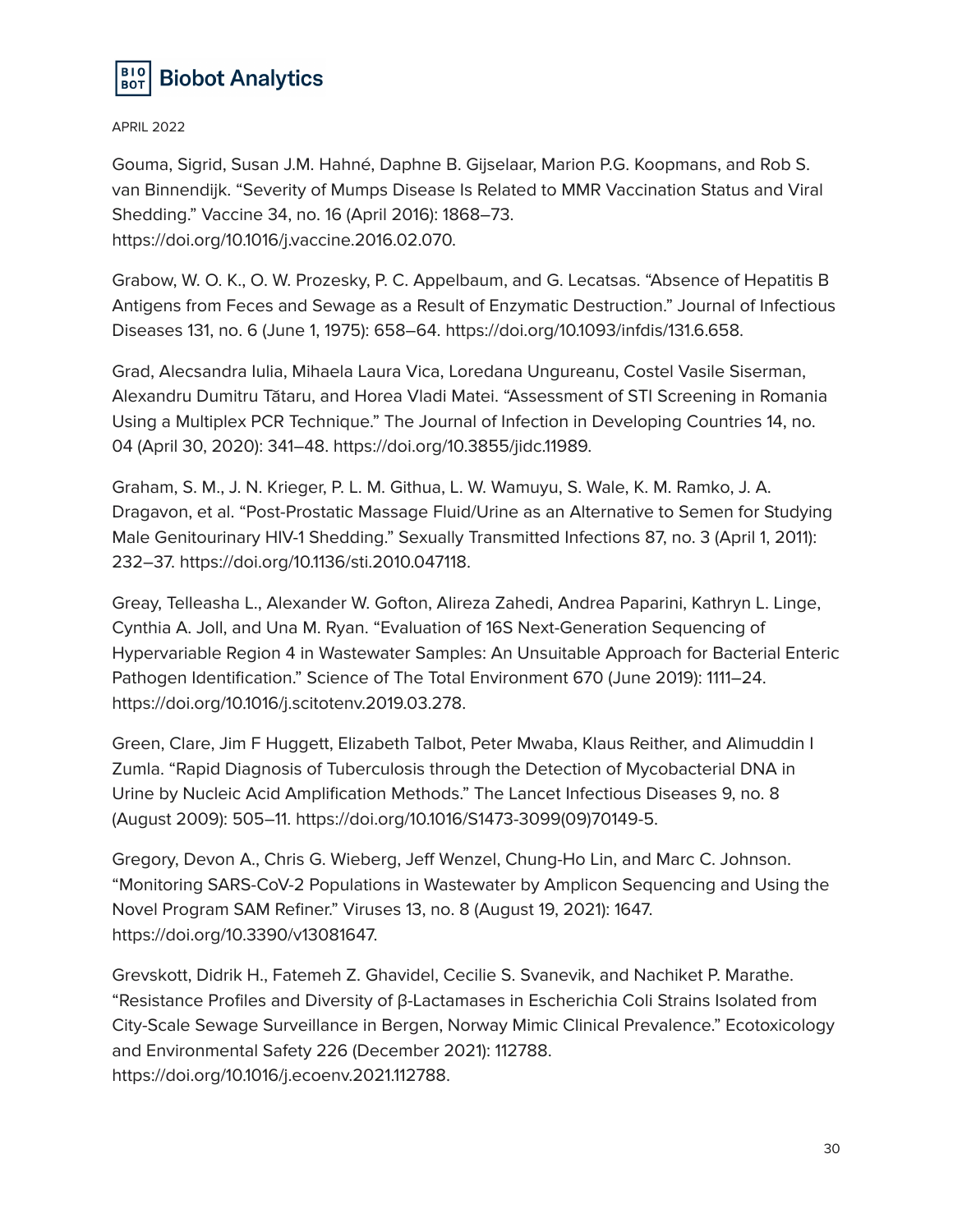

Guerrero-Latorre, Laura, Isabel Ballesteros, Irina Villacrés-Granda, M. Genoveva Granda, Byron Freire-Paspuel, and Blanca Ríos-Touma. "SARS-CoV-2 in River Water: Implications in Low Sanitation Countries." Science of The Total Environment 743 (November 2020): 140832. https://doi.org/10.1016/j.scitotenv.2020.140832.

Gustafson, A A, and J B Hundley. "Enteropathogenic Escherichia Coli Serotypes Found in Sewage Lagoons (Waste Stabilization Ponds) in North Dakota," n.d., 1.

Hamza, Hazem, and Ibrahim Ahmed Hamza. "Oncogenic Papillomavirus and Polyomavirus in Urban Sewage in Egypt." Science of The Total Environment 610–611 (January 2018): 1413–20. https://doi.org/10.1016/j.scitotenv.2017.08.218.

Hanaoka, Nozomu, Shin Ito, Masami Konagaya, Naomi Nojiri, Mitsuru Yasuda, Tsuguto Fujimoto, and Takashi Deguchi. "Infectious Human Adenoviruses Are Shed in Urine Even after Disappearance of Urethral Symptoms." Edited by Ilya Ulasov. PLOS ONE 14, no. 3 (March 6, 2019): e0212434. https://doi.org/10.1371/journal.pone.0212434.

Hansen, Wendy L. J., Christina F. M. van der Donk, Cathrien A. Bruggeman, Ellen E. Stobberingh, and Petra F. G. Wolffs. "A Real-Time PCR-Based Semi-Quantitative Breakpoint to Aid in Molecular Identification of Urinary Tract Infections." Edited by Herman Tse. PLoS ONE 8, no. 4 (April 23, 2013): e61439. https://doi.org/10.1371/journal.pone.0061439.

Haramoto, E., H. Katayama, C. Phanuwan, and S. Ohgaki. "Quantitative Detection of Sapoviruses in Wastewater and River Water in Japan." Letters in Applied Microbiology 46, no. 3 (March 2008): 408–13. https://doi.org/10.1111/j.1472-765X.2008.02330.x.

Harries, M., J. Dreesman, S. Rettenbacher-Riefler, and E. Mertens. "Faecal Carriage of Extended-Spectrum β-Lactamase-Producing Enterobacteriaceae and Shiga Toxin-Producing Escherichia Coli in Asymptomatic Nursery Children in Lower Saxony (Germany), 2014." Epidemiology & Infection 144, no. 16 (December 2016): 3540–48. https://doi.org/10.1017/S0950268816001837.

Hatchette, Tf, R Davidson, S Clay, J Pettipas, J LeBlanc, S Sarwal, M Smieja, and Kr Forward. "Laboratory Diagnosis of Mumps in a Partially Immunized Population: The Nova Scotia Experience." Canadian Journal of Infectious Diseases and Medical Microbiology 20, no. 4 (2009): e157–62. https://doi.org/10.1155/2009/493275.

Havill, Nancy L., and John M. Boyce. "Evaluation of a New Selective Medium, BD BBL CHROMagar MRSA II, for Detection of Methicillin-Resistant Staphylococcus Aureus in Stool Specimens." Journal of Clinical Microbiology 48, no. 6 (June 2010): 2228–30. https://doi.org/10.1128/JCM.02376-09.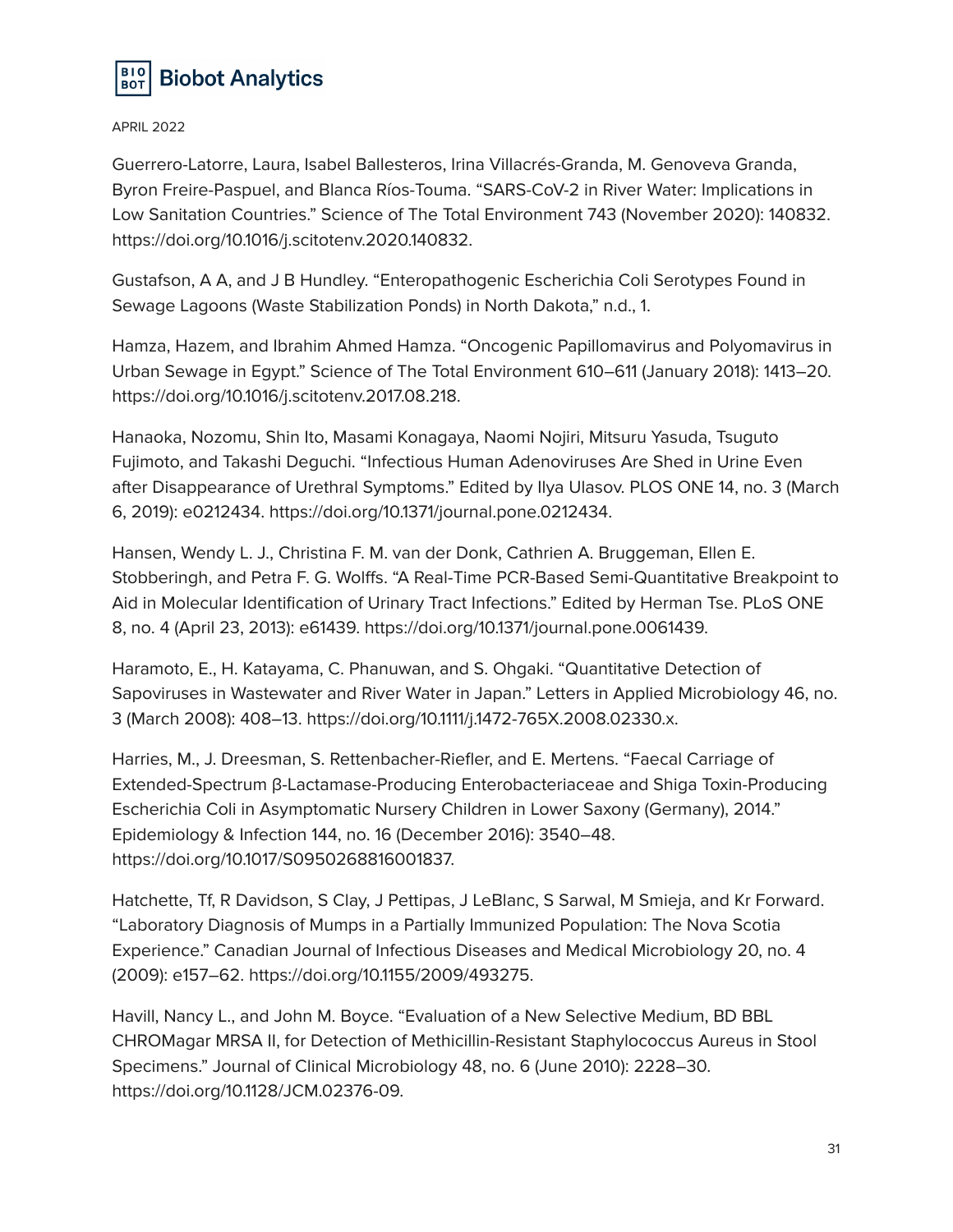

Haymaker, Joseph, Manan Sharma, Salina Parveen, Fawzy Hashem, Eric B. May, Eric T. Handy, Chanelle White, et al. "Prevalence of Shiga-Toxigenic and Atypical Enteropathogenic Escherichia Coli in Untreated Surface Water and Reclaimed Water in the Mid-Atlantic U.S." Environmental Research 172 (May 2019): 630–36. https://doi.org/10.1016/j.envres.2019.02.019.

Heidrich, Benjamin, Eike Steinmann, Iris Plumeier, Janina Kirschner, Lisa Sollik, Szilvia Ziegert, Michael Engelmann, et al. "Frequent Detection of HCV RNA and HCVcoreAg in Stool of Patients with Chronic Hepatitis C." Journal of Clinical Virology 80 (July 2016): 1–7. https://doi.org/10.1016/j.jcv.2016.04.006.

Heijnen, Leo, and Gertjan Medema. "Quantitative Detection of E. Coli, E. Coli O157 and Other Shiga Toxin Producing E. Coli in Water Samples Using a Culture Method Combined with Real-Time PCR." Journal of Water and Health 4, no. 4 (December 1, 2006): 487–98. https://doi.org/10.2166/wh.2006.0032.

Heijnen, Leo, and Gertjan Medema. "Surveillance of Influenza A and the Pandemic Influenza A (H1N1) 2009 in Sewage and Surface Water in the Netherlands." Journal of Water and Health 9, no. 3 (September 1, 2011): 434–42. https://doi.org/10.2166/wh.2011.019.

Hembach, Norman, Ferdinand Schmid, Johannes Alexander, Christian Hiller, Eike T. Rogall, and Thomas Schwartz. "Occurrence of the Mcr-1 Colistin Resistance Gene and Other Clinically Relevant Antibiotic Resistance Genes in Microbial Populations at Different Municipal Wastewater Treatment Plants in Germany." Frontiers in Microbiology 8 (July 11, 2017): 1282. https://doi.org/10.3389/fmicb.2017.01282.

Hien, Bui Thi Thu, Do Thuy Trang, Flemming Scheutz, Phung Dac Cam, Kåre Mølbak, and Anders Dalsgaard. "Diarrhoeagenic Escherichia Coli and Other Causes of Childhood Diarrhoea: A Case–Control Study in Children Living in a Wastewater-Use Area in Hanoi, Vietnam." Journal of Medical Microbiology 56, no. 8 (August 1, 2007): 1086–96. https://doi.org/10.1099/jmm.0.47093-0.

Higgins, Paul G., Jasna Hrenovic, Harald Seifert, and Svjetlana Dekic. "Characterization of Acinetobacter Baumannii from Water and Sludge Line of Secondary Wastewater Treatment Plant." Water Research 140 (September 2018): 261–67. https://doi.org/10.1016/j.watres.2018.04.057.

Highsmith, Anita K, and Robert L Abshire. "Evaluation of a Most-Probable-Number Technique for the Enumeration of Pseudomonas Aeruginosa." APPL. MICROBIOL. 30 (1975): 6.

Hillary, Luke S., Kata Farkas, Kathryn H. Maher, Anita Lucaci, Jamie Thorpe, Marco A. Distaso, William H. Gaze, et al. "Monitoring SARS-CoV-2 in Municipal Wastewater to Evaluate the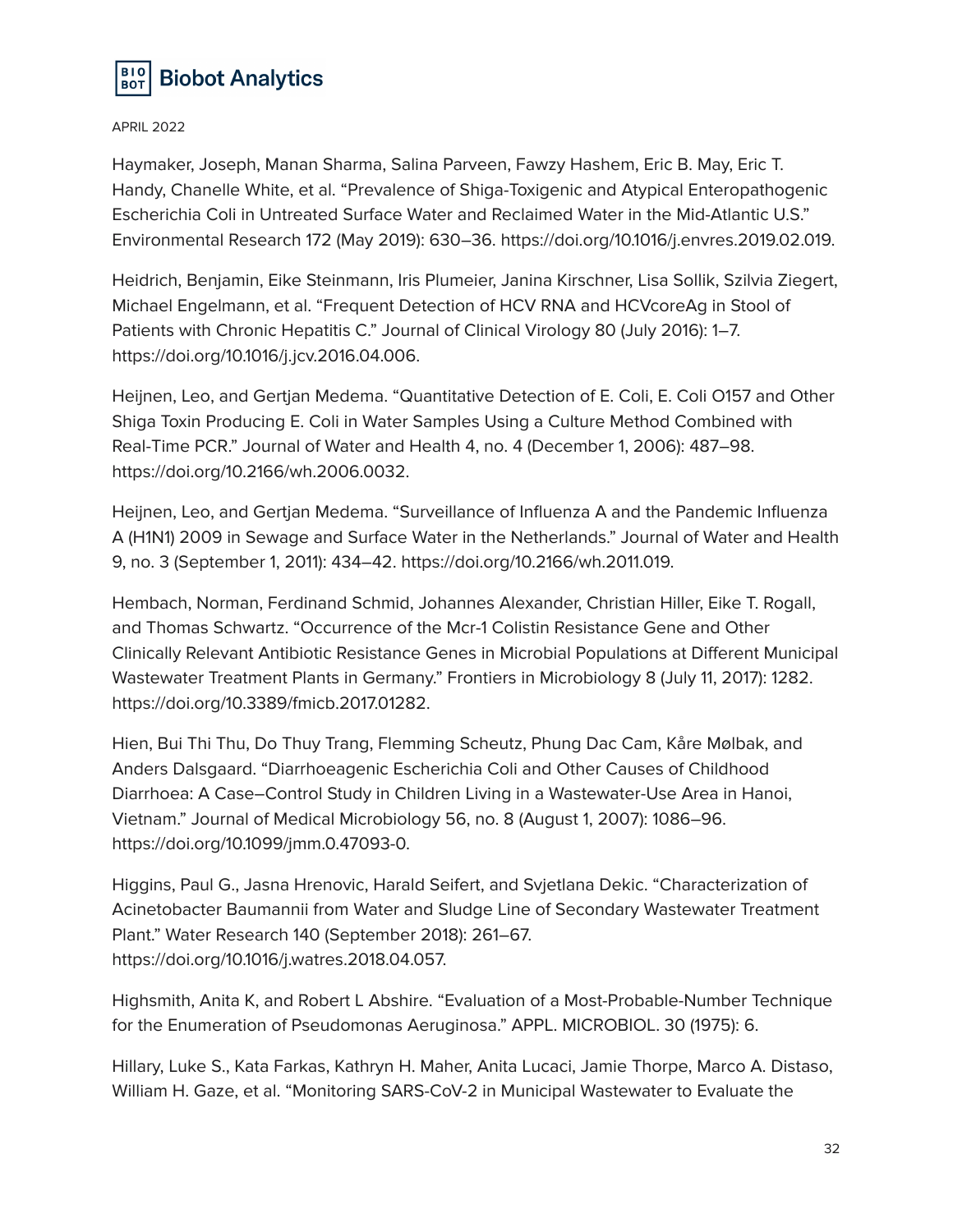

Success of Lockdown Measures for Controlling COVID-19 in the UK." Water Research 200 (July 2021): 117214. https://doi.org/10.1016/j.watres.2021.117214.

Hoque, Sheikh Ariful, Aksara Thongprachum, Sayaka Takanashi, Salwa Mohd Mostafa, Hiroyuki Saito, Kazi Selim Anwar, Akiko Nomura, et al. "Alarming Situation of Spreading Enteric Viruses Through Sewage Water in Dhaka City: Molecular Epidemiological Evidences." Food and Environmental Virology 11, no. 1 (March 2019): 65–75. https://doi.org/10.1007/s12560-018-09363-z.

Horn, Matthias, and Michael Wagner. "Evidence for Additional Genus-Level Diversity of Chlamydiales in the Environment." FEMS Microbiology Letters 204, no. 1 (October 2001): 71–74. https://doi.org/10.1111/j.1574-6968.2001.tb10865.x.

Horst, H. "[Isolation of hepatitis-B-antigen from water and sewage by means of immuno-adsorption in a continuous flow procedure (author's transl)]." Zentralblatt Fur Bakteriologie, Parasitenkunde, Infektionskrankheiten Und Hygiene. Erste Abteilung Originale. Reihe B: Hygiene, Praventive Medizin 158, no. 6 (April 1974): 578–82.

Hou, Chenzhi, Zhendong Hua, Peng Xu, Hui Xu, Youmei Wang, Jun Liao, and Bin Di. "Estimating the Prevalence of Hepatitis B by Wastewater-Based Epidemiology in 19 Cities in China." Science of The Total Environment 740 (October 2020): 139696. https://doi.org/10.1016/j.scitotenv.2020.139696.

Hrenovic, Jasna, Ivana Goic-Barisic, Snjezana Kazazic, Ana Kovacic, Marin Ganjto, and Marija Tonkic. "Carbapenem-Resistant Isolates of Acinetobacter Baumannii in a Municipal Wastewater Treatment Plant, Croatia, 2014." Eurosurveillance 21, no. 15 (April 14, 2016). https://doi.org/10.2807/1560-7917.ES.2016.21.15.30195.

Hua, Chun‐Zhen, Zi‐Ping Miao, Ji‐Shan Zheng, Qian Huang, Qing‐Feng Sun, Hong‐Ping Lu, Fei‐Fei Su, et al. "Epidemiological Features and Viral Shedding in Children with SARS‐CoV‐2 Infection." Journal of Medical Virology 92, no. 11 (November 2020): 2804–12. https://doi.org/10.1002/jmv.26180.

Huang, Shih-Wei, Bing-Mu Hsu, Yen-Jui Su, Dar-Der Ji, Wei-Chen Lin, Jyh-Larng Chen, Feng-Cheng Shih, Po-Min Kao, and Yi-Chou Chiu. "Occurrence of Diarrheagenic Escherichia Coli Genes in Raw Water of Water Treatment Plants." Environmental Science and Pollution Research 19, no. 7 (August 2012): 2776–83. https://doi.org/10.1007/s11356-012-0777-4.

Huang, Shih-Wei, Bing-Mu Hsu, Yen-Jui Su, Dar-Der Ji, Wei-Chen Lin, Jyh-Larng Chen, Feng-Cheng Shih, Po-Min Kao, and Yi-Chou Chiu. "Occurrence of Diarrheagenic Escherichia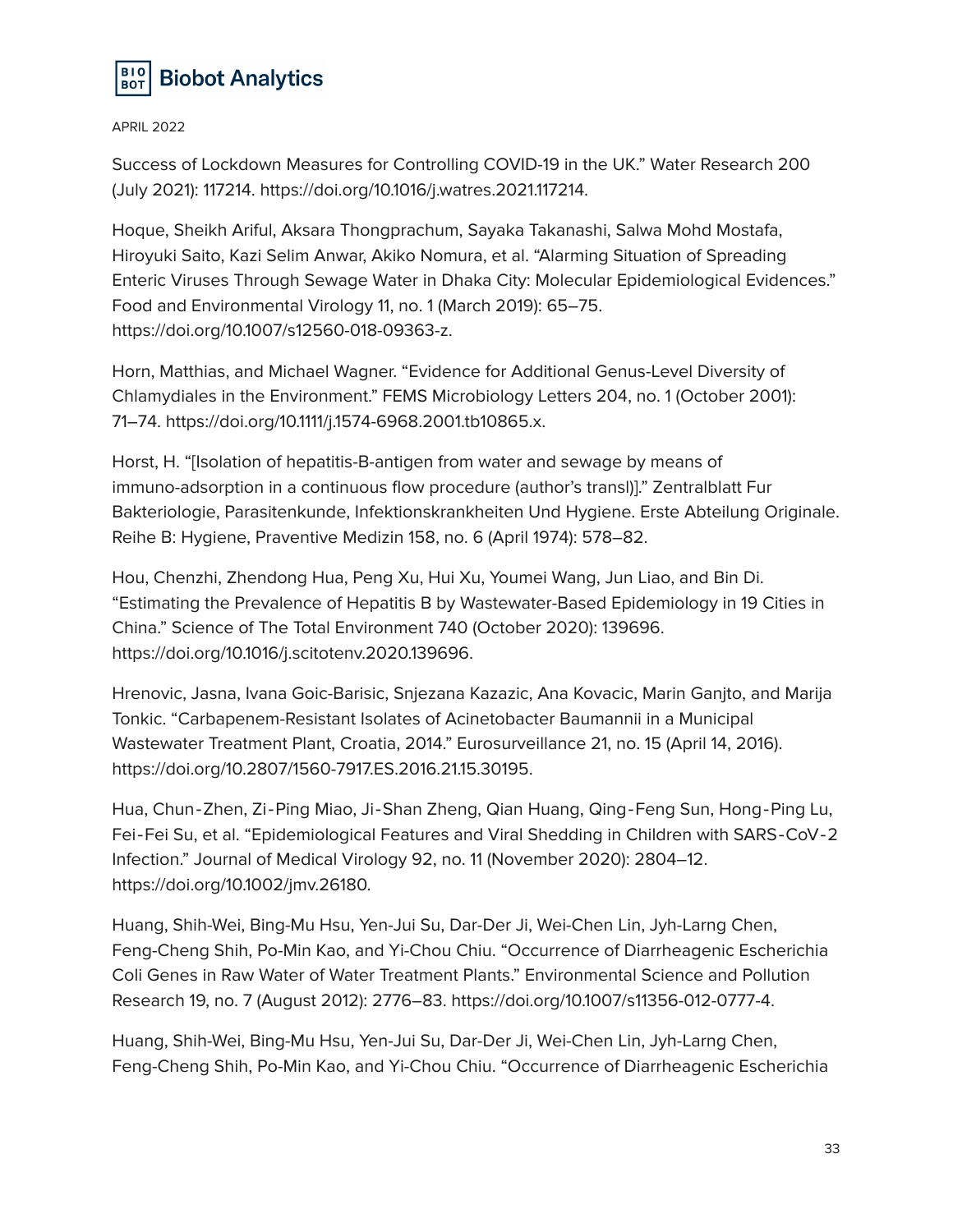

Coli Genes in Raw Water of Water Treatment Plants." Environmental Science and Pollution Research 19, no. 7 (August 2012): 2776–83. https://doi.org/10.1007/s11356-012-0777-4.

Hughes, Bridgette, Dorothea Duong, Bradley J. White, Krista R. Wigginton, Elana M. G. Chan, Marlene K. Wolfe, and Alexandria B. Boehm. "Respiratory Syncytial Virus (RSV) RNA in Wastewater Settled Solids Reflects RSV Clinical Positivity Rates." Environmental Science & Technology Letters 9, no. 2 (February 8, 2022): 173–78. https://doi.org/10.1021/acs.estlett.1c00963.

Huh, Hee Jae, Chang‐Seok Ki, Sun Ae Yun, Jungsoo Lee, Gwi Young Oh, Nam‐Sihk Lee, Young Ho Yoon, and Nam Yong Lee. "Comparison between DiaPlexQTM STI6 and GeneFinderTM STD I/STD II Multiplex Real‐time PCR Kits in the Detection of Six Sexually Transmitted Disease Pathogens." Journal of Clinical Laboratory Analysis 33, no. 3 (March 2019): e22703. https://doi.org/10.1002/jcla.22703.

Humaidi, Mahathir, Wei Ping Tien, Grace Yap, Choon Rong Chua, and Lee Ching Ng. "Non-Invasive Dengue Diagnostics—The Use of Saliva and Urine for Different Stages of the Illness." Diagnostics 11, no. 8 (July 26, 2021): 1345. https://doi.org/10.3390/diagnostics11081345.

Huppertz, H. -I., H. Schmidt, and H. Karch. "Detection OfBorrelia Burgdorferi by Nested Polymerase Chain Reaction in Cerebrospinal Fluid and Urine of Children with Neuroborreliosis." European Journal of Pediatrics 152, no. 5 (May 1993): 414–17. https://doi.org/10.1007/BF01955900.

Hyde, F W, R C Johnson, T J White, and C E Shelburne. "Detection of Antigens in Urine of Mice and Humans Infected with Borrelia Burgdorferi, Etiologic Agent of Lyme Disease." Journal of Clinical Microbiology 27, no. 1 (January 1989): 58–61. https://doi.org/10.1128/jcm.27.1.58-61.1989.

Håkansson, Charles, Kjell Thorén, Gunnar Norkrans, and Gunnar Johannisson. "Intestinal Parasitic Infection and Other Sexually Transmitted Diseases in Asymptomatic Homosexual Men," n.d., 4.

Iaconelli, M., M. Muscillo, S. Della Libera, M. Fratini, L. Meucci, M. De Ceglia, D. Giacosa, and G. La Rosa. "One-Year Surveillance of Human Enteric Viruses in Raw and Treated Wastewaters, Downstream River Waters, and Drinking Waters." Food and Environmental Virology 9, no. 1 (March 2017): 79–88. https://doi.org/10.1007/s12560-016-9263-3.

Iaconelli, M., M. Muscillo, S. Della Libera, M. Fratini, L. Meucci, M. De Ceglia, D. Giacosa, and G. La Rosa. "One-Year Surveillance of Human Enteric Viruses in Raw and Treated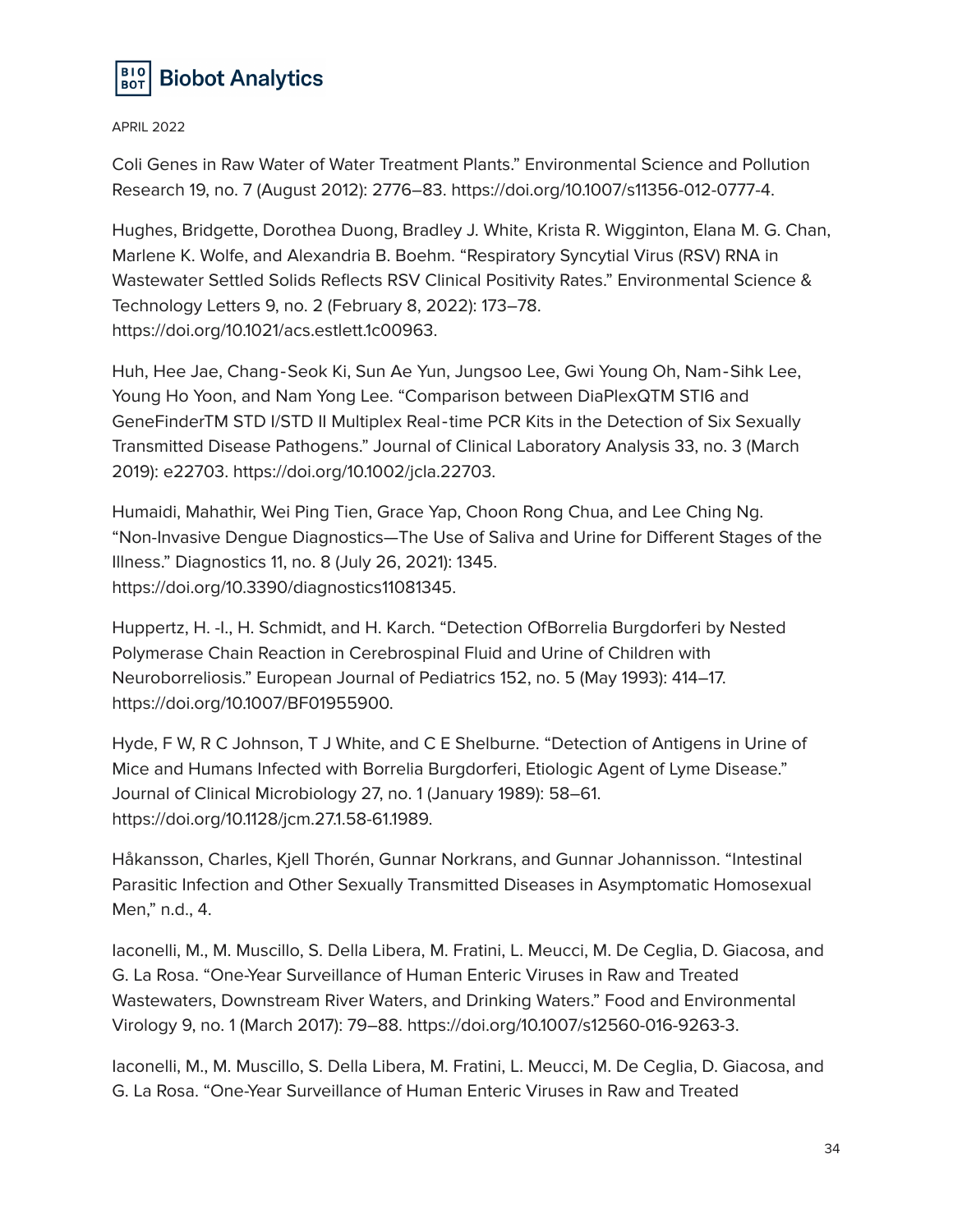

Wastewaters, Downstream River Waters, and Drinking Waters." Food and Environmental Virology 9, no. 1 (March 2017): 79–88. https://doi.org/10.1007/s12560-016-9263-3.

Ibekwe, A. Mark, Pamela M. Watt, Catherine M. Grieve, Vijay K. Sharma, and Steven R. Lyons. "Multiplex Fluorogenic Real-Time PCR for Detection and Quantification of Escherichia Coli O157:H7 in Dairy Wastewater Wetlands." Applied and Environmental Microbiology 68, no. 10 (October 2002): 4853–62. https://doi.org/10.1128/AEM.68.10.4853-4862.2002.

Ibrahim, Sabah A.E., Sofia B. Mohamed, Sumaya Kambal, Aya Diya-Aldeen, Sara Ahmed, Batool Faisal, Fatima Ismail, Amel Ibrahim, Amel Sabawe, and Osama Mohamed. "Molecular Detection of Occult Hepatitis B Virus in Plasma and Urine of Renal Transplant Patients in Khartoum State Sudan." International Journal of Infectious Diseases 97 (August 2020): 126–30. https://doi.org/10.1016/j.ijid.2020.05.101.

Igwaran, Aboi, Benson Iweriebor, and Anthony Okoh. "Molecular Characterization and Antimicrobial Resistance Pattern of Escherichia Coli Recovered from Wastewater Treatment Plants in Eastern Cape South Africa." International Journal of Environmental Research and Public Health 15, no. 6 (June 12, 2018): 1237. https://doi.org/10.3390/ijerph15061237.

Irwin, G R, A M Allen, W H Bancroft, J J Karwacki, H L Brown, R H Pinkerton, M Willhight, and F H Top. "Hepatitis B Antigen in Saliva, Urine, and Stool." Infection and Immunity 11, no. 1 (January 1975): 142–45. https://doi.org/10.1128/iai.11.1.142-145.1975.

Ishizaka, Aya, Michiko Koga, Taketoshi Mizutani, Lay Ahyoung Lim, Eisuke Adachi, Kazuhiko Ikeuchi, Ryuta Ueda, et al. "Prolonged Gut Dysbiosis and Fecal Excretion of Hepatitis A Virus in Patients Infected with Human Immunodeficiency Virus." Viruses 13, no. 10 (October 18, 2021): 2101. https://doi.org/10.3390/v13102101.

Iwakiri, Akira, Hidenari Ganmyo, Seigo Yamamoto, Kayoko Otao, Mieko Mikasa, Sigeko Kizoe, Kazuhiko Katayama, Takaji Wakita, Naokazu Takeda, and Tomoichiro Oka. "Quantitative Analysis of Fecal Sapovirus Shedding: Identification of Nucleotide Substitutions in the Capsid Protein during Prolonged Excretion." Archives of Virology 154, no. 4 (April 2009): 689–93. https://doi.org/10.1007/s00705-009-0358-0.

Izquierdo-Lara, Ray, Goffe Elsinga, Leo Heijnen, Bas B. Oude Munnink, Claudia M.E. Schapendonk, David Nieuwenhuijse, Matthijs Kon, et al. "Monitoring SARS-CoV-2 Circulation and Diversity through Community Wastewater Sequencing, the Netherlands and Belgium." Emerging Infectious Diseases 27, no. 5 (May 2021): 1405–15. https://doi.org/10.3201/eid2705.204410.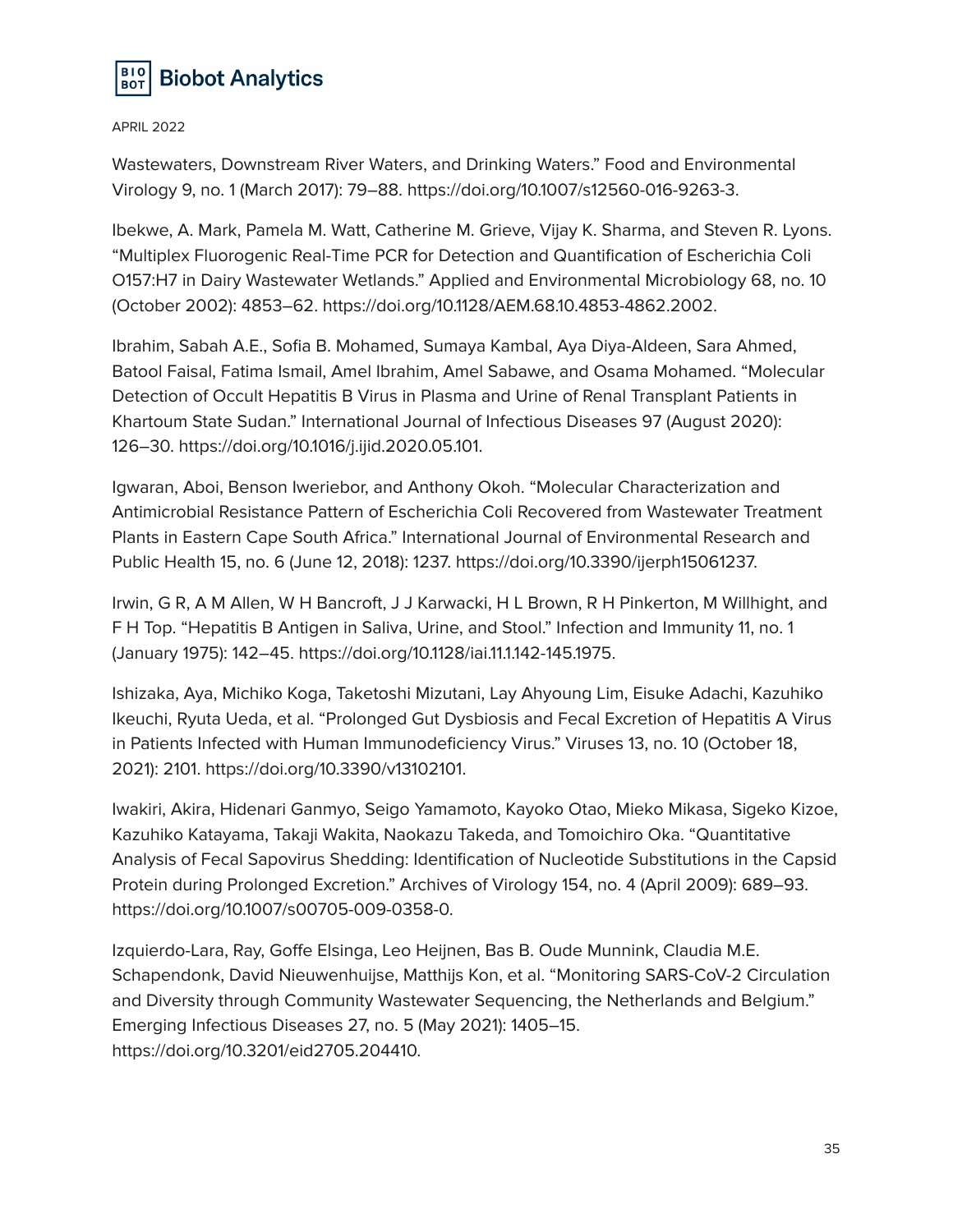

Izumi, Yuishin, Katsuhiko Sakaguchi, Kouichi Yoshikawa, Motoko Miki, Hisako Fushimi, and Masakuni Kameyama. "Enterohemorrhagic Escherichia Coli O157 Infection in an Elderly Patient with Secondary Hemolytic Uremic Syndrome Who Developed Recurrent Acute Exacerbation of Chronic Cholecystitis." Nippon Ronen Igakkai Zasshi. Japanese Journal of Geriatrics 35, no. 7 (1998): 559–65. https://doi.org/10.3143/geriatrics.35.559.

Jacob, J, U Bindemann, and W Stelzer. "Identification of Campylobacter Jejuni and Campylobacter Coli from Waste Water by SDS-Disc- Page of Whole Cell Protein," n.d., 1.

Jacob, J., and W. Stelzer. "Comparison of Two Media for the Isolation of Thermophilic Campylobacters from Waste Waters of Different Quality." Zentralblatt Für Mikrobiologie 147, no. 1–2 (February 1992): 41–44. https://doi.org/10.1016/S0232-4393(11)80361-6.

Jain, Surbhi, Ying-Hsiu Su, Yih-Ping Su, Sierra McCloud, Ruixia Xue, Tai-Jung Lee, Shu-Chuan Lin, et al. "Characterization of the Hepatitis B Virus DNA Detected in Urine of Chronic Hepatitis B Patients." BMC Gastroenterology 18, no. 1 (December 2018): 40. https://doi.org/10.1186/s12876-018-0767-1.

Janahi, Essam M., Sakina Mustafa, Saba F. D. Parkar, Humood A. Naser, and Zaki M. Eisa. "Detection of Enteric Viruses and Bacterial Indicators in a Sewage Treatment Center and Shallow Water Bay." International Journal of Environmental Research and Public Health 17, no. 18 (September 6, 2020): E6483. https://doi.org/10.3390/ijerph17186483.

Jensen, Jørgen Skov, Eva Bjornelius, Birthe Dohn, and Peter Lidbrink. "Use of TaqMan 5Ј Nuclease Real-Time PCR for Quantitative Detection of Mycoplasma Genitalium DNA in Males with and without Urethritis Who Were Attendees at a Sexually Transmitted Disease Clinic." J. CLIN. MICROBIOL. 42 (2004): 10.

Jensen, K Erik. "PRESENCE AND DESTRUCTION OF TUBERCLE BACILLI IN SEWAGE," n.d., 9.

Jin, Longyang, Ruobing Wang, Xiaojuan Wang, Qi Wang, Yawei Zhang, Yuyao Yin, and Hui Wang. "Emergence of Mcr-1 and Carbapenemase Genes in Hospital Sewage Water in Beijing, China." Journal of Antimicrobial Chemotherapy 73, no. 1 (January 1, 2018): 84–87. https://doi.org/10.1093/jac/dkx355.

Johansson, Niclas, Mats Kalin, Annika Tiveljung‐Lindell, Christian G. Giske, and Jonas Hedlund. "Etiology of Community‐Acquired Pneumonia: Increased Microbiological Yield with New Diagnostic Methods." Clinical Infectious Diseases 50, no. 2 (January 15, 2010): 202–9. https://doi.org/10.1086/648678.

Johansson, Niclas, Mats Kalin, and Jonas Hedlund. "Clinical Impact of Combined Viral and Bacterial Infection in Patients with Community-Acquired Pneumonia." Scandinavian Journal of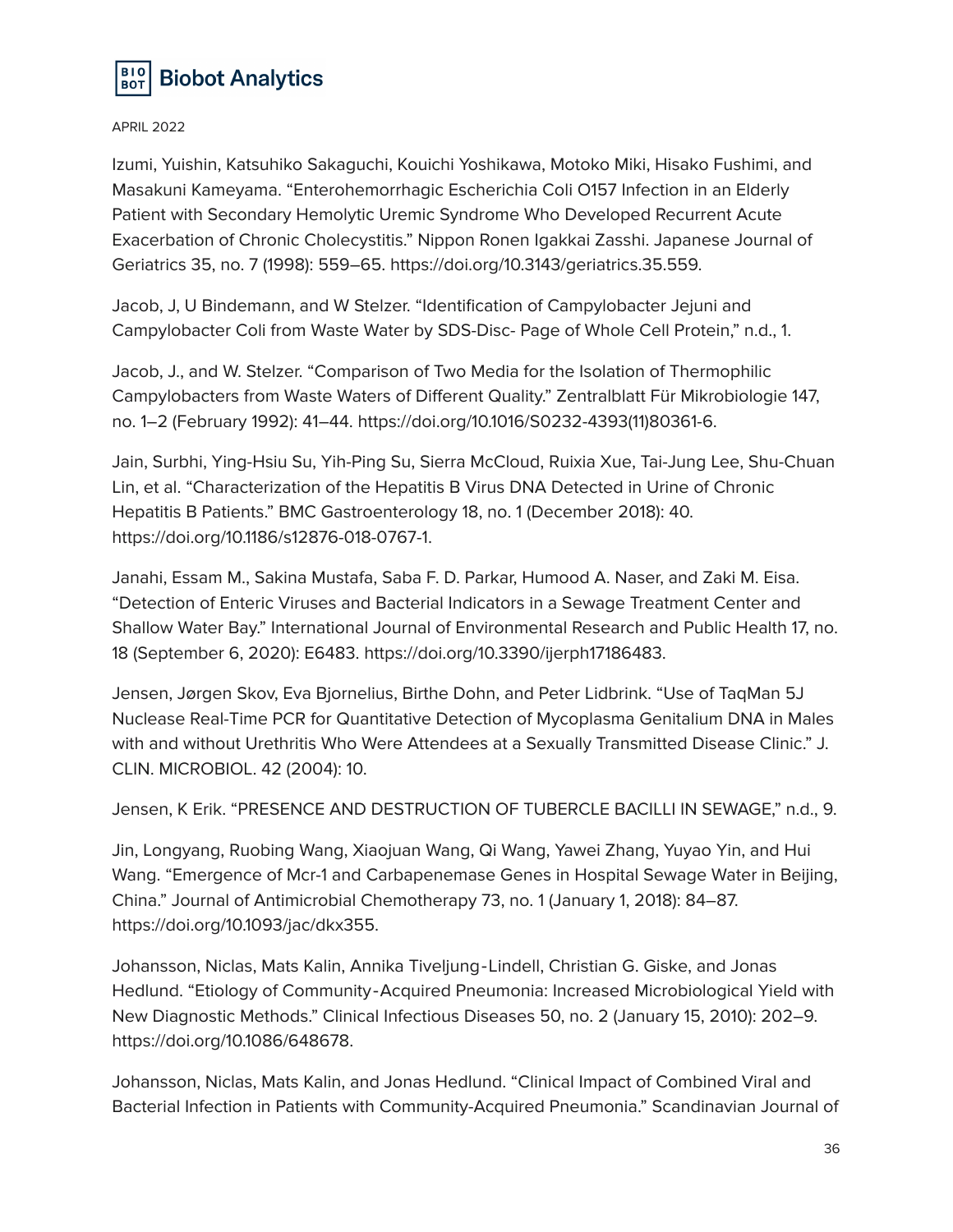

Infectious Diseases 43, no. 8 (August 2011): 609–15. https://doi.org/10.3109/00365548.2011.570785.

Jones, P W, Lynne M Rennison, P R J Matthews, P Collins, and Anne Brown. "The Occurrence and Significance to Animal Health of Leptospira, Mycobacterium, Escherichia Coli, Irucella Abortus and Bacillus Anthracis in Sewage and Sewage Sludges," n.d., 9.

Joshi, Madhuri S., Shilpa Bhalla, Vijay R. Kalrao, Ramchandra K. Dhongade, and Shobha D. Chitambar. "Exploring the Concurrent Presence of Hepatitis A Virus Genome in Serum, Stool, Saliva, and Urine Samples of Hepatitis A Patients." Diagnostic Microbiology and Infectious Disease 78, no. 4 (April 2014): 379–82. https://doi.org/10.1016/j.diagmicrobio.2013.12.013.

Jovcic, Branko, Katarina Novovic, Svjetlana Dekic, and Jasna Hrenovic. "Colistin Resistance in Environmental Isolates of Acinetobacter Baumannii." Microbial Drug Resistance 27, no. 3 (March 1, 2021): 328–36. https://doi.org/10.1089/mdr.2020.0188.

Judson, F N. "Epidemiology of Sexually Transmitted Hepatitis B Infections in Heterosexuals: A Review," n.d., 1.

Kaas, Laetitia, Ann-Claire Gourinat, Florence Urbès, and Jérémie Langlet. "A 1-Year Study on the Detection of Human Enteric Viruses in New Caledonia." Food and Environmental Virology 8, no. 1 (March 2016): 46–56. https://doi.org/10.1007/s12560-015-9224-2.

Kaas, Laetitia, Leslie Ogorzaly, Gaël Lecellier, Véronique Berteaux-Lecellier, Henry-Michel Cauchie, and Jérémie Langlet. "Detection of Human Enteric Viruses in French Polynesian Wastewaters, Environmental Waters and Giant Clams." Food and Environmental Virology 11, no. 1 (March 2019): 52–64. https://doi.org/10.1007/s12560-018-9358-0.

Kaldor, Jakov, Richard Asznowicz, and David G. P. Buist. "Latex Agglutination in Diagnosis of Bacterial Infections, with Special Reference to Patients with Meningitis and Septicemia." American Journal of Clinical Pathology 68, no. 2 (August 1, 1977): 284–89. https://doi.org/10.1093/ajcp/68.2.284.

Kamarashev, Jivko, Christoph E Riess, Josephine Mosimann, and Severin Läuchli. "Lymphogranuloma Venereum in Zurich Switzerland: Chlamydia Trachomatis Serovar L2 Proctitis among Men Who Have Sex with Men." S W I S S M E D W K LY, n.d., 5.

Kane, Mark A. "Epidemic Non-A, Non-B Hepatitis in Nepal," n.d., 6.

Kang, G., B. S. Ramakrishna, J. Daniel, M. Mathan, and V. I. Mathan. "Epidemiological and Laboratory Investigations of Outbreaks of Diarrhoea in Rural South India: Implications for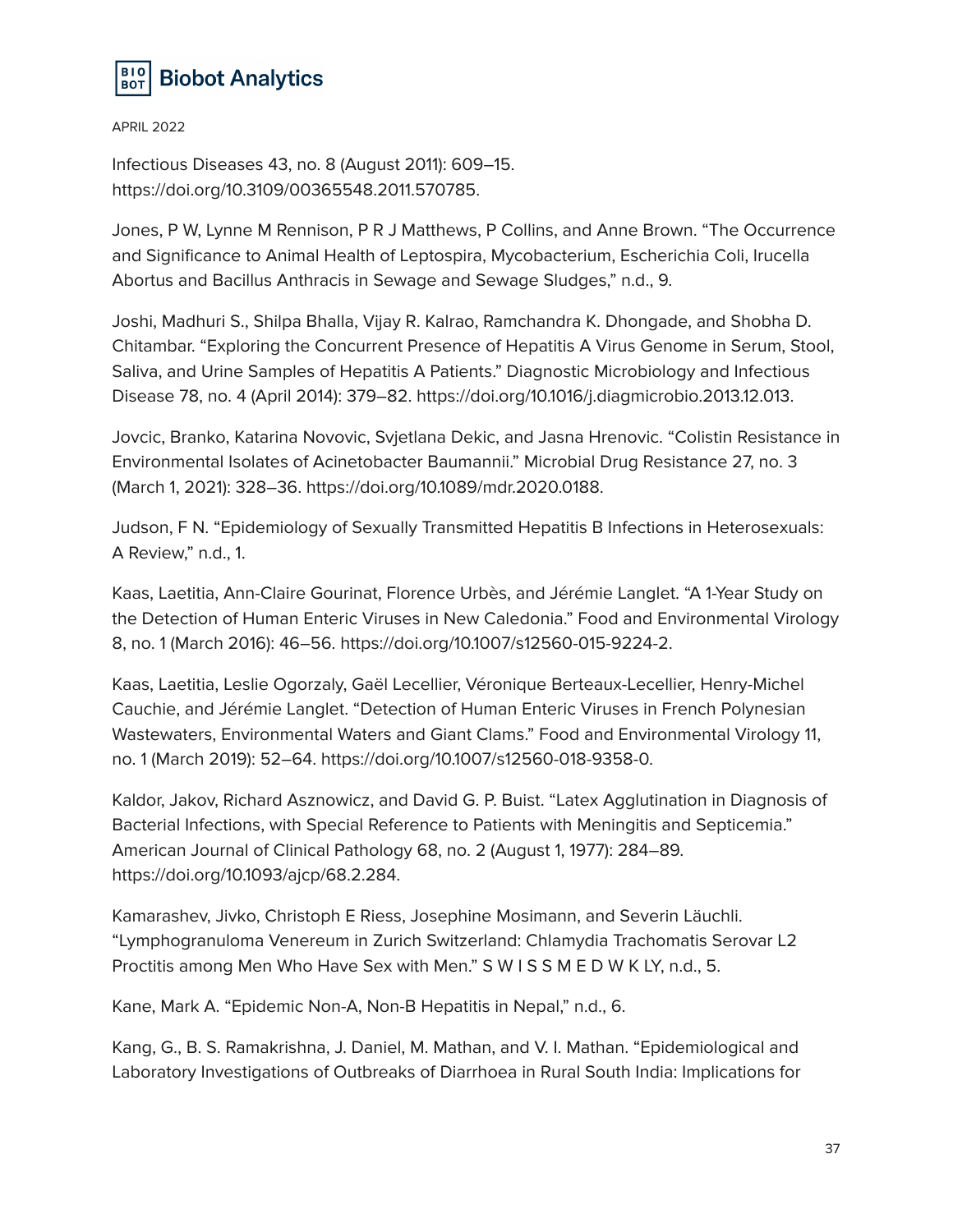

Control of Disease." Epidemiology and Infection 127, no. 01 (April 2001). https://doi.org/10.1017/S0950268801005799.

Karch, H et al. "Long-Term Shedding and Clonal Turnover of Enterohemorrhagic Escherichia Coli O157 in Diarrheal Diseases - PubMed." Accessed March 17, 2022. https://pubmed.ncbi.nlm.nih.gov/7650195/.

Karrasch, Matthias, Ulrich Pein, Annekathrin Fritz, Danica Lange, Stefan Moritz, Kerstin Amann, Jonas Schmidt-Chanasit, Daniel Cadar, Dennis Tappe, and Martin Gabriel. "In Deutschland erworbene West-Nil-Virusinfektion bei einem nierentransplantierten Patienten." DMW - Deutsche Medizinische Wochenschrift 146, no. 07 (April 2021): 482–86. https://doi.org/10.1055/a-1218-9096.

Kauppinen, Ari, Tarja Pitkänen, Haider Al-Hello, Leena Maunula, Anna-Maria Hokajärvi, Ruska Rimhanen-Finne, and Ilkka T. Miettinen. "Two Drinking Water Outbreaks Caused by Wastewater Intrusion Including Sapovirus in Finland." International Journal of Environmental Research and Public Health 16, no. 22 (November 9, 2019): 4376. https://doi.org/10.3390/ijerph16224376.

Keita, Alpha Kabinet, Florence Fenollar, Cristina Socolovschi, Pavel Ratmanov, Hubert Bassene, Cheikh Sokhna, Adama Tall, Oleg Mediannikov, and Didier Raoult. "The Detection of Vector-Borne-Disease-Related DNA in Human Stool Paves the Way to Large Epidemiological Studies." European Journal of Epidemiology 30, no. 9 (September 2015): 1021–26. https://doi.org/10.1007/s10654-015-0022-9.

Kern, P., G. Müller, H. Schmitz, P. Rácz, W. Meigel, G. Riethmüller, and M. Dietrich. "Detection of Coronavirus-like Particles in Homosexual Men with Acquired Immunodeficiency and Related Lymphadenopathy Syndrome." Klinische Wochenschrift 63, no. 2 (January 1985): 68–72. https://doi.org/10.1007/BF01733070.

Keum, Ki Chang, Seung Min Yoo, Sang Yup Lee, Kyung Hee Chang, Nae Choon Yoo, Won Min Yoo, June Myung Kim, Jun Yong Choi, Jong Seok Kim, and Gene Lee. "DNA Microarray-Based Detection of Nosocomial Pathogenic Pseudomonas Aeruginosa and Acinetobacter Baumannii." Molecular and Cellular Probes 20, no. 1 (February 2006): 42–50. https://doi.org/10.1016/j.mcp.2005.09.001.

Khan, Izhar U. H., Stephen Hill, Eva Nowak, and Thomas A. Edge. "Effect of Incubation Temperature on the Detection of Thermophilic Campylobacter Species from Freshwater Beaches, Nearby Wastewater Effluents, and Bird Fecal Droppings." Applied and Environmental Microbiology 79, no. 24 (December 15, 2013): 7639–45. https://doi.org/10.1128/AEM.02324-13.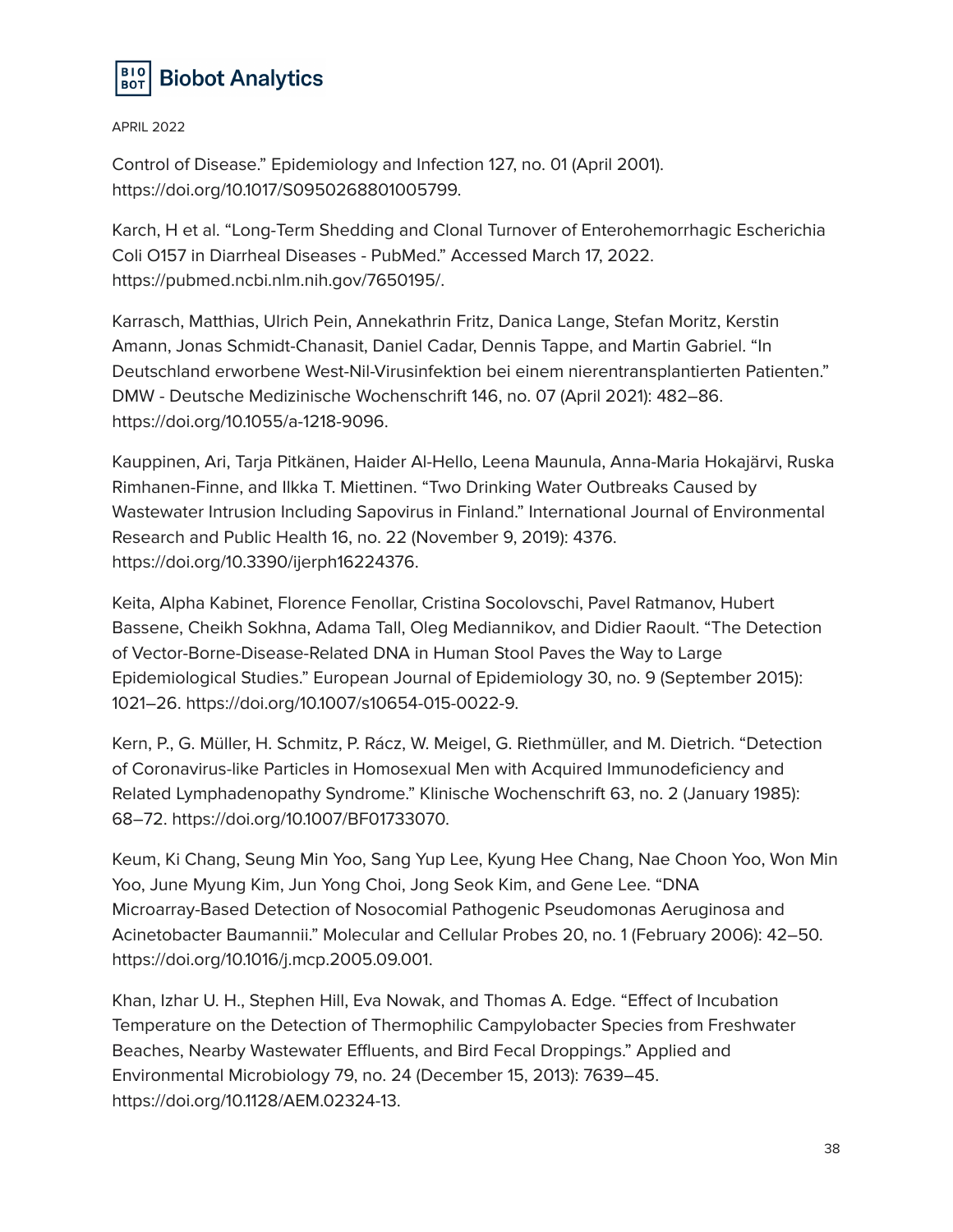

Khouadja, Sadok, Elisabetta Suffredini, Besma Baccouche, Luciana Croci, and Amina Bakhrouf. "Occurrence of Virulence Genes among Vibrio Cholerae and Vibrio Parahaemolyticus Strains from Treated Wastewaters." Environmental Monitoring and Assessment 186, no. 10 (October 2014): 6935–45. https://doi.org/10.1007/s10661-014-3900-9.

Kim, K H, J M Yang, S I Joo, Y G Cho, R I Glass, and Y J Cho. "Importance of Rotavirus and Adenovirus Types 40 and 41 in Acute Gastroenteritis in Korean Children." Journal of Clinical Microbiology 28, no. 10 (October 1990): 2279–84. https://doi.org/10.1128/jcm.28.10.2279-2284.1990.

Kinde, H., M. Adelson, A. Ardans, E. H. Little, D. Willoughby, D. Berchtold, D. H. Read, et al. "Prevalence of Salmonella in Municipal Sewage Treatment Plant Effluents in Southern California." Avian Diseases 41, no. 2 (April 1997): 392. https://doi.org/10.2307/1592195.

Kitajima, M., A.T. Rachmadi, B.C. Iker, E. Haramoto, and C.P. Gerba. "Temporal Variations in Genotype Distribution of Human Sapoviruses and Aichi Virus 1 in Wastewater in Southern Arizona, United States." Journal of Applied Microbiology 124, no. 5 (May 2018): 1324–32. https://doi.org/10.1111/jam.13712.

Kitajima, Masaaki, Warish Ahmed, Kyle Bibby, Annalaura Carducci, Charles P. Gerba, Kerry A. Hamilton, Eiji Haramoto, and Joan B. Rose. "SARS-CoV-2 in Wastewater: State of the Knowledge and Research Needs." Science of The Total Environment 739 (October 2020): 139076. https://doi.org/10.1016/j.scitotenv.2020.139076.

Kiulia, Nicholas M., Raul Gonzalez, Hannah Thompson, Tiong Gim Aw, and Joan B. Rose. "Quantification and Trends of Rotavirus and Enterovirus in Untreated Sewage Using Reverse Transcription Droplet Digital PCR." Food and Environmental Virology 13, no. 2 (June 2021): 154–69. https://doi.org/10.1007/s12560-020-09455-9.

Knutsson, Mikael, and Karin Kidd-Ljunggren. "Urine from Chronic Hepatitis B Virus Carriers: Implications for Infectivity." Journal of Medical Virology 60, no. 1 (January 2000): 17–20. https://doi.org/10.1002/(SICI)1096-9071(200001)60:1<17::AID-JMV3>3.0.CO;2-1.

Kondo, Makoto, Shigehiro Akachi, Katsuhiko Ando, Tatsuma Nomura, Keiichi Yamanaka, and Hitoshi Mizutani. "Two Japanese Siblings Affected with Chikungunya Fever with Different Clinical Courses: Imported Infections from the Cook Islands." The Journal of Dermatology 43, no. 6 (June 2016): 697–700. https://doi.org/10.1111/1346-8138.13253.

Kourí, Vivian, Consuelo Correa, Pedro A Martínez, Lizet Sanchez, Alina Alvarez, Grehete González, César E Silverio, et al. "Prospective, Comprehensive, and Effective Viral Monitoring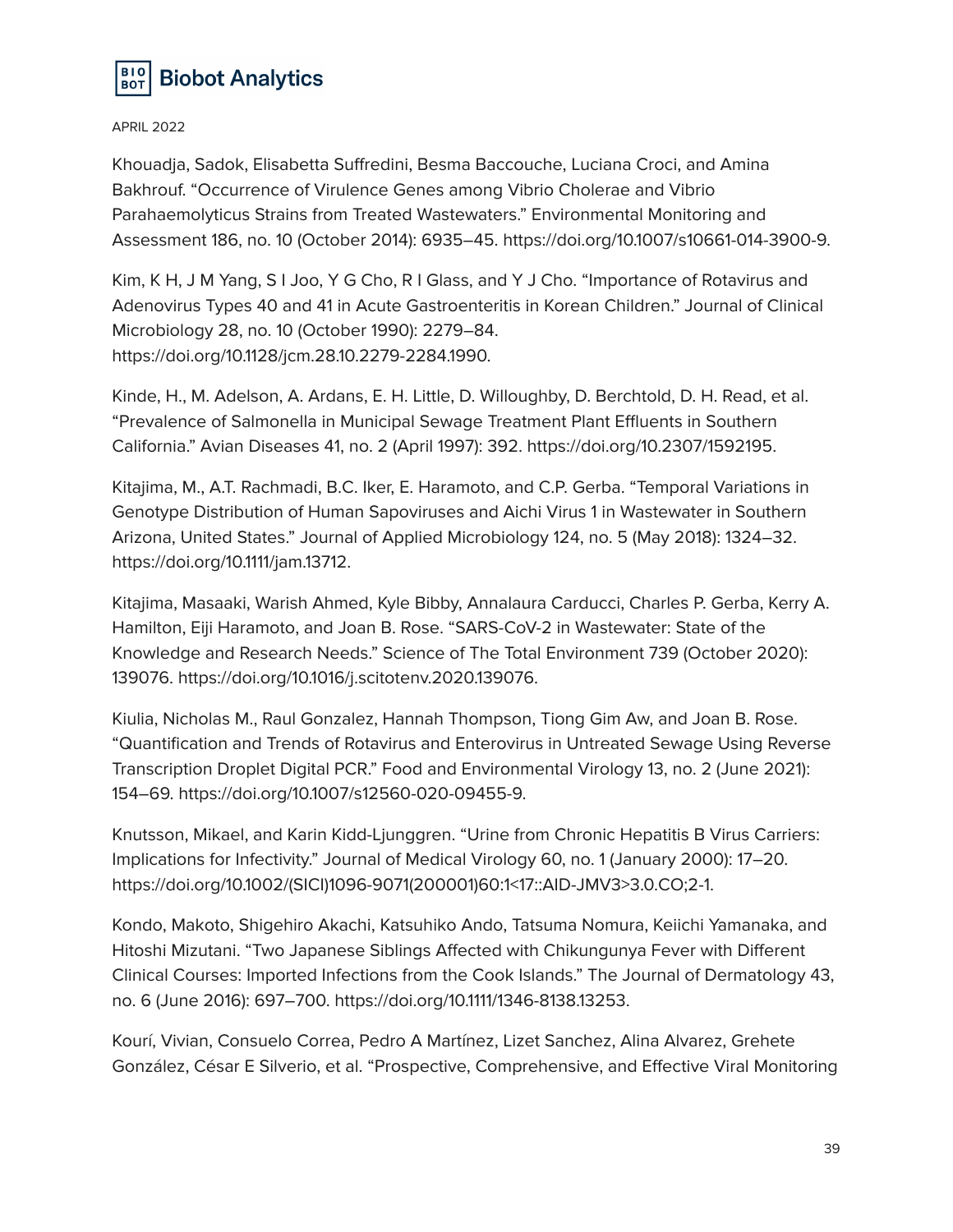

in Cuban Children Undergoing Solid Organ Transplantation." SpringerPlus 3, no. 1 (December 2014): 247. https://doi.org/10.1186/2193-1801-3-247.

Krause, Claudia H., Kirstine Eastick, and Marie M. Ogilvie. "Real-Time PCR for Mumps Diagnosis on Clinical Specimens—Comparison with Results of Conventional Methods of Virus Detection and Nested PCR." Journal of Clinical Virology 37, no. 3 (November 2006): 184–89. https://doi.org/10.1016/j.jcv.2006.07.009.

Kriesel, John D, Amiteshwar S Bhatia, Cammie Barrus, Mike Vaughn, Jordan Gardner, and Robert J Crisp. "Multiplex PCR Testing for Nine Different Sexually Transmitted Infections." International Journal of STD & AIDS 27, no. 14 (December 2016): 1275–82. https://doi.org/10.1177/0956462415615775.

Kroes, Aloys C.M., Erik P.A. de Klerk, Arjan C. Lankester, Corry Malipaard, Caroline S. de Brouwer, Eric C.J. Claas, Els C. Jol-van der Zijde, and Maarten J.D. van Tol. "Sequential Emergence of Multiple Adenovirus Serotypes after Pediatric Stem Cell Transplantation." Journal of Clinical Virology 38, no. 4 (April 2007): 341–47. https://doi.org/10.1016/j.jcv.2007.01.001.

Kuhn, Katrin Gaardbo, Jane Jarshaw, Erin Jeffries, Kunle Adesigbin, Phil Maytubby, Nicole Dundas, A. Caitlin Miller, et al. "Predicting COVID-19 Cases in Diverse Population Groups Using SARS-CoV-2 Wastewater Monitoring across Oklahoma City." Science of The Total Environment 812 (March 2022): 151431. https://doi.org/10.1016/j.scitotenv.2021.151431.

Kurata, Takako, Seiji P. Yamamoto, Hiroshi Nishimura, Takahiro Yumisashi, Kazushi Motomura, and Masaru Kinoshita. "A Measles Outbreak in Kansai International Airport, Japan, 2016: Analysis of the Quantitative Difference and Infectivity of Measles Virus between Patients Who Are Immunologically Naive versus Those with Secondary Vaccine Failure." Journal of Medical Virology 93, no. 6 (June 2021): 3446–54. https://doi.org/10.1002/jmv.26733.

La Rosa, G, P. Mancini, G. Bonanno Ferraro, C. Veneri, M. Iaconelli, L. Lucentini, L. Bonadonna, et al. "Rapid Screening for SARS-CoV-2 Variants of Concern in Clinical and Environmental Samples Using Nested RT-PCR Assays Targeting Key Mutations of the Spike Protein." Water Research 197 (June 2021): 117104. https://doi.org/10.1016/j.watres.2021.117104.

Lacout, Alexis, Marie Mas, Julie Pajaud, Véronique Perronne, Yannick Lequette, Michel Franck, and Christian Perronne. "Real Time Micro-Organisms PCR in 104 Patients with Polymorphic Signs and Symptoms That May Be Related to a Tick Bite." European Journal of Microbiology and Immunology 11, no. 3 (November 12, 2021): 62–75. https://doi.org/10.1556/1886.2021.00011.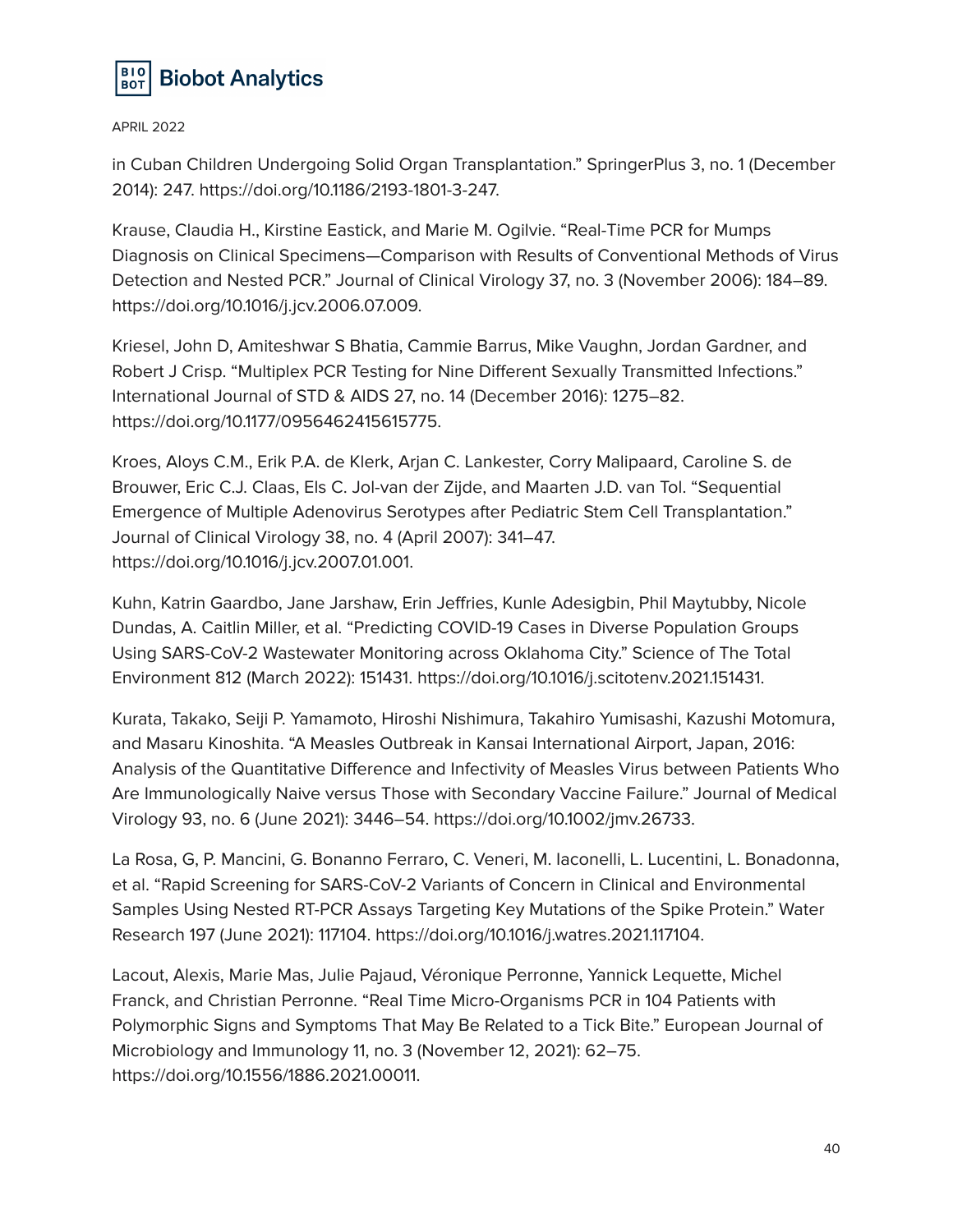

Laffite, Amandine, Pitchouna I. Kilunga, John M. Kayembe, Naresh Devarajan, Crispin K. Mulaji, Gregory Giuliani, Vera I. Slaveykova, and John Poté. "Hospital Effluents Are One of Several Sources of Metal, Antibiotic Resistance Genes, and Bacterial Markers Disseminated in Sub-Saharan Urban Rivers." Frontiers in Microbiology 7 (July 22, 2016). https://doi.org/10.3389/fmicb.2016.01128.

Lai, Chao-Chih, Ying-Hsueh Wang, Ching-Yi Wu, Ching-Hsiang Hung, Donald Dah-Shyong Jiang, and Fang-Tzy Wu. "A Norovirus Outbreak in a Nursing Home: Norovirus Shedding Time Associated with Age." Journal of Clinical Virology 56, no. 2 (February 2013): 96–101. https://doi.org/10.1016/j.jcv.2012.10.011.

Lamba, Manisha, and Shaikh Ziauddin Ahammad. "Sewage Treatment Effluents in Delhi: A Key Contributor of β-Lactam Resistant Bacteria and Genes to the Environment." Chemosphere 188 (December 2017): 249–56. https://doi.org/10.1016/j.chemosphere.2017.08.133.

Langeland, Gunnar. "YERSINIA ENTEROCOLITICA AND YERSINIA ENTEROCOLITICA-LIKE BACTERIA IN DRINKING WATER AND SEWAGE SLUDGE." Acta Pathologica Microbiologica Scandinavica Series B: Microbiology 91B, no. 1–6 (August 15, 2009): 179–85. https://doi.org/10.1111/j.1699-0463.1983.tb00030.x.

Laube, Guido F., Andrea Superti-Furga, Michele Losa, Vera Büttiker, Christoph Berger, and Thomas J. Neuhaus. "Hyperammonaemic Encephalopathy in a 13-Year-Old Boy." European Journal of Pediatrics 161, no. 3 (March 2002): 163–64. https://doi.org/10.1007/s00431-001-0887-3.

Laude, A., S. Valot, G. Desoubeaux, N. Argy, C. Nourrisson, C. Pomares, M. Machouart, et al. "Is Real-Time PCR-Based Diagnosis Similar in Performance to Routine Parasitological Examination for the Identification of Giardia Intestinalis , Cryptosporidium Parvum / Cryptosporidium Hominis and Entamoeba Histolytica from Stool Samples? Evaluation of a New Commercial Multiplex PCR Assay and Literature Review." Clinical Microbiology and Infection 22, no. 2 (February 2016): 190.e1-190.e8. https://doi.org/10.1016/j.cmi.2015.10.019.

Lebedeff, Denis A. "Rectal Gonorrhea in Men: Diagnosis and Treatment." Annals of Internal Medicine 92, no. 4 (April 1, 1980): 463. https://doi.org/10.7326/0003-4819-92-4-463.

Ledbetter, Joe O., Larry M. Hauck, and Rodney Reynolds. "Health Hazards from Wastewater Treatment Practices." Environmental Letters 4, no. 3 (January 1973): 225–32. https://doi.org/10.1080/00139307309436599.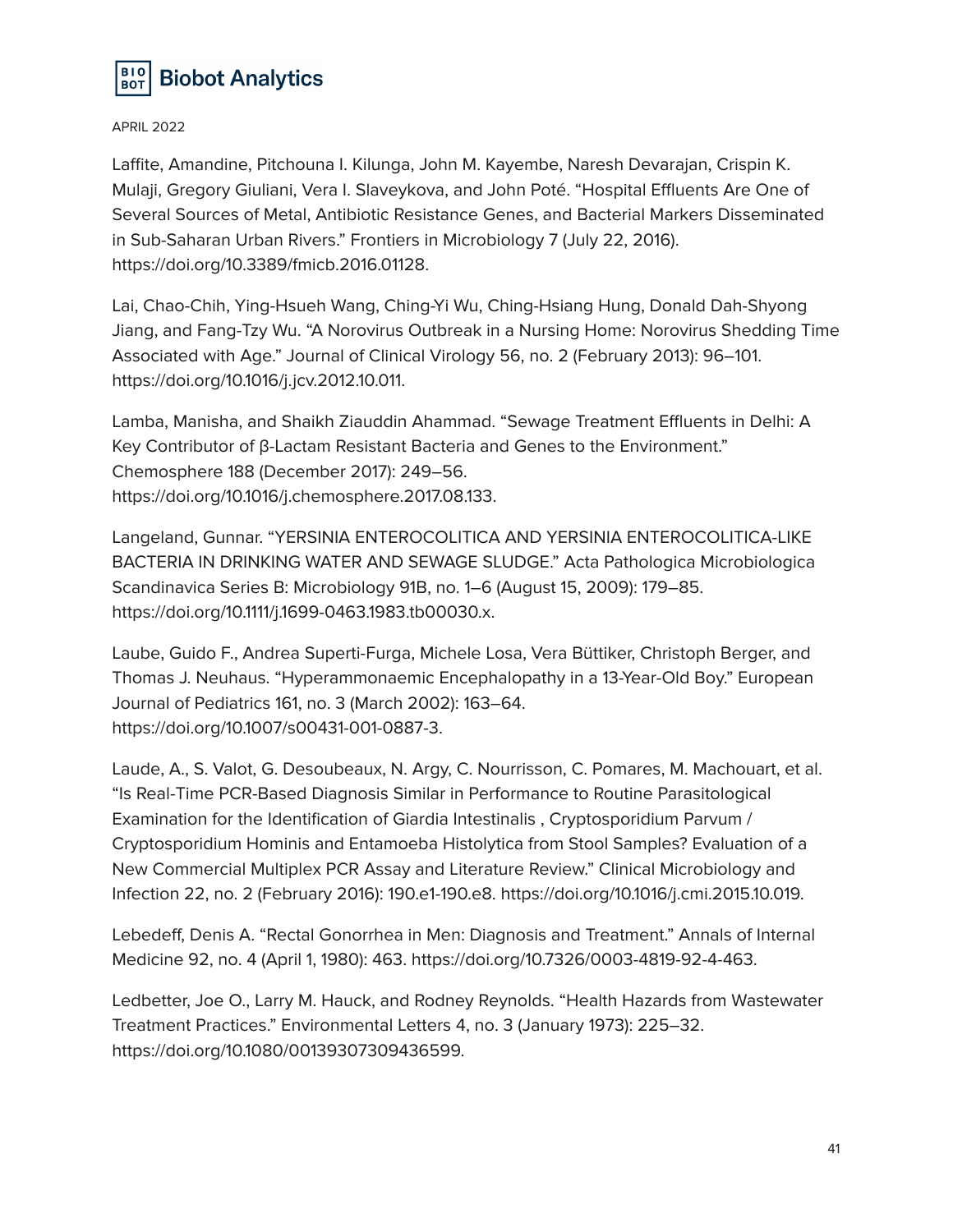

Leechanachai, P, C Yoosook, and P Matangkasombut. "Epidemiological Study of Enteric Coronavirus Excretion by an Enzyme-Linked Immunosorbent Assay," n.d., 1.

Lemes, Lucianna Gonçalves Nepomuceno, Thais Santos Corrêa, Fabíola Souza Fiaccadori, Divina das Dôres de Paula Cardoso, Adriano de Moraes Arantes, Keili Maria Cardoso Souza, and Menira Souza. "Prospective Study on Norovirus Infection among Allogeneic Stem Cell Transplant Recipients: Prolonged Viral Excretion and Viral RNA in the Blood." Journal of Clinical Virology 61, no. 3 (November 2014): 329–33. https://doi.org/10.1016/j.jcv.2014.08.004.

Levantesi, Caterina, Rosanna La Mantia, Costantino Masciopinto, Uta Böckelmann, M. Neus Ayuso-Gabella, Miquel Salgot, Valter Tandoi, Emmanuel Van Houtte, Thomas Wintgens, and Elisabeth Grohmann. "Quantification of Pathogenic Microorganisms and Microbial Indicators in Three Wastewater Reclamation and Managed Aquifer Recharge Facilities in Europe." Science of The Total Environment 408, no. 21 (October 1, 2010): 4923–30. https://doi.org/10.1016/j.scitotenv.2010.07.042.

Levine, Myron M., and Roy M. Robins-Browne. "Factors That Explain Excretion of Enteric Pathogens by Persons Without Diarrhea." Clinical Infectious Diseases 55, no. suppl\_4 (December 15, 2012): S303–11. https://doi.org/10.1093/cid/cis789.

Li, Dong-xun, Gao-lin Shu, Wei-jun Wang, Yang Wu, and Huan-cai Niu. "Simple, Rapid and Sensitive Detection of Pseudomonas Aeruginesa by Colorimetric Multiple Cross Displacement Amplification." Current Medical Science 40, no. 2 (April 2020): 372–79. https://doi.org/10.1007/s11596-020-2169-1.

Li, Jie, Changying Lin, Mei Qu, Xinyu Li, Zhiyong Gao, Xin Zhang, Yuan Liu, et al. "Excretion of Enterovirus 71 in Persons Infected with Hand, Foot and Mouth Disease." Virology Journal 10, no. 1 (December 2013): 31. https://doi.org/10.1186/1743-422X-10-31.

Li, Pengyu, Lin Li, Kaixiong Yang, Tianlong Zheng, Junxin Liu, and Yanjie Wang. "Characteristics of Microbial Aerosol Particles Dispersed Downwind from Rural Sanitation Facilities: Size Distribution, Source Tracking and Exposure Risk." Environmental Research 195 (April 2021): 110798. https://doi.org/10.1016/j.envres.2021.110798.

Li, Si, Xiaonv Duan, Yuan Peng, and Yongyu Rui. "Molecular Characteristics of Carbapenem-Resistant Acinetobacter Spp. from Clinical Infection Samples and Fecal Survey Samples in Southern China." BMC Infectious Diseases 19, no. 1 (December 2019): 900. https://doi.org/10.1186/s12879-019-4423-3.

Lienemann, Taru, Tarja Pitkänen, Jenni Antikainen, Elina Mölsä, Ilkka Miettinen, Kaisa Haukka, Martti Vaara, and Anja Siitonen. "Shiga Toxin-Producing Escherichia Coli O100:H–: Stx 2e in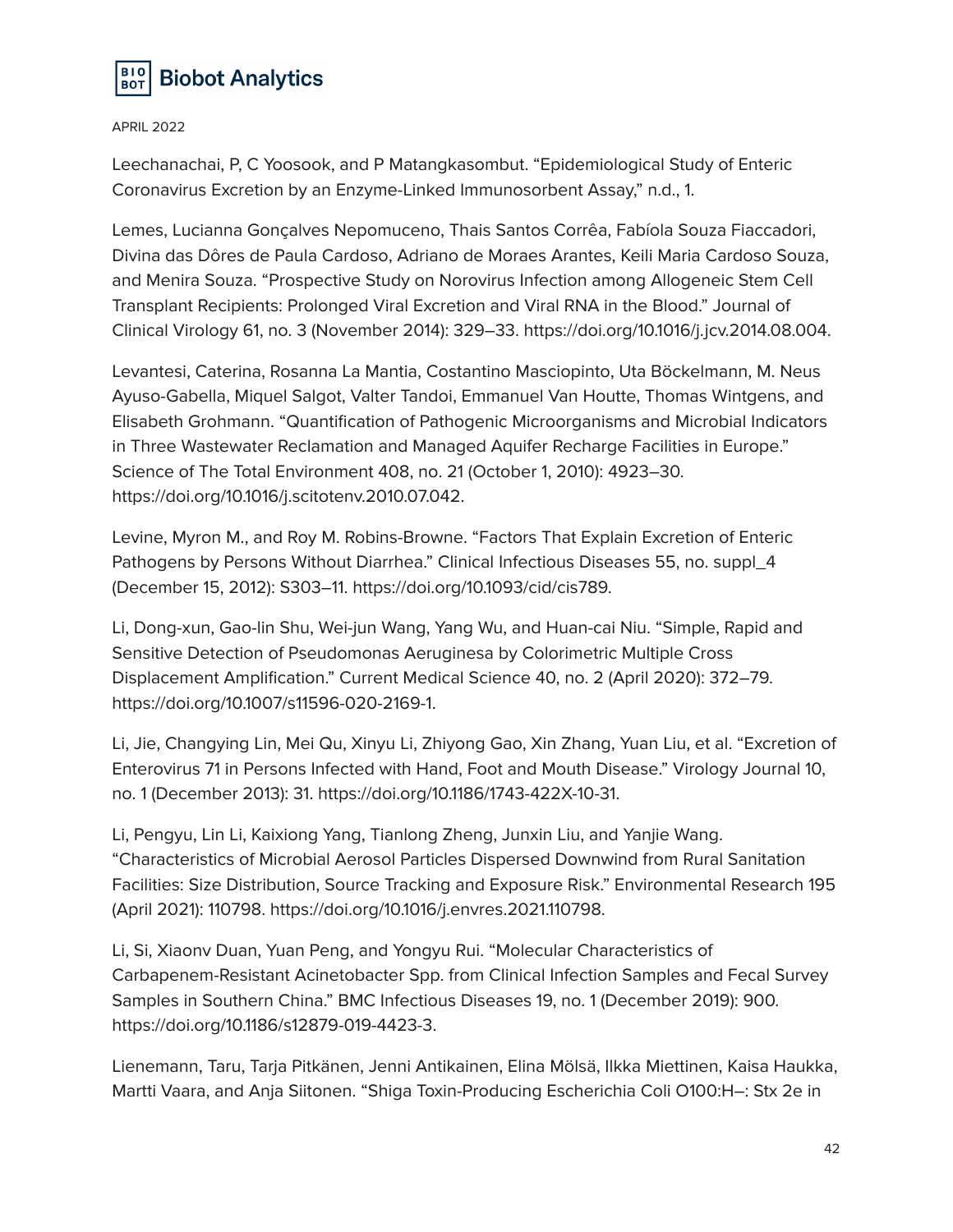

Drinking Water Contaminated by Waste Water in Finland." Current Microbiology 62, no. 4 (April 2011): 1239–44. https://doi.org/10.1007/s00284-010-9832-x.

Lima, Yanna Andressa Ramos de, Marília Dalva Turchi, Zulmirene Cardoso Fonseca, Fernanda Lopes Brito Garcia, Fernanda Alves de Brito e Cardoso, Mônica Nogueira da Guarda Reis, Eleuse Machado de Britto Guimarães, Rosane Ribeiro Figueiredo Alves, Nígela Rodrigues Carvalho, and Maria de Fátima Costa Alves. "Sexually Transmitted Bacterial Infections among Young Women in Central Western Brazil." International Journal of Infectious Diseases 25 (August 2014): 16–21. https://doi.org/10.1016/j.ijid.2014.03.1389.

Limayem, Alya, Sarah Wasson, Mausam Mehta, Anaya Raj Pokhrel, Shrushti Patil, Minh Nguyen, Jing Chen, and Bina Nayak. "High-Throughput Detection of Bacterial Community and Its Drug-Resistance Profiling From Local Reclaimed Wastewater Plants." Frontiers in Cellular and Infection Microbiology 9 (October 4, 2019): 303. https://doi.org/10.3389/fcimb.2019.00303.

Lin, Xuan, Melissa Glier, Kevin Kuchinski, Tenysha Ross-Van Mierlo, David McVea, John R. Tyson, Natalie Prystajecky, and Ryan M. Ziels. "Assessing Multiplex Tiling PCR Sequencing Approaches for Detecting Genomic Variants of SARS-CoV-2 in Municipal Wastewater." Edited by Ileana M. Cristea. MSystems 6, no. 5 (October 26, 2021): e01068-21. https://doi.org/10.1128/mSystems.01068-21.

Linstow, M.-L. von, J. Eugen-Olsen, A. Koch, T. N. Winther, H. Westh, and B. Hogh. "Excretion Patterns of Human Metapneumovirus and Respiratory Syncytial Virus among Young Children." European Journal of Medical Research 11, no. 8 (August 30, 2006): 329–35.

Liou, Tai-Cherng, Ting-Tsung Chang, Kung-Chia Young, Xi-Zhang Lin, Ching-Yih Lin, and Hua-Lin Wu. "Detection of HCV RNA in Saliva, Urine, Seminal Fluid, and Ascites." Journal of Medical Virology 37, no. 3 (July 1992): 197–202. https://doi.org/10.1002/jmv.1890370309.

Liste, Mary B., Ivelisse Natera, José A. Suarez, Flor H. Pujol, Ferdinando Liprandi, and Juan E. Ludert. "Enteric Virus Infections and Diarrhea in Healthy and Human Immunodeficiency Virus-Infected Children." Journal of Clinical Microbiology 38, no. 8 (August 2000): 2873–77. https://doi.org/10.1128/JCM.38.8.2873-2877.2000.

Liu, P., O. Herzegh, M. Fernandez, S. Hooper, W. Shu, J. Sobolik, R. Porter, N. Spivey, and C. Moe. "Assessment of Human Adenovirus Removal by QPCR in an Advanced Water Reclamation Plant in Georgia, USA." Journal of Applied Microbiology 115, no. 1 (July 2013): 310–18. https://doi.org/10.1111/jam.12237.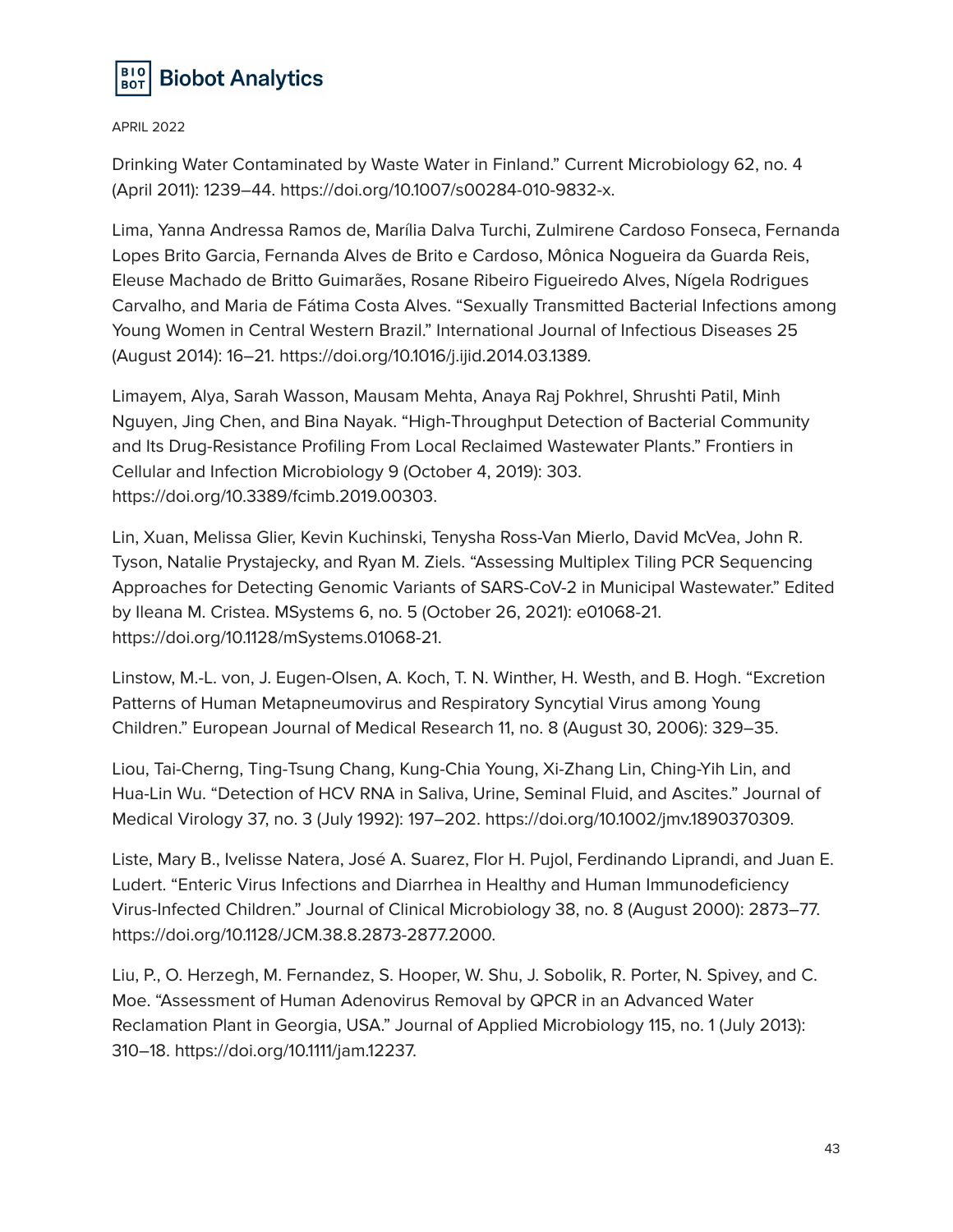

Lizasoain, A., D. Mir, M. Victoria, M. E. Barrios, M. D. Blanco-Fernández, N. Rodríguez-Osorio, S. Nates, D. Cisterna, V. A. Mbayed, and R. Colina. "Human Enterovirus Diversity by Next-Generation Sequencing Analysis in Urban Sewage Samples From Buenos Aires Metropolitan Area, Argentina: A Retrospective Study." Food and Environmental Virology 13, no. 2 (June 2021): 259–69. https://doi.org/10.1007/s12560-021-09468-y.

Lizasoain, A., L.F.L. Tort, M. García, L. Gillman, A. Alberti, J.P.G. Leite, M.P. Miagostovich, et al. "Human Enteric Viruses in a Wastewater Treatment Plant: Evaluation of Activated Sludge Combined with UV Disinfection Process Reveals Different Removal Performances for Viruses with Different Features." Letters in Applied Microbiology 66, no. 3 (March 2018): 215–21. https://doi.org/10.1111/lam.12839.

Lopez, Anna Lena, Josephine G. Aldaba, Merrylle Morales-Dizon, Jesus N. Sarol, Jedas Veronica Daag, Ma. Cecilia Ama, Patrick Sylim, Aida Salonga, and Karin Nielsen-Saines. "Urine Xpert MTB/RIF for the Diagnosis of Childhood Tuberculosis." International Journal of Infectious Diseases 79 (February 2019): 44–46. https://doi.org/10.1016/j.ijid.2018.11.013.

Loukiadis, Estelle, Monique Kérourédan, Lothar Beutin, Eric Oswald, and Hubert Brugère. "Characterization of Shiga Toxin Gene ( Stx )-Positive and Intimin Gene ( Eae )-Positive Escherichia Coli Isolates from Wastewater of Slaughterhouses in France." Applied and Environmental Microbiology 72, no. 5 (May 2006): 3245–51. https://doi.org/10.1128/AEM.72.5.3245-3251.2006.

Lowe, Brian, Stephen E. Goldstone, Szymon Rus, Hiam Salim, Guorong Chen, Thomas Rothmann, and Irina Nazarenko. "Detection of Human Papillomavirus in Anal Specimens Using the Hybrid Capture 2 Assay:" Diagnostic Molecular Pathology 21, no. 3 (September 2012): 150–56. https://doi.org/10.1097/PDM.0b013e318249fd6b.

Lu, Tian, Yanxi Han, Rui Zhang, Kuo Zhang, Guigao Lin, and Jinming Li. "Quantitative Detection of Hepatitis C Virus RNA in Urine of Patients with Chronic Hepatitis C Using a Novel Real‐time PCR Assay." Journal of Medical Virology 91, no. 1 (January 2019): 115–23. https://doi.org/10.1002/jmv.25280.

Lu, Xiao-Ming, and Peng-Zhen Lu. "Characterization of Bacterial Communities in Sediments Receiving Various Wastewater Effluents with High-Throughput Sequencing Analysis." Microbial Ecology 67, no. 3 (April 2014): 612–23. https://doi.org/10.1007/s00248-014-0370-0.

Luo, Robert F., and Niaz Banaei. "Molecular Approaches and Biomarkers for Detection of Mycobacterium Tuberculosis." Clinics in Laboratory Medicine 33, no. 3 (September 2013): 553–66. https://doi.org/10.1016/j.cll.2013.03.012.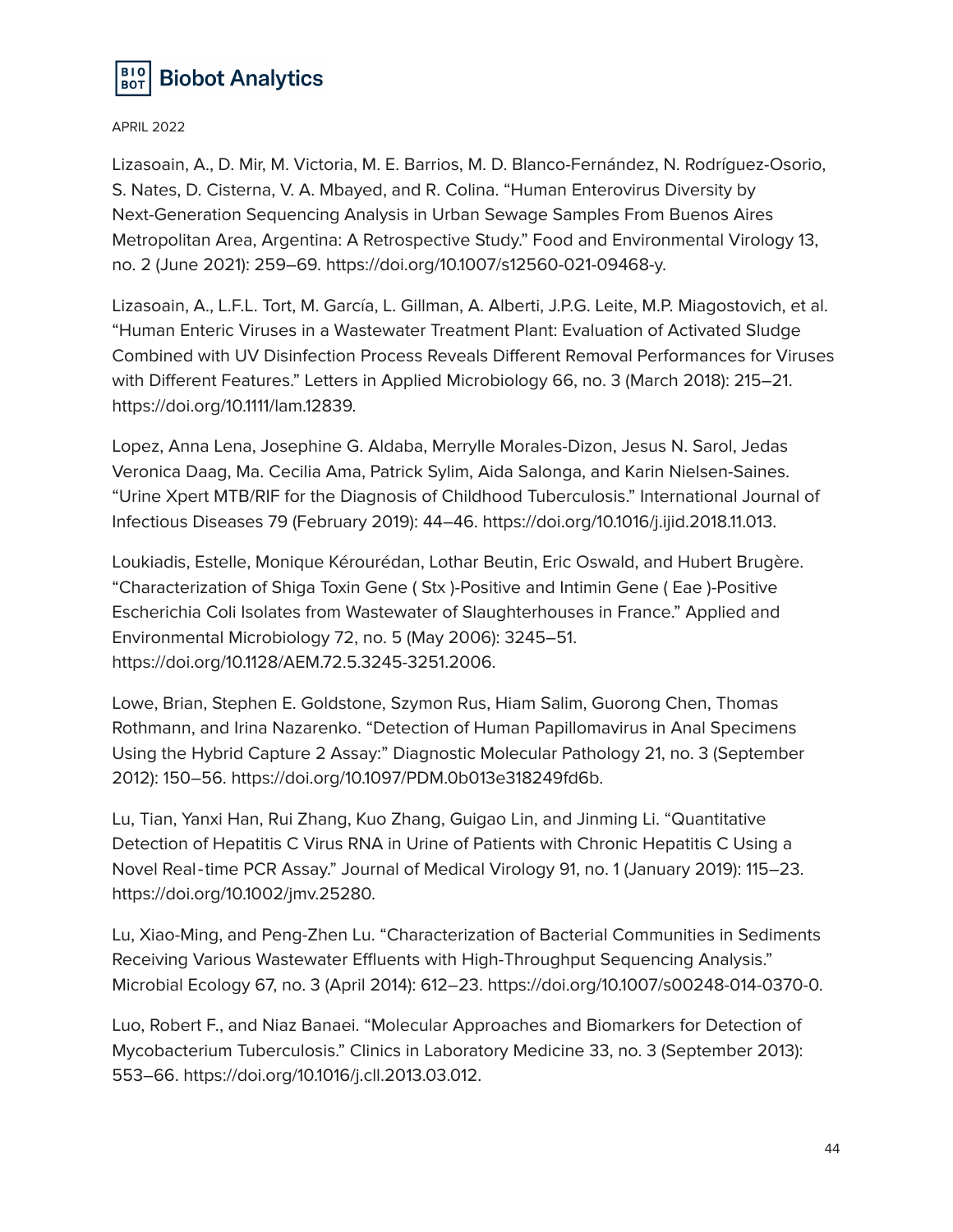

Maamar, Elaa, Carla Andrea Alonso, Sana Ferjani, Ali Jendoubi, Zaineb Hamzaoui, Alia Jebri, Mabrouka Saidani, Salma Ghedira, Carmen Torres, and Ilhem Boutiba-Ben Boubaker. "NDM-1 and OXA-23-Producing Acinetobacter Baumannii Isolated from Intensive Care Unit Patients in Tunisia." International Journal of Antimicrobial Agents 52, no. 6 (December 2018): 910–15. https://doi.org/10.1016/j.ijantimicag.2018.04.008.

Macaluso, Giusi, Francesca Gucciardi, Annalisa Guercio, Valeria Blanda, Francesco La Russa, Alessandra Torina, Francesco Mira, et al. "First Neuroinvasive Human Case of West Nile Disease in Southern Italy: Results of the 'One Health' Approach." Veterinary Medicine and Science 7, no. 6 (November 2021): 2463–72. https://doi.org/10.1002/vms3.591.

Magalhães, Gleiciene Félix, Paulo Afonso Nogueira, Andréa Fagundes Grava, Marilene Penati, Luiz Hildebrando Pereira da Silva, and Patricia Puccinelli Orlandi. "Rotavirus and Adenovirus in Rondônia." Memórias Do Instituto Oswaldo Cruz 102, no. 5 (July 12, 2007): 555–57. https://doi.org/10.1590/S0074-02762007005000067.

Magni, Ruben, Raghad Almofee, Sameen Yusuf, Claudius Mueller, Ngoc Vuong, Mahmood Almosuli, Minh Thu Hoang, et al. "Evaluation of Pathogen Specific Urinary Peptides in Tick-Borne Illnesses." Scientific Reports 10, no. 1 (December 2020): 19340. https://doi.org/10.1038/s41598-020-75051-3.

Mahony, J, D Jang, S Chong, K Luinstra, J Sellors, M Tyndall, and M Chernesky. "Detection of Chlamydia Trachomatis, Neisseria Gonorrhoeae, Ureaplasma Urealyticum, and Mycoplasma Genitalium in First-Void Urine Specimens by Multiplex Polymerase Chain Reaction." Molecular Diagnosis 2, no. 3 (September 1997): 161–68. https://doi.org/10.1016/S1084-8592(97)80024-0.

Maiwald, M., M. Schill, C. Stockinger, J. H. Helbig, P. C. Lück, W. Witzleb, and H.-G. Sonntag. "Detection OfLegionella DNA in Human and Guinea Pig Urine Samples by the Polymerase Chain Reaction." European Journal of Clinical Microbiology & Infectious Diseases 14, no. 1 (January 1995): 25–33. https://doi.org/10.1007/BF02112614.

Manary, Mark J., Deborah Lehmann, Audrey Michael, Keith Coakley, John Taime, Janet Montgomery, and Dan M. Granoff. "Antigenuria in Healthy Papua New Guinean Children with Nasal Haemophilus Influenzae Type b Carriage." Annals of Tropical Paediatrics 13, no. 4 (January 1993): 385–89. https://doi.org/10.1080/02724936.1993.11747676.

Mapipa, Q., T. O. Digban, N. E. Nnolim, and U. U. Nwodo. "Antibiogram Profile and Virulence Signatures of Pseudomonas Aeruginosa Isolates Recovered from Selected Agrestic Hospital Effluents." Scientific Reports 11, no. 1 (December 2021): 11800. https://doi.org/10.1038/s41598-021-91280-6.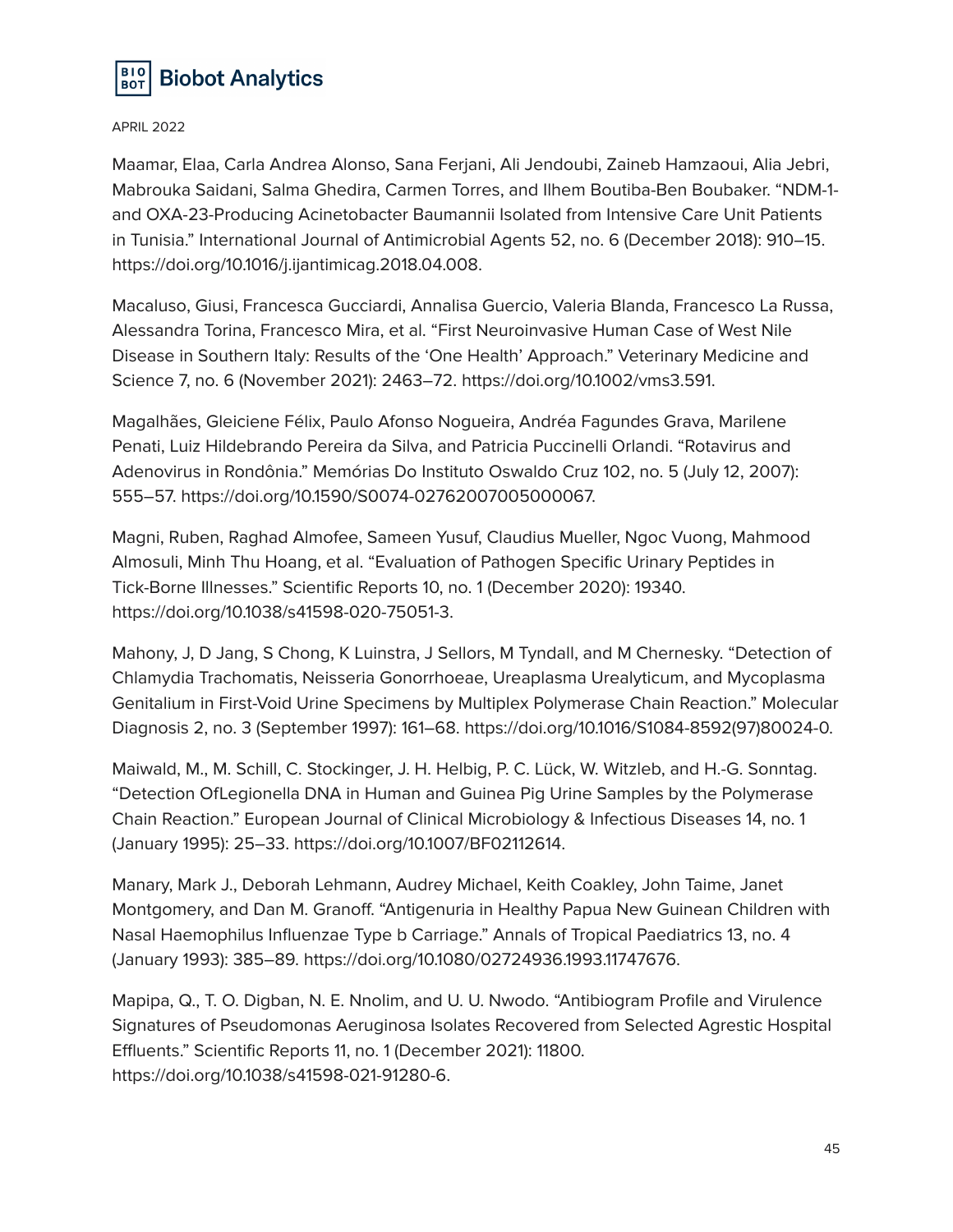

Marion, Olivier, Nicolas Capelli, Sebastien Lhomme, Martine Dubois, Mélanie Pucelle, Florence Abravanel, Nassim Kamar, and Jacques Izopet. "Hepatitis E Virus Genotype 3 and Capsid Protein in the Blood and Urine of Immunocompromised Patients." Journal of Infection 78, no. 3 (March 2019): 232–40. https://doi.org/10.1016/j.jinf.2019.01.004.

Marques Mendanha de Oliveira, Denisy, Menira Souza, Fabíola Souza Fiaccadori, Hugo César Pereira Santos, and Divina das Dôres de Paula Cardoso. "Monitoring of Calicivirus among Day-Care Children: Evidence of Asymptomatic Viral Excretion and First Report of GI.7 Norovirus and GI.3 Sapovirus in Brazil." Journal of Medical Virology 86, no. 9 (September 2014): 1569–75. https://doi.org/10.1002/jmv.23791.

Martin, Javier, Dimitra Klapsa, Thomas Wilton, Maria Zambon, Emma Bentley, Erika Bujaki, Martin Fritzsche, Ryan Mate, and Manasi Majumdar. "Tracking SARS-CoV-2 in Sewage: Evidence of Changes in Virus Variant Predominance during COVID-19 Pandemic." Viruses 12, no. 10 (October 9, 2020): 1144. https://doi.org/10.3390/v12101144.

Martinez-Castillo, Alexandre, Pablo Quirós, Ferran Navarro, Elisenda Miró, and Maite Muniesa. "Shiga Toxin 2-Encoding Bacteriophages in Human Fecal Samples from Healthy Individuals." Applied and Environmental Microbiology 79, no. 16 (August 2013): 4862–68. https://doi.org/10.1128/AEM.01158-13.

Mary, C., E. Chapey, E. Dutoit, K. Guyot, L. Hasseine, F. Jeddi, J. Menotti, et al. "Multicentric Evaluation of a New Real-Time PCR Assay for Quantification of Cryptosporidium Spp. and Identification of Cryptosporidium Parvum and Cryptosporidium Hominis." Journal of Clinical Microbiology 51, no. 8 (August 2013): 2556–63. https://doi.org/10.1128/JCM.03458-12.

Masclaux, Frédéric G., Philipp Hotz, Drita Gashi, Dessislava Savova-Bianchi, and Anne Oppliger. "Assessment of Airborne Virus Contamination in Wastewater Treatment Plants." Environmental Research 133 (August 2014): 260–65. https://doi.org/10.1016/j.envres.2014.06.002.

Mawer, S. L. "The Pathogenicity of Environmental Campylobacters-a Human Volunteer Experiment." Epidemiology and Infection 101, no. 2 (October 1988): 295–300. https://doi.org/10.1017/S0950268800054212.

Mayer, R.E., S. Bofill-Mas, L. Egle, G.H. Reischer, M. Schade, X. Fernandez-Cassi, W. Fuchs, et al. "Occurrence of Human-Associated Bacteroidetes Genetic Source Tracking Markers in Raw and Treated Wastewater of Municipal and Domestic Origin and Comparison to Standard and Alternative Indicators of Faecal Pollution." Water Research 90 (March 2016): 265–76. https://doi.org/10.1016/j.watres.2015.12.031.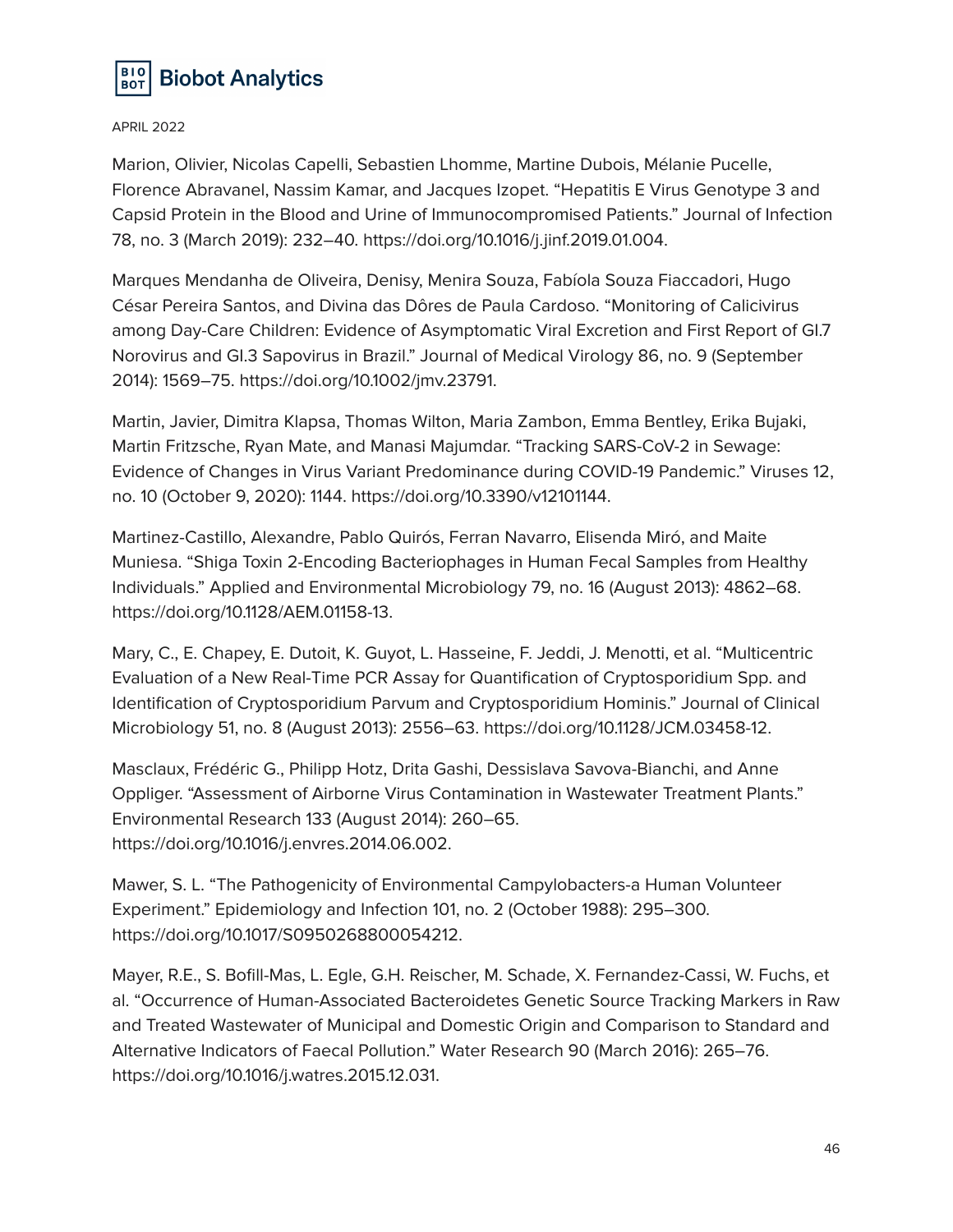

McCall, C., H. Wu, E. O'Brien, and I. Xagoraraki. "Assessment of Enteric Viruses during a Hepatitis Outbreak in Detroit MI Using Wastewater Surveillance and Metagenomic Analysis." Journal of Applied Microbiology 131, no. 3 (September 2021): 1539–54. https://doi.org/10.1111/jam.15027.

McCall, Camille, Huiyun Wu, Brijen Miyani, and Irene Xagoraraki. "Identification of Multiple Potential Viral Diseases in a Large Urban Center Using Wastewater Surveillance." Water Research 184 (October 2020): 116160. https://doi.org/10.1016/j.watres.2020.116160.

McCall, Camille, Huiyun Wu, Brijen Miyani, and Irene Xagoraraki. "Identification of Multiple Potential Viral Diseases in a Large Urban Center Using Wastewater Surveillance." Water Research 184 (October 2020): 116160. https://doi.org/10.1016/j.watres.2020.116160.

Mecha, Achisa C., Maurice S. Onyango, Aoyi Ochieng, and Maggy N.B. Momba. "Evaluation of Synergy and Bacterial Regrowth in Photocatalytic Ozonation Disinfection of Municipal Wastewater." Science of The Total Environment 601–602 (December 2017): 626–35. https://doi.org/10.1016/j.scitotenv.2017.05.204.

Medeiros, Raphael Corrêa, Luiz Antonio Daniel, Gabriela Laila de Oliveira, and Maria Teresa Hoffmann. "Performance of a Small-Scale Wastewater Treatment Plant for Removal of Pathogenic Protozoa (Oo)Cysts and Indicator Microorganisms." Environmental Technology 40, no. 26 (November 23, 2019): 3492–3501. https://doi.org/10.1080/09593330.2018.1480063.

Mehta, Ravi, Cristiane Nascimento Soares, Raquel Medialdea-Carrera, Mark Ellul, Marcus Tulius Texeira da Silva, Anna Rosala-Hallas, Marcia Rodrigues Jardim, et al. "The Spectrum of Neurological Disease Associated with Zika and Chikungunya Viruses in Adults in Rio de Janeiro, Brazil: A Case Series." Edited by David W. C. Beasley. PLOS Neglected Tropical Diseases 12, no. 2 (February 12, 2018): e0006212. https://doi.org/10.1371/journal.pntd.0006212.

Melamed, Izic. "Campylobacter Enteritis in Normal and Immunodeficient Children." Archives of Pediatrics & Adolescent Medicine 137, no. 8 (August 1, 1983): 752. https://doi.org/10.1001/archpedi.1983.02140340036009.

Mellmann, A., M. Bielaszewska, L. B. Zimmerhackl, R. Prager, D. Harmsen, H. Tschape, and H. Karch. "Enterohemorrhagic Escherichia Coli in Human Infection: In Vivo Evolution of a Bacterial Pathogen." Clinical Infectious Diseases 41, no. 6 (September 15, 2005): 785–92. https://doi.org/10.1086/432722.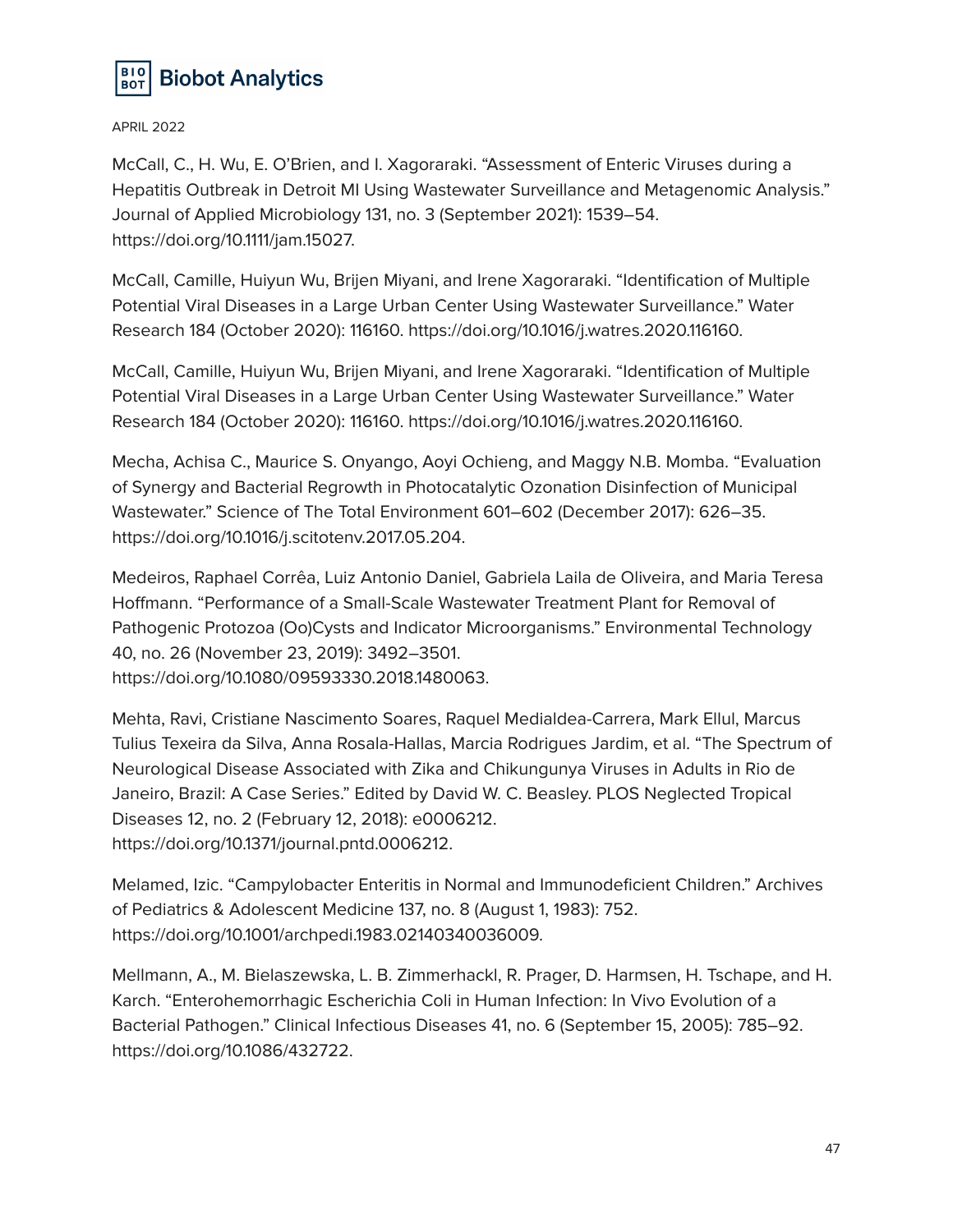

Men, B Y, H W Xu, and X L Wang. "Hepatitis B Surface Antigen (HBsAg) in Feces of Convalescent Hepatitis B Patients," n.d., 1.

Mergen, Kimberly, Noel Espina, Allen Teal, and Susan Madison-Antenucci. "Detecting Cryptosporidium in Stool Samples Submitted to a Reference Laboratory." The American Journal of Tropical Medicine and Hygiene 103, no. 1 (July 8, 2020): 421–27. https://doi.org/10.4269/ajtmh.19-0792.

Mesman, Annelies W., Carly Rodriguez, Emily Ager, Julia Coit, Letizia Trevisi, and Molly F. Franke. "Diagnostic Accuracy of Molecular Detection of Mycobacterium Tuberculosis in Pediatric Stool Samples: A Systematic Review and Meta-Analysis." Tuberculosis 119 (December 2019): 101878. https://doi.org/10.1016/j.tube.2019.101878.

Mesman, Annelies W., Martin Soto, Julia Coit, Roger Calderon, Juan Aliaga, Nira R. Pollock, Milagros Mendoza, et al. "Detection of Mycobacterium Tuberculosis in Pediatric Stool Samples Using TruTip Technology." BMC Infectious Diseases 19, no. 1 (December 2019): 563. https://doi.org/10.1186/s12879-019-4188-8.

Messina, Nicole L., Deborah A. Williamson, Roy Robins-Browne, Penelope A. Bryant, and Nigel Curtis. "Risk Factors for Carriage of Antibiotic-Resistant Bacteria in Healthy Children in the Community: A Systematic Review." Pediatric Infectious Disease Journal 39, no. 5 (May 2020): 397–405. https://doi.org/10.1097/INF.0000000000002532.

Mishra, Nischay, James Ng, Jennifer L. Rakeman, Michael J. Perry, Dominick A. Centurioni, Amy B. Dean, Adam Price, et al. "One-Step Pentaplex Real-Time Polymerase Chain Reaction Assay for Detection of Zika, Dengue, Chikungunya, West Nile Viruses and a Human Housekeeping Gene." Journal of Clinical Virology 120 (November 2019): 44–50. https://doi.org/10.1016/j.jcv.2019.08.011.

Mitchell, D. K., S. S. Monroe, X. Jiang, D. O. Matson, R. I. Glass, and L. K. Pickering. "Virologic Features of an Astrovirus Diarrhea Outbreak in a Day Care Center Revealed by Reverse Transcriptase-Polymerase Chain Reaction." Journal of Infectious Diseases 172, no. 6 (December 1, 1995): 1437–44. https://doi.org/10.1093/infdis/172.6.1437.

Miyamura, K, K Takeyama, S Kojima, S Minami, K Matsuyama, Y Morishima, and Y Kodera. "Hemorrhagic Cystitis Associated with Urinary Excretion of Adenovirus Type 11 Following Allogeneic Bone Marrow Transplantation," n.d., 1.

Miyani, B., C. McCall, and I. Xagoraraki. "High Abundance of Human Herpesvirus 8 in Wastewater from a Large Urban Area." Journal of Applied Microbiology 130, no. 5 (May 2021): 1402–11. https://doi.org/10.1111/jam.14895.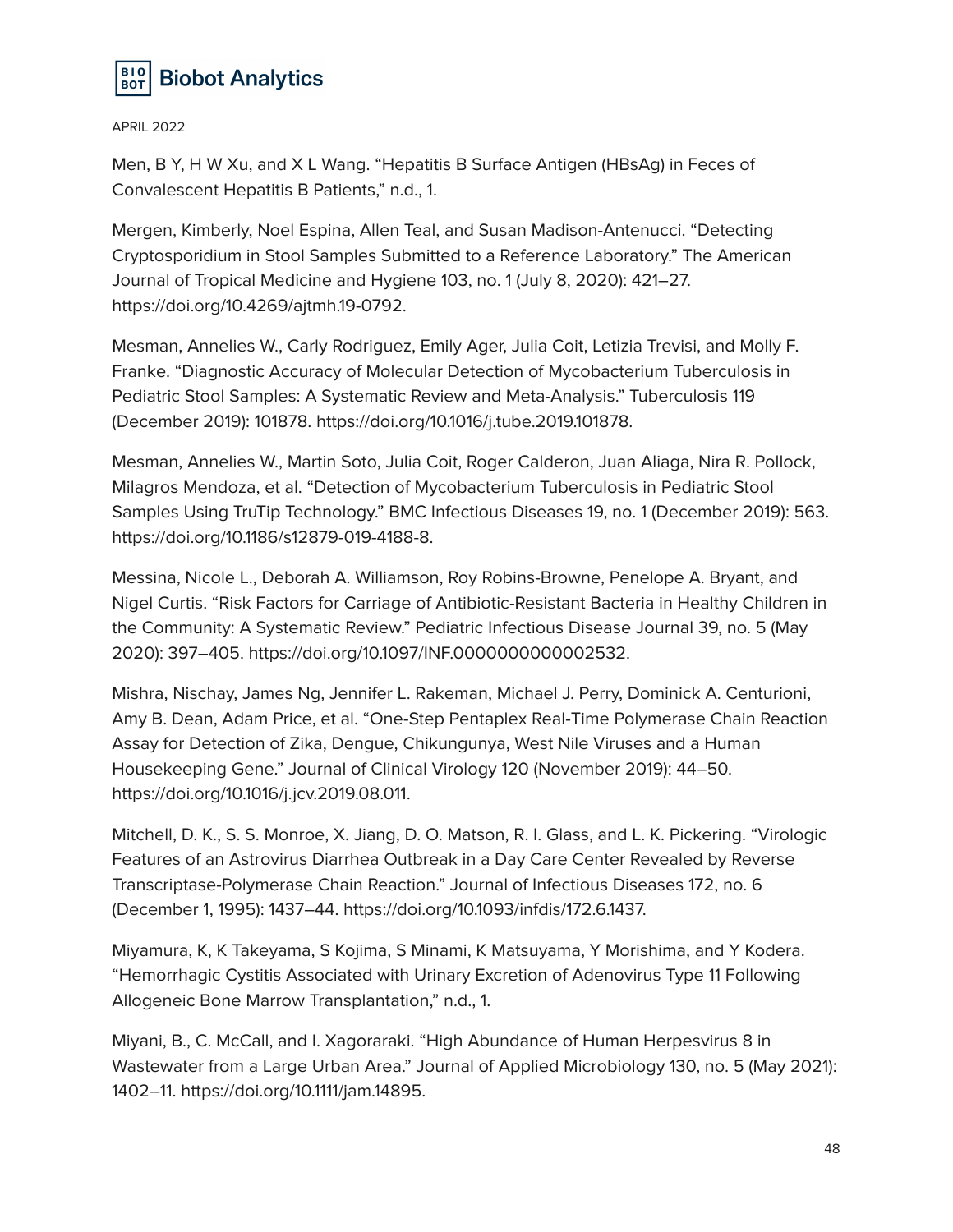

Mohanty, Srujana, Bijayini Behera, Subhrajyoti Sahu, and Ashok Kumar Praharaj. "Recent Pattern of Antibiotic Resistance in Staphylococcus Aureus Clinical Isolates in Eastern India and the Emergence of Reduced Susceptibility to Vancomycin." Journal of Laboratory Physicians 11, no. 04 (October 2019): 340–45. https://doi.org/10.4103/JLP.JLP\_39\_19.

Moller, J. K., B. Andersen, F. Olesen, T. Lignell, and L. Ostergaard. "Impact of Menstrual Cycle on the Diagnostic Performance of LCR, TMA, and PCE for Detection of Chlamydia Trachomatis in Home Obtained and Mailed Vaginal Flush and Urine Samples." Sexually Transmitted Infections 75, no. 4 (August 1, 1999): 228–30. https://doi.org/10.1136/sti.75.4.228.

Mondal, Subhanjan, Nathan Feirer, Michael Brockman, Melanie A. Preston, Sarah J. Teter, Dongping Ma, Said A. Goueli, Sameer Moorji, Brigitta Saul, and James J. Cali. "A Direct Capture Method for Purification and Detection of Viral Nucleic Acid Enables Epidemiological Surveillance of SARS-CoV-2." Science of The Total Environment 795 (November 2021): 148834. https://doi.org/10.1016/j.scitotenv.2021.148834.

Monrroy, Hugo, Jenniffer Angulo, Karla Pino, Pilar Labbé, Juan Francisco Miquel, Marcelo López-Lastra, and Alejandro Soza. "Detection of High Biliary and Fecal Viral Loads in Patients with Chronic Hepatitis C Virus Infection." Gastroenterología y Hepatología 40, no. 5 (May 2017): 339–47. https://doi.org/10.1016/j.gastrohep.2017.01.004.

Moradigaravand, Danesh, Theodore Gouliouris, Catherine Ludden, Sandra Reuter, Dorota Jamrozy, Beth Blane, Plamena Naydenova, et al. "Genomic Survey of Clostridium Difficile Reservoirs in the East of England Implicates Environmental Contamination of Wastewater Treatment Plants by Clinical Lineages." Microbial Genomics 4, no. 3 (March 1, 2018). https://doi.org/10.1099/mgen.0.000162.

Moreira, C. R., and U. Fagundes-Neto. "[Lactose intolerance in hospitalized infants with acute diarrhea due to classic enteropathogenic Escherichia coil (EPEC)]." Arquivos De Gastroenterologia 34, no. 4 (December 1997): 262–69.

Moreno, Yolanda, Lorena Ballesteros, Jorge García-Hernández, Paula Santiago, Ana González, and M. Antonia Ferrús. "Specific Detection of Viable Listeria Monocytogenes in Spanish Wastewater Treatment Plants by Fluorescent In Situ Hybridization and PCR." Water Research 45, no. 15 (October 2011): 4634–40. https://doi.org/10.1016/j.watres.2011.06.015.

Moreno, Yolanda, Salut Botella, José Luis Alonso, María A. Ferrús, Manuel Hernández, and Javier Hernández. "Specific Detection of Arcobacter and Campylobacter Strains in Water and Sewage by PCR and Fluorescent In Situ Hybridization." Applied and Environmental Microbiology 69, no. 2 (February 2003): 1181–86. https://doi.org/10.1128/AEM.69.2.1181-1186.2003.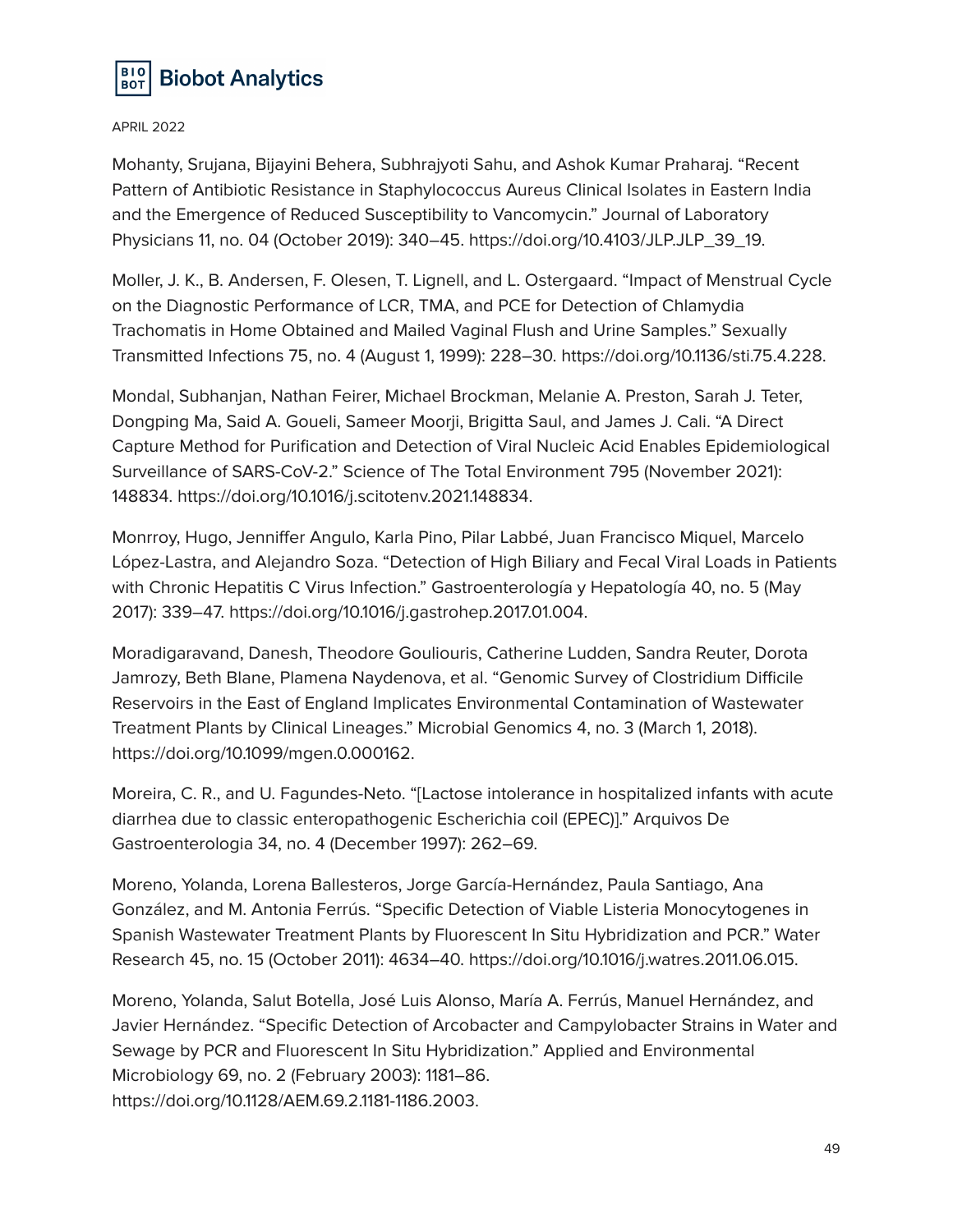

Morillo, Simone G., Adriana Luchs, Audrey Cilli, Rita C.C. Carmona, Suzel N. Neme, and Maria C.S.T. Timenetsky. "Rotavirus Genotype G4P[8] and Enteric Adenovirus in HIV-Positive Patients with and without Diarrhoea in São Paulo State, Brazil." Transactions of the Royal Society of Tropical Medicine and Hygiene 104, no. 2 (February 2010): 165–67. https://doi.org/10.1016/j.trstmh.2009.07.023.

Morton, Harry E. "Mycoplasma -Latex Agglutination Reaction." Journal of Bacteriology 92, no. 4 (October 1966): 1196–1205. https://doi.org/10.1128/jb.92.4.1196-1205.1966.

Mosquera, María del Mar, Fernando de Ory, Mónica Moreno, and Juan E. Echevarría. "Simultaneous Detection of Measles Virus, Rubella Virus, and Parvovirus B19 by Using Multiplex PCR." Journal of Clinical Microbiology 40, no. 1 (January 2002): 111–16. https://doi.org/10.1128/JCM.40.1.111-116.2002.

Mueller, Nt, Mk Differding, T Østbye, C Hoyo, and Se Benjamin‐Neelon. "Association of Birth Mode of Delivery with Infant Faecal Microbiota, Potential Pathobionts, and Short Chain Fatty Acids: A Longitudinal Study over the First Year of Life." BJOG: An International Journal of Obstetrics & Gynaecology 128, no. 8 (July 2021): 1293–1303. https://doi.org/10.1111/1471-0528.16633.

Munday, P. E., A. P. Johnson, B. J. Thomas, D. J. Jeffries, S. G. Dawson, M. J. Osborn, S. Philip, J. R. W. Harris, and D. Taylor-Robinson. "A Microbiological Study of Non-Gonococcal Proctitis in Passive Male Homosexuals." Postgraduate Medical Journal 57, no. 673 (November 1, 1981): 705–11. https://doi.org/10.1136/pgmj.57.673.705.

Murase, Toshiyuki, Mikiko Yamada, Tetsunori Muto, Akiyoshi Matsushima, and Shiro Yamai. "Fecal Excretion of Salmonella EntericaSerovar Typhimurium Following a Food-Borne Outbreak." Journal of Clinical Microbiology 38, no. 9 (2000): 3495–97. https://doi.org/10.1128/JCM.38.9.3495-3497.2000.

Murphy, T. V., J. F. Clements, and D. M. Granoff. "Excretion of Haemophilus Influenzae Type b Polysaccharide Antigen in Urine of Healthy Nasopharyngeal Carriers." Pediatric Research 26, no. 5 (November 1989): 491–95. https://doi.org/10.1203/00006450-198911000-00026.

Murray, Kristy O., Steven Kolodziej, Shannon E. Ronca, Rodion Gorchakov, Patricia Navarro, Melissa S. Nolan, Amber Podoll, Kevin Finkel, and Sreedhar Mandayam. "Visualization of West Nile Virus in Urine Sediment Using Electron Microscopy and Immunogold up to Nine Years Postinfection." The American Journal of Tropical Medicine and Hygiene 97, no. 6 (December 6, 2017): 1913–19. https://doi.org/10.4269/ajtmh.17-0405.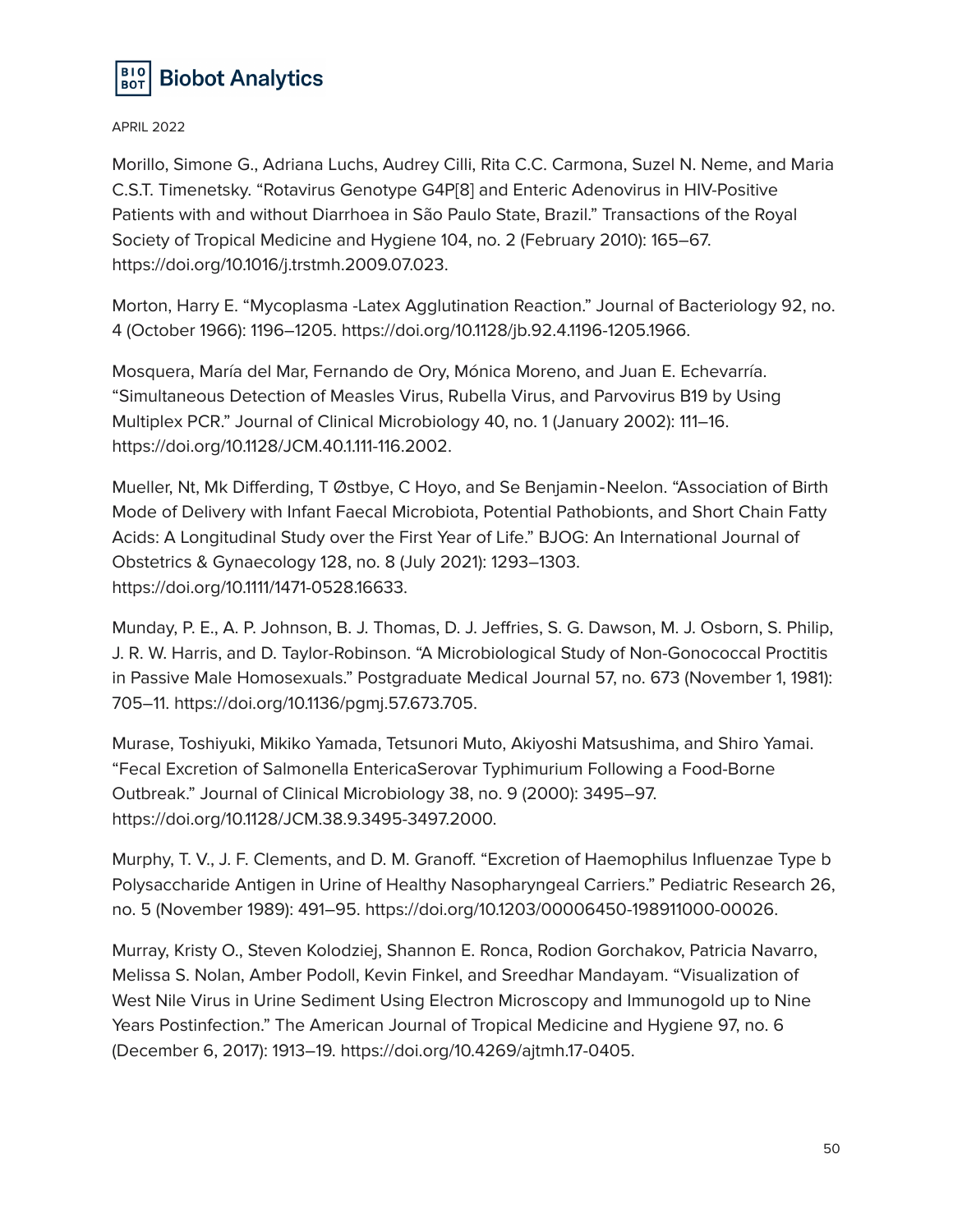

Musso, Didier, Anita Teissier, Eline Rouault, Sylviane Teururai, Jean-Jacques de Pina, and Tu-Xuan Nhan. "Detection of Chikungunya Virus in Saliva and Urine." Virology Journal 13, no. 1 (December 2016): 102. https://doi.org/10.1186/s12985-016-0556-9.

Muzammil, Muhammad, Muhammad Adnan, Sheikh Muhammad Sikandar, Muhammad Umar Waheed, Naseem Javed, and Muhammad Fazal Ur Rehman. "Study of Culture and Sensitivity Patterns of Urinary Tract Infections in Patients Presenting with Urinary Symptoms in a Tertiary Care Hospital." Cureus, February 16, 2020. https://doi.org/10.7759/cureus.7013.

Nagasawa, Koo, Naruhiko Ishiwada, Atsushi Ogura, Tomoko Ogawa, Noriko Takeuchi, Haruka Hishiki, and Naoki Shimojo. "Congenital Rubella Syndrome: A Case Report on Changes in Viral Load and Rubella Antibody Titers." Pediatrics 137, no. 5 (May 1, 2016): e20153333. https://doi.org/10.1542/peds.2015-3333.

Nagy, A. et al. "Detection and Sequencing of West Nile Virus RNA from Human Urine and Serum Samples during the 2014 Seasonal Period - PubMed." Accessed March 17, 2022. https://pubmed.ncbi.nlm.nih.gov/27038827/.

Nascimento, Altina Lacerda, Adijailton Jose Souza, Pedro Avelino Maia Andrade, Fernando Dini Andreote, Aline Renée Coscione, Fernando Carvalho Oliveira, and Jussara Borges Regitano. "Sewage Sludge Microbial Structures and Relations to Their Sources, Treatments, and Chemical Attributes." Frontiers in Microbiology 9 (July 3, 2018): 1462. https://doi.org/10.3389/fmicb.2018.01462.

Nasser, Abidelfatah M. "Removal of Cryptosporidium by Wastewater Treatment Processes: A Review." Journal of Water and Health 14, no. 1 (February 1, 2016): 1–13. https://doi.org/10.2166/wh.2015.131.

Nathaniel, B.R., M. Ghai, M. Druce, I. Maharaj, and A.O. Olaniran. "Development of a Loop‐mediated Isothermal Amplification Assay Targeting Lmo 0753 Gene for Detection of Listeria Monocytogenes in Wastewater." Letters in Applied Microbiology 69, no. 4 (October 2019): 264–70. https://doi.org/10.1111/lam.13200.

Nelson, David E., Qunfeng Dong, Barbara Van der Pol, Evelyn Toh, Baochang Fan, Barry P. Katz, Deming Mi, et al. "Bacterial Communities of the Coronal Sulcus and Distal Urethra of Adolescent Males." PloS One 7, no. 5 (2012): e36298. https://doi.org/10.1371/journal.pone.0036298.

Nemudryi, Artem, Anna Nemudraia, Tanner Wiegand, Kevin Surya, Murat Buyukyoruk, Calvin Cicha, Karl K. Vanderwood, Royce Wilkinson, and Blake Wiedenheft. "Temporal Detection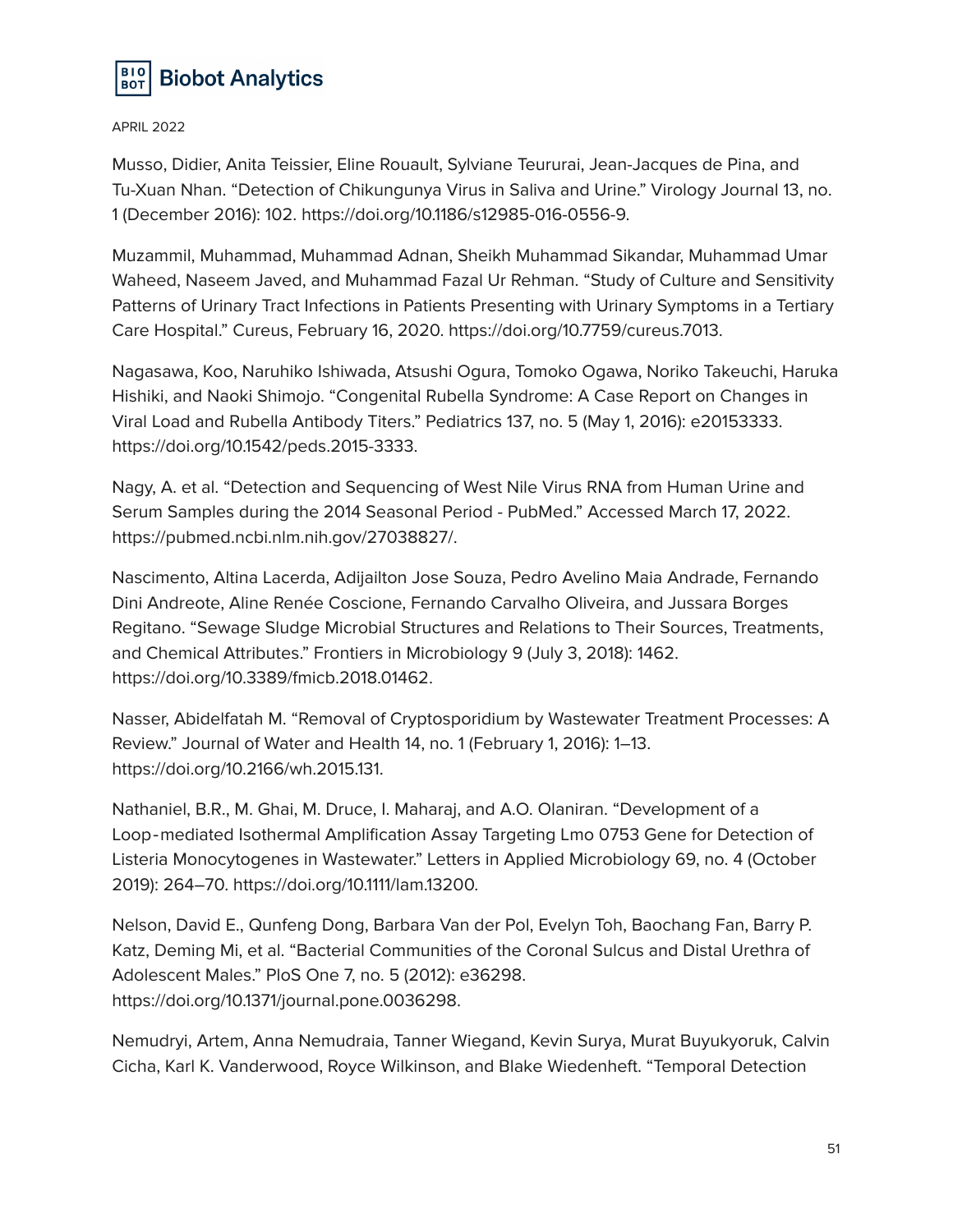

and Phylogenetic Assessment of SARS-CoV-2 in Municipal Wastewater." Cell Reports Medicine 1, no. 6 (September 2020): 100098. https://doi.org/10.1016/j.xcrm.2020.100098.

Neri, Benedetto, Christof Stingone, Samanta Romeo, Giorgia Sena, Cristina Gesuale, Mirko Compagno, Elena De Cristofaro, et al. "Inflammatory Bowel Disease versus Chlamydia Trachomatis Infection: A Case Report and Revision of the Literature." European Journal of Gastroenterology & Hepatology 32, no. 3 (March 2020): 454–57. https://doi.org/10.1097/MEG.0000000000001605.

Ng, Charmaine, Martin Tay, Boonfei Tan, Thai-Hoang Le, Laurence Haller, Hongjie Chen, Tse H. Koh, Timothy M. S. Barkham, Janelle R. Thompson, and Karina Y.-H. Gin. "Characterization of Metagenomes in Urban Aquatic Compartments Reveals High Prevalence of Clinically Relevant Antibiotic Resistance Genes in Wastewaters." Frontiers in Microbiology 8 (November 16, 2017): 2200. https://doi.org/10.3389/fmicb.2017.02200.

Nikaeen, Mahnaz, Hajar Aghili Dehnavi, Akbar Hssanzadeh, and Mohammad Jalali. "Occurrence of Clostridium Difficile in Two Types of Wastewater Treatment Plants." Journal of the Formosan Medical Association 114, no. 7 (July 2015): 663–65. https://doi.org/10.1016/j.jfma.2014.12.005.

Nikovskaia, M. I., Iu N. Mastiukova, L. A. Potashova, M. P. Korzhenkova, and M. O. Birger. "[Clinico-laboratory analysis of the diarrhea syndrome in young children excreting rotaviruses with feces]." Pediatriia, no. 7 (1989): 32–35.

Nkansah, Marian A., Francis Opoku, James H. Ephraim, David D. Wemegah, and Luke P.M. Tetteh. "Characterization of Beauty Salon Wastewater from Kwame Nkrumah University of Science and Technology, Kumasi, Ghana, and Its Surrounding Communities." Environmental Health Insights 10 (January 2016): EHI.S40360. https://doi.org/10.4137/EHI.S40360.

Nongogo, Vuyokazi, and Anthony Okoh. "Occurrence of Vibrio Pathotypes in the Final Effluents of Five Wastewater Treatment Plants in Amathole and Chris Hani District Municipalities in South Africa." International Journal of Environmental Research and Public Health 11, no. 8 (August 4, 2014): 7755–66. https://doi.org/10.3390/ijerph110807755.

Nordahl Petersen, Thomas, Simon Rasmussen, Henrik Hasman, Christian Carøe, Jacob Bælum, Anna Charlotte Schultz, Lasse Bergmark, et al. "Meta-Genomic Analysis of Toilet Waste from Long Distance Flights; a Step towards Global Surveillance of Infectious Diseases and Antimicrobial Resistance." Scientific Reports 5, no. 1 (September 2015): 11444. https://doi.org/10.1038/srep11444.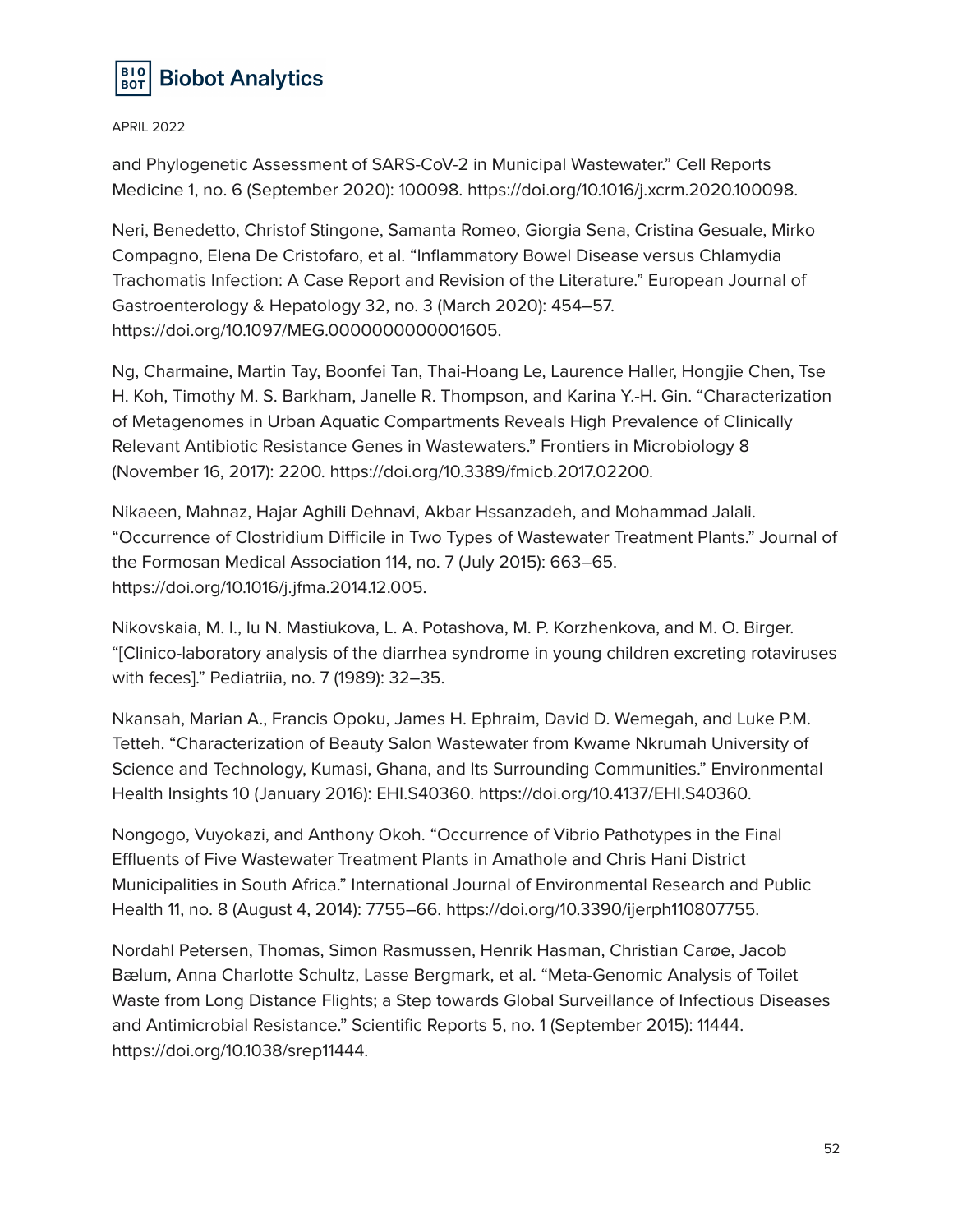

Numata, Noboru, Hitoshi Ohori, Yasuhiko Hayakawa, Yukie Saitoh, Akira Tsunoda, and Atsushi Kanno. "Demonstration of Hepatitis C Virus Genome in Saliva and Urine of Patients with Type C Hepatitis: Usefulness of the Single Round Polymerase Chain Reaction Method for Detection of the HCV Genome." Journal of Medical Virology 41, no. 2 (October 1993): 120–28. https://doi.org/10.1002/jmv.1890410207.

Nunn, Alexandra, Shazia Masud, Mel Krajden, Monika Naus, and Agatha N. Jassem. "Diagnostic Yield of Laboratory Methods and Value of Viral Genotyping during an Outbreak of Mumps in a Partially Vaccinated Population in British Columbia, Canada." Edited by Yi-Wei Tang. Journal of Clinical Microbiology 56, no. 5 (May 2018): e01954-17. https://doi.org/10.1128/JCM.01954-17.

Nurminen, Noora, Rosa Juuti, Sami Oikarinen, Yue-Mei Fan, Kirsi-Maarit Lehto, Charles Mangani, Kenneth Maleta, Per Ashorn, and Heikki Hyöty. "High-Throughput Multiplex Quantitative Polymerase Chain Reaction Method for Giardia Lamblia and Cryptosporidium Species Detection in Stool Samples." The American Journal of Tropical Medicine and Hygiene 92, no. 6 (June 2015): 1222–26. https://doi.org/10.4269/ajtmh.15-0054.

Ogata, Manabu, Hisae Atobe, Harumi Kushida, and Koshi Yamamoto. "IN VITRO SENSITIVITY OF MYCOPLASMAS ISOLATED FROM VARIOUS ANIMALS AND SEWAGE TO ANTIBIOTICS AND NITROFURANS." The Journal of Antibiotics 24, no. 7 (1971): 443–51. https://doi.org/10.7164/antibiotics.24.443.

Oie, Shigeharu, Shigeyuki Suenaga, Akihiro Sawa, and Akira Kamiya. "Association between Isolation Sites of Methicillin- Resistant Staphylococcus Aureus (MRSA) in Patients with MRSA-Positive Body Sites and MRSA Contamination in Their Surrounding Environmental Surfaces," n.d., 2.

Okamoto, Kiyoko, Yoshio Mori, Rika Komagome, Hideki Nagano, Masahiro Miyoshi, Motohiko Okano, Yoko Aoki, et al. "Evaluation of Sensitivity of TaqMan RT-PCR for Rubella Virus Detection in Clinical Specimens." Journal of Clinical Virology 80 (July 2016): 98–101. https://doi.org/10.1016/j.jcv.2016.05.005.

Oliveira, Leonardo Camilo de, Andrés Felipe Torres-Franco, Bruna Coelho Lopes, Beatriz Senra Álvares da Silva Santos, Erica Azevedo Costa, Michelle S. Costa, Marcus Tulius P. Reis, et al. "Viability of SARS-CoV-2 in River Water and Wastewater at Different Temperatures and Solids Content." Water Research 195 (May 2021): 117002. https://doi.org/10.1016/j.watres.2021.117002.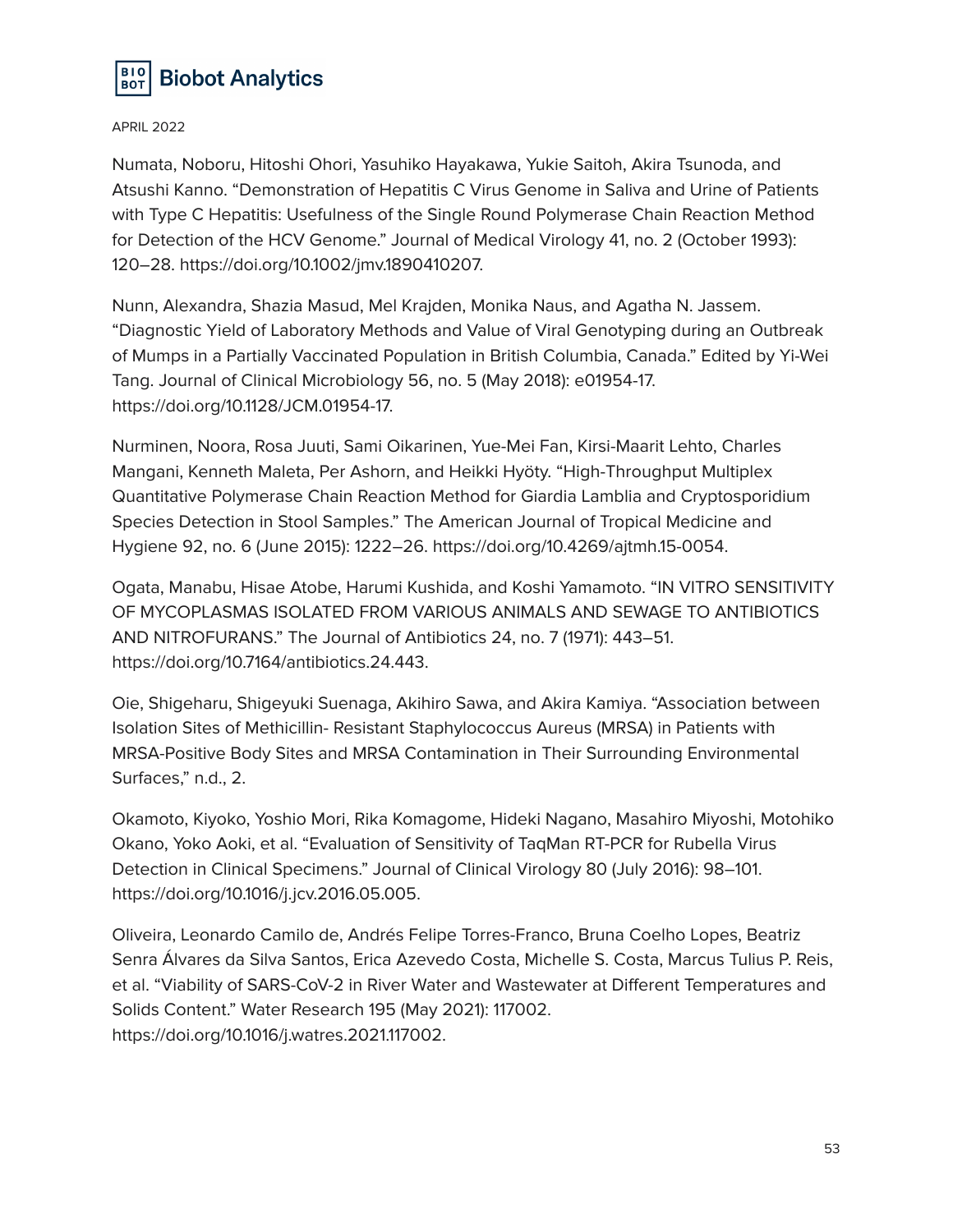

Olusola, Ba, and Ja Adeniji. "Molecular Detection of Measles Virus from Children during a Sporadic Outbreak in Two Semi-Urban Areas in Nigeria." African Journal of Infectious Diseases 8, no. 2 (May 23, 2014): 44. https://doi.org/10.4314/ajid.v8i2.6.

Omura, Yoshiaki. "Clinical Significance of Human Papillomavirus Type 16 for Breast Cancer & Adenocarcinomas of Various Internal Organs and Alzheimer's Brain with Increased β-Amyloid (1-42); Combined Use of Optimal Doses of Vitamin D 3 and Taurine 3 Times/Day Has Significant Beneficial Effects of Anti-Cancer, Anti-Ischemic Heart, and Memory & Other Brain Problems By Significant Urinary Excretion of Viruses, Bacteria, and Toxic Metals & Substances." Acupuncture & Electro-Therapeutics Research 41, no. 2 (July 8, 2016): 127–34. https://doi.org/10.3727/036012916X14666839504677.

Orrù, Germano, Giuseppina Masia, Ginevra Orrù, Luisa Romanò, Vincenzo Piras, and Rosa Cristina Coppola. "Detection and Quantitation of Hepatitis E Virus in Human Faeces by Real-Time Quantitative PCR." Journal of Virological Methods 118, no. 2 (June 2004): 77–82. https://doi.org/10.1016/j.jviromet.2004.01.025.

Ortel, S. "[Excretion of Listeria monocytogenes in the stools of healthy persons]." Zentralblatt Fur Bakteriologie, Parasitenkunde, Infektionskrankheiten Und Hygiene. Erste Abteilung Originale. Reihe A: Medizinische Mikrobiologie Und Parasitologie 217, no. 1 (May 1971): 41–46.

Ortel, S. "[Listeria excreters and their epidemiological significance (author's transl)]." MMW, Munchener medizinische Wochenschrift 117, no. 27 (July 4, 1975): 1145–48.

Ortel, S. "[Listeriosis during pregnancy and excretion of listeria by laboratory workers (author's transl)]." Zentralblatt Fur Bakteriologie, Parasitenkunde, Infektionskrankheiten Und Hygiene. Erste Abteilung Originale. Reihe A: Medizinische Mikrobiologie Und Parasitologie 231, no. 4 (May 1975): 491–502.

Osbak, Kara K, Geert A Van Raemdonck, Martin Dom, Caroline E Cameron, Conor J Meehan, Dieter Deforce, Xaveer Van Ostade, Chris R Kenyon, and Maarten Dhaenens. "Candidate Treponema Pallidum Biomarkers Uncovered in Urine from Individuals with Syphilis Using Mass Spectrometry." Future Microbiology 13, no. 13 (October 2018): 1497–1510. https://doi.org/10.2217/fmb-2018-0182.

Osuolale, Olayinka, and Anthony Okoh. "Incidence of Human Adenoviruses and Hepatitis A Virus in the Final Effluent of Selected Wastewater Treatment Plants in Eastern Cape Province, South Africa." Virology Journal 12, no. 1 (December 2015): 98. https://doi.org/10.1186/s12985-015-0327-z.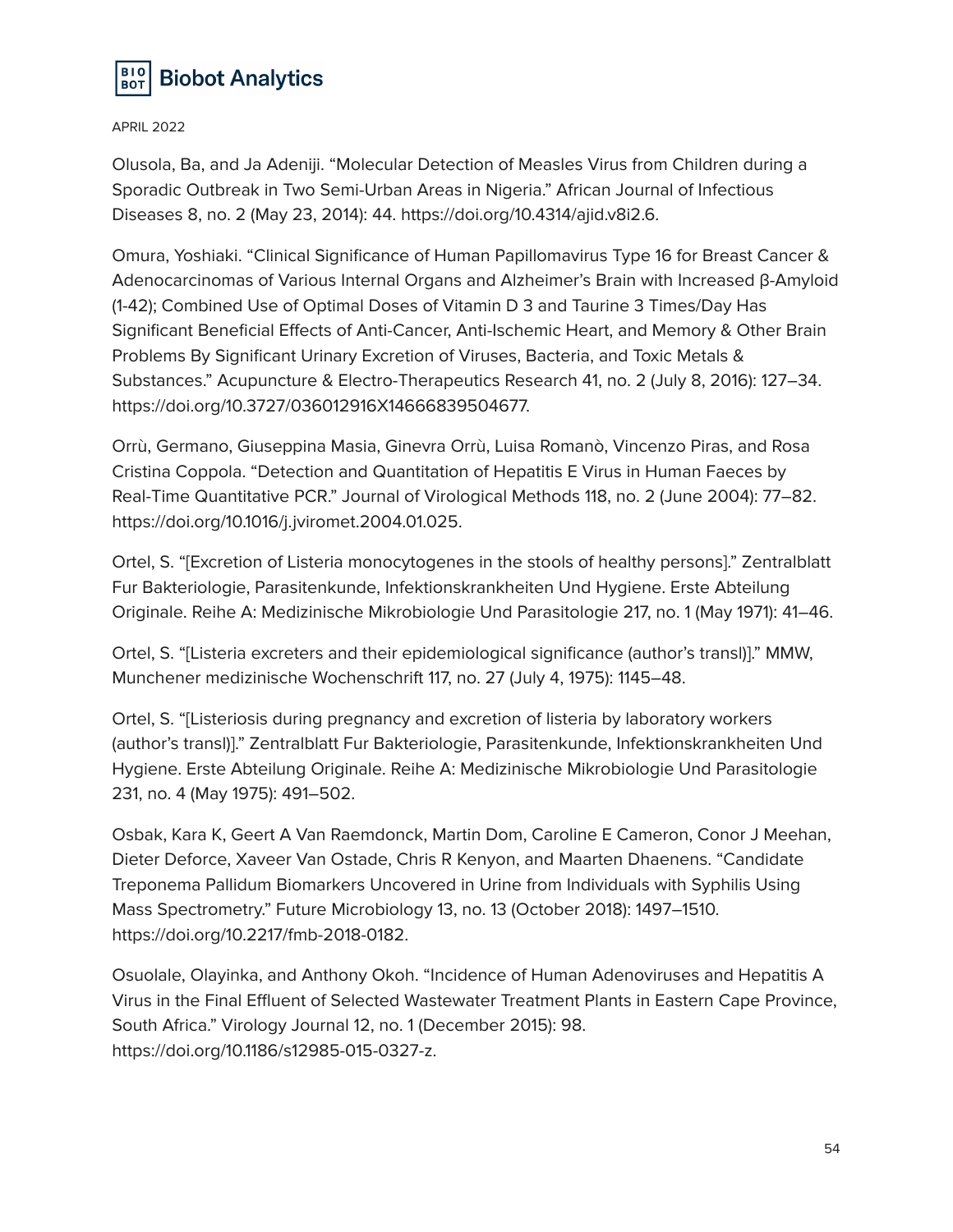

Oude Munnink, Bas B, Marta Canuti, Martin Deijs, Michel de Vries, Maarten F Jebbink, Sjoerd Rebers, Richard Molenkamp, et al. "Unexplained Diarrhoea in HIV-1 Infected Individuals." BMC Infectious Diseases 14, no. 1 (December 2014): 22. https://doi.org/10.1186/1471-2334-14-22.

Ozbil, M. "[Excretion of Rickettsia in the Urine] - PubMed." Accessed March 17, 2022. https://pubmed.ncbi.nlm.nih.gov/13300636/.

O'Brien, Evan, Mariya Munir, Terence Marsh, Marc Heran, Geoffroy Lesage, Volodymyr V. Tarabara, and Irene Xagoraraki. "Diversity of DNA Viruses in Effluents of Membrane Bioreactors in Traverse City, MI (USA) and La Grande Motte (France)." Water Research 111 (March 2017): 338–45. https://doi.org/10.1016/j.watres.2017.01.014.

O'Donnell, J M, L Thornton, E B McNamara, T Prendergast, D Igoe, and C Cosgrove. "Outbreak of Vero Cytotoxin-Producing Escherichia Coli O157 in a Child Day Care Facility," n.d., 1.

Pabbaraju, Kanti, Sallene Wong, Kara Gill, Kevin Fonseca, Graham A. Tipples, and Raymond Tellier. "Simultaneous Detection of Zika, Chikungunya and Dengue Viruses by a Multiplex Real-Time RT-PCR Assay." Journal of Clinical Virology 83 (October 2016): 66–71. https://doi.org/10.1016/j.jcv.2016.09.001.

Pacenti, Monia, Alessandro Sinigaglia, Elisa Franchin, Silvana Pagni, Enrico Lavezzo, Fabrizio Montarsi, Gioia Capelli, and Luisa Barzon. "Human West Nile Virus Lineage 2 Infection: Epidemiological, Clinical, and Virological Findings." Viruses 12, no. 4 (April 18, 2020): 458. https://doi.org/10.3390/v12040458.

Palmer, Carol J., G. Fred Bonilla, Yu-Li Tsai, Moon H. Lee, Brenda J. Javier, and Edward B. Siwak. "Analysis of Sewage Effluent for Human Immunodeficiency Virus (HIV) Using Infectivity Assay and Reverse Transcriptase Polymerase Chain Reaction." Canadian Journal of Microbiology 41, no. 9 (September 1, 1995): 809–15. https://doi.org/10.1139/m95-111.

Park, E., K.M. Mancl, O.H. Tuovinen, M.S. Bisesi, and J. Lee. "Ensuring Safe Reuse of Residential Wastewater: Reduction of Microbes and Genes Using Peat Biofilter and Batch Chlorination in an on-Site Treatment System." Journal of Applied Microbiology 121, no. 6 (December 2016): 1777–88. https://doi.org/10.1111/jam.13288.

Park, Hyeonjin, Keunhwa Lee, Misoon Kim, Jungeun Lee, Seung-Yong Seong, and Gwangpyo Ko. "Detection and Hazard Assessment of Pathogenic Microorganisms in Medical Wastes." Journal of Environmental Science and Health, Part A 44, no. 10 (August 3, 2009): 995–1003. https://doi.org/10.1080/10934520902996898.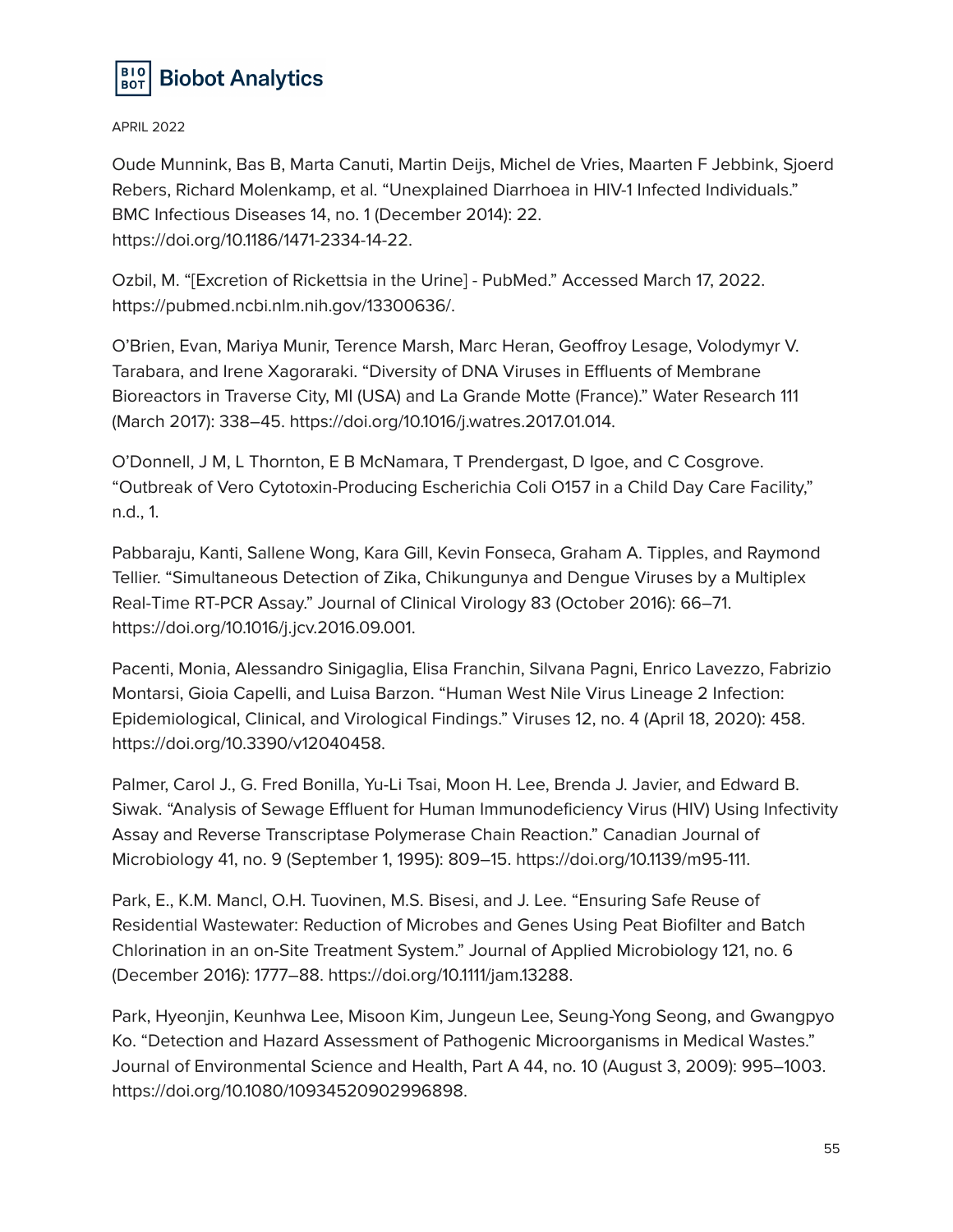

Park, Sungchan, Sang Hoon Song, Chunwoo Lee, Jong Won Kim, and Kun Suk Kim. "Bacterial Pathogens in First Febrile Urinary Tract Infection Affect Breakthrough Infections in Infants With Vesicoureteral Reflux Treated With Prophylactic Antibiotics." Urology 81, no. 6 (June 2013): 1342–45. https://doi.org/10.1016/j.urology.2012.11.014.

Partridge, D.G., C.M. Evans, M. Raza, G. Kudesia, and H.K. Parsons. "Lessons from a Large Norovirus Outbreak: Impact of Viral Load, Patient Age and Ward Design on Duration of Symptoms and Shedding and Likelihood of Transmission." Journal of Hospital Infection 81, no. 1 (May 2012): 25–30. https://doi.org/10.1016/j.jhin.2012.02.002.

Parvez, Shadab, and Asad U. Khan. "Hospital Sewage Water: A Reservoir for Variants of New Delhi Metallo-β-Lactamase (NDM)- and Extended-Spectrum β-Lactamase (ESBL)-Producing Enterobacteriaceae." International Journal of Antimicrobial Agents 51, no. 1 (January 2018): 82–88. https://doi.org/10.1016/j.ijantimicag.2017.08.032.

Pereyre, Sabine, François Caméléna, Nadège Hénin, Béatrice Berçot, and Cécile Bébéar. "Clinical Performance of Four Multiplex Real-Time PCR Kits Detecting Urogenital and Sexually Transmitted Pathogens." Clinical Microbiology and Infection, October 2021, S1198743X21005577. https://doi.org/10.1016/j.cmi.2021.09.028.

Perilli, M., C. Pellegrini, G. Celenza, P. Bellio, B. Segatore, and G. Amicosante. "First Report from Italy of Bla VIM-1 and Bla TEM-1 Genes in Pseudomonas Putida and Acinetobacter Baumannii Isolated from Wastewater." Journal of Chemotherapy 23, no. 3 (June 2011): 181–82. https://doi.org/10.1179/joc.2011.23.3.181.

Permar, Sallie R., William J. Moss, Judith J. Ryon, Mwaka Monze, Felicity Cutts, Thomas C. Quinn, and Diane E. Griffin. "Prolonged Measles Virus Shedding in Human Immunodeficiency Virus–Infected Children, Detected by Reverse Transcriptase–Polymerase Chain Reaction." The Journal of Infectious Diseases 183, no. 4 (February 15, 2001): 532–38. https://doi.org/10.1086/318533.

Peruski, Anne Harwood, Linwood Hill Johnson, and Leonard Francis Peruski. "Rapid and Sensitive Detection of Biological Warfare Agents Using Time-Resolved Fluorescence Assays." Journal of Immunological Methods 263, no. 1–2 (May 2002): 35–41. https://doi.org/10.1016/S0022-1759(02)00030-3.

Peter, Jonathan, Clare Green, Michael Hoelscher, Peter Mwaba, Alimuddin Zumla, and Keertan Dheda. "Urine for the Diagnosis of Tuberculosis: Current Approaches, Clinical Applicability, and New Developments:" Current Opinion in Pulmonary Medicine 16, no. 3 (May 2010): 262–70. https://doi.org/10.1097/MCP.0b013e328337f23a.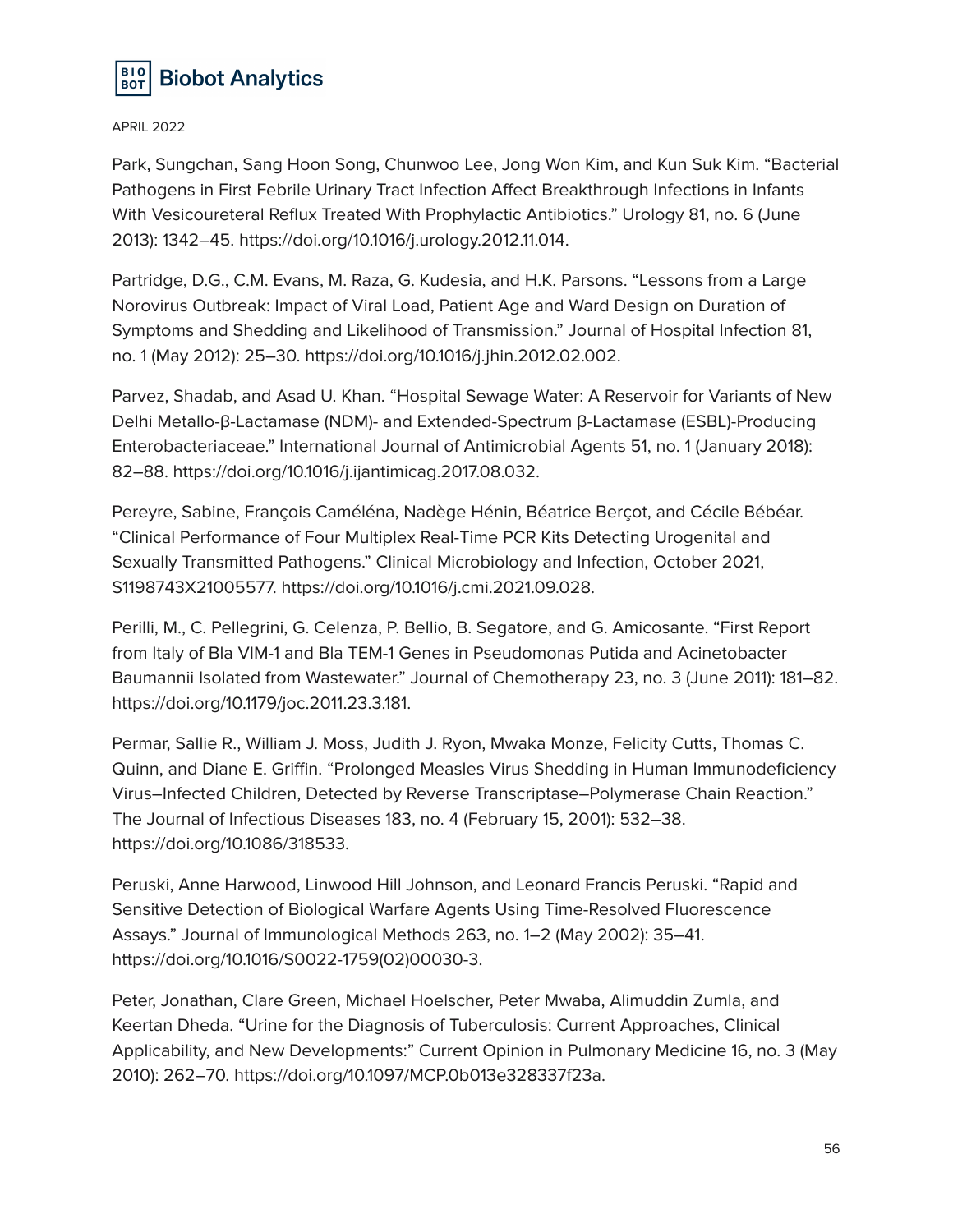

Petit, Stéphanie M.-C., Raphaël Lavenir, Céline Colinon-Dupuich, Amine M. Boukerb, Pascal Cholley, Xavier Bertrand, Jean Freney, et al. "Lagooning of Wastewaters Favors Dissemination of Clinically Relevant Pseudomonas Aeruginosa." Research in Microbiology 164, no. 8 (October 2013): 856–66. https://doi.org/10.1016/j.resmic.2013.06.007.

Phattanawiboon, Benjarat, Nutthawan Nonthabenjawan, Patcharaporn Boonyos, Chanya Jetsukontorn, Worakarn Towayunanta, Kobkool Chuntrakool, Karn Ngaopravet, et al. "Norovirus Transmission Mediated by Asymptomatic Family Members in Households." Edited by Adriana Calderaro. PLOS ONE 15, no. 7 (July 23, 2020): e0236502. https://doi.org/10.1371/journal.pone.0236502.

Pirkani, Ghulam Sarwar, Mohammad Arif Awan, Ferhat Abbas, and Mohammad Din. "Culture and PCR Based Detection of Bacteria Causing Urinary Tract Infection in Urine Specimen: Detection of Bacteria Causing UTI." Pakistan Journal of Medical Sciences 36, no. 3 (March 3, 2020). https://doi.org/10.12669/pjms.36.3.1577.

Pitkäjärvi, Timo, Eija Kujanne, Irmeli Sillantaka, and Jukka Lumio. "Norfloxacin and Salmonella Excretion in Acute Gastroenteritis – a 6-Month Follow-up Study." Scandinavian Journal of Infectious Diseases 28, no. 2 (January 1996): 177–80. https://doi.org/10.3109/00365549609049071.

Plecko, V., L. Zele-Starcevic, V. Tripkovic, M. Skerlev, S. Ljubojevic, S. Plesko, I. Marekovic, and J. S. Jensen. "Unusually Low Prevalence of Mycoplasma Genitalium in Urine Samples from Infertile Men and Healthy Controls: A Prevalence Study." BMJ Open 4, no. 8 (August 25, 2014): e005372–e005372. https://doi.org/10.1136/bmjopen-2014-005372.

Poma, Violeta, Nataniel Mamani, and Volga Iñiguez. "Impact of Urban Contamination of the La Paz River Basin on Thermotolerant Coliform Density and Occurrence of Multiple Antibiotic Resistant Enteric Pathogens in River Water, Irrigated Soil and Fresh Vegetables." SpringerPlus 5, no. 1 (December 2016): 499. https://doi.org/10.1186/s40064-016-2132-6.

Pouillot, Régis, Jane M. Van Doren, Jacquelina Woods, Daniel Plante, Mark Smith, Gregory Goblick, Christopher Roberts, et al. "Meta-Analysis of the Reduction of Norovirus and Male-Specific Coliphage Concentrations in Wastewater Treatment Plants." Edited by M. W. Griffiths. Applied and Environmental Microbiology 81, no. 14 (July 15, 2015): 4669–81. https://doi.org/10.1128/AEM.00509-15.

Prado, Tatiana, Tulio M. Fumian, Marize P. Miagostovich, and Ana Maria C. Gaspar. "Monitoring the Hepatitis A Virus in Urban Wastewater from Rio de Janeiro, Brazil." Transactions of the Royal Society of Tropical Medicine and Hygiene 106, no. 2 (February 2012): 104–9. https://doi.org/10.1016/j.trstmh.2011.10.005.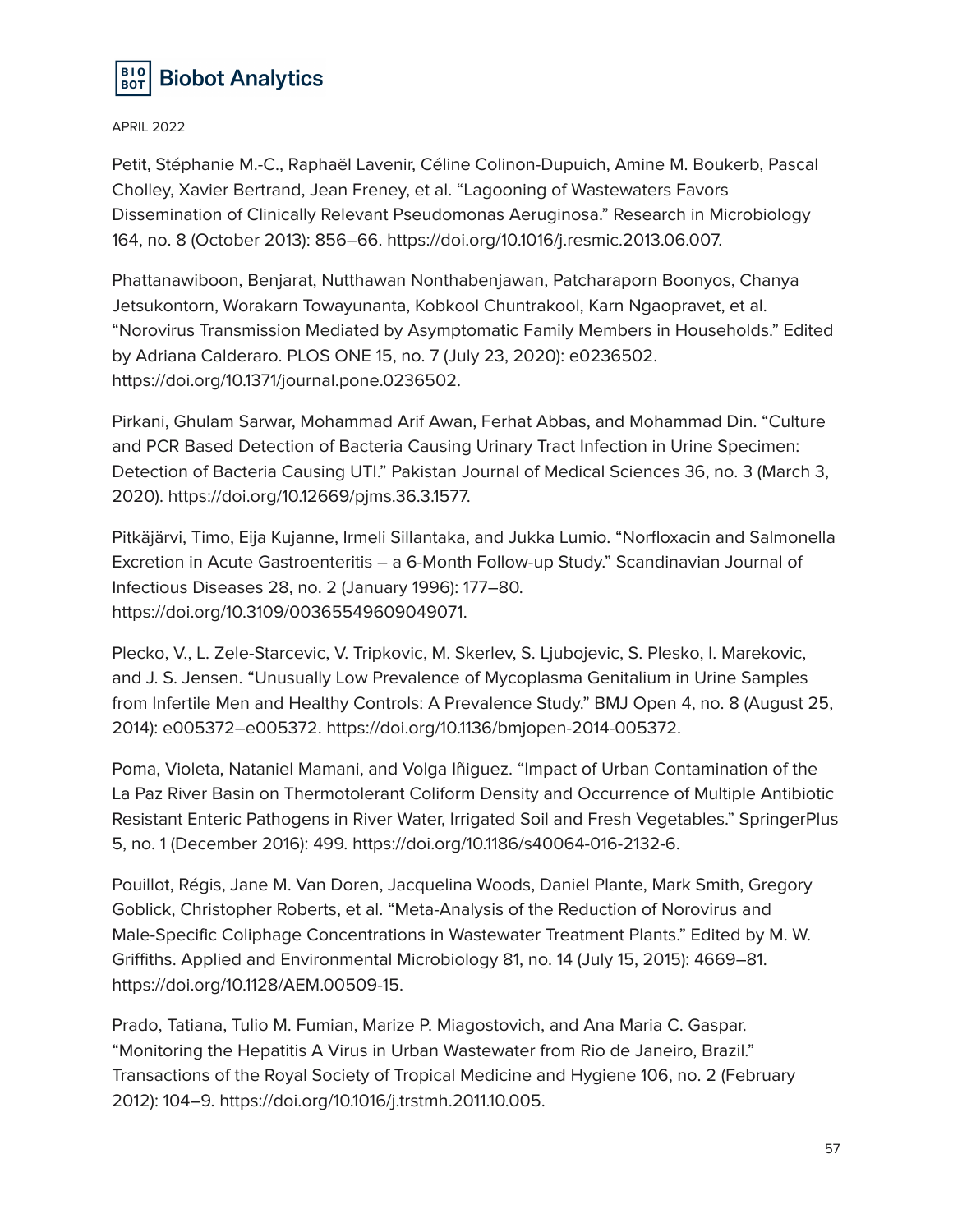

Pramer, David, Hovhannes Heukelekian, and Robert A. Ragotzkie. "Survival of Tubercle Bacilli in Various Sewage Treatment Processes: I. Development of a Method for the Quantitative Recovery of Mycobacteria from Sewage." Public Health Reports (1896-1970) 65, no. 27 (1950): 851. https://doi.org/10.2307/4587395.

Preston', David R, Samuel R Farrah', Gabriel Bitton, and G Rasul Chaudhry. "Detection of Nucleic Acids Homologous to Human Immunodefkiency Virus in Wastewater"," n.d., 8.

Prevost, B., F.S. Lucas, A. Goncalves, F. Richard, L. Moulin, and S. Wurtzer. "Large Scale Survey of Enteric Viruses in River and Waste Water Underlines the Health Status of the Local Population." Environment International 79 (June 2015): 42–50. https://doi.org/10.1016/j.envint.2015.03.004.

Priest, David, Jason J Ong, Eric P F Chow, Sepehr Tabrizi, Sam Phillips, Melanie Bissessor, Christopher K Fairley, et al. "Neisseria Gonorrhoeae DNA Bacterial Load in Men with Symptomatic and Asymptomatic Gonococcal Urethritis." Sexually Transmitted Infections 93, no. 7 (November 2017): 478–81. https://doi.org/10.1136/sextrans-2016-052950.

Pícha, D., L. Moravcová, E. Zdárský, V. Maresová, and V. Hulínský. "PCR in Lyme Neuroborreliosis: A Prospective Study." Acta Neurologica Scandinavica 112, no. 5 (November 2005): 287–92. https://doi.org/10.1111/j.1600-0404.2005.00482.x.

Qiu, Y., B.E. Lee, N. Neumann, N. Ashbolt, S. Craik, R. Maal-Bared, and X.L. Pang. "Assessment of Human Virus Removal during Municipal Wastewater Treatment in Edmonton, Canada." Journal of Applied Microbiology 119, no. 6 (December 2015): 1729–39. https://doi.org/10.1111/jam.12971.

Rahbar, Maryam, Gholamreza Poormand, Masoud Karkhaneh Mahmoodi, Aboozar Jazayeri, and Seyed Mohammad Jazayeri. "Asymptomatic Epstein-Barr Virus Ahedding in the Urine of Kidney Transplant Recipients: Case Reports and Review of the Literature." Infectious Disease Reports 8, no. 4 (December 31, 2016): 6817. https://doi.org/10.4081/idr.2016.6817.

Ramamurty, Nalini, Duraisamy Raja, Palani Gunasekaran, Elango Varalakshmi, Sambasivam Mohana, and Li Jin. "Investigation of Measles and Rubella Outbreaks in Tamil Nadu, India—2003." Journal of Medical Virology 78, no. 4 (April 2006): 508–13. https://doi.org/10.1002/jmv.20569.

Randazzo, Walter, Enric Cuevas-Ferrando, Rafael Sanjuán, Pilar Domingo-Calap, and Gloria Sánchez. "Metropolitan Wastewater Analysis for COVID-19 Epidemiological Surveillance." International Journal of Hygiene and Environmental Health 230 (September 2020): 113621. https://doi.org/10.1016/j.ijheh.2020.113621.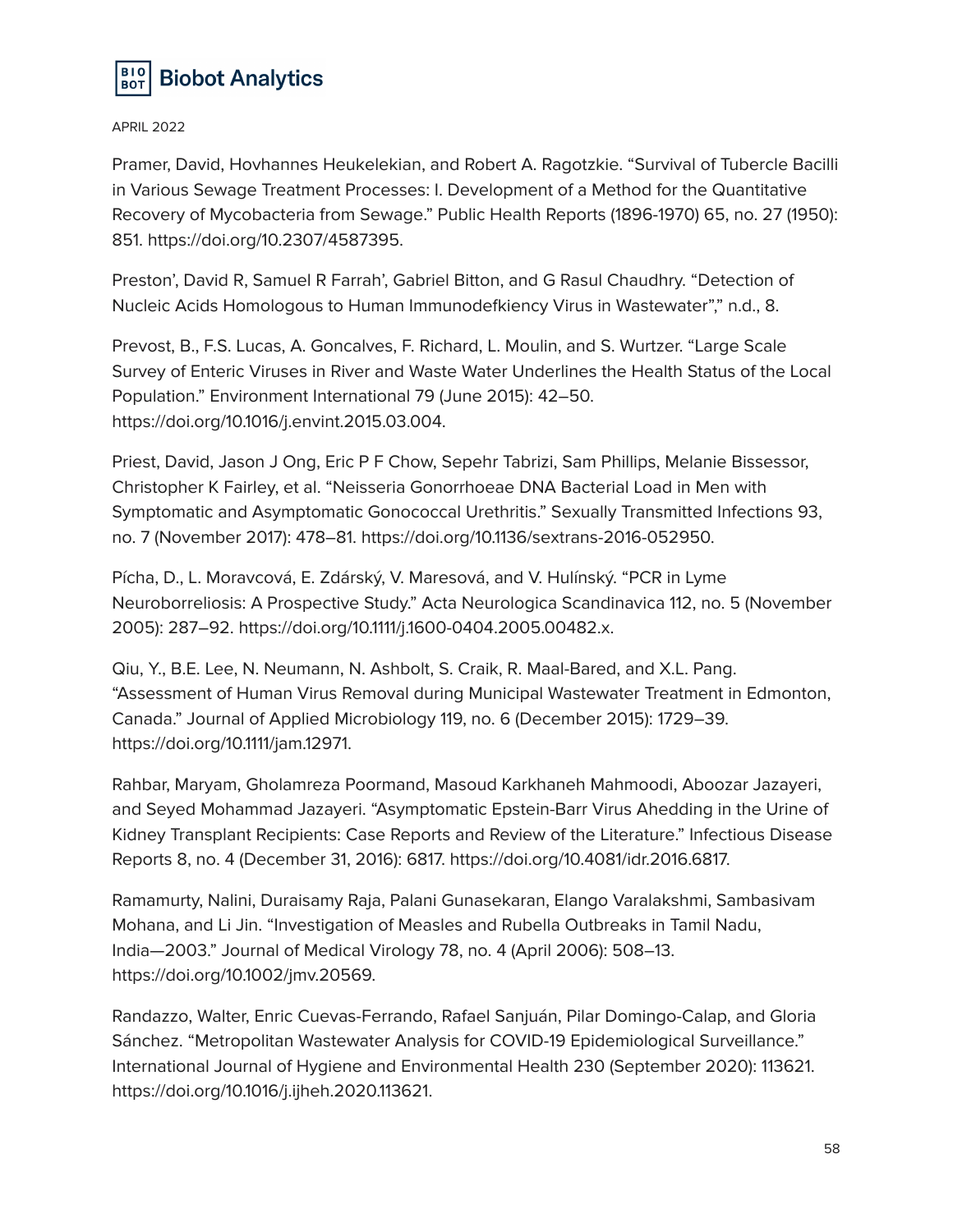

Randazzo, Walter, Joaquín Piqueras, Zoran Evtoski, Guadalupe Sastre, Raquel Sancho, Carina Gonzalez, and Gloria Sánchez. "Interlaboratory Comparative Study to Detect Potentially Infectious Human Enteric Viruses in Influent and Effluent Waters." Food and Environmental Virology 11, no. 4 (December 2019): 350–63. https://doi.org/10.1007/s12560-019-09392-2.

Rauter, Carolin, Markus Mueller, Isabel Diterich, Sabine Zeller, Dieter Hassler, Thomas Meergans, and Thomas Hartung. "Critical Evaluation of Urine-Based PCR Assay for Diagnosis of Lyme Borreliosis." Clinical and Vaccine Immunology 12, no. 8 (August 2005): 910–17. https://doi.org/10.1128/CDLI.12.8.910-917.2005.

Rawre, Jyoti, Benu Dhawan, Neena Khanna, Vishnubhatla Sreenivas, Shobha Broor, and Rama Chaudhry. "Distribution of Chlamydia Trachomatis Omp A Genotypes in Patients Attending a Sexually Transmitted Disease Outpatient Clinic in New Delhi, India." Indian Journal of Medical Research 149, no. 5 (2019): 662. https://doi.org/10.4103/ijmr.IJMR\_1171\_17.

Raza, Abida, Yasra Sarwar, Aamir Ali, Amer Jamil, Asma Haque, and Abdul Haque. "Effect of Biofilm Formation on the Excretion of Salmonella Enterica Serovar Typhi in Feces." International Journal of Infectious Diseases 15, no. 11 (November 2011): e747–52. https://doi.org/10.1016/j.ijid.2011.06.003.

Regasa Dadi, Belayneh, Eyayu Girma, Mheret Tesfaye, and Mohamed Seid. "Assessment of the Bacteriological Profile and Antibiotic Susceptibility Patterns of Wastewater in Health Facilities of Ethiopia." International Journal of Microbiology 2021 (2021): 9969479. https://doi.org/10.1155/2021/9969479.

Rehman, Zahid Ur, Luca Fortunato, Tuoyuan Cheng, and TorOve Leiknes. "Metagenomic Analysis of Sludge and Early-Stage Biofilm Communities of a Submerged Membrane Bioreactor." Science of The Total Environment 701 (January 2020): 134682. https://doi.org/10.1016/j.scitotenv.2019.134682.

Reither, Klaus, Ralf Ignatius, Thomas Weitzel, Andrew Seidu-Korkor, Louis Anyidoho, Eiman Saad, Andrea Djie-Maletz, et al. "Acute Childhood Diarrhoea in Northern Ghana: Epidemiological, Clinical and Microbiological Characteristics." BMC Infectious Diseases 7, no. 1 (December 2007): 104. https://doi.org/10.1186/1471-2334-7-104.

Retchless, Adam C., Mark Itsko, Jose A. Bazan, Abigail Norris Turner, Fang Hu, Sandeep J. Joseph, Alexandria Carter, Morgan Brown, Brandon Snyder, and Xin Wang. "Evaluation of Urethrotropic-Clade Meningococcal Infection by Urine Metagenomic Shotgun Sequencing." Edited by Daniel J. Diekema. Journal of Clinical Microbiology 60, no. 2 (February 16, 2022): e01732-21. https://doi.org/10.1128/JCM.01732-21.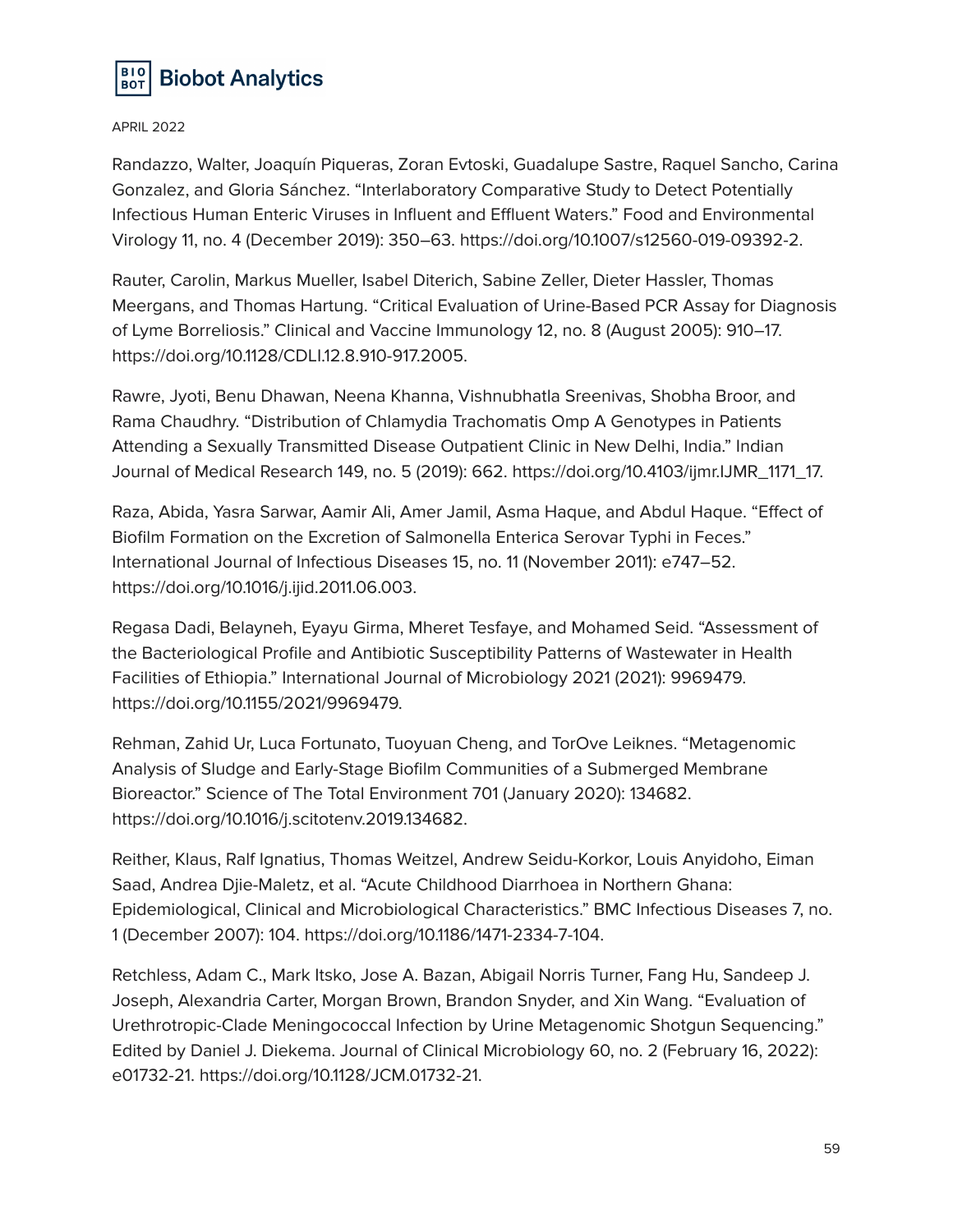

Richardson, N J, H J Koornhof, V D Bokkenheuser, Z Mayet, and E U Rosen. "Age Related Susceptibility to Campylobacter Jejuni Infection in a High Prevalance Population." Archives of Disease in Childhood 58, no. 8 (August 1, 1983): 616–19. https://doi.org/10.1136/adc.58.8.616.

Rios, Géraldine, Caroline Lacoux, Vianney Leclercq, Anna Diamant, Kévin Lebrigand, Adèle Lazuka, Emmanuel Soyeux, et al. "Monitoring SARS-CoV-2 Variants Alterations in Nice Neighborhoods by Wastewater Nanopore Sequencing." The Lancet Regional Health - Europe 10 (November 2021): 100202. https://doi.org/10.1016/j.lanepe.2021.100202.

Rivas, L., P.‐Y. Dupont, B.J. Gilpin, and A.J. Cornelius. "Isolation and Characterization of Clostridium Difficile from a Small Survey of Wastewater, Food and Animals in New Zealand." Letters in Applied Microbiology 70, no. 1 (January 2020): 29–35. https://doi.org/10.1111/lam.13238.

Rodriguez-Manzano, Jesus, Marize Miagostovich, Ayalkibet Hundesa, Pilar Clemente-Casares, Anna Carratala, Maria Buti, Rosend Jardi, et al. "Analysis of the Evolution in the Circulation of HAV and HEV in Eastern Spain by Testing Urban Sewage Samples." Journal of Water and Health 8, no. 2 (June 1, 2010): 346–54. https://doi.org/10.2166/wh.2009.042.

Rolbiecki, Damian, Monika Harnisz, Ewa Korzeniewska, Martyna Buta, Jakub Hubeny, and Wiktor Zieliński. "Detection of Carbapenemase-Producing, Hypervirulent Klebsiella Spp. in Wastewater and Their Potential Transmission to River Water and WWTP Employees." International Journal of Hygiene and Environmental Health 237 (August 2021): 113831. https://doi.org/10.1016/j.ijheh.2021.113831.

Romanazzi, Valeria, Silvia Bonetta, Stefania Fornasero, Margherita De Ceglia, Giorgio Gilli, and Deborah Traversi. "Assessing Methanobrevibacter Smithii and Clostridium Difficile as Not Conventional Faecal Indicators in Effluents of a Wastewater Treatment Plant Integrated with Sludge Anaerobic Digestion." Journal of Environmental Management 184 (December 2016): 170–77. https://doi.org/10.1016/j.jenvman.2016.09.081.

Romano, Vincenza, Vincenzo Pasquale, Karel Krovacek, Federica Mauri, Antonella Demarta, and Stefano Dumontet. "Toxigenic Clostridium Difficile PCR Ribotypes from Wastewater Treatment Plants in Southern Switzerland." Applied and Environmental Microbiology 78, no. 18 (September 15, 2012): 6643–46. https://doi.org/10.1128/AEM.01379-12.

Roshandel, Mohammad Reza, Masoud Nateqi, Ramin Lak, Pooya Aavani, Reza Sari Motlagh, Shahrokh F. Shariat, Tannaz Aghaei Badr, John Sfakianos, Steven A Kaplan, and Ashutosh K Tewari. "Diagnostic and Methodological Evaluation of Studies on the Urinary Shedding of SARS-CoV-2, Compared to Stool and Serum: A Systematic Review and Meta-Analysis."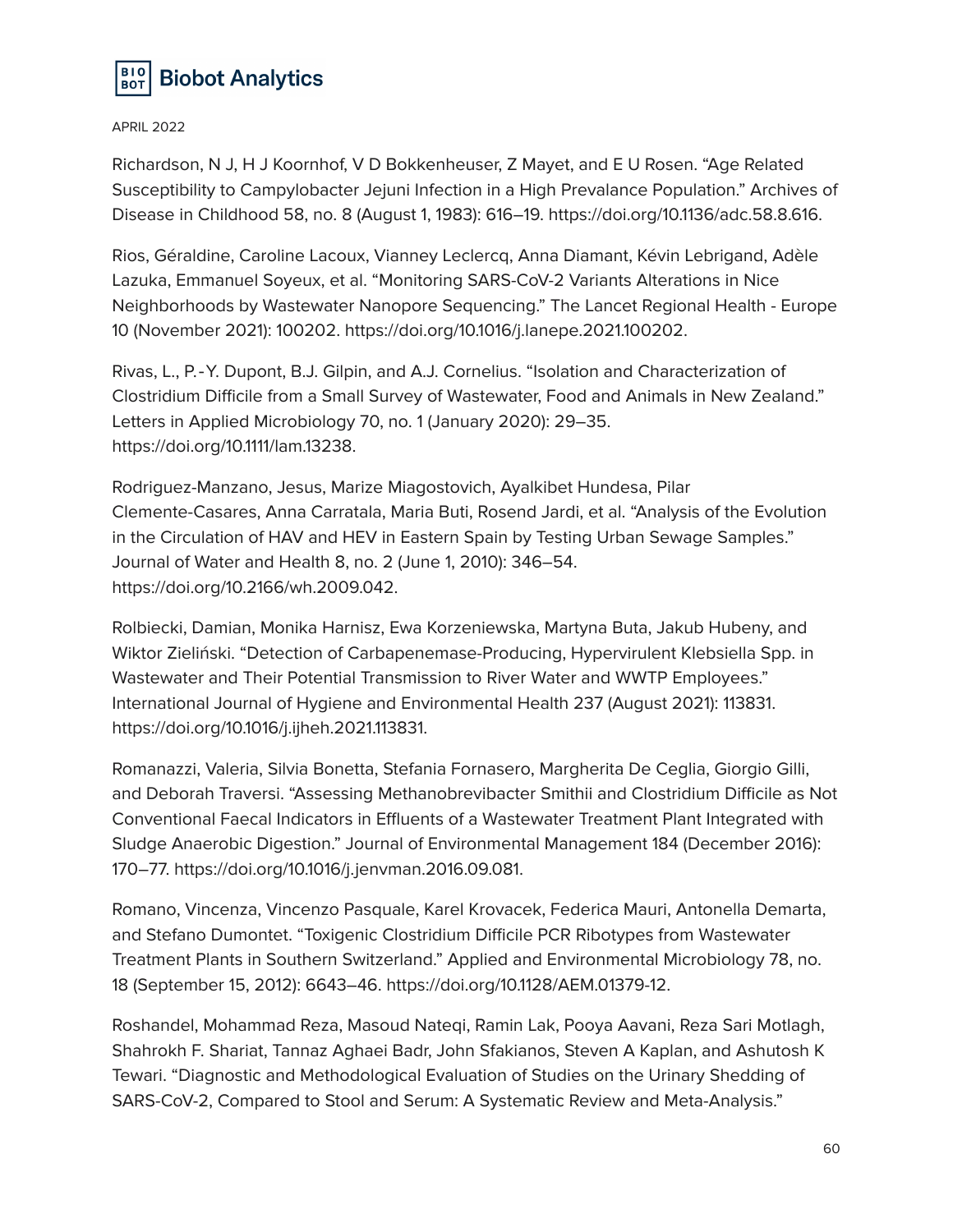

Cellular and Molecular Biology 66, no. 6 (September 30, 2020): 148–56. https://doi.org/10.14715/cmb/2020.66.6.26.

Rothman, Jason A., Theresa B. Loveless, Joseph Kapcia, Eric D. Adams, Joshua A. Steele, Amity G. Zimmer-Faust, Kylie Langlois, et al. "RNA Viromics of Southern California Wastewater and Detection of SARS-CoV-2 Single-Nucleotide Variants." Edited by Hideaki Nojiri. Applied and Environmental Microbiology 87, no. 23 (November 10, 2021): e01448-21. https://doi.org/10.1128/AEM.01448-21.

Rouchka, Eric C., Julia H. Chariker, Kumar Saurabh, Sabine Waigel, Wolfgang Zacharias, Mei Zhang, Daymond Talley, et al. "The Rapid Assessment of Aggregated Wastewater Samples for Genomic Surveillance of SARS-CoV-2 on a City-Wide Scale." Pathogens 10, no. 10 (October 1, 2021): 1271. https://doi.org/10.3390/pathogens10101271.

Roux, Marie Cecilia le, and Anwar Ahmed Hoosen. "Quantitative Real-Time Polymerase Chain Reaction for the Diagnosis of Mycoplasma Genitalium Infection in South African Men With and Without Symptoms of Urethritis." Sexually Transmitted Diseases 44, no. 1 (January 2017): 18–21. https://doi.org/10.1097/OLQ.0000000000000540.

Rowbotham, Timothy J. "Isolation of Legionella Pneumophila Serogroup 1 from Human Feces with Use of Amebic Cocultures." Clinical Infectious Diseases 26, no. 2 (February 1998): 502–3. https://doi.org/10.1086/517095.

Rowe, B, R J Gross, S M Scotland, A E Wright, G N Shillom, and N J Hunter. "Outbreak of Infantile Enteritis Caused by Enterotoxigenic Escherichia Coli 06.H16," n.d., 3.

Roy, S. K., R. H. Behrens, R. Haider, S. M. Akramuzzaman, D. Mahalanabis, M. A. Wahed, and A. M. Tomkins. "Impact of Zinc Supplementation on Intestinal Permeability in Bangladeshi Children with Acute Diarrhoea and Persistent Diarrhoea Syndrome." Journal of Pediatric Gastroenterology and Nutrition 15, no. 3 (October 1992): 289–96. https://doi.org/10.1097/00005176-199210000-00010.

Ruhle, C., C. Höller, and K. O. Gundermann. "[Quantitative and qualitative studies of Yersinia species in the waste water of a purification plant]." Zentralblatt Fur Hygiene Und Umweltmedizin = International Journal of Hygiene and Environmental Medicine 189, no. 4 (February 1990): 285–99.

Rump, B. O., O. Visser, M. J. M. Te Wierik, H. Vennema, and E. B. Fanoy. "Use of PCR for Detection of Faecal HAV as a Screening Tool in an Outbreak of Hepatitis A in Daycare Centres." Epidemiology and Infection 141, no. 3 (March 2013): 549–55. https://doi.org/10.1017/S0950268812000854.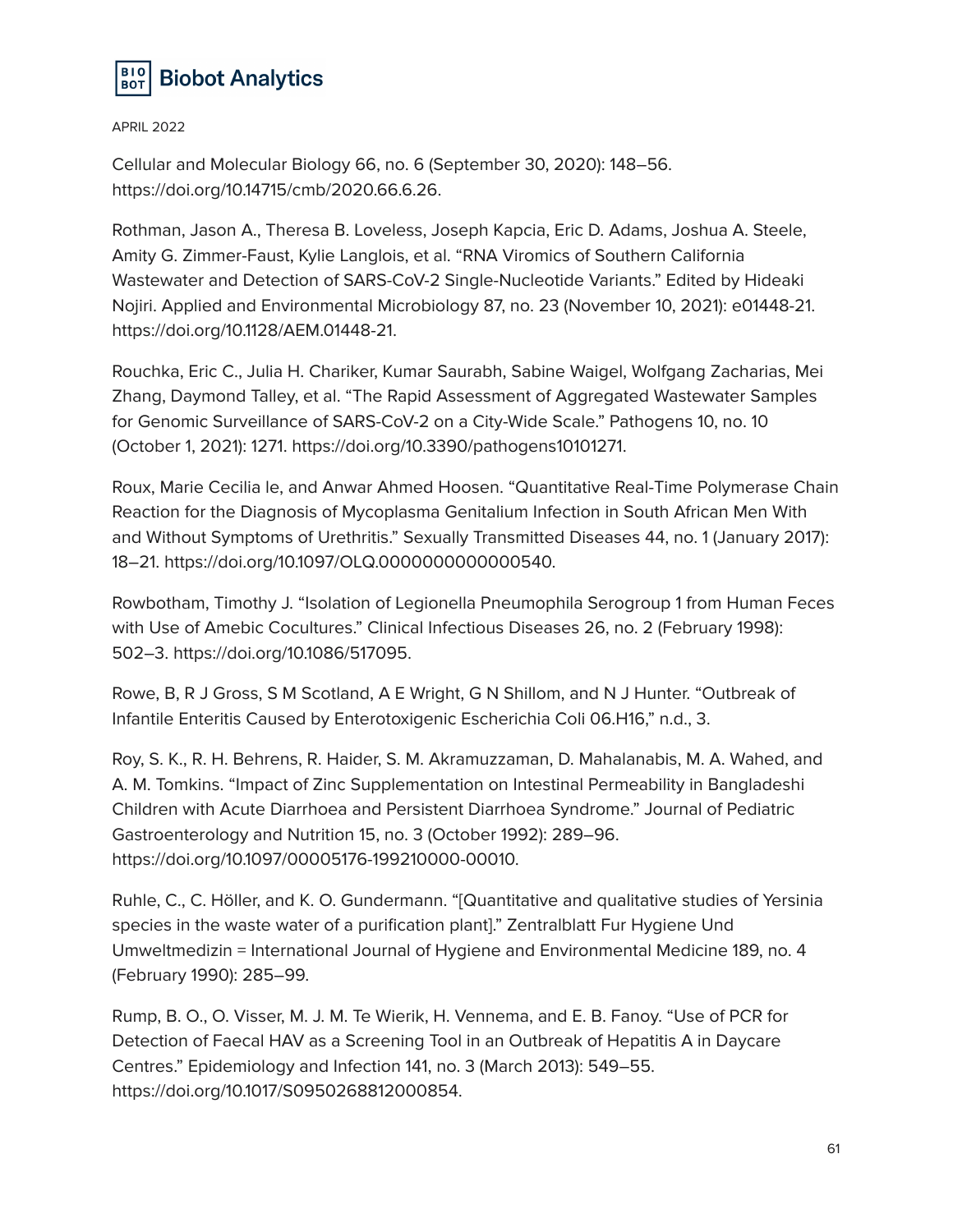

Rumyantseva, Tatiana, Daniel Golparian, Christian S. Nilsson, Emma Johansson, My Falk, Hans Fredlund, Alje Van Dam, Alexander Guschin, and Magnus Unemo. "Evaluation of the New AmpliSens Multiplex Real-Time PCR Assay for Simultaneous Detection of Neisseria Gonorrhoeae, Chlamydia Trachomatis, Mycoplasma Genitalium , and Trichomonas Vaginalis." APMIS 123, no. 10 (October 2015): 879–86. https://doi.org/10.1111/apm.12430.

Rusak, Leonardo Alves, Rodrigo de Castro Lisboa Pereira, Isabelle Geoffroy Freitag, Cristina Barroso Hofer, Ernesto Hofer, Marise Dutra Asensi, and Deyse Christina Vallim. "Rapid Detection of Yersinia Enterocolitica Serotype O:3 Using a Duplex PCR Assay." Journal of Microbiological Methods 154 (November 2018): 107–11. https://doi.org/10.1016/j.mimet.2018.10.014.

Ryu, Hodon, Yao Addor, Nichole E. Brinkman, Michael W. Ware, Laura Boczek, Jill Hoelle, Jatin H. Mistry, Scott P. Keely, and Eric N. Villegas. "Understanding Microbial Loads in Wastewater Treatment Works as Source Water for Water Reuse." Water 13, no. 11 (May 21, 2021): 1452. https://doi.org/10.3390/w13111452.

Saadoun, Ismail, Qutaiba Ababneh, and Ziad Jaradat. "Genomic Detection of Waterborne Enteric Viruses as Water Quality Indicators in Al-Zarqa River, Jordan." Journal of Water and Health 19, no. 4 (August 1, 2021): 604–15. https://doi.org/10.2166/wh.2021.038.

Sabadi, Dario, Ljiljana Peric, Vladimir Savic, Ilija Rubil, Vedrana Baraban, Irena Tabain, Ljubo Barbic, et al. "Fatal Case of West Nile Encephalitis Associated with Acute Anteroseptal ST Elevation Myocardial Infarction (STEMI): A Case Report," n.d., 4.

Saguti, Fredy, Ellen Magnil, Lucica Enache, Marianela Patzi Churqui, Anette Johansson, Douglas Lumley, Fredrik Davidsson, et al. "Surveillance of Wastewater Revealed Peaks of SARS-CoV-2 Preceding Those of Hospitalized Patients with COVID-19." Water Research 189 (February 2021): 116620. https://doi.org/10.1016/j.watres.2020.116620.

Saha, Samir K., Abdullah H. Baqui, Shams El Areefin, Shamim Qazi, Dewan S. Billal, Maksuda Islam, Eliza Roy, M. Ruhulamin, Robert E. Black, and Mathuram Santosham. "Detection of Antigenuria for Diagnosis of Invasive Haemophilus Influenzae Type b Disease." Annals of Tropical Paediatrics 26, no. 4 (December 2006): 329–36. https://doi.org/10.1179/146532806X152854.

Sahay, Rima R., Pragya D. Yadav, Triparna Majumdar, Swapnil Patil, Prasad Sarkale, Anita M. Shete, Gouri Chaubal, et al. "Clinico-Epidemiological Investigation on Varicella Zoster Virus Indicates Multiple Clade Circulation in Maharashtra State, India." Heliyon 4, no. 8 (August 2018): e00757. https://doi.org/10.1016/j.heliyon.2018.e00757.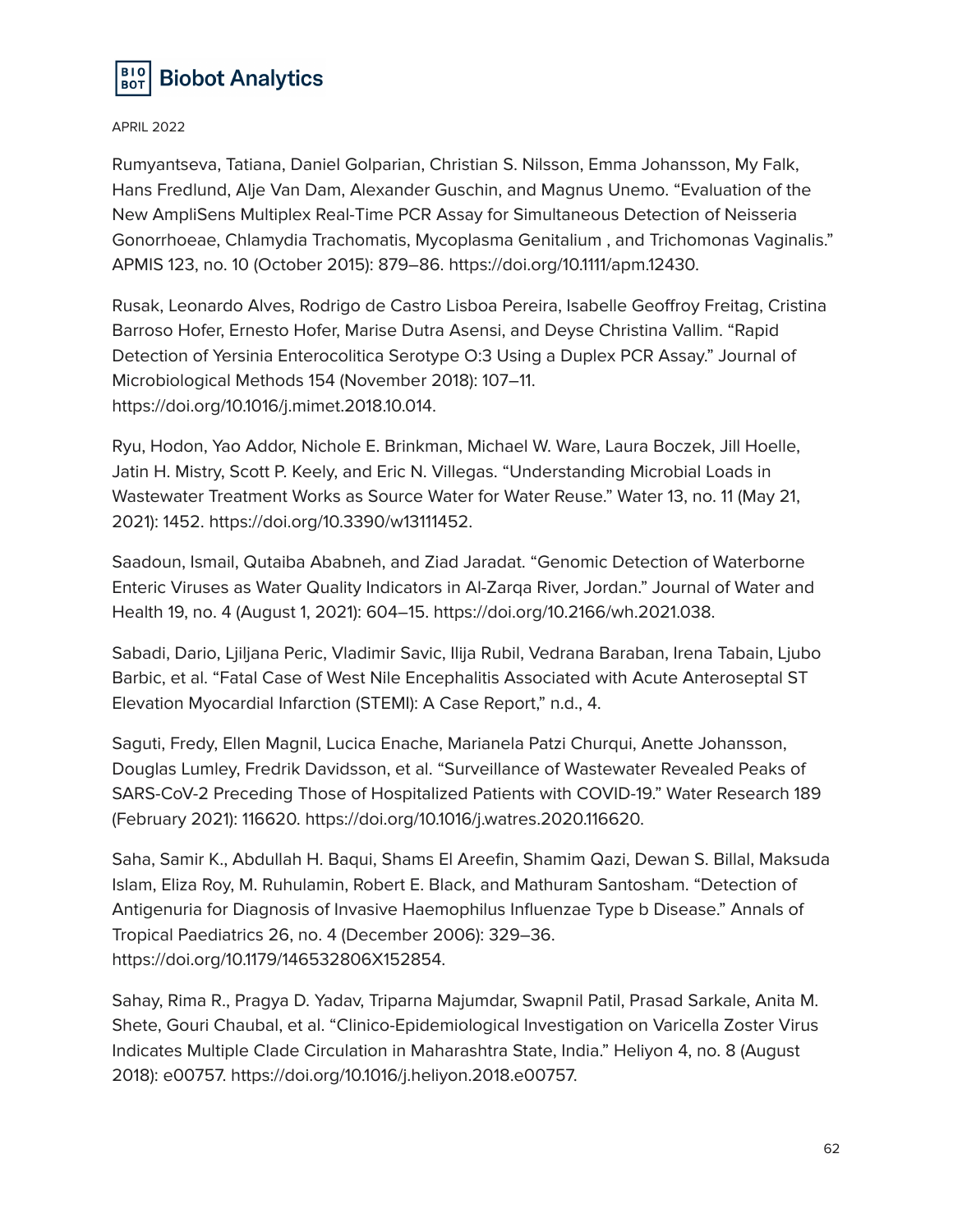

Saito, Makoto. "Excretion of Enterotoxin-Producing Clostridium Perfringens in Feces by Patients during and after Diarrhea." Journal of the Japanese Association for Infectious Diseases 65, no. 5 (1991): 571–76. https://doi.org/10.11150/kansenshogakuzasshi1970.65.571.

Salazar-Lindo, E., R. B. Sack, E. Chea-Woo, B. A. Kay, Z. A. Piscoya, R. Leon-Barua, and A. Yi. "Early Treatment with Erythromycin of Campylobacter Jejuni-Associated Dysentery in Children." The Journal of Pediatrics 109, no. 2 (August 1986): 355–60. https://doi.org/10.1016/s0022-3476(86)80404-8.

Samal, Ajit Gopal, Prativa Kumari Behera, Akshay Kumar Mohanty, Sanghamitra Satpathi, Abhishek Kumar, Rabi Ratna Panda, Aruna Mukti Minz, Sanjib Mohanty, Abhijit Samal, and Rob W Van Der Pluijm. "The Sensitivity and Specificity of a Urine Based Rapid Diagnostic Test for the Diagnosis of Plasmodium Falciparum in a Malaria Endemic Area in Odisha, India." Pathogens and Global Health 111, no. 7 (October 3, 2017): 383–87. https://doi.org/10.1080/20477724.2017.1380945.

Santos-Fortuna, Elizabeth, and Adele Caterino-de-Araujo. "Confirming Shedding of Human Herpesvirus 8 in Urine from Infected Patients in Brazil." Journal of Clinical Microbiology 43, no. 2 (February 2005): 1008. https://doi.org/10.1128/JCM.43.2.1008.2005.

Schlindwein, A. D., C. Rigotto, C. M. O. Simões, and C. R. M. Barardi. "Detection of Enteric Viruses in Sewage Sludge and Treated Wastewater Effluent." Water Science and Technology 61, no. 2 (January 1, 2010): 537–44. https://doi.org/10.2166/wst.2010.845.

Schmidt, B, R R Muellegger, C Stockenhuber, H P Soyer, S Hoedl, A Luger, and H Kerl. "Detection of Borrelia Burgdorferi-Specific DNA in Urine Specimens from Patients with Erythema Migrans before and after Antibiotic Therapy." Journal of Clinical Microbiology 34, no. 6 (June 1996): 1359–63. https://doi.org/10.1128/jcm.34.6.1359-1363.1996.

Schmidt, N J, H H Ho, and J Chin. "Application of Immunoperoxidase Staining to More Rapid Detection and Identification of Rubella Virus Isolates." Journal of Clinical Microbiology 13, no. 4 (April 1981): 627–30. https://doi.org/10.1128/jcm.13.4.627-630.1981.

Schmidt, N J, J Dennis, and E H Lennette. "Comparison of Immunofluorescence and Immunoperoxidase Staining for Identification of Rubella Virus Isolates." Journal of Clinical Microbiology 7, no. 6 (June 1978): 576–83. https://doi.org/10.1128/jcm.7.6.576-583.1978.

Schnagl, Roger D., Ian H. Holmes, and E. M. Mackay‐Scollay. "CORONA VIRUS‐LIKE PARTICLES IN ABORIGINALS AND NON‐ABORIGINALS IN WESTERN AUSTRALIA." Medical Journal of Australia 1, no. 6 (March 1978): 307–9.

https://doi.org/10.5694/j.1326-5377.1978.tb107864.x.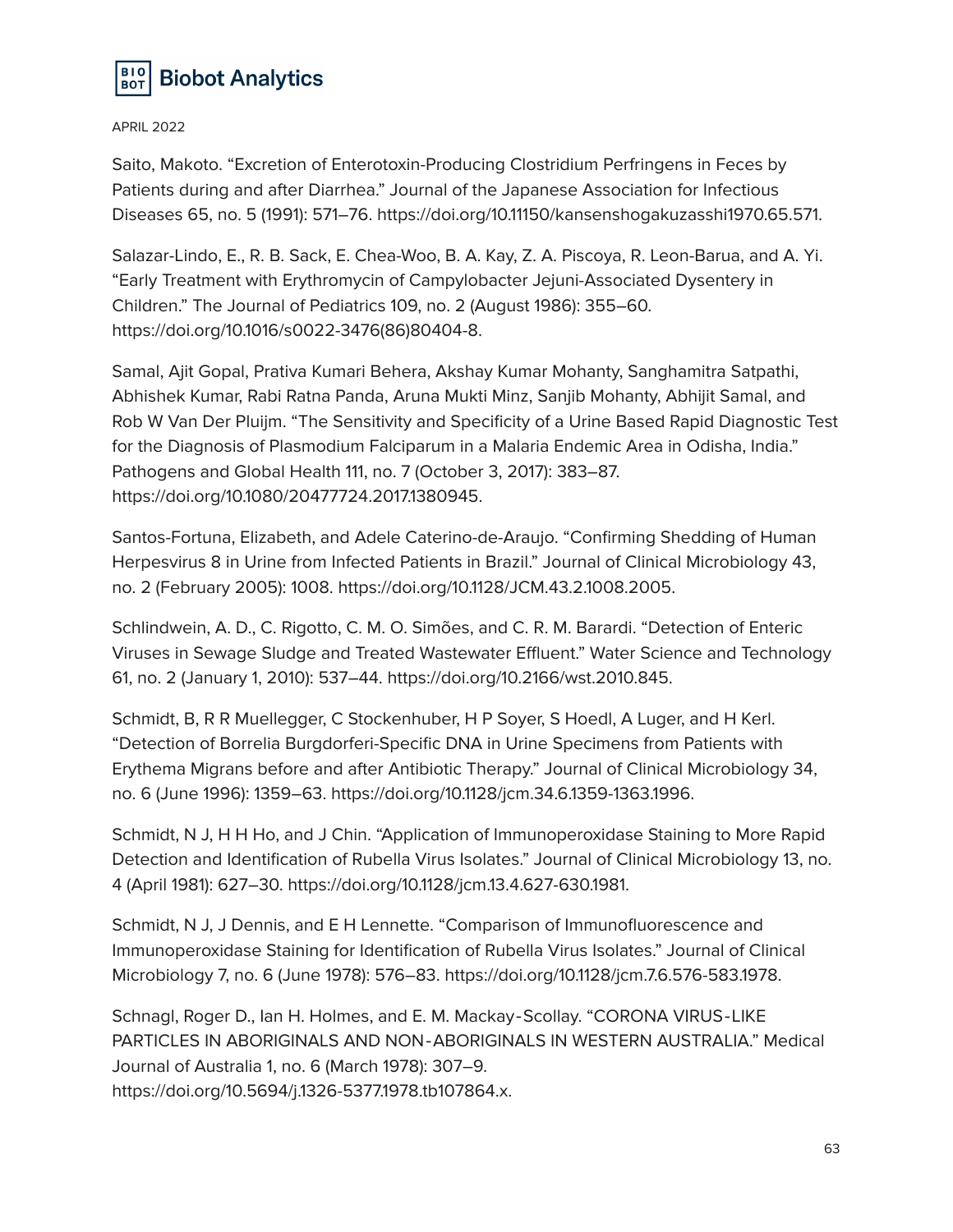

Schoub, Barry D., A. S. Greeff, G. Lecatsas, O. W. Prozesky, I. T. Hay, J. G. Prinsloo, and R. C. Ballard. "A Microbiological Investigation of Acute Summer Gastroenteritis in Black South African Infants." Journal of Hygiene 78, no. 3 (June 1977): 377–85. https://doi.org/10.1017/S0022172400056278.

Schulte, H., P. König, P. M. Shah, and R. Hopf. "Lebensbedrohliche Diarrhoe Bei Atypischem Verlauf Einer Legionellose." DMW - Deutsche Medizinische Wochenschrift 118, no. 37 (March 25, 2008): 1321–24. https://doi.org/10.1055/s-2008-1059457.

Schwartz, Thomas, Holger Volkmann, Silke Kirchen, Wolfgang Kohnen, Katja Sch $\tilde{A}$ ¶n-H $\tilde{A}$ ¶lz, Bernd Jansen, and Ursula Obst. "Real-Time PCR Detection of Pseudomonas Aeruginosa in Clinical and Municipal Wastewater and Genotyping of the Ciprofloxacin-Resistant Isolates: PCR Detection of P. Aeruginosa in Clinical and Municipal Wastewater." FEMS Microbiology Ecology 57, no. 1 (July 2006): 158–67. https://doi.org/10.1111/j.1574-6941.2006.00100.x.

Sehgal, A., S. Gupta, A. Parashari, P. Sodhani, and V. Singh. "Urine HPV-DNA Detection for Cervical Cancer Screening: Prospects and Prejudices." Journal of Obstetrics and Gynaecology 29, no. 7 (January 2009): 583–89. https://doi.org/10.1080/01443610903061736.

Seifert, Marva, Eva Vargas, Victor Ruiz-Valdepeñas Montiel, Joseph Wang, Timothy C. Rodwell, and Antonino Catanzaro. "Detection and Quantification of Mycobacterium Tuberculosis Antigen CFP10 in Serum and Urine for the Rapid Diagnosis of Active Tuberculosis Disease." Scientific Reports 11, no. 1 (December 2021): 19193. https://doi.org/10.1038/s41598-021-98471-1.

Seto, J., T. Ikeda, S. Tanaka, K. Komabayashi, Y. Matoba, Y. Suzuki, S. Takeuchi, T. Yamauchi, and K. Mizuta. "Detection of Modified Measles and Super-Spreader Using a Real-Time Reverse Transcription PCR in the Largest Measles Outbreak, Yamagata, Japan, 2017 in Its Elimination Era." Epidemiology and Infection 146, no. 13 (October 2018): 1707–13. https://doi.org/10.1017/S095026881800211X.

Shafique, Muhammad, Nasir Ahmad, Fazli R. Awan, Tanveer Mustafa, Mujib Ullah, and Javed A. Qureshi. "Investigating the Concurrent Presence of HCV in Serum, Oral Fluid and Urine Samples from Chronic HCV Patients in Faisalabad, Pakistan." Archives of Virology 154, no. 9 (September 2009): 1523–27. https://doi.org/10.1007/s00705-009-0477-7.

Shannon, K.E., D.-Y. Lee, J.T. Trevors, and L.A. Beaudette. "Application of Real-Time Quantitative PCR for the Detection of Selected Bacterial Pathogens during Municipal Wastewater Treatment." Science of The Total Environment 382, no. 1 (August 15, 2007): 121–29. https://doi.org/10.1016/j.scitotenv.2007.02.039.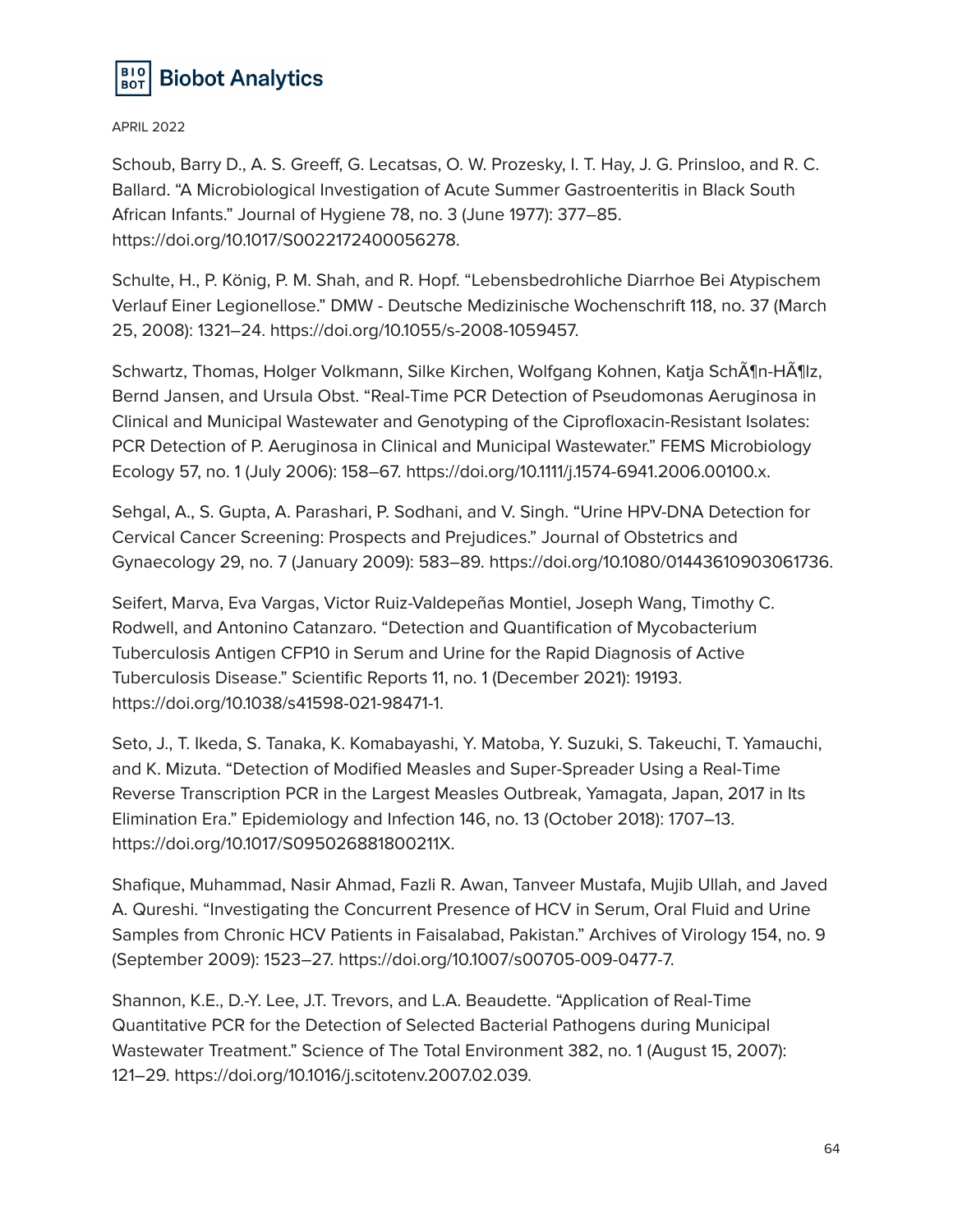

Shannon, K.E., D.-Y. Lee, J.T. Trevors, and L.A. Beaudette. "Application of Real-Time Quantitative PCR for the Detection of Selected Bacterial Pathogens during Municipal Wastewater Treatment." Science of The Total Environment 382, no. 1 (August 15, 2007): 121–29. https://doi.org/10.1016/j.scitotenv.2007.02.039.

Sheludchenko, Maxim, Anna Padovan, Mohammad Katouli, and Helen Stratton. "Removal of Fecal Indicators, Pathogenic Bacteria, Adenovirus, Cryptosporidium and Giardia (Oo)Cysts in Waste Stabilization Ponds in Northern and Eastern Australia." International Journal of Environmental Research and Public Health 13, no. 1 (January 2, 2016): 96. https://doi.org/10.3390/ijerph13010096.

Shi, Heshui, Xiaoyu Han, Nanchuan Jiang, Yukun Cao, Osamah Alwalid, Jin Gu, Yanqing Fan, and Chuansheng Zheng. "Radiological Findings from 81 Patients with COVID-19 Pneumonia in Wuhan, China: A Descriptive Study." The Lancet. Infectious Diseases 20, no. 4 (April 2020): 425–34. https://doi.org/10.1016/S1473-3099(20)30086-4.

Shimada, Y, S Ito, K Mizutani, T Sugawara, K Seike, T Tsuchiya, S Yokoi, M Nakano, M Yasuda, and T Deguchi. "Bacterial Loads of Ureaplasma Urealyticum Contribute to Development of Urethritis in Men." International Journal of STD & AIDS 25, no. 4 (March 2014): 294–98. https://doi.org/10.1177/0956462413504556.

Shingare, Rita P., Sneha V. Nanekar, Prashant R. Thawale, R. Karthik, and Asha A. Juwarkar. "Comparative Study on Removal of Enteric Pathogens from Domestic Wastewater Using Typha Latifolia and Cyperus Rotundus along with Different Substrates." International Journal of Phytoremediation, 2017. https://doi.org/10.1080/15226514.2017.1303809.

Shukla, Ratnakar, Ujjala Ghoshal, Tapan N. Dhole, and Uday C. Ghoshal. "Fecal Microbiota in Patients with Irritable Bowel Syndrome Compared with Healthy Controls Using Real-Time Polymerase Chain Reaction: An Evidence of Dysbiosis." Digestive Diseases and Sciences 60, no. 10 (October 2015): 2953–62. https://doi.org/10.1007/s10620-015-3607-y.

Silva, Kelly, Blanca Bica, Eduardo Pimenta, Rodrigo Serafim, Mirhelen Abreu, Jorge Gonçalves, Larissa Santana, Mauro Cabral-Castro, José Peralta, and Marta Cavalcanti. "Fatal Human Case of Zika and Chikungunya Virus Co-Infection with Prolonged Viremia and Viruria." Diseases 6, no. 3 (June 21, 2018): 53. https://doi.org/10.3390/diseases6030053.

Silva-Sales, Marcelle, Sandra Martínez-Puchol, Eloy Gonzales-Gustavson, Ayalkibet Hundesa, and Rosina Gironès. "High Prevalence of Rotavirus A in Raw Sewage Samples from Northeast Spain." Viruses 12, no. 3 (March 16, 2020): 318. https://doi.org/10.3390/v12030318.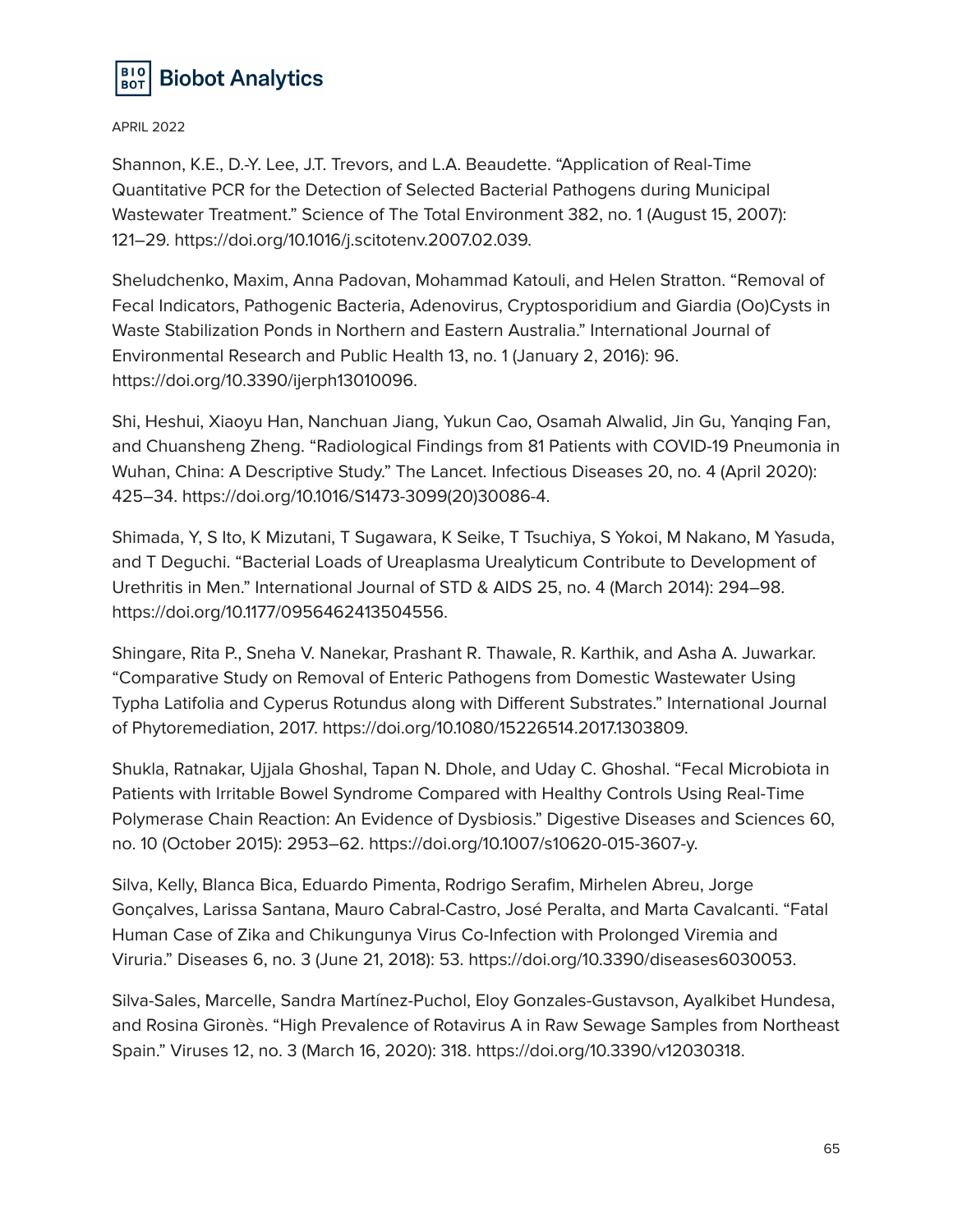

Simhon, Alberto, and Leonardo Mata. "Fecal Rotaviruses, Adenoviruses, Coronaviruslike Particles, and Small Round Viruses in a Cohort of Rural Costa Rican Children \*." The American Journal of Tropical Medicine and Hygiene 34, no. 5 (September 1, 1985): 931–36. https://doi.org/10.4269/ajtmh.1985.34.931.

Simner, Patricia J., Margret Oethinger, Kathleen A. Stellrecht, Dylan R. Pillai, Ram Yogev, Helene Leblond, and Joel Mortensen. "Multisite Evaluation of the BD Max Extended Enteric Bacterial Panel for Detection of Yersinia Enterocolitica, Enterotoxigenic Escherichia Coli, Vibrio, and Plesiomonas Shigelloides from Stool Specimens." Edited by Alexander J. McAdam. Journal of Clinical Microbiology 55, no. 11 (November 2017): 3258–66. https://doi.org/10.1128/JCM.00911-17.

Singh, Mini P., Archit Kumar, Neha Gautam, Jasmine Khurana, Madhu Gupta, and Radha Kanta Ratho. "Rubella Outbreak in the Union Territory of Chandigarh, North India: Rubella Outbreak, North India." Journal of Medical Virology 87, no. 2 (February 2015): 344–49. https://doi.org/10.1002/jmv.24056.

Singh, Mini P., Tripti Rungta, Archit Kumar, Kapil Goyal, Bhavneet Bharti, and R.K. Ratho. "Institutional Outbreak of Varicella in a Child Welfare Institute in Chandigarh, North India." Indian Journal of Medical Microbiology 37, no. 1 (January 2019): 24–28. https://doi.org/10.4103/ijmm.IJMM\_18\_264.

Siqueira, Claudio, Valéria Féres, Livia Coutinho, Isabela Junqueira, Luziane Bento, Larissa Montes, and João Bosco Siqueira. "Six Cases of Zika/Dengue Coinfection in a Brazilian Cohort, 2015–2019." Viruses 12, no. 10 (October 21, 2020): 1201. https://doi.org/10.3390/v12101201.

Slupsky, Carolyn M., Kathryn N. Rankin, Hao Fu, David Chang, Brian H. Rowe, Patrick G. P. Charles, Allison McGeer, et al. "Pneumococcal Pneumonia: Potential for Diagnosis through a Urinary Metabolic Profile." Journal of Proteome Research 8, no. 12 (December 4, 2009): 5550–58. https://doi.org/10.1021/pr9006427.

Snaidr, J, R Amann, I Huber, W Ludwig, and K H Schleifer. "Phylogenetic Analysis and in Situ Identification of Bacteria in Activated Sludge." Applied and Environmental Microbiology 63, no. 7 (July 1997): 2884–96. https://doi.org/10.1128/aem.63.7.2884-2896.1997.

Solomon, Michelle L., and Amy B. Middleman. "Abdominal Pain, Constipation, and Tenesmus in an Adolescent Female: Consider Chlamydia Proctitis." Journal of Pediatric and Adolescent Gynecology 26, no. 3 (June 2013): e77–79. https://doi.org/10.1016/j.jpag.2013.01.003.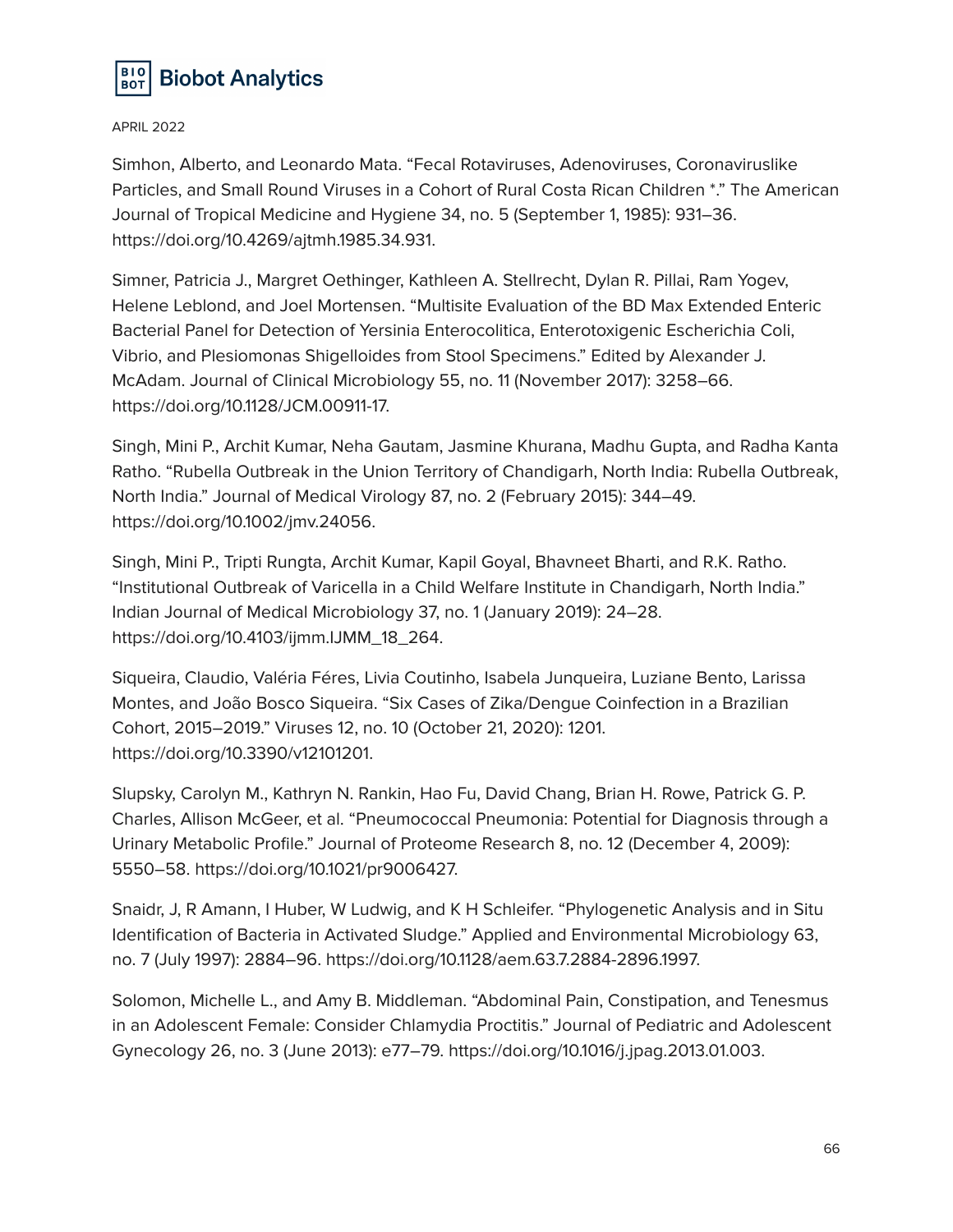

Song, Ke, Xiaojuan Lin, Yao Liu, Feng Ji, Li Zhang, Peng Chen, Chenxu Zhao, Yanyan Song, Zexin Tao, and Aiqiang Xu. "Detection of Human Sapoviruses in Sewage in China by Next Generation Sequencing." Food and Environmental Virology 13, no. 2 (June 2021): 270–80. https://doi.org/10.1007/s12560-021-09469-x.

Speranskiĭ, N. P. "[Prolonged excretion of enteropathogenic Escherichia coli following coli infections in young children]." Voprosy Okhrany Materinstva I Detstva 22, no. 2 (1977): 50–54.

Srinivasan, Sujatha, Laura C Chambers, Kenneth A Tapia, Noah G Hoffman, Matthew M Munch, Jennifer L Morgan, Daniel Domogala, et al. "Urethral Microbiota in Men: Association of Haemophilus Influenzae and Mycoplasma Penetrans With Nongonococcal Urethritis." Clinical Infectious Diseases 73, no. 7 (October 5, 2021): e1684–93. https://doi.org/10.1093/cid/ciaa1123.

Stadtler, Hannah, Elizabeth Wescott, Kelly Hughes, Jerry Chang, Feng Gao, Mary Klotman, and Maria Blasi. "HIV-1 Diversity and Compartmentalization in Urine, Semen, and Blood." Medicine 99, no. 46 (November 13, 2020): e23063. https://doi.org/10.1097/MD.0000000000023063.

Stampi, Serena, Giovanna De Luca, Ornella Varoli, and Franca Zanetti. "Occurrence, Removal and Seasonal Variation of Thermophilic Campylobacters and Arcobacter in Sewage Sludge." Zentralblatt Für Hygiene Und Umweltmedizin 202, no. 1 (June 1999): 19–27. https://doi.org/10.1016/S0934-8859(99)80048-0.

Steele, A D, L S Steinhardt, and J J Alexander. "Viruses Excreted in Neonatal Stools," n.d.,

Stelzer, Wolfgang, Hanspeter Mochmann, Ursula Richter, and Hans-Joachim Dobberkau. "Characterization of Campylobacter Jejuni and Campylobacter Coli Isolated from Waste Water." Zentralblatt Für Bakteriologie, Mikrobiologie Und Hygiene. Series A: Medical Microbiology, Infectious Diseases, Virology, Parasitology 269, no. 2 (August 1988): 188–96. https://doi.org/10.1016/S0176-6724(88)80095-6.

Stephan, R., S. Joutsen, E. Hofer, E. Säde, J. Björkroth, D. Ziegler, and M. Fredriksson-Ahomaa. "Characteristics of Yersinia Enterocolitica Biotype 1A Strains Isolated from Patients and Asymptomatic Carriers." European Journal of Clinical Microbiology & Infectious Diseases 32, no. 7 (July 2013): 869–75. https://doi.org/10.1007/s10096-013-1820-1.

Steyer, Andrej, Ion Gutiérrez-Aguirre, Nejc Rački, Sara Beigot Glaser, Barbara Brajer Humar, Marjeta Stražar, Igor Škrjanc, Mateja Poljšak-Prijatelj, Maja Ravnikar, and Maja Rupnik. "The Detection Rate of Enteric Viruses and Clostridium Difficile in a Waste Water Treatment Plant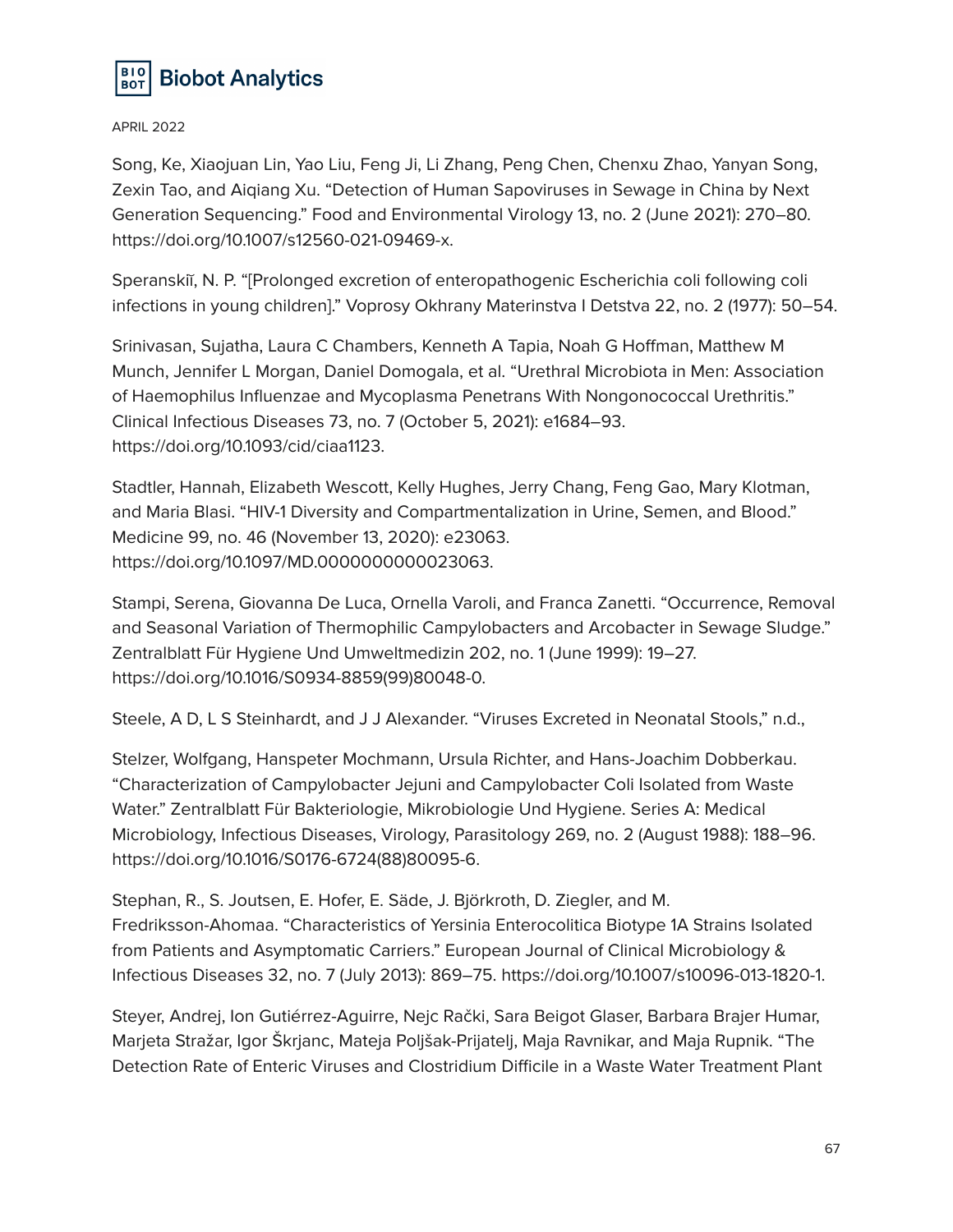

Effluent." Food and Environmental Virology 7, no. 2 (June 2015): 164–72. https://doi.org/10.1007/s12560-015-9183-7.

Stiborova, Hana, Jan Wolfram, Katerina Demnerova, Tomas Macek, and Ondrej Uhlik. "Bacterial Community Structure in Treated Sewage Sludge with Mesophilic and Thermophilic Anaerobic Digestion." Folia Microbiologica 60, no. 6 (November 2015): 531–39. https://doi.org/10.1007/s12223-015-0396-9.

Stone, Mars, Sonia Bakkour, Marion C Lanteri, Donald Brambilla, Graham Simmons, Roberta Bruhn, Zhanna Kaidarova, et al. "Zika Virus RNA and IgM Persistence in Blood Compartments and Body Fluids: A Prospective Observational Study." The Lancet Infectious Diseases 20, no. 12 (December 2020): 1446–56. https://doi.org/10.1016/S1473-3099(19)30708-X.

Strubbia, Sofia, My V. T. Phan, Julien Schaeffer, Marion Koopmans, Matthew Cotten, and Françoise S. Le Guyader. "Characterization of Norovirus and Other Human Enteric Viruses in Sewage and Stool Samples Through Next-Generation Sequencing." Food and Environmental Virology 11, no. 4 (December 2019): 400–409. https://doi.org/10.1007/s12560-019-09402-3.

Sun, Zhaoyang, Wenjian Liu, Jinghao Zhang, Su Wang, Feng Yang, Yi Fang, Wenrong Jiang, Li Ding, Hu Zhao, and Yanmei Zhang. "The Direct Semi-Quantitative Detection of 18 Pathogens and Simultaneous Screening for Nine Resistance Genes in Clinical Urine Samples by a High-Throughput Multiplex Genetic Detection System." Frontiers in Cellular and Infection Microbiology 11 (April 12, 2021): 660461. https://doi.org/10.3389/fcimb.2021.660461.

Suzuki, Yuki, Pearl Joy Nazareno, Ryuichi Nakano, Melisa Mondoy, Akiyo Nakano, Mark Philip Bugayong, Josie Bilar, et al. "Environmental Presence and Genetic Characteristics of Carbapenemase-Producing Enterobacteriaceae from Hospital Sewage and River Water in the Philippines." Edited by Christopher A. Elkins. Applied and Environmental Microbiology 86, no. 2 (January 7, 2020): e01906-19. https://doi.org/10.1128/AEM.01906-19.

Sviben, Mario, Emilija Mlinarić Missoni, Tomislav Meštrović, Gordana Vojnović, and Gordana Mlinarić Galinović. "Epidemiology and Laboratory Characteristics of Trichomonas Vaginalis Infection in Croatian Men with and without Urethritis Syndrome: A Case–Control Study." Sexually Transmitted Infections 91, no. 5 (August 2015): 360–64. https://doi.org/10.1136/sextrans-2014-051771.

Swift, Candice L., Mirza Isanovic, Karlen E. Correa Velez, and R. Sean Norman. "Community-Level SARS-CoV-2 Sequence Diversity Revealed by Wastewater Sampling." Science of The Total Environment 801 (December 2021): 149691. https://doi.org/10.1016/j.scitotenv.2021.149691.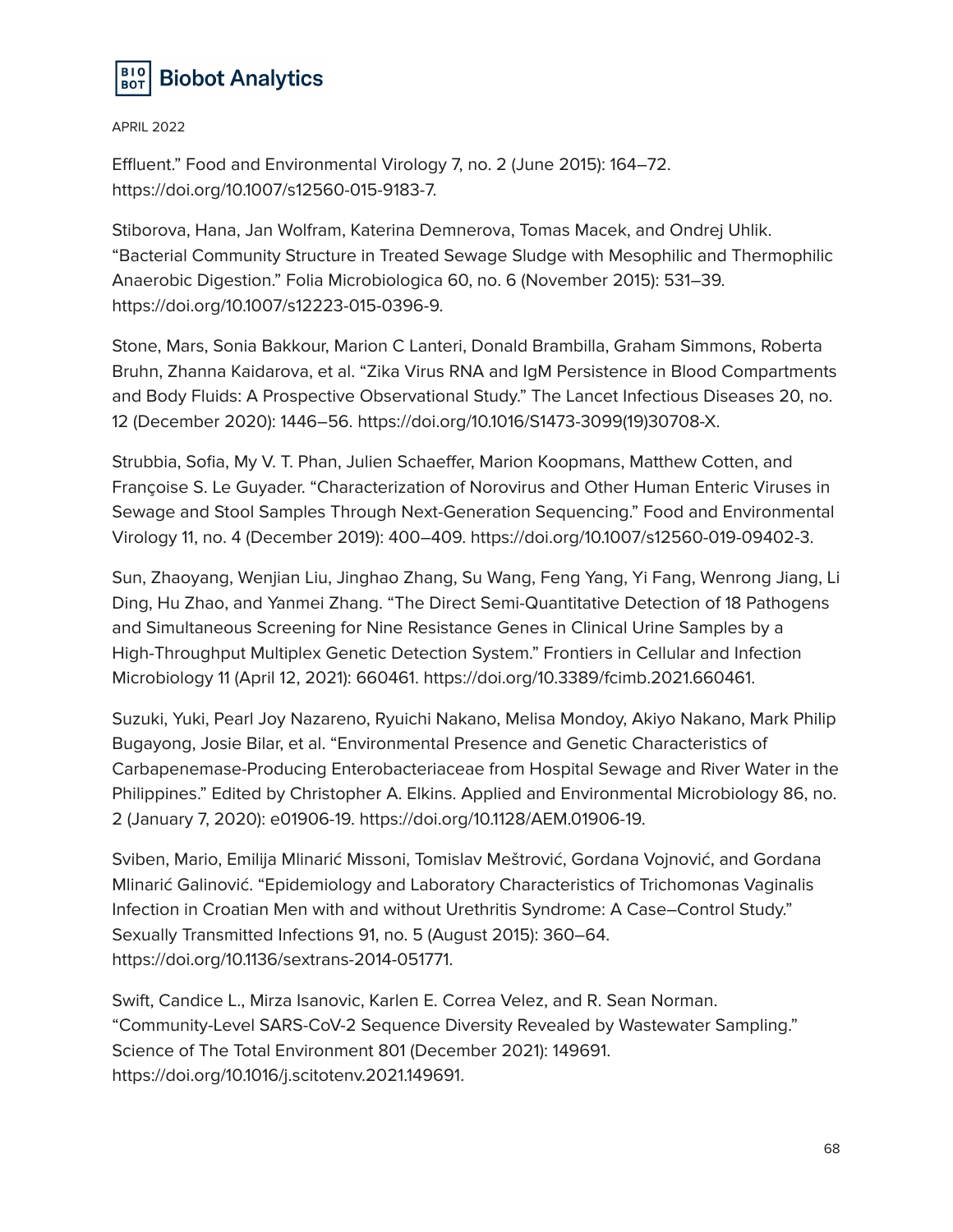

Symonds, Erin M., Dale W. Griffin, and Mya Breitbart. "Eukaryotic Viruses in Wastewater Samples from the United States." Applied and Environmental Microbiology 75, no. 5 (March 2009): 1402–9. https://doi.org/10.1128/AEM.01899-08.

Taherkhani, Atefeh, Hossein Movahedyan Attar, Seyyed Abbas Mirzaee, Mehdi Ahmadmoazzam, Neemat Jaafarzadeh, Faeze Hashemi, and Mohammad Jalali. "Performance Evaluation of Waste Stabilization Ponds on Removal of Listeria Spp.: A Case Study of Isfahan, Iran." Journal of Water and Health 16, no. 4 (August 2018): 614–21. https://doi.org/10.2166/wh.2018.031.

Talib, Abu, Shaheen Bhatty, Khalid Mehmood, Huda Naim, Iftikhar Haider, Hari Lal, Gohar Ali, and Muhammad Nashit. "GeneXpert in Stool: Diagnostic Yield in Intestinal Tuberculosis." Journal of Clinical Tuberculosis and Other Mycobacterial Diseases 17 (December 2019): 100131. https://doi.org/10.1016/j.jctube.2019.100131.

Tan, K. E. et al. "Mumps Virus Detection during an Outbreak in a Highly Unvaccinated Population in British Columbia - PubMed." Accessed March 17, 2022. https://pubmed.ncbi.nlm.nih.gov/21485966/.

Tanaka, Hayato, Wataru Hayashi, Masaki Iimura, Yui Taniguchi, Eiji Soga, Nao Matsuo, Kumiko Kawamura, Yoshichika Arakawa, Yukiko Nagano, and Noriyuki Nagano. "Wastewater as a Probable Environmental Reservoir of Extended-Spectrum-␤-Lactamase Genes: Detection of Chimeric ␤-Lactamases CTX-M-64 and CTX-M-123." Applied and Environmental Microbiology 85, no. 22 (2019): 12.

Tarnvik, A. et al. "Detection of Antigen in Urine of a Patient with Tularemia - PubMed." Accessed March 17, 2022. https://pubmed.ncbi.nlm.nih.gov/3622500/.

Teklehaimanot, Giorgis Z., B. Genthe, I. Kamika, and M.N.B. Momba. "Prevalence of Enteropathogenic Bacteria in Treated Effluents and Receiving Water Bodies and Their Potential Health Risks." Science of The Total Environment 518–519 (June 2015): 441–49. https://doi.org/10.1016/j.scitotenv.2015.03.019.

Teklehaimanot, Giorgis Z., Martie A. A. Coetzee, and Maggy N. B. Momba. "Faecal Pollution Loads in the Wastewater Effluents and Receiving Water Bodies: A Potential Threat to the Health of Sedibeng and Soshanguve Communities, South Africa." Environmental Science and Pollution Research 21, no. 16 (August 2014): 9589–9603. https://doi.org/10.1007/s11356-014-2980-y.

Thomas, Brenda, Stuart Beard, Li Jin, Kevin E. Brown, and David W.G. Brown. "Development and Evaluation of a Real-Time PCR Assay for Rapid Identification and Semi-Quantitation of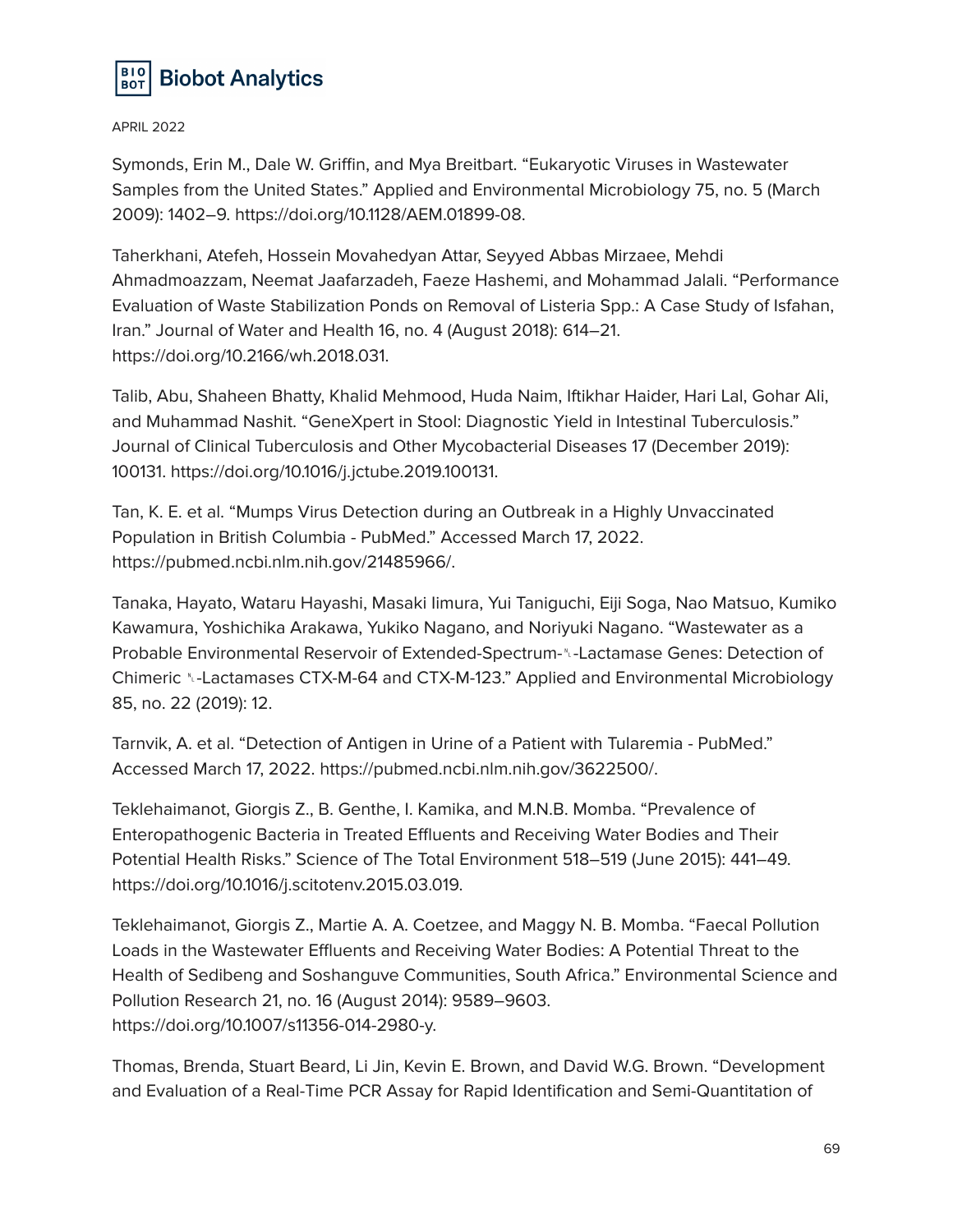

Measles Virus." Journal of Medical Virology 79, no. 10 (October 2007): 1587–92. https://doi.org/10.1002/jmv.20997.

Thongprachum, Aksara, Tsuguto Fujimoto, Sayaka Takanashi, Hiroyuki Saito, Shoko Okitsu, Hiroyuki Shimizu, Pattara Khamrin, Niwat Maneekarn, Satoshi Hayakawa, and Hiroshi Ushijima. "Detection of Nineteen Enteric Viruses in Raw Sewage in Japan." Infection, Genetics and Evolution 63 (September 2018): 17–23. https://doi.org/10.1016/j.meegid.2018.05.006.

Tian, Mei, Han-hu Liu, and Xin Shen. "[Comparative Metagenomics of BIOLAK and A2O Activated Sludge Based on Next-generation Sequencing Technology]." Huan Jing Ke Xue= Huanjing Kexue 37, no. 2 (February 15, 2016): 638–46.

Tribble, David R., Shahida Baqar, Daniel A. Scott, Michael L. Oplinger, Fernando Trespalacios, David Rollins, Richard I. Walker, et al. "Assessment of the Duration of Protection in Campylobacter Jejuni Experimental Infection in Humans." Infection and Immunity 78, no. 4 (April 2010): 1750–59. https://doi.org/10.1128/IAI.01021-09.

Tripathy, Anuradha S, Meenal Sharma, Avinash R Deoshatwar, Prasad Babar, Rakesh Bharadwaj, and Omesh Kumar Bharti. "Study of a Hepatitis E Virus Outbreak Involving Drinking Water and Sewage Contamination in Shimla, India, 2015–2016." Transactions of The Royal Society of Tropical Medicine and Hygiene 113, no. 12 (December 1, 2019): 789–96. https://doi.org/10.1093/trstmh/trz072.

Tsai, Lai, and Lin. "Quantification of Pathogenic Micro-Organisms in the Sludge from Treated Hospital Wastewater." Journal of Applied Microbiology 85, no. 1 (July 1998): 171–76. https://doi.org/10.1046/j.1365-2672.1998.00491.x.

Tyker, Anna, Jessica Pudwell, Megan Schneiderman, Prabhpreet Hundal, Julie Thorne, and Mary Anne Jamieson. "Prevalence of Chlamydia and Gonorrhea Among Pregnant Adolescents Screened in the Third Trimester Using a Urine PCR Test: A Retrospective Review." Journal of Obstetrics and Gynaecology Canada 43, no. 9 (September 2021): 1069–75. https://doi.org/10.1016/j.jogc.2020.12.018.

Ugarte-Ruiz, María, Diego Florez-Cuadrado, Trudy Wassenaar, María Porrero, and Lucas Domínguez. "Method Comparison for Enhanced Recovery, Isolation and Qualitative Detection of C. Jejuni and C. Coli from Wastewater Effluent Samples." International Journal of Environmental Research and Public Health 12, no. 3 (March 2, 2015): 2749–64. https://doi.org/10.3390/ijerph120302749.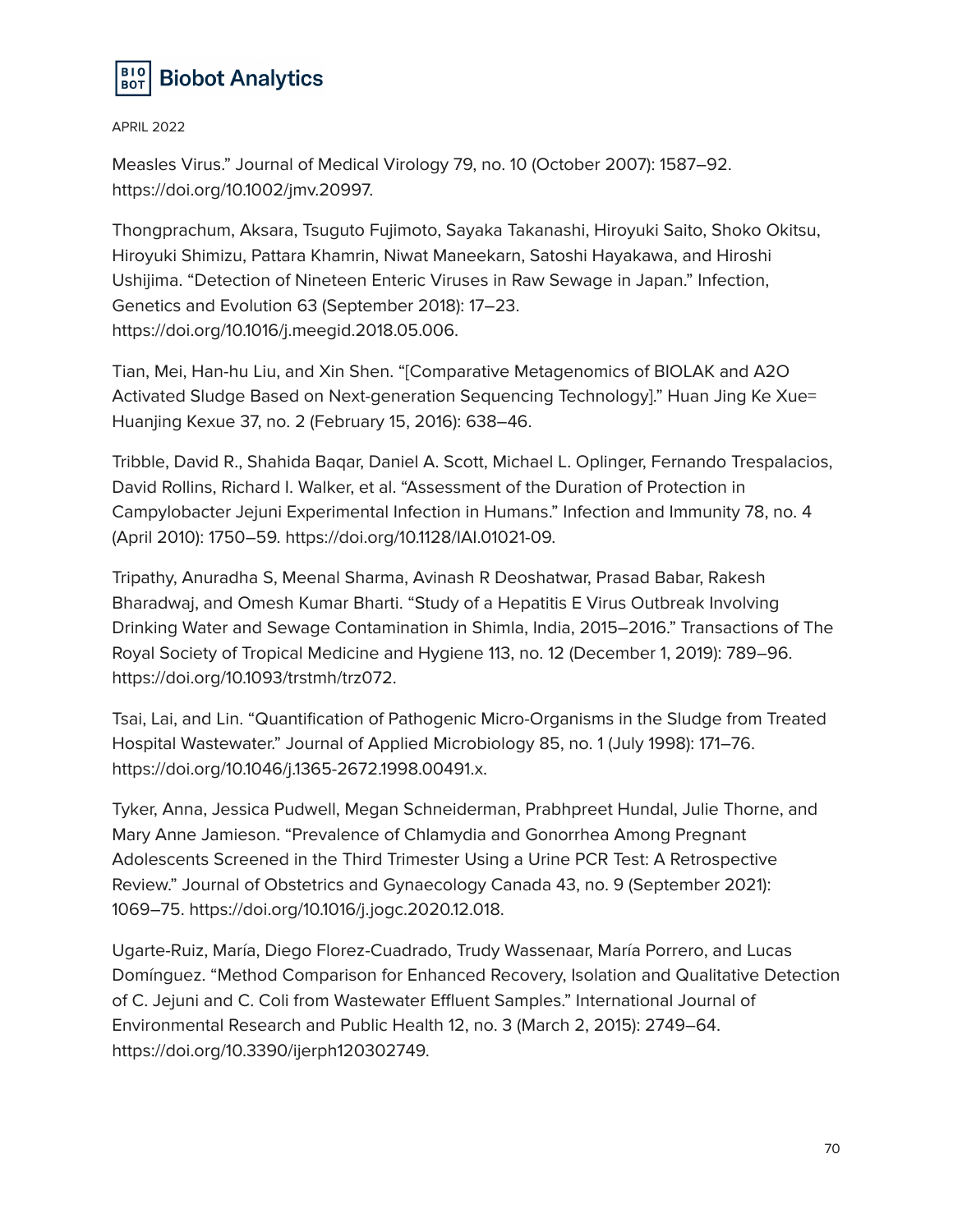

Uhrbrand, Katrine, Anna Charlotte Schultz, and Anne Mette Madsen. "Exposure to Airborne Noroviruses and Other Bioaerosol Components at a Wastewater Treatment Plant in Denmark." Food and Environmental Virology 3, no. 3–4 (December 2011): 130–37. https://doi.org/10.1007/s12560-011-9068-3.

Um, Maryse Michèle, Olivier Barraud, Monique Kérourédan, Margaux Gaschet, Thibault Stalder, Eric Oswald, Christophe Dagot, Marie-Cecile Ploy, Hubert Brugère, and Delphine Bibbal. "Comparison of the Incidence of Pathogenic and Antibiotic-Resistant Escherichia Coli Strains in Adult Cattle and Veal Calf Slaughterhouse Effluents Highlighted Different Risks for Public Health." Water Research 88 (January 2016): 30–38. https://doi.org/10.1016/j.watres.2015.09.029.

Unicomb, Leanne E., Nurun Nahar Banu, Tasnim Azim, Asma Islam, P. K. Bardhan, A. S. G. Faruque, Andrew Hall, et al. "Astrovirus Infection in Association with Acute, Persistent and Nosocomial Diarrhea in Bangladesh:" The Pediatric Infectious Disease Journal 17, no. 7 (July 1998): 611–14. https://doi.org/10.1097/00006454-199807000-00007.

Utsumi, Takako, Maria Inge Lusida, Zayyin Dinana, Rury Mega Wahyuni, Laura Navika Yamani, Juniastuti, Soetjipto, et al. "Occurrence of Norovirus Infection in an Asymptomatic Population in Indonesia." Infection, Genetics and Evolution 55 (November 2017): 1–7. https://doi.org/10.1016/j.meegid.2017.08.020.

Vaidya, S. R., S. M. Tilavat, N. S. Kumbhar, and M. B. Kamble. "Chickenpox Outbreak in a Tribal and Industrial Zone from the Union Territory of Dadra and Nagar Haveli, India." Epidemiology and Infection 146, no. 4 (March 2018): 476–80. https://doi.org/10.1017/S0950268818000201.

Valledor, Silvia, Inés Valledor, María Concepción Gil-Rodríguez, Cristina Seral, and Javier Castillo. "Comparison of Several Real-Time PCR Kits versus a Culture-Dependent Algorithm to Identify Enteropathogens in Stool Samples." Scientific Reports 10, no. 1 (December 2020): 4301. https://doi.org/10.1038/s41598-020-61202-z.

Van Raemdonck, Geert A., Kara K. Osbak, Xaveer Van Ostade, and Chris R. Kenyon. "Needle Lost in the Haystack: Multiple Reaction Monitoring Fails to Detect Treponema Pallidum Candidate Protein Biomarkers in Plasma and Urine Samples from Individuals with Syphilis." F1000Research 7 (2018): 336. https://doi.org/10.12688/f1000research.13964.2.

Van, R., C. C. Wun, M. L. O'Ryan, D. O. Matson, L. Jackson, and L. K. Pickering. "Outbreaks of Human Enteric Adenovirus Types 40 and 41 in Houston Day Care Centers." The Journal of Pediatrics 120, no. 4 Pt 1 (April 1992): 516–21. https://doi.org/10.1016/s0022-3476(05)82477-1.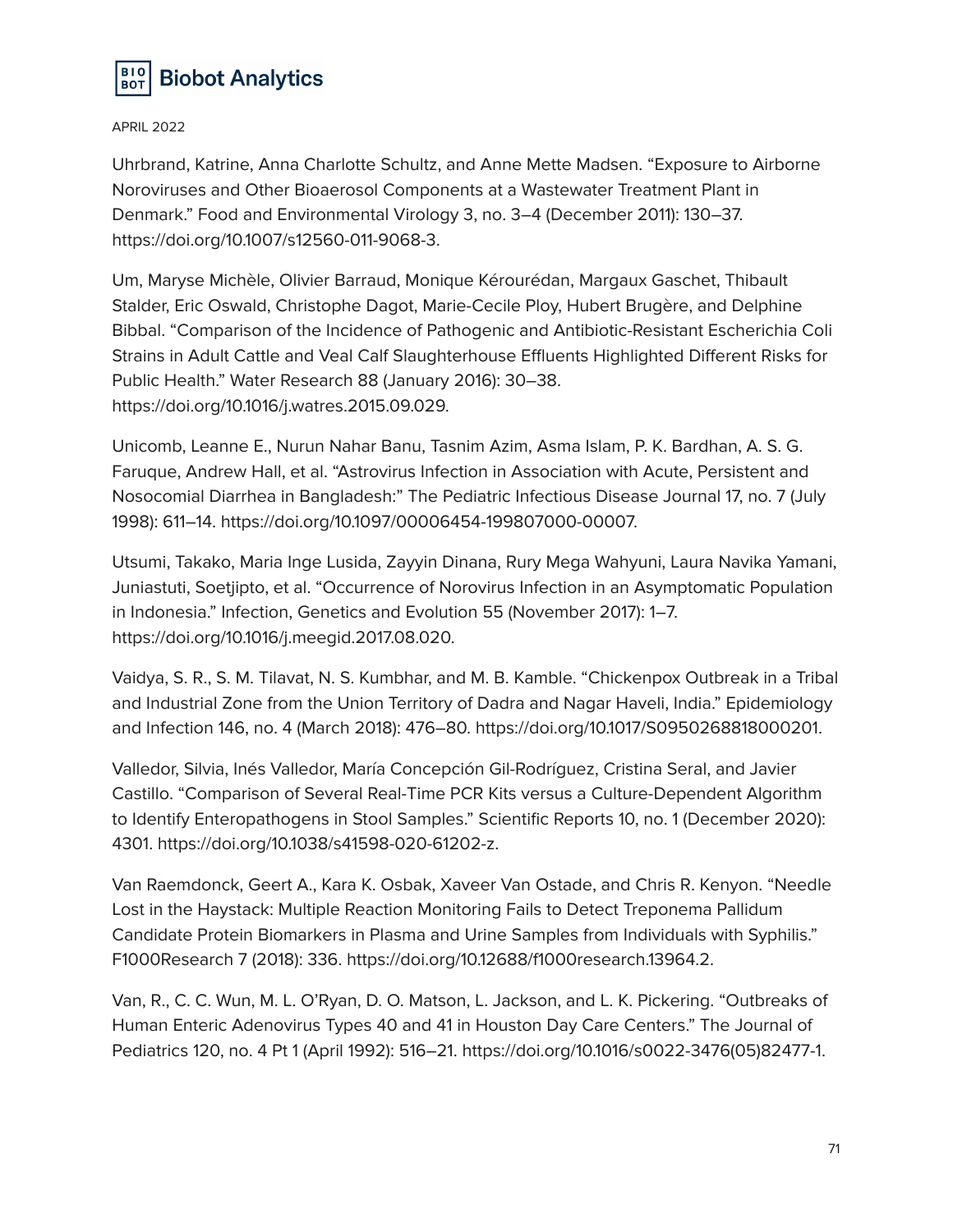

Vančíková, Zuzana, Milan Trojánek, Helena Žemličková, Zuzana Blechová, Jitka Motlová, Jana Matějková, Otakar Nyč, Jerry John, Marek Malý, and Vilma Marešová. "Pneumococcal Urinary Antigen Positivity in Healthy Colonized Children: Is It Age Dependent?" Wiener Klinische Wochenschrift 125, no. 17–18 (September 2013): 495–500. https://doi.org/10.1007/s00508-013-0405-4.

Varavithya, W, S Aswasuwana, P Phuapradit, S Louisirirotchanakul, S Supavej, and S Nopchinda. "Etiology of Diarrhea in Measles," n.d., 1.

Varela, Miguel F., Imen Ouardani, Tsuyoshi Kato, Syunsuke Kadoya, Mahjoub Aouni, Daisuke Sano, and Jesús L. Romalde. "Sapovirus in Wastewater Treatment Plants in Tunisia: Prevalence, Removal, and Genetic Characterization." Edited by Christopher A. Elkins. Applied and Environmental Microbiology 84, no. 6 (March 15, 2018): e02093-17. https://doi.org/10.1128/AEM.02093-17.

Vazquez-Prokopec, Gonzalo M., Jodi L. Vanden Eng, Rosmarie Kelly, Daniel G. Mead, Priti Kolhe, James Howgate, Uriel Kitron, and Thomas R. Burkot. "The Risk of West Nile Virus Infection Is Associated with Combined Sewer Overflow Streams in Urban Atlanta, Georgia, USA." Environmental Health Perspectives 118, no. 10 (October 2010): 1382–88. https://doi.org/10.1289/ehp.1001939.

Venter, Johanna M. E., Precious M. Mahlangu, Etienne E. Müller, David A. Lewis, Kevin Rebe, Helen Struthers, James McIntyre, and Ranmini S. Kularatne. "Comparison of an In-House Real-Time Duplex PCR Assay with Commercial HOLOGIC® APTIMA Assays for the Detection of Neisseria Gonorrhoeae and Chlamydia Trachomatis in Urine and Extra-Genital Specimens." BMC Infectious Diseases 19, no. 1 (December 2019): 6. https://doi.org/10.1186/s12879-018-3629-0.

Vernozy-Rozand, C., M.P. Montet, F. Lequerrec, E. Serillon, B. Tilly, C. Bavai, S. Ray-Gueniot, J. Bouvet, C. Mazuy-Cruchaudet, and Y. Richard. "Prevalence of Verotoxin-Producing Escherichia Coli (VTEC) in Slurry, Farmyard Manure and Sewage Sludge in France." Journal of Applied Microbiology 93, no. 3 (September 2002): 473–78. https://doi.org/10.1046/j.1365-2672.2002.01706.x.

Vetter, Michele Regina, Rodrigo Staggemeier, Andréia Dalla Vecchia, Andréia Henzel, Caroline Rigotto, and Fernando Rosado Spilki. "Seasonal Variation on the Presence of Adenoviruses in Stools from Non-Diarrheic Patients." Brazilian Journal of Microbiology 46, no. 3 (September 2015): 749–52. https://doi.org/10.1590/S1517-838246320140718.

Viau, Emily, and Jordan Peccia. "Survey of Wastewater Indicators and Human Pathogen Genomes in Biosolids Produced by Class A and Class B Stabilization Treatments." Applied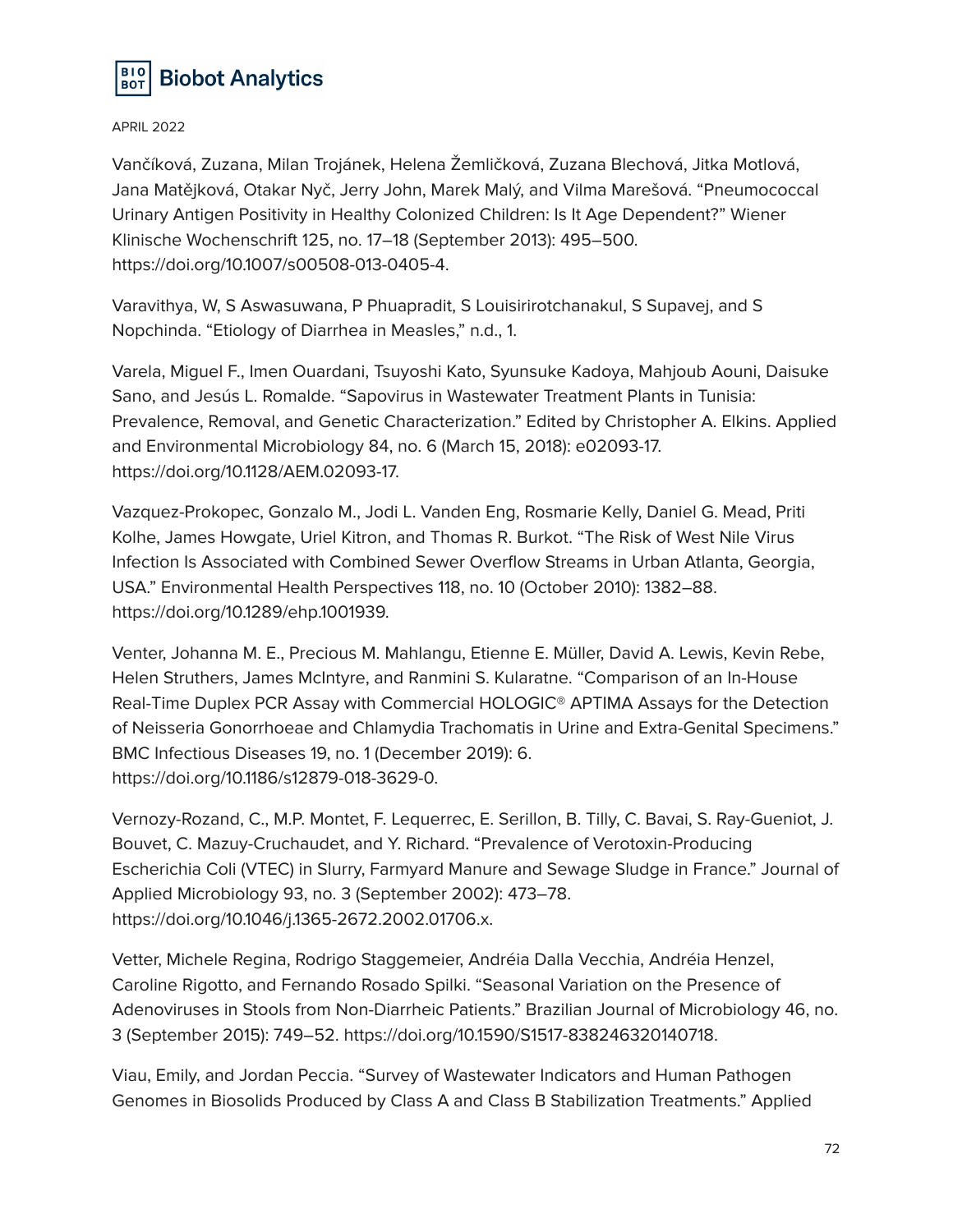

and Environmental Microbiology 75, no. 1 (January 2009): 164–74. https://doi.org/10.1128/AEM.01331-08.

Victoria, M., L. F. L. Tort, M. García, A. Lizasoain, L. Maya, J. P. G. Leite, M. P. Miagostovich, J. Cristina, and R. Colina. "Assessment of Gastroenteric Viruses from Wastewater Directly Discharged into Uruguay River, Uruguay." Food and Environmental Virology 6, no. 2 (June 2014): 116–24. https://doi.org/10.1007/s12560-014-9143-7.

Vijayavel, K., and D. R. Kashian. "Evaluation of Clostridium Perfringens as a Tracer of Sewage Contamination in Sediments by Two Enumeration Methods." Environmental Monitoring and Assessment 186, no. 9 (September 2014): 5617–24. https://doi.org/10.1007/s10661-014-3807-5.

Villar, L.M., V.S. de Paula, L. Diniz-Mendes, F.R. Guimarães, F.F.M. Ferreira, T.C. Shubo, M.P. Miagostovich, E. Lampe, and A.M.C. Gaspar. "Molecular Detection of Hepatitis A Virus in Urban Sewage in Rio de Janeiro, Brazil." Letters in Applied Microbiology 45, no. 2 (August 2007): 168–73. https://doi.org/10.1111/j.1472-765X.2007.02164.x.

Vo, Van, Richard L. Tillett, Ching-Lan Chang, Daniel Gerrity, Walter Q. Betancourt, and Edwin C. Oh. "SARS-CoV-2 Variant Detection at a University Dormitory Using Wastewater Genomic Tools." Science of The Total Environment 805 (January 2022): 149930. https://doi.org/10.1016/j.scitotenv.2021.149930.

Vonberg, Ralf P., Michael Höhle, Martin Aepfelbacher, Franz C. Bange, Cristina Belmar Campos, Katja Claussen, Martin Christner, et al. "Duration of Fecal Shedding of Shiga Toxin–Producing Escherichia Coli O104:H4 in Patients Infected During the 2011 Outbreak in Germany: A Multicenter Study." Clinical Infectious Diseases 56, no. 8 (April 15, 2013): 1132–40. https://doi.org/10.1093/cid/cis1218.

Vuotto, Claudia, Filipa Grosso, Francesca Longo, Maria Pia Balice, Mariana Carvalho de Barros, Luisa Peixe, and Gianfranco Donelli. "Biofilm-Forming Ability and Clonality in Acinetobacter Baumannii Strains Isolated from Urine Samples and Urinary Catheters in Different European Hospitals." In Advances in Microbiology, Infectious Diseases and Public Health, edited by Gianfranco Donelli, 1057:73–83. Advances in Experimental Medicine and Biology. Cham: Springer International Publishing, 2017. https://doi.org/10.1007/5584\_2017\_70.

Vítek, Libor, Petr Kotal, Milan Jirsa, Jiří Malina, Marcela Černá, Dittmar Chmelař, and Johan Fevery. "Intestinal Colonization Leading to Fecal Urobilinoid Excretion May Play a Role in the Pathogenesis of Neonatal Jaundice:" Journal of Pediatric Gastroenterology and Nutrition 30, no. 3 (March 2000): 294–98. https://doi.org/10.1097/00005176-200003000-00015.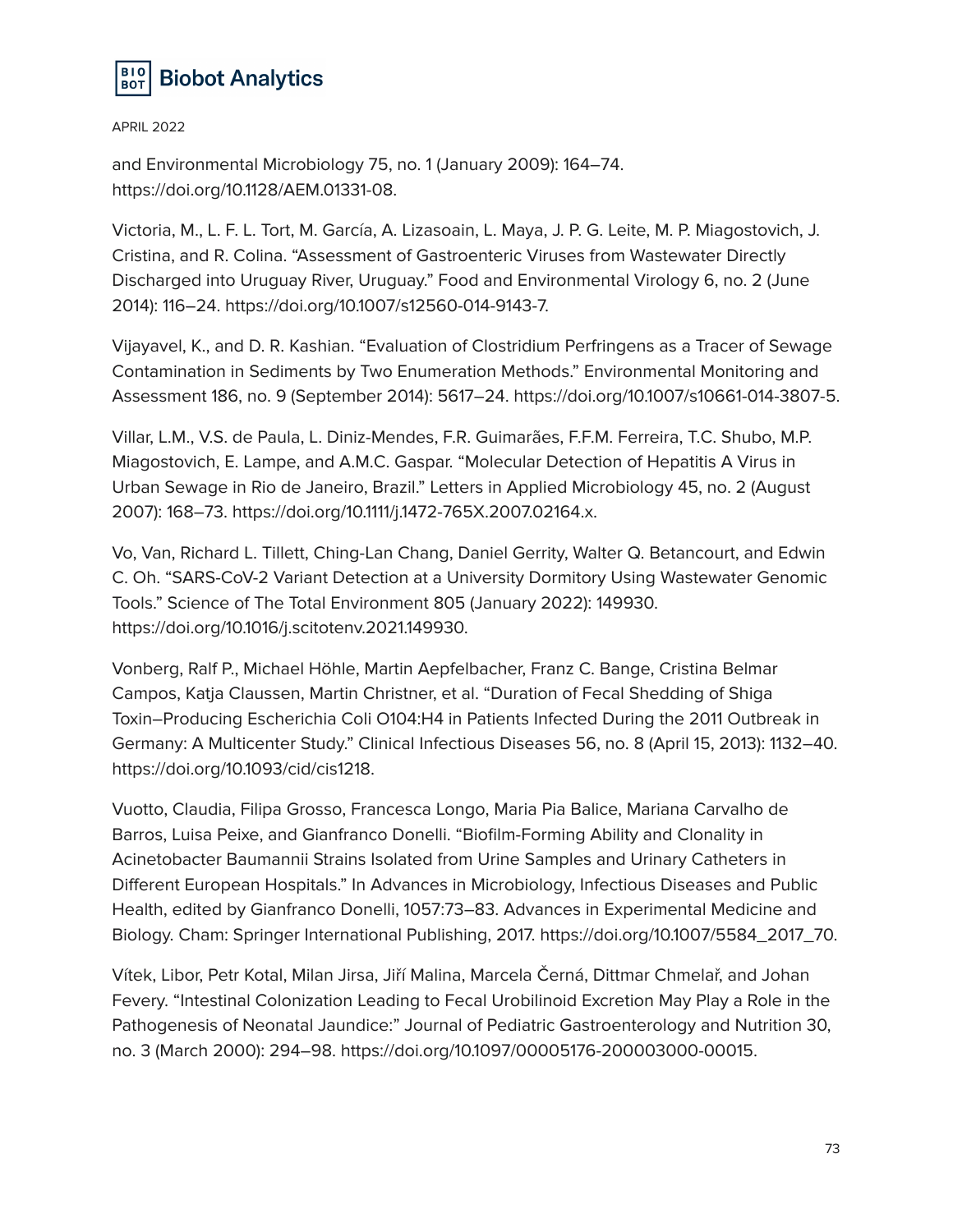

Waage, Astrid S., Traute Vardund, Vidar Lund, and Georg Kapperud. "Detection of Small Numbers of Campylobacter Jejuni and Campylobacter Coli Cells in Environmental Water, Sewage, and Food Samples by a Seminested PCR Assay." Applied and Environmental Microbiology 65, no. 4 (April 1999): 1636–43. https://doi.org/10.1128/AEM.65.4.1636-1643.1999.

Wada, M., E. Lkhagvadorj, L. Bian, C. Wang, Y. Chiba, S. Nagata, T. Shimizu, Y. Yamashiro, T. Asahara, and K. Nomoto. "Quantitative Reverse Transcription‐PCR Assay for the Rapid Detection of Methicillin‐resistant Staphylococcus Aureus." Journal of Applied Microbiology 108, no. 3 (March 2010): 779–88. https://doi.org/10.1111/j.1365-2672.2009.04476.x.

Walters, Elisabetta, Anne-Marie Demers, Marieke M. van der Zalm, Andrew Whitelaw, Megan Palmer, Corné Bosch, Heather R. Draper, Robert P. Gie, and Anneke C. Hesseling. "Stool Culture for Diagnosis of Pulmonary Tuberculosis in Children." Edited by Karen C. Carroll. Journal of Clinical Microbiology 55, no. 12 (December 2017): 3355–65. https://doi.org/10.1128/JCM.00801-17.

Wan, Min Tao, and Chin Cheng Chou. "Spreading of β -Lactam Resistance Gene ( MecA ) and Methicillin-Resistant Staphylococcus Aureus through Municipal and Swine Slaughterhouse Wastewaters." Water Research 64 (November 2014): 288–95. https://doi.org/10.1016/j.watres.2014.07.014.

Wang, Zhiqi, Jingfeng Gao, Yifan Zhao, Huihui Dai, Jingxin Jia, and Da Zhang. "Plastisphere Enrich Antibiotic Resistance Genes and Potential Pathogenic Bacteria in Sewage with Pharmaceuticals." Science of The Total Environment 768 (May 2021): 144663. https://doi.org/10.1016/j.scitotenv.2020.144663.

Wannigama, Dhammika Leshan, Mohan Amarasiri, Cameron Hurst, Phatthranit Phattharapornjaroen, Shuichi Abe, Parichart Hongsing, S.M. Ali Hosseini Rad, et al. "Tracking COVID-19 with Wastewater to Understand Asymptomatic Transmission." International Journal of Infectious Diseases 108 (July 2021): 296–99. https://doi.org/10.1016/j.ijid.2021.05.005.

Watson-Creed, G. "Two Successive Outbreaks of Mumps in Nova Scotia among Vaccinated Adolescents and Young Adults." Canadian Medical Association Journal 175, no. 5 (August 29, 2006): 483–88. https://doi.org/10.1503/cmaj.060660.

Wijers, Juliën N. A. P., Nicole H. T. M. Dukers-Muijrers, Geneviève A. F. S. van Liere, Jeanne A. M. C. Dirks, Petra F. G. Wolffs, and Christian J. P. A. Hoebe. "Men and Women Have an Equal Oropharyngeal and Anorectal Chlamydia Trachomatis Bacterial Load: A Comparison of 3 Anatomic Sites." The Journal of Infectious Diseases 223, no. 9 (May 20, 2021): 1582–89. https://doi.org/10.1093/infdis/jiz668.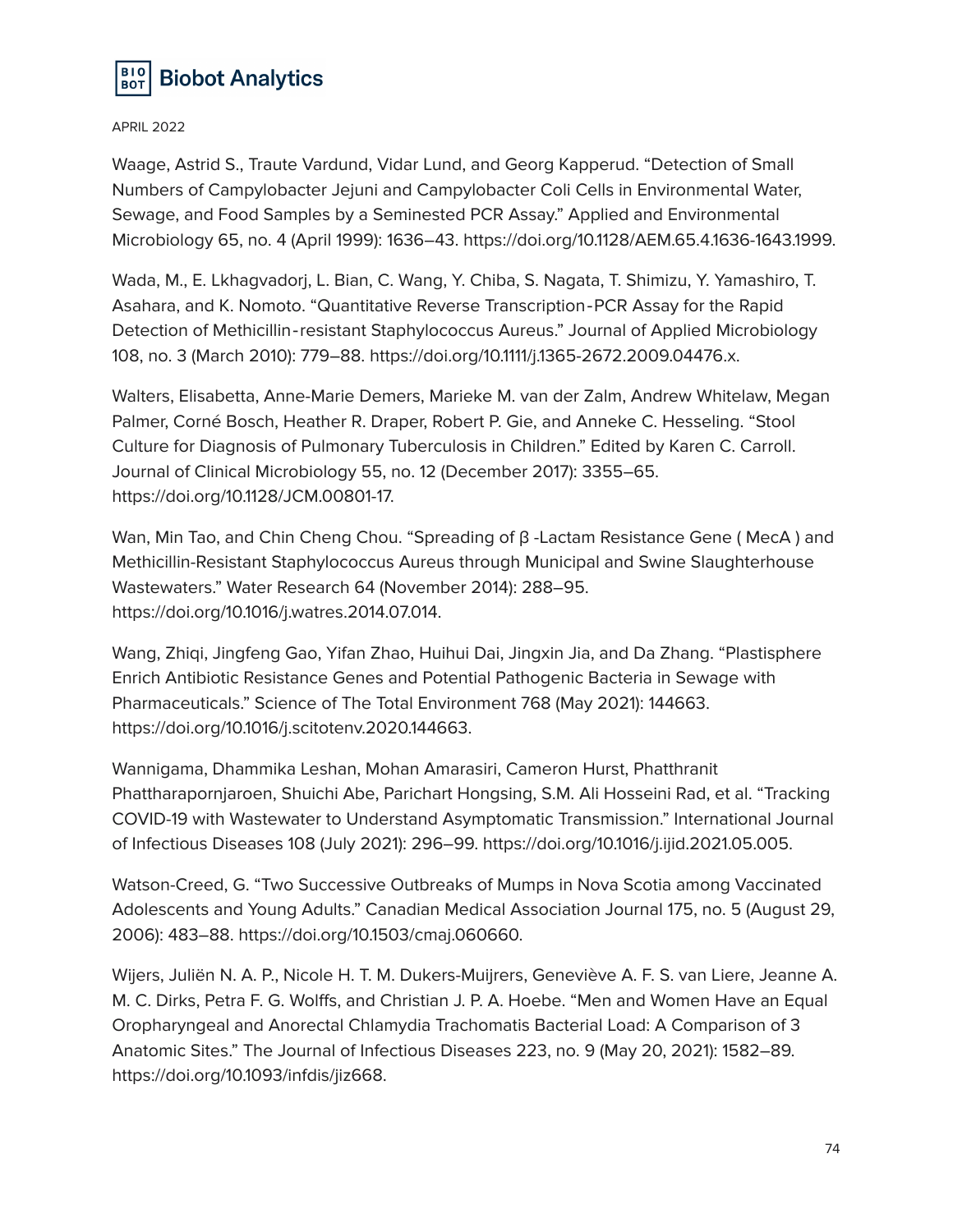

Withrington, R. H., J. M. Baylis, and D. N. Challacombe. "Chronic Excretion of Enteropathogenic Bacteria in the Faeces-a Possible Association with Allergy to Cows' Milk." Clinical <html\_ent Glyph="@amp;" Ascii="&amp;"/> Experimental Allergy 11, no. 2 (March 1981): 185–89. https://doi.org/10.1111/j.1365-2222.1981.tb01583.x.

Wolontis, Sigvard, and Bjarne Bjorvatn. "Mumps Meningoencephalitis in Stockholm: IV. Attempts at Virus Isolation from the Urine in Hospitalized Mumps Cases with or without Diagnosed Mumps Meningoencephalitis." Scandinavian Journal of Infectious Diseases 6, no. 1 (March 1974): 13–21. https://doi.org/10.3109/inf.1974.6.issue-1.03.

Worm, A. M., J. Jørgensen, and A. C. Bollerup. "[Chlamydia trachomatis in feces and the rectum]." Ugeskrift for Laeger 149, no. 14 (March 30, 1987): 908–9.

Wu, Fuqing, Amy Xiao, Jianbo Zhang, Katya Moniz, Noriko Endo, Federica Armas, Richard Bonneau, et al. "SARS-CoV-2 Titers in Wastewater Foreshadow Dynamics and Clinical Presentation of New COVID-19 Cases." Preprint. Infectious Diseases (except HIV/AIDS), June 23, 2020. https://doi.org/10.1101/2020.06.15.20117747.

Wu, Fuqing, Jianbo Zhang, Amy Xiao, Xiaoqiong Gu, Wei Lin Lee, Federica Armas, Kathryn Kauffman, et al. "SARS-CoV-2 Titers in Wastewater Are Higher than Expected from Clinically Confirmed Cases" 5, no. 4 (2020): 9.

Wu, Qiang, Xiaoqing Fu, Lili Jiang, Rusong Yang, Jianping Cun, Xiaofang Zhou, Yongming Zhou, et al. "Prevalence of Enteroviruses in Healthy Populations and Excretion of Pathogens in Patients with Hand, Foot, and Mouth Disease in a Highly Endemic Area of Southwest China." Edited by Yang Yang. PLOS ONE 12, no. 7 (July 13, 2017): e0181234. https://doi.org/10.1371/journal.pone.0181234.

Wu, Yongjian, Cheng Guo, Lantian Tang, Zhongsi Hong, Jianhui Zhou, Xin Dong, Huan Yin, et al. "Prolonged Presence of SARS-CoV-2 Viral RNA in Faecal Samples." The Lancet Gastroenterology & Hepatology 5, no. 5 (May 1, 2020): 434–35. https://doi.org/10.1016/S2468-1253(20)30083-2.

Wurtz, Nathalie, Océane Revol, Priscilla Jardot, Audrey Giraud-Gatineau, Linda Houhamdi, Christophe Soumagnac, Alexandre Annessi, et al. "Monitoring the Circulation of SARS-CoV-2 Variants by Genomic Analysis of Wastewater in Marseille, South-East France." Pathogens 10, no. 8 (August 17, 2021): 1042. https://doi.org/10.3390/pathogens10081042.

Wuthe, Hanns-Herbert, Stojanka Aleksić, Rainer Podschun, and Angelika Scheer-Sievers. "Urinary Tract Infection Due to a Mucoid (M) Form of Salmonella A 'New' Transformation from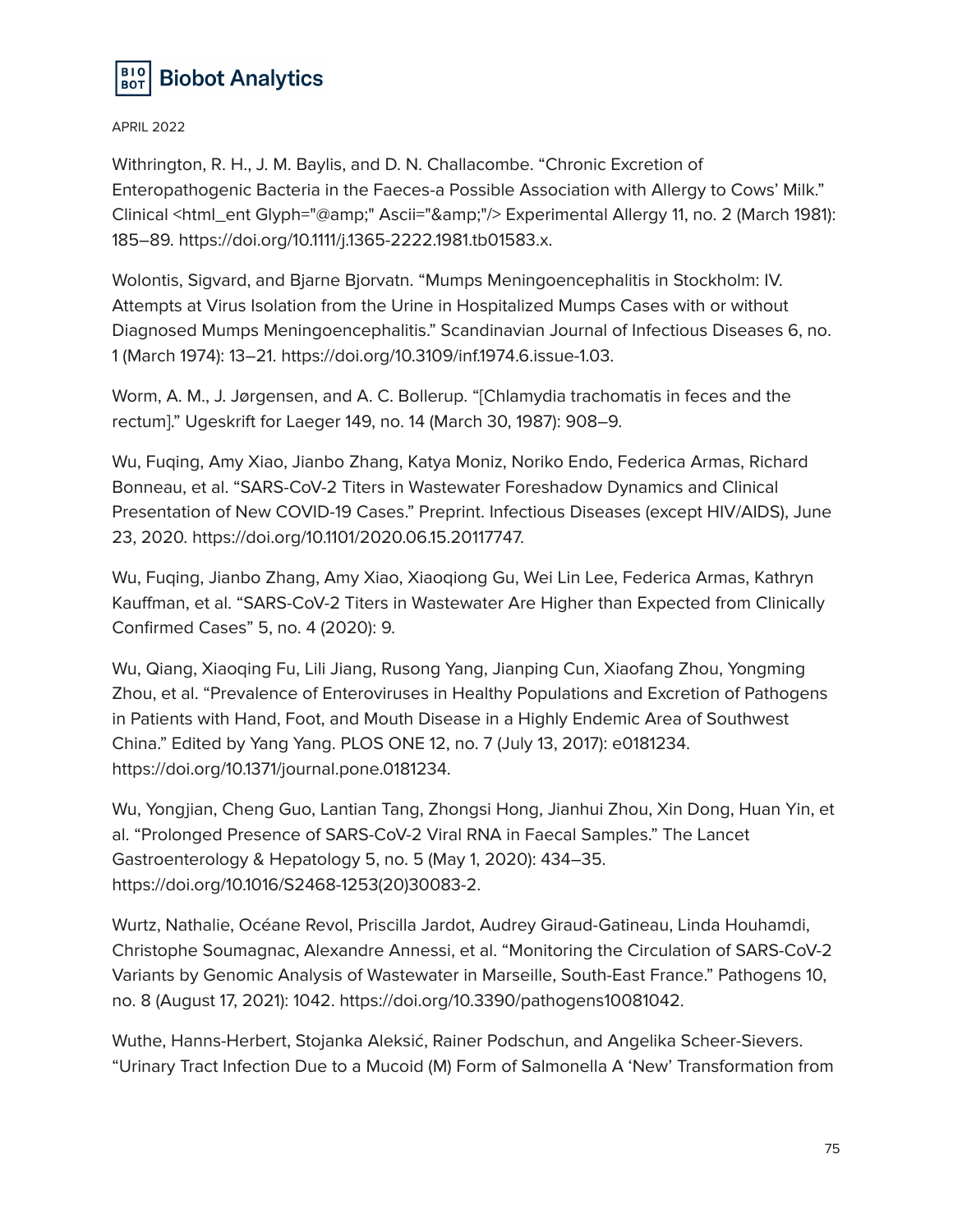

M Form into T1 Form." Zentralblatt Für Bakteriologie 277, no. 1 (June 1992): 74–79. https://doi.org/10.1016/S0934-8840(11)80873-X.

Wéry, Nathalie, Claire Lhoutellier, Florence Ducray, Jean-Philippe Delgenès, and Jean-Jacques Godon. "Behaviour of Pathogenic and Indicator Bacteria during Urban Wastewater Treatment and Sludge Composting, as Revealed by Quantitative PCR." Water Research 42, no. 1–2 (January 2008): 53–62. https://doi.org/10.1016/j.watres.2007.06.048.

Wölfel, Roman, Victor M. Corman, Wolfgang Guggemos, Michael Seilmaier, Sabine Zange, Marcel A. Müller, Daniela Niemeyer, et al. "Virological Assessment of Hospitalized Patients with COVID-2019." Nature 581, no. 7809 (May 28, 2020): 465–69. https://doi.org/10.1038/s41586-020-2196-x.

Xia, Ruirui, Ye Ren, and Hai Xu. "Identification of Plasmid-Mediated Quinolone Resistance Qnr Genes in Multidrug-Resistant Gram-Negative Bacteria from Hospital Wastewaters and Receiving Waters in the Jinan Area, China." Microbial Drug Resistance 19, no. 6 (December 2013): 446–56. https://doi.org/10.1089/mdr.2012.0210.

Xu, C., J.S. Weese, C. Flemming, J. Odumeru, and K. Warriner. "Fate of Clostridium Difficile during Wastewater Treatment and Incidence in Southern Ontario Watersheds." Journal of Applied Microbiology 117, no. 3 (September 2014): 891–904. https://doi.org/10.1111/jam.12575.

Yan, T., P. O'Brien, J. M. Shelton, A. C. Whelen, and E. Pagaling. "Municipal Wastewater as a Microbial Surveillance Platform for Enteric Diseases: A Case Study for Salmonella and Salmonellosis." Environmental Science & Technology 52, no. 8 (April 17, 2018): 4869–77. https://doi.org/10.1021/acs.est.8b00163.

Yanagimoto, Keita, Kosei Uematsu, Takaya Yamagami, and Eiji Haramoto. "The Circulation of Type F Clostridium Perfringens among Humans, Sewage, and Ruditapes Philippinarum (Asari Clams)." Pathogens 9, no. 8 (August 18, 2020): 669. https://doi.org/10.3390/pathogens9080669.

Yanagimoto, Keita, and Eiji Haramoto. "Isolation of Alpha-Toxin-Deficient Clostridium Perfringens Type F from Sewage Influents and Effluents." Edited by Jasna Kovac. Microbiology Spectrum 9, no. 1 (September 3, 2021): e00214-21. https://doi.org/10.1128/Spectrum.00214-21.

Yang, Fengxia, Daqing Mao, Hao Zhou, and Yi Luo. "Prevalence and Fate of Carbapenemase Genes in a Wastewater Treatment Plant in Northern China." Edited by Jan Kluytmans. PLOS ONE 11, no. 5 (May 26, 2016): e0156383. https://doi.org/10.1371/journal.pone.0156383.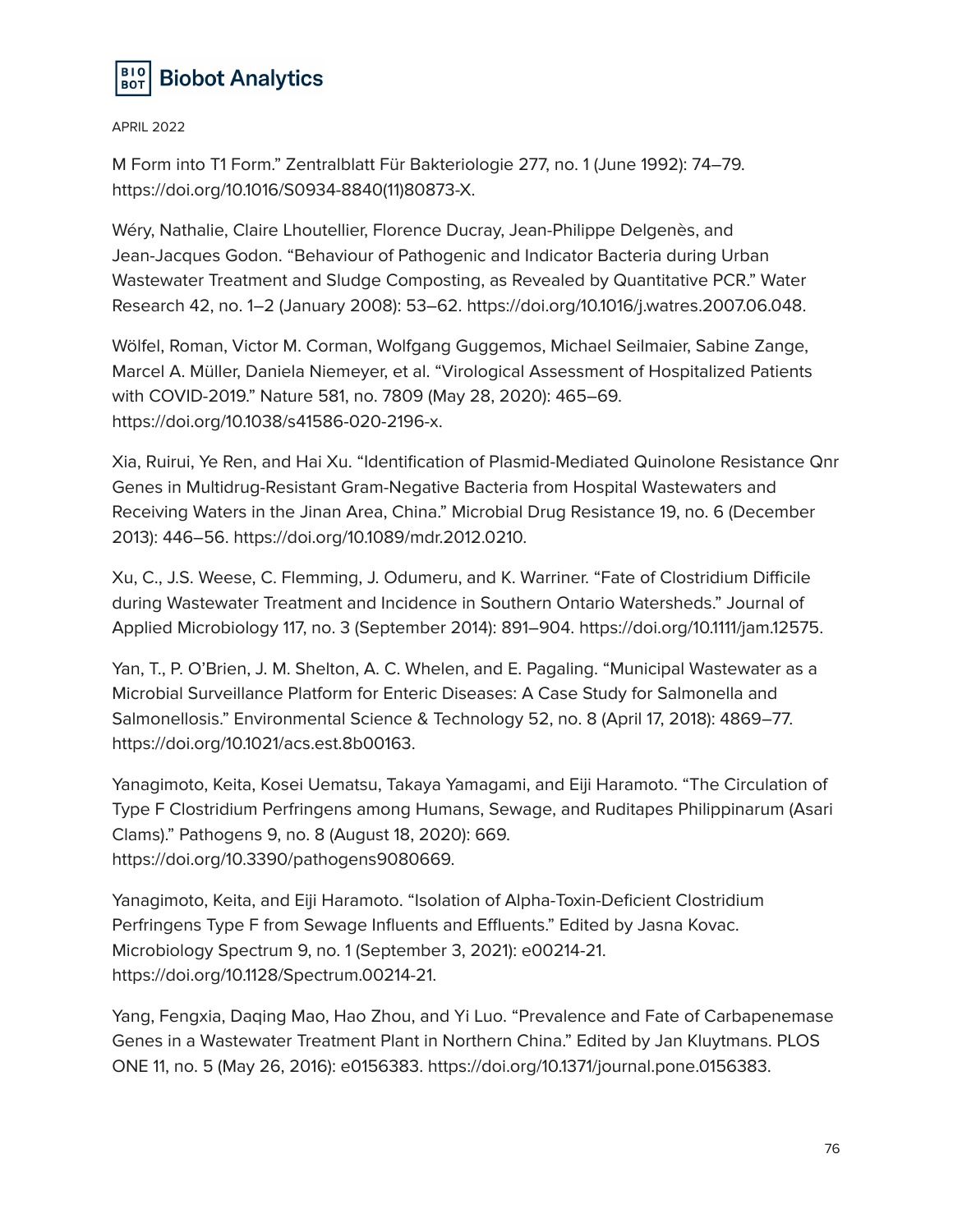

Yang, Kun, Eulyn Pagaling, and Tao Yan. "Estimating the Prevalence of Potential Enteropathogenic Escherichia Coli and Intimin Gene Diversity in a Human Community by Monitoring Sanitary Sewage." Applied and Environmental Microbiology 80, no. 1 (January 2014): 119–27. https://doi.org/10.1128/AEM.02747-13.

Yang, Meihua, Yuqing Jia, Zhihui Dong, Yu Zhang, Songsong Xie, Quan Liu, and Yuanzhi Wang. "Rickettsia Aeschlimannii Infection in a Woman from Xingjiang, Northwestern China," n.d., 1.

Yang, Qian, Pierre Rivailler, Shuangli Zhu, Dongmei Yan, Na Xie, Haishu Tang, Yong Zhang, and Wenbo Xu. "Detection of Multiple Viruses Potentially Infecting Humans in Sewage Water from Xinjiang Uygur Autonomous Region, China." Science of The Total Environment 754 (February 2021): 142322. https://doi.org/10.1016/j.scitotenv.2020.142322.

Ye, Lin, and Tong Zhang. "Pathogenic Bacteria in Sewage Treatment Plants as Revealed by 454 Pyrosequencing." Environmental Science & Technology 45, no. 17 (September 1, 2011): 7173–79. https://doi.org/10.1021/es201045e.

Yokoyama, Toshinobu, Takashi Kinoshita, Masaki Okamoto, Kazuko Matsunaga, Tomoko Kamimura, Masaharu Kinoshita, Toru Rikimaru, Kazuhito Taguchi, Tomoaki Hoshino, and Tomotaka Kawayama. "High Detection Rates of Urine Mycobacterium Tuberculosis in Patients with Suspected Miliary Tuberculosis." Internal Medicine 56, no. 8 (2017): 895–902. https://doi.org/10.2169/internalmedicine.56.7792.

Yolken, R. H., S. Li, J. Perman, and R. Viscidi. "Persistent Diarrhea and Fecal Shedding of Retroviral Nucleic Acids in Children Infected with Human Immunodeficiency Virus." Journal of Infectious Diseases 164, no. 1 (July 1, 1991): 61–66. https://doi.org/10.1093/infdis/164.1.64.

Yong, Clement. "NEA Monitoring Wastewater in Bid to Give Dorms the Virus All-Clear." The Straits Times. June 23, 2020.

https://www.straitstimes.com/singapore/nea-monitoring-wastewater-in-bid-to-give-dorms-thevirus-all-clear.

Yong, Clement. "NEA-Led Programme at Migrant Worker Dorms Could Detect Spread of Coronavirus through Wastewater Testing." The Straits Times. June 19, 2020. https://www.straitstimes.com/singapore/nea-led-programme-at-migrant-worker-dorms-coulddetect-spread-of-coronavirus-through.

Yoo, Jae Young, Mina Rho, Young-Ah You, Eun Jin Kwon, Min-Hye Kim, Sungmin Kym, Young-Koo Jee, Yoon-Keun Kim, and Young Ju Kim. "16S RRNA Gene-Based Metagenomic Analysis Reveals Differences in Bacteria-Derived Extracellular Vesicles in the Urine of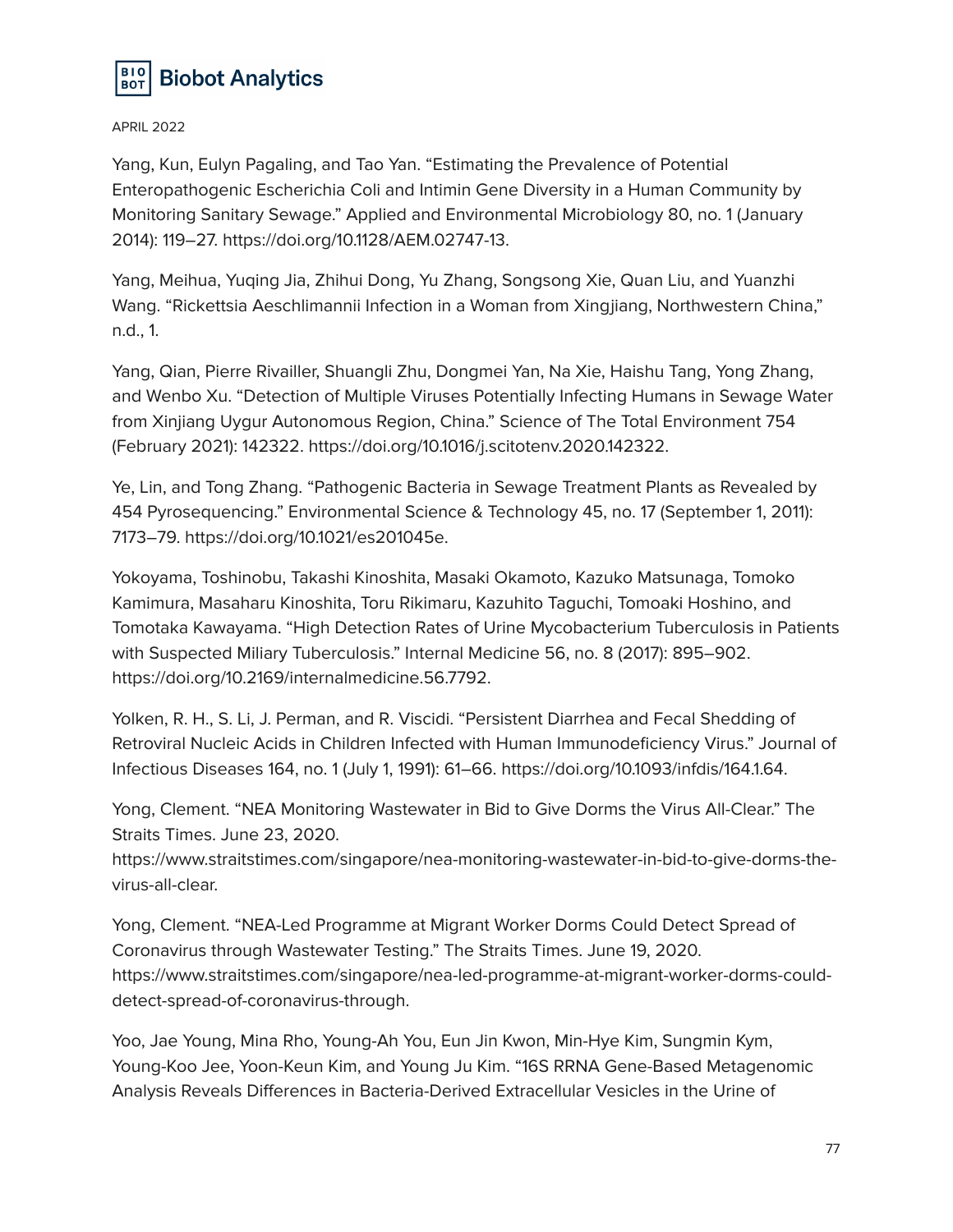

Pregnant and Non-Pregnant Women." Experimental & Molecular Medicine 48, no. 2 (February 2016): e208–e208. https://doi.org/10.1038/emm.2015.110.

Yoshida, Takashi, Takashi Deguchi, Shin-Ichi Meda, Yasuaki Kubota, Masayoshi Tamaki, Shigeaki Yokoi, Mitsuru Yasuda, and Hiroaki Ishiko. "Quantitative Detection of Ureaplasma Parvum (Biovar 1) and Ureaplasma Urealyticum (Biovar 2) in Urine Specimens from Men With and Without Urethritis by Real-Time Polymerase Chain Reaction." Sexually Transmitted Diseases 34, no. 6 (June 2007): 416–19. https://doi.org/10.1097/01.olq.0000243621.89212.40.

You, Chunlin, Ryoichi Hamasuna, Midori Ogawa, Kazumasa Fukuda, Toru Hachisuga, Tetsuro Matsumoto, and Hatsumi Taniguchi. "The First Report: An Analysis of Bacterial Flora of the First Voided Urine Specimens of Patients with Male Urethritis Using the 16S Ribosomal RNA Gene-Based Clone Library Method." Microbial Pathogenesis 95 (June 2016): 95–100. https://doi.org/10.1016/j.micpath.2016.02.022.

You, Chunlin, Ryoichi Hamasuna, Midori Ogawa, Kazumasa Fukuda, Toru Hachisuga, Tetsuro Matsumoto, and Hatsumi Taniguchi. "The First Report: An Analysis of Bacterial Flora of the First Voided Urine Specimens of Patients with Male Urethritis Using the 16S Ribosomal RNA Gene-Based Clone Library Method." Microbial Pathogenesis 95 (June 2016): 95–100. https://doi.org/10.1016/j.micpath.2016.02.022.

Yu, Jie-mei, Guoyan Zhao, Yuan-yun Ao, Li-li Li, David Wang, and Zhao-jun Duan. "Complete Genome Sequence of a Novel Human Papillomavirus Identified by Metagenomic Analysis from a Child with Diarrhea in China." Archives of Virology 160, no. 2 (February 2015): 549–52. https://doi.org/10.1007/s00705-014-2252-7.

Zahedi, Alireza, Paul Monis, Daniel Deere, and Una Ryan. "Wastewater-Based Epidemiology—Surveillance and Early Detection of Waterborne Pathogens with a Focus on SARS-CoV-2, Cryptosporidium and Giardia." Parasitology Research 120, no. 12 (December 2021): 4167–88. https://doi.org/10.1007/s00436-020-07023-5.

Zee, Anneke van der, Lieuwe Roorda, Gerda Bosman, and Jacobus M. Ossewaarde. "Molecular Diagnosis of Urinary Tract Infections by Semi-Quantitative Detection of Uropathogens in a Routine Clinical Hospital Setting." Edited by Baochuan Lin. PLOS ONE 11, no. 3 (March 8, 2016): e0150755. https://doi.org/10.1371/journal.pone.0150755.

Zhang, Manyu, Weixiu Wang, Xue Li, Xiaoxiao Zhang, and Dingwei Yang. "Fast and Precise Pathogen Detection and Identification of Overlapping Infection in Patients with CUTI Based on Metagenomic Next-Generation Sequencing: A Case Report." Medicine 100, no. 49 (December 10, 2021): e27902. https://doi.org/10.1097/MD.0000000000027902.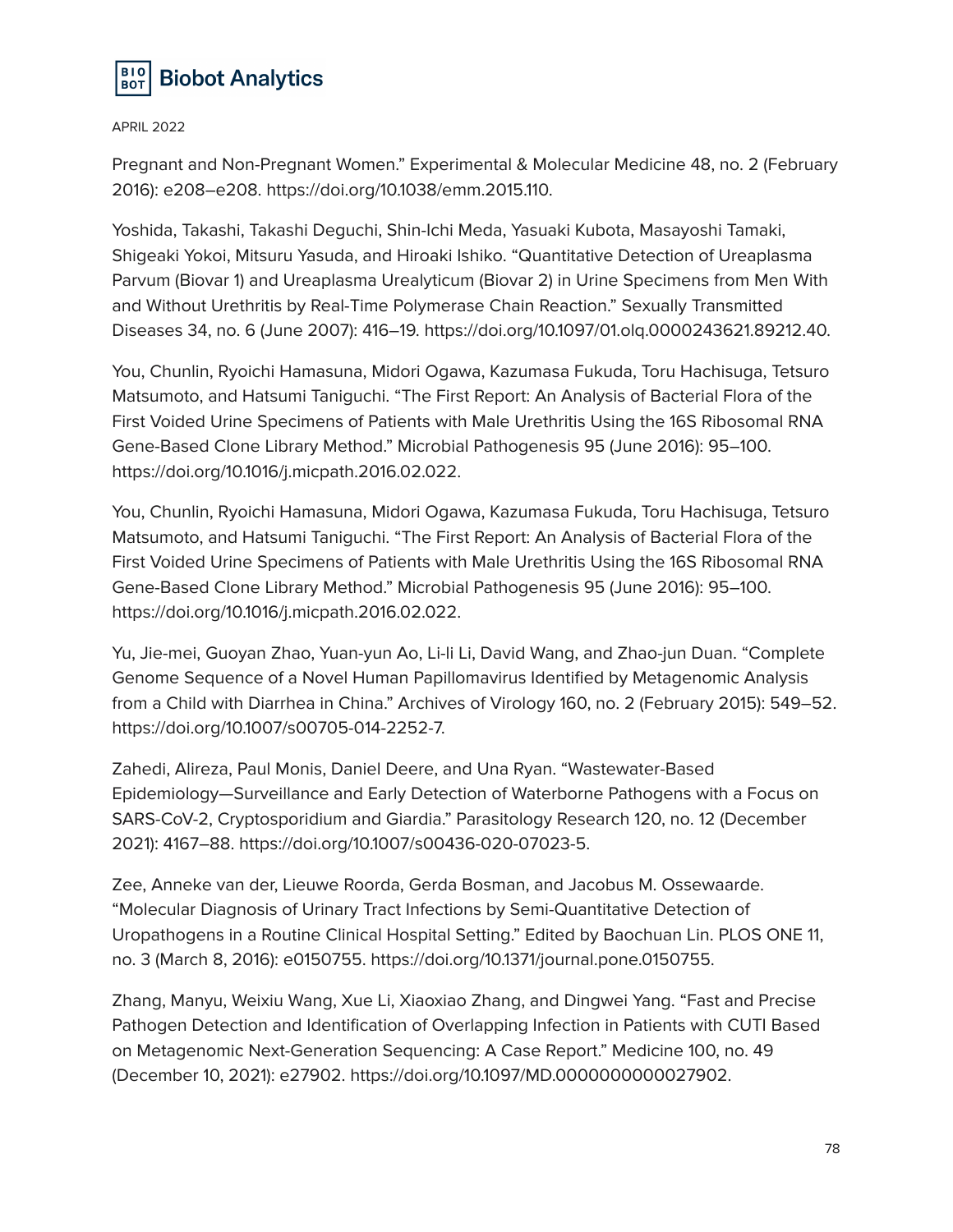

Zhang, Shaoqing, Zhili He, and Fangang Meng. "Floc-Size Effects of the Pathogenic Bacteria in a Membrane Bioreactor Plant." Environment International 127 (June 2019): 645–52. https://doi.org/10.1016/j.envint.2019.04.002.

Zhang, Yong, Cao Chen, Yang Song, Shuangli Zhu, Dongyan Wang, Hui Zhang, Guangyue Han, et al. "Excretion of SARS-CoV-2 through Faecal Specimens." Emerging Microbes & Infections 9, no. 1 (January 1, 2020): 2501–8. https://doi.org/10.1080/22221751.2020.1844551.

Zheng, Bo Jian, Ru Xu Chang, Gui Zhang Ma, Ji Min Xie, Qi Liu, Xi Ruo Liang, and Mun Hon Ng. "Rotavirus Infection of the Oropharynx and Respiratory Tract in Young Children." Journal of Medical Virology 34, no. 1 (May 1991): 29–37. https://doi.org/10.1002/jmv.1890340106.

Zhi, Shuai, Paul Stothard, Graham Banting, Candis Scott, Kristin Huntley, Kanghee Ryu, Simon Otto, et al. "Characterization of Water Treatment-Resistant and Multidrug-Resistant Urinary Pathogenic Escherichia Coli in Treated Wastewater." Water Research 182 (September 2020): 115827. https://doi.org/10.1016/j.watres.2020.115827.

Zhou, Jinhong, Xiaochang C. Wang, Zheng Ji, Limei Xu, and Zhenzhen Yu. "Source Identification of Bacterial and Viral Pathogens and Their Survival/Fading in the Process of Wastewater Treatment, Reclamation, and Environmental Reuse." World Journal of Microbiology and Biotechnology 31, no. 1 (January 2015): 109–20. https://doi.org/10.1007/s11274-014-1770-5.

Zhou, Nan, Dong Lv, Suting Wang, Xiaojuan Lin, Zhenwang Bi, Haiyan Wang, Pei Wang, et al. "Continuous Detection and Genetic Diversity of Human Rotavirus A in Sewage in Eastern China, 2013–2014." Virology Journal 13, no. 1 (December 2016): 153. https://doi.org/10.1186/s12985-016-0609-0.

Zhu, Libin, Monique Torres, Walter Q. Betancourt, Manan Sharma, Shirley A. Micallef, Charles Gerba, Amy R. Sapkota, et al. "Incidence of Fecal Indicator and Pathogenic Bacteria in Reclaimed and Return Flow Waters in Arizona, USA." Environmental Research 170 (March 2019): 122–27. https://doi.org/10.1016/j.envres.2018.11.048.

Ziegert, E., and I. Diesterweg. "[The occurrence of Yersinia enterocolitica in sewage]." Zentralblatt Fur Mikrobiologie 145, no. 5 (1990): 367–75.

Zohra, Tanzeel, Aamer Ikram, Muhammad Salman, Afreenish Amir, Asim Saeed, Zurva Ashraf, and Abdul Ahad. "Wastewater Based Environmental Surveillance of Toxigenic Vibrio Cholerae in Pakistan." Edited by Muhammad Shahzad Aslam. PLOS ONE 16, no. 9 (September 30, 2021): e0257414. https://doi.org/10.1371/journal.pone.0257414.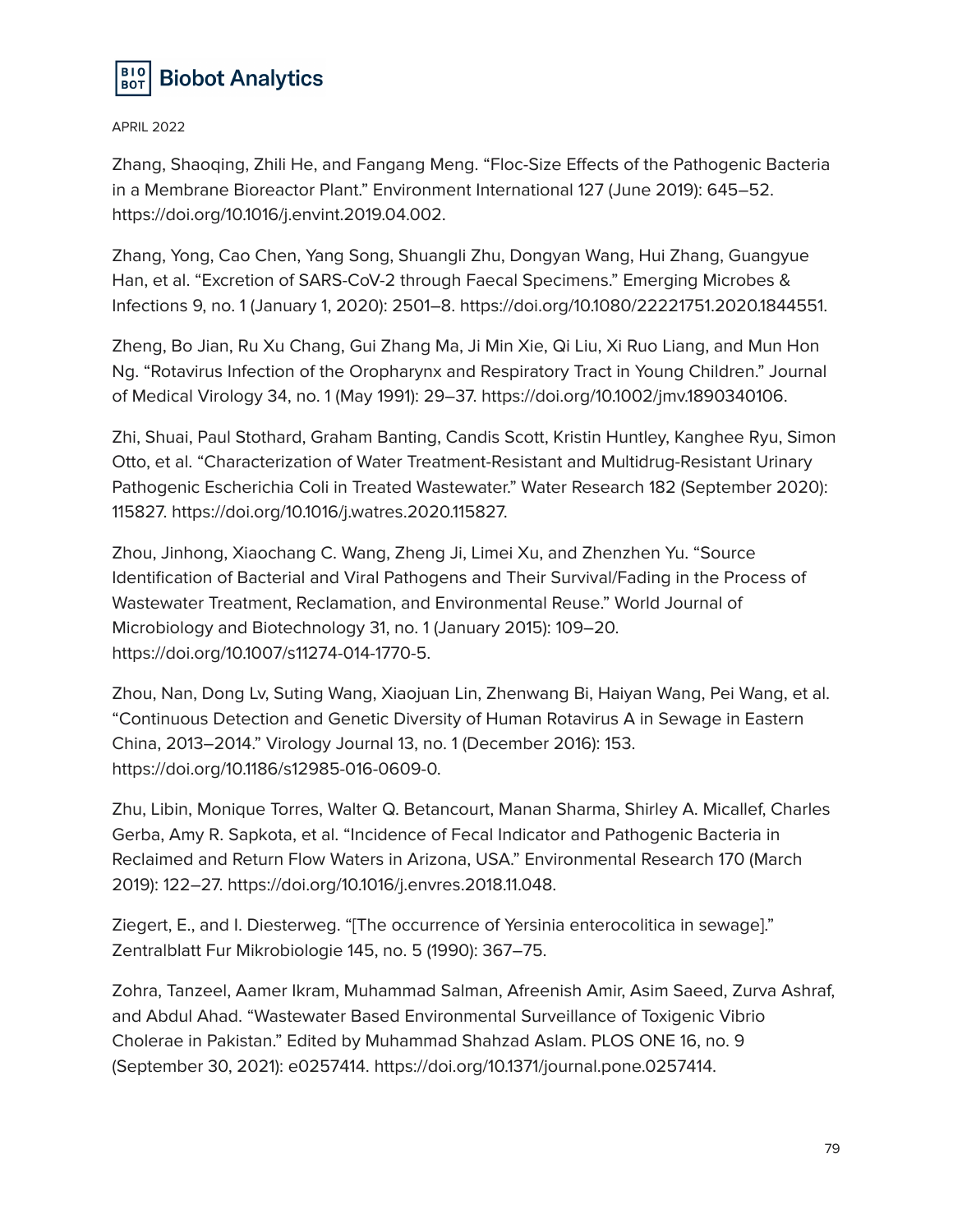

Zheng, Shufa, Jian Fan, Fei Yu, Baihuan Feng, Bin Lou, Qianda Zou, Guoliang Xie, et al. "Viral Load Dynamics and Disease Severity in Patients Infected with SARS-CoV-2 in Zhejiang Province, China, January-March 2020: Retrospective Cohort Study." BMJ, April 21, 2020, m1443. https://doi.org/10.1136/bmj.m1443.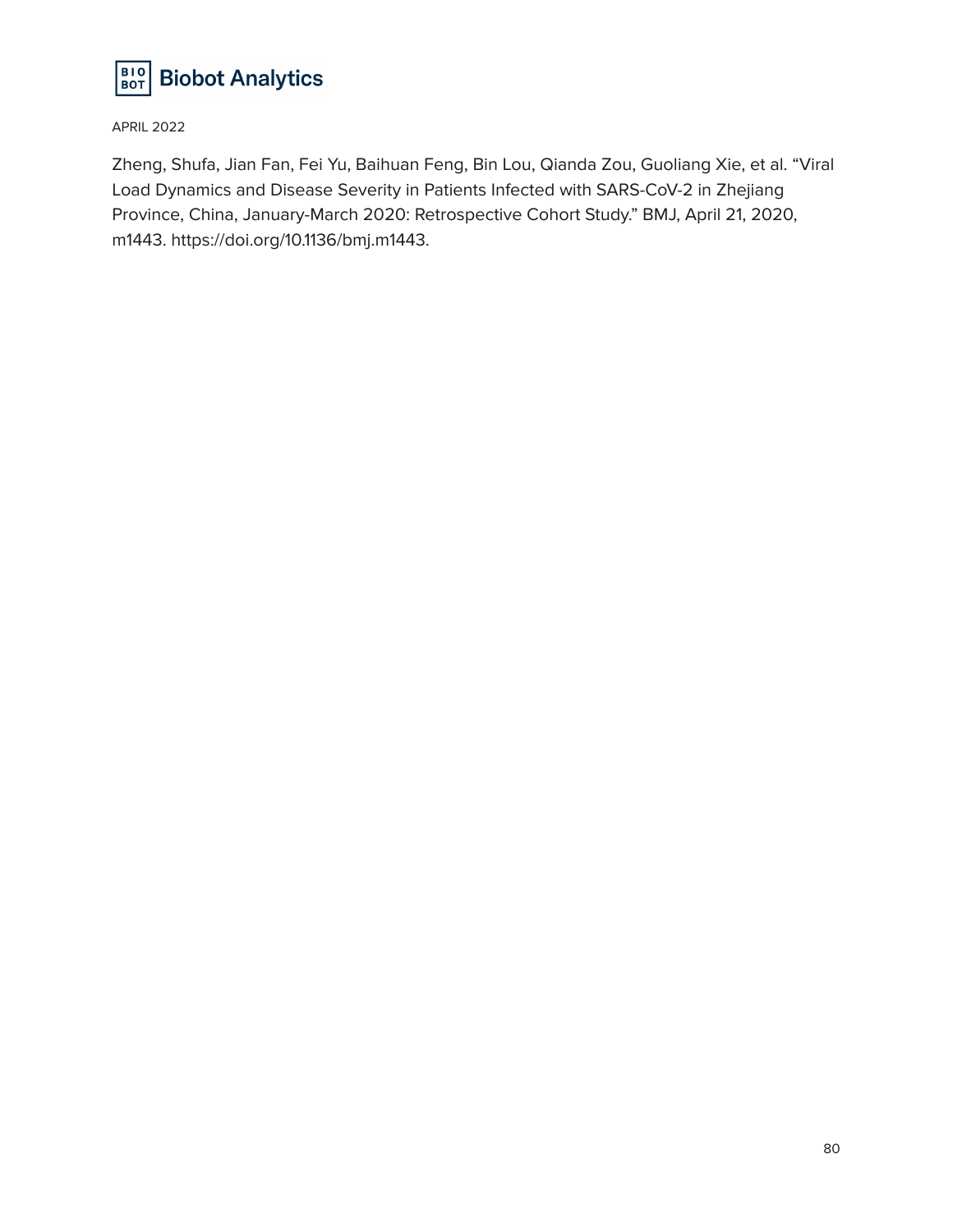

## **Appendix B: Study data**

See attached.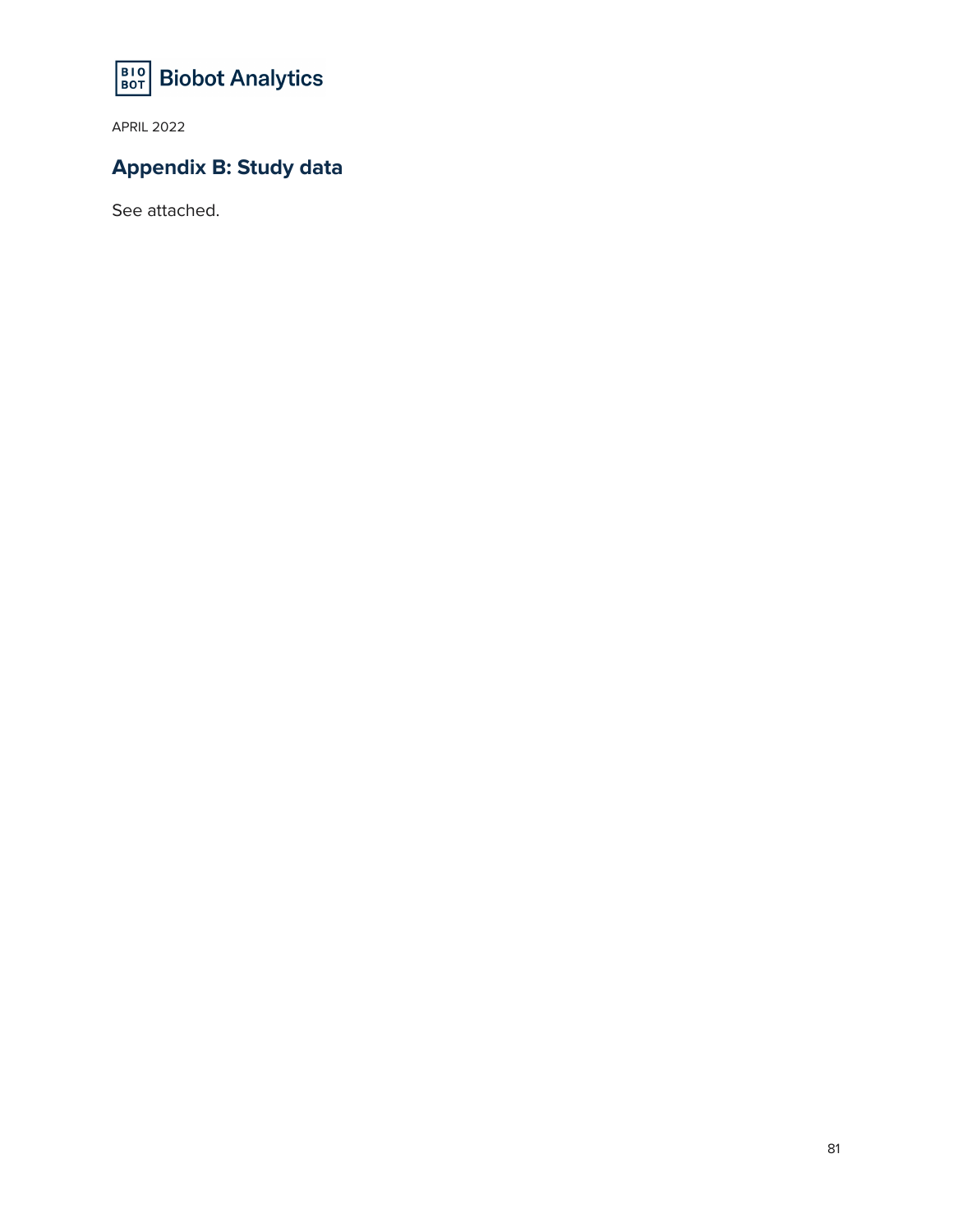| Paper                | Pathogen            | Pathogen<br>group | Pathogen<br>type | Detected in<br>excreta           | <b>Quantified in</b><br>excreta | Detected in<br>wastewater        | <b>Quantified in</b><br>wastewater |
|----------------------|---------------------|-------------------|------------------|----------------------------------|---------------------------------|----------------------------------|------------------------------------|
| Xie 2020             | SARS-CoV-2          | Respiratory       | Virus            | $\ddot{}$                        |                                 |                                  |                                    |
| <b>Tang 2020</b>     | SARS-CoV-2          | Respiratory       | Virus            | $\ddot{}$                        |                                 |                                  |                                    |
| Zhang 2020           | SARS-CoV-2          | Respiratory       | Virus            | $\ddot{}$                        |                                 |                                  |                                    |
| <b>Ling 2020</b>     | SARS-CoV-2          | Respiratory       | Virus            | $\begin{array}{c} + \end{array}$ |                                 |                                  |                                    |
| Holshue 2020         | SARS-CoV-2          | Respiratory       | Virus            | $\ddot{}$                        |                                 |                                  |                                    |
| Xiao 2020            | SARS-CoV-2          | Respiratory       | Virus            | $\ddot{}$                        |                                 |                                  |                                    |
| <b>Wang 2020</b>     | SARS-CoV-2          | Respiratory       | Virus            | $\ddot{}$                        |                                 |                                  |                                    |
| Wurtzer 2020         | SARS-CoV-2          | Respiratory       | Virus            |                                  |                                 | $\ddot{}$                        | $\ddot{}$                          |
| Medema 2020          | SARS-CoV-2          | Respiratory       | Virus            |                                  |                                 | $\begin{array}{c} + \end{array}$ |                                    |
| Zheng 2020           | SARS-CoV-2          | Respiratory       | Virus            | $\ddot{}$                        |                                 |                                  |                                    |
| Hua 2020             | SARS-CoV-2          | Respiratory       | Virus            | $\begin{array}{c} + \end{array}$ |                                 |                                  |                                    |
| Guerrero-Latore 2020 | SARS-CoV-2          | Respiratory       | Virus            |                                  |                                 | $\ddot{}$                        | $\begin{array}{c} + \end{array}$   |
| Shi 2020             | SARS-CoV-2          | Respiratory       | Virus            | $\begin{array}{c} + \end{array}$ |                                 |                                  |                                    |
| <b>Yong 2020a</b>    | SARS-CoV-2          | Respiratory       | Virus            |                                  |                                 | $\ddot{}$                        |                                    |
| <b>Yong 2020b</b>    | SARS-CoV-2          | Respiratory       | Virus            |                                  |                                 | $\ddot{}$                        |                                    |
| Wu 2020              | SARS-CoV-2          | Respiratory       | Virus            |                                  |                                 | $\ddot{}$                        | $\ddot{}$                          |
| Wu 2020b             | SARS-CoV-2          | Respiratory       | Virus            |                                  |                                 | $\ddot{}$                        | $\ddot{}$                          |
| Wolfel 2020          | SARS-CoV-2          | Respiratory       | Virus            | $\ddot{}$                        | $\ddot{}$                       |                                  |                                    |
| Wu 2020a             | SARS-CoV-2          | Respiratory       | Virus            | $\ddot{}$                        |                                 |                                  |                                    |
| Ahmed 2020           | SARS-CoV-2          | Respiratory       | Virus            |                                  |                                 | $\ddot{}$                        | $\pmb{+}$                          |
| Randazzo 2020        | SARS-CoV-2          | Respiratory       | Virus            |                                  |                                 | $\ddot{}$                        | $\ddot{}$                          |
| Kitajima 2020        | SARS-CoV-2          | Respiratory       | Virus            |                                  |                                 | $\begin{array}{c} + \end{array}$ | $\ddot{}$                          |
| Nemudryi 2020        | SARS-CoV-2          | Respiratory       | Virus            |                                  |                                 | $\ddot{}$                        | $\begin{array}{c} + \end{array}$   |
| Zhang 2020a          | SARS-CoV-2          | Respiratory       | Virus            | $\pmb{+}$                        |                                 |                                  |                                    |
| Saguti 2021          | SARS-CoV-2          | Respiratory       | Virus            |                                  |                                 | $\ddot{}$                        | $\ddot{}$                          |
| Godini 2021          | SARS-CoV-2          | Respiratory       | Virus            |                                  |                                 | $\ddot{}$                        | $\ddot{}$                          |
| Wannigama 2021       | SARS-CoV-2          | Respiratory       | Virus            |                                  |                                 | $\ddot{}$                        | $\ddot{}$                          |
| Dergham 2021         | SARS-CoV-2          | Respiratory       | Virus            | $\ddot{}$                        |                                 |                                  |                                    |
| Albert 2021          | SARS-CoV-2          | Respiratory       | Virus            | $\ddot{}$                        | $\ddot{}$                       |                                  |                                    |
| <b>Kuhn 2021</b>     | SARS-CoV-2          | Respiratory       | Virus            |                                  |                                 | $\ddot{}$                        | $\ddot{}$                          |
| Collivignarelli 2021 | SARS-CoV-2          | Respiratory       | Virus            | $\ddot{}$                        | $\ddot{}$                       | $\ddot{}$                        | $\ddot{}$                          |
| Roshandel 2021       | SARS-CoV-2          | Respiratory       | Virus            | $\ddot{}$                        |                                 |                                  |                                    |
| Baj 2020             | SARS-CoV-2          | Respiratory       | Virus            | $\ddot{}$                        |                                 |                                  |                                    |
| deOliveira 2021      | SARS-CoV-2          | Respiratory       | Virus            |                                  |                                 | $\ddot{}$                        |                                    |
| Rothman 2021         | SARS-CoV-2          | Respiratory       | Virus            |                                  |                                 | $\ddot{}$                        | $\ddot{}$                          |
| Rothman 2021         | Influenza           | Respiratory       | Virus            |                                  |                                 | $\ddot{}$                        |                                    |
| Park 2009            | Influenza           | Respiratory       | Virus            | $\ddot{}$                        |                                 | $\ddot{}$                        |                                    |
| Heijnen 2011         | Influenza           | Respiratory       | Virus            |                                  |                                 | $\ddot{}$                        | $\ddot{}$                          |
| Brisebois 2018       | Influenza           | Respiratory       | Virus            |                                  |                                 | $\frac{1}{2}$                    |                                    |
| Chan 2009            | Influenza           | Respiratory       | Virus            | $\pmb{+}$                        |                                 |                                  |                                    |
| Park 2009            | <b>RSV</b>          | Respiratory       | Virus            |                                  |                                 |                                  |                                    |
| Linstow 2006         | <b>RSV</b>          | Respiratory       | Virus            | $\ddot{}$                        |                                 |                                  |                                    |
| Hughes 2022          | <b>RSV</b>          | Respiratory       | Virus            |                                  |                                 | $\begin{array}{c} + \end{array}$ | $\begin{array}{c} + \end{array}$   |
| El-Senousy 2021      | <b>RSV</b>          | Respiratory       | Virus            |                                  |                                 |                                  |                                    |
| Linstow 2006         | <b>HMPV</b>         | Respiratory       | Virus            | $\ddot{}$                        |                                 |                                  |                                    |
| Fontenele 2021       | SARS-Cov-2 variants | Respiratory       | Virus            |                                  |                                 | $\ddot{}$                        |                                    |
| Crits-Cristoff 2021  | SARS-Cov-2 variants | Respiratory       | Virus            |                                  |                                 | $\ddot{}$                        |                                    |
| Baaijens 2021        | SARS-Cov-2 variants | Respiratory       | Virus            |                                  |                                 | $\begin{array}{c} + \end{array}$ | $\ddot{}$                          |
| Carcereny 2021       | SARS-Cov-2 variants | Respiratory       | Virus            |                                  |                                 | $\ddot{}$                        | $\ddot{}$                          |
| Vo 2022              | SARS-Cov-2 variants | Respiratory       | Virus            |                                  |                                 | $\begin{array}{c} + \end{array}$ | $\ddot{}$                          |
| Ai 2021              | SARS-Cov-2 variants | Respiratory       | Virus            |                                  |                                 | $\begin{array}{c} + \end{array}$ | $\ddot{}$                          |
| Dharmadhikari 2022   | SARS-Cov-2 variants | Respiratory       | Virus            |                                  |                                 | $\ddot{}$                        |                                    |
| Gregory 2021         | SARS-Cov-2 variants | Respiratory       | Virus            |                                  |                                 | $\ddot{}$                        |                                    |
| Lin 2021             | SARS-Cov-2 variants | Respiratory       | Virus            |                                  |                                 | $\ddot{}$                        | $\ddot{}$                          |
| <b>Rios 2021</b>     | SARS-Cov-2 variants | Respiratory       | Virus            |                                  |                                 | $\begin{array}{c} + \end{array}$ | $\ddot{}$                          |
| Izquierdo-Lara 2020  | SARS-Cov-2 variants | Respiratory       | Virus            |                                  |                                 | $\begin{array}{c} + \end{array}$ |                                    |
| Hillary 2021         | SARS-Cov-2 variants | Respiratory       | Virus            |                                  |                                 | $\begin{array}{c} + \end{array}$ | $\begin{array}{c} + \end{array}$   |
| <b>Swift 2021</b>    | SARS-Cov-2 variants | Respiratory       | Virus            |                                  |                                 | $\ddot{}$                        |                                    |
|                      |                     |                   |                  |                                  |                                 |                                  |                                    |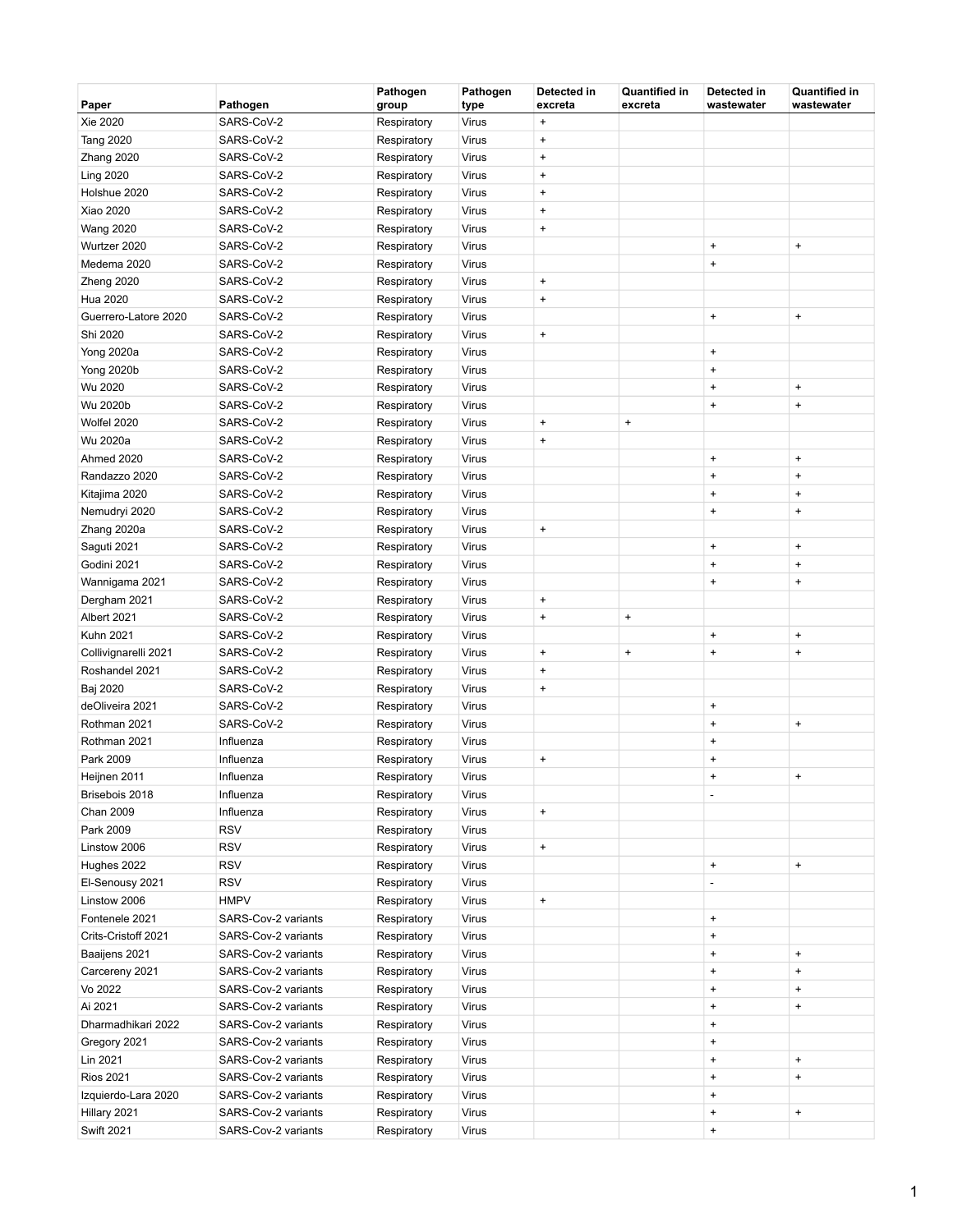| Paper             | Pathogen                 | Pathogen<br>group | Pathogen<br>type | Detected in<br>excreta | <b>Quantified in</b><br>excreta | Detected in<br>wastewater        | <b>Quantified in</b><br>wastewater |
|-------------------|--------------------------|-------------------|------------------|------------------------|---------------------------------|----------------------------------|------------------------------------|
| Avgeris 2021      | SARS-Cov-2 variants      | Respiratory       | Virus            |                        |                                 | $\ddot{}$                        |                                    |
| <b>Wurtz 2021</b> | SARS-Cov-2 variants      | Respiratory       | Virus            |                        |                                 | $\ddot{}$                        |                                    |
| LaRosa 2021       | SARS-Cov-2 variants      | Respiratory       | Virus            |                        |                                 | $\ddot{}$                        | $\begin{array}{c} + \end{array}$   |
| Mondal 2021       | SARS-Cov-2 variants      | Respiratory       | Virus            |                        |                                 | $\ddot{}$                        | $\ddot{}$                          |
| Rouchka 2021      | SARS-Cov-2 variants      | Respiratory       | Virus            |                        |                                 | $\ddot{}$                        | $\ddot{}$                          |
| Agrawal 2021      | SARS-Cov-2 variants      | Respiratory       | Virus            |                        |                                 | $\ddot{}$                        |                                    |
| Bar-Or 2021       | SARS-Cov-2 variants      | Respiratory       | Virus            |                        |                                 | $\ddot{}$                        |                                    |
| Bi 2021           | SARS-Cov-2 variants      | Respiratory       | Virus            |                        |                                 | $\ddot{}$                        |                                    |
| Martin 2020       | SARS-Cov-2 variants      | Respiratory       | Virus            |                        |                                 | $\ddot{}$                        | $\begin{array}{c} + \end{array}$   |
| Faden 2002        | Streptococcus pneumoniae | Respiratory       | Bacteria         | $\ddot{}$              |                                 |                                  |                                    |
| Andreo 2008       | Streptococcus pneumoniae | Respiratory       | <b>Bacteria</b>  | $\pmb{+}$              |                                 |                                  |                                    |
| Slupsky 2009      | Streptococcus pneumoniae | Respiratory       | Bacteria         | $\pmb{+}$              |                                 |                                  |                                    |
| Vancikova 2013    | Streptococcus pneumoniae | Respiratory       | Bacteria         | $\pmb{+}$              |                                 |                                  |                                    |
| Bhatia 2017       | Streptococcus pneumoniae | Respiratory       | Bacteria         |                        |                                 | ?                                |                                    |
| Limayem 2019      | Streptococcus pneumoniae | Respiratory       | <b>Bacteria</b>  |                        |                                 | ?                                |                                    |
| Drigo 2021        | Streptococcus pneumoniae | Respiratory       | Bacteria         |                        |                                 | ?                                | $\ddot{}$                          |
| Park 2009         | Influenza A              | Respiratory       | Virus            |                        |                                 | $\ddot{}$                        |                                    |
| Heijnen 2011      | Influenza A              | Respiratory       | Virus            |                        |                                 | $\ddot{}$                        | $\ddot{}$                          |
| Brisebois 2018    | Influenza A              | Respiratory       | Virus            |                        |                                 | L                                |                                    |
| Rothman 2021      | Influenza A              | Respiratory       | Virus            |                        |                                 | $\ddot{}$                        |                                    |
| <b>Chan 2009</b>  | Influenza A              | Respiratory       | Virus            | $\pmb{+}$              | $\pmb{+}$                       |                                  |                                    |
| Brisebois 2018    | Influenza B              | Respiratory       | Virus            |                        |                                 | $\overline{\phantom{a}}$         |                                    |
| Brisebois 2018    | Rhinovirus               | Respiratory       | Virus            |                        |                                 | $\overline{a}$                   |                                    |
| <b>Bibby 2014</b> | Rhinovirus               | Respiratory       | Virus            |                        |                                 | $\ddot{}$                        |                                    |
| Brinkman 2017     | Rhinovirus               | Respiratory       | Virus            |                        |                                 | $\ddot{}$                        |                                    |
| Belhaouari 2021   | Rhinovirus               | Respiratory       | Virus            |                        |                                 | $\ddot{}$                        |                                    |
| Rothman 2021      | Common coronaviruses     | Respiratory       | Virus            |                        |                                 | $\ddot{}$                        |                                    |
| <b>Bibby 2014</b> | Common coronaviruses     | Respiratory       | Virus            |                        |                                 | $\ddot{}$                        |                                    |
| El-Senousy 2021   | Common coronaviruses     | Respiratory       | Virus            |                        |                                 | ÷,                               |                                    |
| Schnagl 1978      | Common coronaviruses     | Respiratory       | Virus            | $\ddot{}$              |                                 |                                  |                                    |
| Gerna 1984        | Common coronaviruses     | Respiratory       | Virus            | $\ddot{}$              |                                 |                                  |                                    |
| <b>Kern 1985</b>  | Common coronaviruses     | Respiratory       | Virus            | $\pmb{+}$              |                                 |                                  |                                    |
| Simhon 1985       | Common coronaviruses     | Respiratory       | Virus            | $\ddot{}$              |                                 |                                  |                                    |
| Leechanachai 1989 | Common coronaviruses     | Respiratory       | Virus            | $\ddot{}$              |                                 |                                  |                                    |
| Belhaouari 2021   | Common coronaviruses     | Respiratory       | Virus            |                        |                                 | $\overline{\phantom{a}}$         |                                    |
| Brisebois 2018    | Adenovirus (unspecified) | Other             | Virus            |                        |                                 | $\ddot{}$                        |                                    |
| Rothman 2021      | Adenovirus (unspecified) | Other             | Virus            |                        |                                 | $\ddot{}$                        |                                    |
| Belhaouari 2021   | Adenovirus (unspecified) | Other             | Virus            |                        |                                 | $\ddot{}$                        |                                    |
| Simhon 1985       | Adenovirus (unspecified) | Other             | Virus            | $\ddot{}$              |                                 |                                  |                                    |
| Santos 2017       | Adenovirus (unspecified) | Other             | Virus            | $\pmb{+}$              |                                 |                                  |                                    |
| O'Brien 2017      | Adenovirus (unspecified) | Other             | Virus            |                        |                                 | $\begin{array}{c} + \end{array}$ |                                    |
| Ryu 2021          | Adenovirus (unspecified) | Other             | Virus            |                        |                                 | $\begin{array}{c} + \end{array}$ | $\begin{array}{c} + \end{array}$   |
| McCall 2020       | Adenovirus (unspecified) | Other             | Virus            |                        |                                 | $\begin{array}{c} + \end{array}$ | $\ddot{}$                          |
| <b>Wang 2020</b>  | Adenovirus (unspecified) | Other             | Virus            |                        |                                 | $\ddot{}$                        | $\ddot{}$                          |
| Morillo 2010      | Adenovirus (unspecified) | Other             | Virus            | $\pmb{+}$              |                                 |                                  |                                    |
| Kouri 2014        | Adenovirus (unspecified) | Other             | Virus            | $\ddot{}$              | $\pmb{+}$                       |                                  |                                    |
| Steele 1987       | Adenovirus (unspecified) | Other             | Virus            | $\ddot{}$              |                                 |                                  |                                    |
| <b>Kang 2001</b>  | Adenovirus (unspecified) | Other             | Virus            | $\pmb{+}$              |                                 |                                  |                                    |
| Kauppinen 2019    | Adenovirus (unspecified) | Other             | Virus            | $\ddot{}$              |                                 |                                  |                                    |
| El-Senousy 2021   | Adenovirus (respiratory) | Respiratory       | Virus            |                        |                                 | $\pmb{+}$                        |                                    |
| Masclaux 2014     | Adenovirus (respiratory) | Respiratory       | Virus            |                        |                                 | $\ddot{}$                        | $\begin{array}{c} + \end{array}$   |
| <b>Bibby 2014</b> | Adenovirus (respiratory) | Respiratory       | Virus            |                        |                                 | $\ddot{}$                        |                                    |
| Osuolale 2015     | Adenovirus (respiratory) | Respiratory       | Virus            |                        |                                 | $\begin{array}{c} + \end{array}$ | $\ddot{}$                          |
| Kroes 2007        | Adenovirus (respiratory) | Respiratory       | Virus            | $\ddot{}$              |                                 |                                  |                                    |
| Vetter 2015       | Adenovirus (respiratory) | Respiratory       | Virus            | $\ddot{}$              | $\ddot{}$                       |                                  |                                    |
| Fong 2010         | Adenovirus (respiratory) | Respiratory       | Virus            |                        |                                 | $\begin{array}{c} + \end{array}$ | $\begin{array}{c} + \end{array}$   |
| Miyamura 1989     | Adenovirus (respiratory) | Respiratory       | Virus            | $\pmb{+}$              |                                 |                                  |                                    |
| Hanaoka 2019      | Adenovirus (respiratory) | Respiratory       | Virus            | $\ddot{}$              | $\ddot{}$                       |                                  |                                    |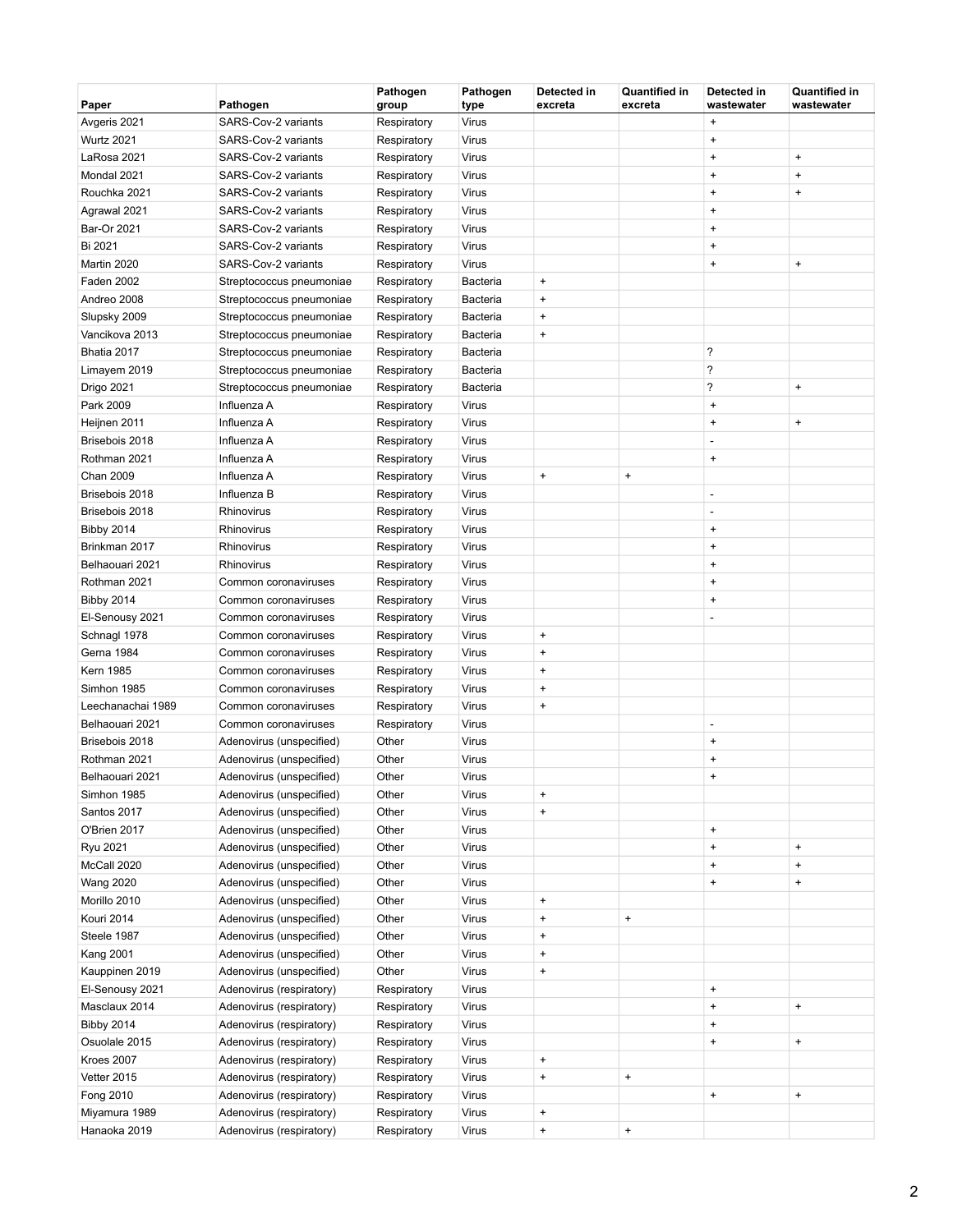| Paper              | Pathogen            | Pathogen<br>group | Pathogen<br>type | Detected in<br>excreta           | <b>Quantified in</b><br>excreta | Detected in<br>wastewater        | <b>Quantified in</b><br>wastewater |
|--------------------|---------------------|-------------------|------------------|----------------------------------|---------------------------------|----------------------------------|------------------------------------|
| El-Senousy 2021    | Adenovirus (F40/41) | GI                | Virus            |                                  |                                 | $\ddot{}$                        |                                    |
| Masclaux 2014      | Adenovirus (F40/41) | GI                | Virus            |                                  |                                 | $\ddot{}$                        | $\begin{array}{c} + \end{array}$   |
| <b>Bibby 2014</b>  | Adenovirus (F40/41) | GI                | Virus            |                                  |                                 | $\ddot{}$                        |                                    |
| Qiu 2015           | Adenovirus (F40/41) | GI                | Virus            |                                  |                                 | $\ddot{}$                        | $\begin{array}{c} + \end{array}$   |
| Osuolale 2015      | Adenovirus (F40/41) | GI                | Virus            |                                  |                                 | $\ddot{}$                        | $\begin{array}{c} + \end{array}$   |
| Uhrbrand 2011      | Adenovirus (F40/41) | GI                | Virus            |                                  |                                 | $\ddot{}$                        | $\ddot{}$                          |
| Reither 2007       | Adenovirus (F40/41) | GI                | Virus            | $\ddot{}$                        |                                 |                                  |                                    |
| Magalhaes 2007     | Adenovirus (F40/41) | GI                | Virus            | $\begin{array}{c} + \end{array}$ |                                 |                                  |                                    |
| Fong 2010          | Adenovirus (F40/41) | GI                | Virus            |                                  |                                 | $\ddot{}$                        | $\ddot{}$                          |
| Liu 2013           | Adenovirus (F40/41) | GI                | Virus            |                                  |                                 | $\ddot{}$                        |                                    |
| <b>Bhan 1988</b>   | Adenovirus (F40/41) | GI                | Virus            | $\ddot{}$                        |                                 |                                  |                                    |
| Kim 1990           | Adenovirus (F40/41) | GI                | Virus            | $\begin{array}{c} + \end{array}$ |                                 |                                  |                                    |
| Van 1992           | Adenovirus (F40/41) | GI                | Virus            | $\begin{array}{c} + \end{array}$ |                                 |                                  |                                    |
| El-Senousy 2021    | <b>HPIV</b>         | Respiratory       | Virus            |                                  |                                 | $\overline{\phantom{a}}$         |                                    |
| <b>Chan 2009</b>   | Campylobacter       | GI                | Bacteria         | $\begin{array}{c} + \end{array}$ |                                 |                                  |                                    |
| Steltzer 1998      | Campylobacter       | GI                | <b>Bacteria</b>  |                                  |                                 | $\ddot{}$                        | $\begin{array}{c} + \end{array}$   |
| Jacob 1990         | Campylobacter       | GI                | Bacteria         |                                  |                                 | $\ddot{}$                        |                                    |
| Jacon 1992         | Campylobacter       | GI                | <b>Bacteria</b>  |                                  |                                 | $\ddot{}$                        |                                    |
| Waage 1999         | Campylobacter       | GI                | Bacteria         |                                  |                                 | $\ddot{}$                        |                                    |
| Stampi 1999        | Campylobacter       | GI                | Bacteria         |                                  |                                 | $\ddot{}$                        | $\ddot{}$                          |
| Moreno 2003        | Campylobacter       | GI                | Bacteria         |                                  |                                 | $\ddot{}$                        |                                    |
| <b>Wery 2008</b>   | Campylobacter       | GI                | Bacteria         |                                  |                                 | $\ddot{}$                        | $\ddot{}$                          |
| Khan 2013          | Campylobacter       | GI                | Bacteria         |                                  |                                 | $\ddot{}$                        |                                    |
| Ugarte-Ruiz 2015   | Campylobacter       | GI                | Bacteria         |                                  |                                 | $\ddot{}$                        |                                    |
| Sheludchenko 2016  | Campylobacter       | GI                | Bacteria         |                                  |                                 | $\ddot{}$                        | $\begin{array}{c} + \end{array}$   |
| Bonetta 2016       | Campylobacter       | GI                | Bacteria         |                                  |                                 | $\ddot{}$                        |                                    |
| Banting 2016       | Campylobacter       | GI                | Bacteria         |                                  |                                 | $\ddot{}$                        | $\ddot{}$                          |
| Park 2016          | Campylobacter       | GI                | Bacteria         |                                  |                                 | ÷,                               |                                    |
| Boehm 2018         | Campylobacter       | GI                | Bacteria         |                                  |                                 | $\ddot{}$                        | $\begin{array}{c} + \end{array}$   |
| Richardson 1983    | Campylobacter       | GI                | Bacteria         | $\begin{array}{c} + \end{array}$ |                                 |                                  |                                    |
| Melamed 1983       | Campylobacter       | GI                | Bacteria         | $\begin{array}{c} + \end{array}$ |                                 |                                  |                                    |
| Figura 1985        | Campylobacter       | GI                | Bacteria         | $\begin{array}{c} + \end{array}$ |                                 |                                  |                                    |
| Salazar-Lindo 1986 | Campylobacter       | GI                | Bacteria         | $\begin{array}{c} + \end{array}$ |                                 |                                  |                                    |
| Mawer 1988         | Campylobacter       | GI                | <b>Bacteria</b>  | ÷,                               |                                 |                                  |                                    |
| Albert 1992        | Campylobacter       | GI                | Bacteria         | $\ddot{}$                        |                                 |                                  |                                    |
| Arthur 1992        | Campylobacter       | GI                | Bacteria         | $\ddot{}$                        |                                 |                                  |                                    |
| Tribble 2010       | Campylobacter       | GI                | Bacteria         | $\begin{array}{c} + \end{array}$ |                                 |                                  |                                    |
| Roy 1992           | Campylobacter       | GI                | Bacteria         | $\ddot{}$                        |                                 |                                  |                                    |
| <b>Cruz 1995</b>   | Campylobacter       | GI                | Bacteria         | $\ddot{}$                        |                                 |                                  |                                    |
| <b>Kang 2001</b>   | Campylobacter       | GI                | Bacteria         | $\pmb{+}$                        |                                 |                                  |                                    |
| <b>Hien 2007</b>   | Campylobacter       | GI                | Bacteria         | $\pmb{+}$                        |                                 |                                  |                                    |
| Kauppinen 2019     | Campylobacter       | GI                | <b>Bacteria</b>  | $\qquad \qquad \blacksquare$     |                                 | $\overline{\phantom{a}}$         |                                    |
| Zheng 2020         | Campylobacter       | GI                | <b>Bacteria</b>  |                                  |                                 | $\begin{array}{c} + \end{array}$ |                                    |
| Chan 2009          | Salmonella          | GI                | <b>Bacteria</b>  | $\ddot{}$                        |                                 |                                  |                                    |
| <b>Wery 2008</b>   | Salmonella          | GI                | Bacteria         |                                  |                                 | $\pmb{+}$                        | $\pmb{+}$                          |
| Levantesi 2010     | Salmonella          | GI                | <b>Bacteria</b>  |                                  |                                 | L.                               |                                    |
| Sheludchenko 2016  | Salmonella          | GI                | Bacteria         |                                  |                                 | $\ddot{}$                        | $\ddot{}$                          |
| Bonetta 2016       | Salmonella          | GI                | Bacteria         |                                  |                                 | $\ddot{}$                        |                                    |
| Boehm 2018         | Salmonella          | GI                | <b>Bacteria</b>  |                                  |                                 | $\ddot{}$                        | $\begin{array}{c} + \end{array}$   |
| Melamed 1983       | Salmonella          | GI                | Bacteria         | $\pmb{+}$                        |                                 |                                  |                                    |
| Figura 1985        | Salmonella          | GI                | <b>Bacteria</b>  | $\ddot{}$                        |                                 |                                  |                                    |
| Arthur 1992        | Salmonella          | GI                | <b>Bacteria</b>  | $\ddot{}$                        |                                 |                                  |                                    |
| Pitkajarvi 1996    | Salmonella          | GI                | <b>Bacteria</b>  | $\pmb{+}$                        |                                 |                                  |                                    |
| Balfour 1999       | Salmonella          | GI                | Bacteria         | $\ddot{}$                        |                                 |                                  |                                    |
| Murase 2000        | Salmonella          | GI                | Bacteria         | $\pmb{+}$                        |                                 |                                  |                                    |
| Raza 2011          | Salmonella          | GI                | Bacteria         | $\begin{array}{c} + \end{array}$ |                                 |                                  |                                    |
| Wuthe 1992         | Salmonella          | GI                | Bacteria         | $\begin{array}{c} + \end{array}$ |                                 |                                  |                                    |
| Chaicumpa 1992     | Salmonella          | GI                | <b>Bacteria</b>  | $\ddot{}$                        |                                 |                                  |                                    |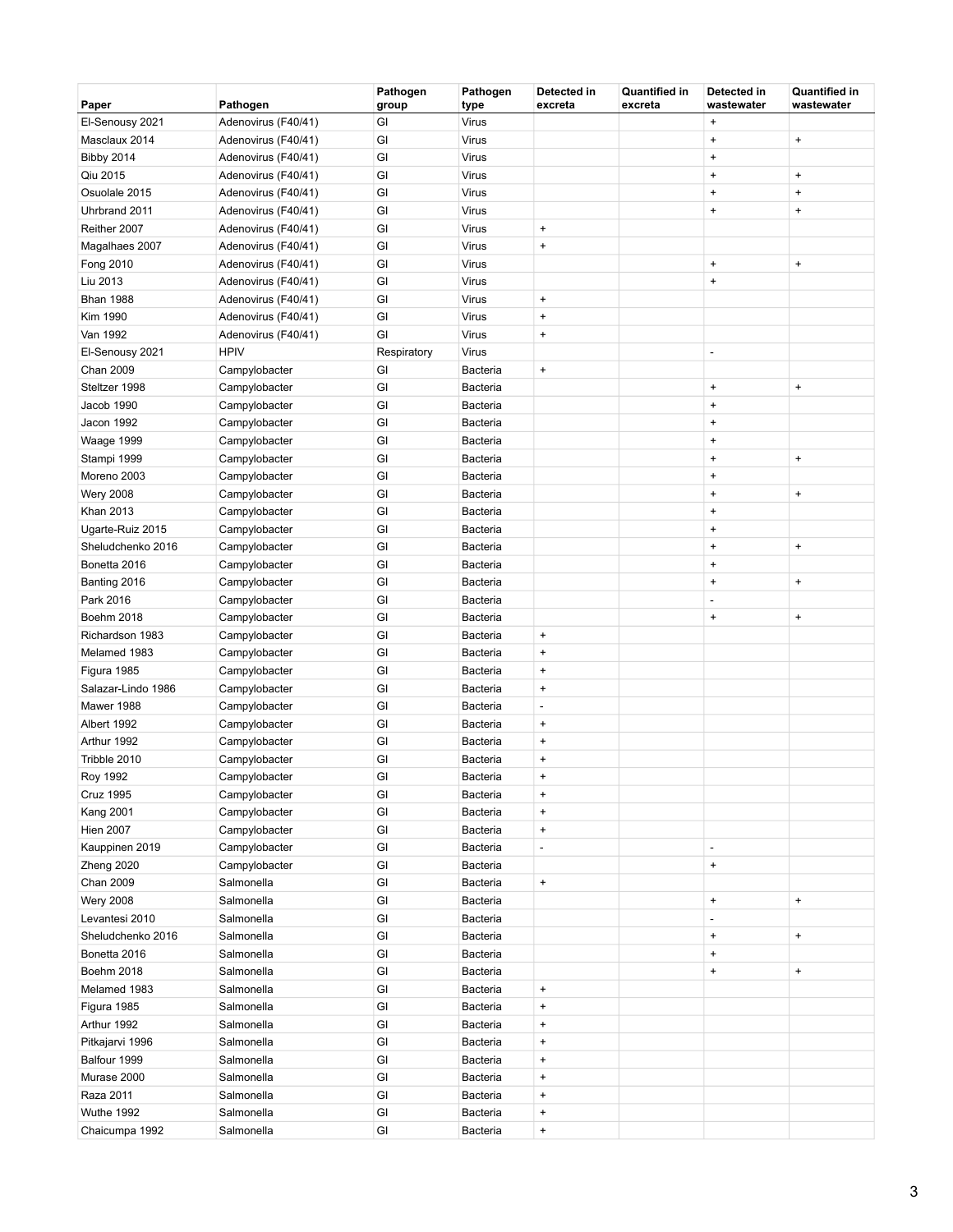| Paper              | Pathogen    | Pathogen<br>group | Pathogen<br>type | Detected in<br>excreta           | <b>Quantified in</b><br>excreta | Detected in<br>wastewater        | <b>Quantified in</b><br>wastewater |
|--------------------|-------------|-------------------|------------------|----------------------------------|---------------------------------|----------------------------------|------------------------------------|
| Yan 2018           | Salmonella  | GI                | Bacteria         |                                  |                                 | $\ddot{}$                        | $\begin{array}{c} + \end{array}$   |
| Kinde 1997         | Salmonella  | GI                | Bacteria         |                                  |                                 | $\ddot{}$                        |                                    |
| <b>Berge 2006</b>  | Salmonella  | GI                | Bacteria         |                                  |                                 | $\ddot{}$                        |                                    |
| Schoub 1977        | Salmonella  | GI                | Bacteria         | $\ddot{}$                        |                                 |                                  |                                    |
| Echeverria 1986    | Salmonella  | GI                | Bacteria         | $\ddot{}$                        |                                 |                                  |                                    |
| <b>Kang 2001</b>   | Salmonella  | GI                | Bacteria         | $\qquad \qquad \blacksquare$     |                                 |                                  |                                    |
| Dadi 2021          | Salmonella  | GI                | Bacteria         |                                  |                                 | $\ddot{}$                        |                                    |
| Al-Quraan 2020     | Salmonella  | GI                | Bacteria         |                                  |                                 | $\pmb{+}$                        |                                    |
| Janahi 2020        | Salmonella  | GI                | Bacteria         |                                  |                                 | $\ddot{}$                        | $\begin{array}{c} + \end{array}$   |
| Ekwanzala 2020     | Salmonella  | GI                | Bacteria         |                                  |                                 | $\ddot{}$                        |                                    |
| Andleeb 2018       | Salmonella  | GI                | Bacteria         |                                  |                                 | $\ddot{}$                        |                                    |
| Mecha 2017         | Salmonella  | GI                | Bacteria         |                                  |                                 | $\ddot{}$                        | $\begin{array}{c} + \end{array}$   |
| Nkansah 2016       | Salmonella  | GI                | Bacteria         |                                  |                                 | ÷,                               |                                    |
| Shingare 2017      | Salmonella  | GI                | Bacteria         |                                  |                                 | $\begin{array}{c} + \end{array}$ | $\begin{array}{c} + \end{array}$   |
| Teklehaimanot 2015 | Salmonella  | GI                | Bacteria         |                                  |                                 | $\ddot{}$                        | $\begin{array}{c} + \end{array}$   |
| Zhou 2014          | Salmonella  | GI                | Bacteria         |                                  |                                 | $\ddot{}$                        | $\ddot{}$                          |
| Teklehaimanot 2014 | Salmonella  | GI                | Bacteria         |                                  |                                 | $\ddot{}$                        |                                    |
| <b>Hien 2007</b>   | Salmonella  | GI                | Bacteria         | $\begin{array}{c} + \end{array}$ |                                 |                                  |                                    |
| Savichtcheva 2007  | Salmonella  | GI                | Bacteria         |                                  |                                 | $\ddot{}$                        |                                    |
| Kauppinen 2019     | Salmonella  | GI                | Bacteria         | $\qquad \qquad \blacksquare$     |                                 | $\overline{a}$                   |                                    |
| Melamed 1983       | Shigella    | GI                | Bacteria         | $\ddot{}$                        |                                 |                                  |                                    |
| Arthur 1992        | Shigella    | GI                | Bacteria         | $\ddot{}$                        |                                 |                                  |                                    |
| Pisarchik 1974     | Shigella    | GI                | Bacteria         | $\ddot{}$                        |                                 |                                  |                                    |
| Levine 1975        | Shigella    | GI                | Bacteria         | $\ddot{}$                        | $\pmb{+}$                       |                                  |                                    |
| Schoub 1977        | Shigella    | GI                | Bacteria         | $\begin{array}{c} + \end{array}$ |                                 |                                  |                                    |
| Kabir 1984         | Shigella    | GI                | Bacteria         | $\ddot{}$                        |                                 |                                  |                                    |
| Echeverria 1986    | Shigella    | GI                | Bacteria         | $\ddot{}$                        |                                 |                                  |                                    |
| Erkinbekova 1992   | Shigella    | GI                | Bacteria         | $\ddot{}$                        |                                 |                                  |                                    |
| <b>Roy 1992</b>    | Shigella    | GI                | Bacteria         | $\ddot{}$                        |                                 |                                  |                                    |
| Munoz 1995         | Shigella    | GI                | Bacteria         | $\begin{array}{c} + \end{array}$ |                                 |                                  |                                    |
| <b>Vihn 2000</b>   | Shigella    | GI                | Bacteria         | $\ddot{}$                        |                                 |                                  |                                    |
| <b>Kang 2001</b>   | Shigella    | GI                | Bacteria         | $\ddot{}$                        |                                 |                                  |                                    |
| Hamilton-West 2007 | Shigella    | GI                | Bacteria         | $\ddot{}$                        |                                 |                                  |                                    |
| Dadi 2021          | Shigella    | GI                | Bacteria         |                                  |                                 | $\ddot{}$                        |                                    |
| Al-Quraan 2020     | Shigella    | GI                | Bacteria         |                                  |                                 | $\ddot{}$                        |                                    |
| Janahi 2020        | Shigella    | GI                | Bacteria         |                                  |                                 | $\ddot{}$                        | $\ddot{}$                          |
| Zheng 2020         | Shigella    | GI                | Bacteria         |                                  |                                 | $\ddot{}$                        |                                    |
| Ekwanzala 2020     | Shigella    | GI                | Bacteria         |                                  |                                 | $\ddot{}$                        |                                    |
| Andleeb 2018       | Shigella    | GI                | Bacteria         |                                  |                                 | $\ddot{}$                        |                                    |
| Parvez 2017        | Shigella    | GI                | Bacteria         |                                  |                                 | $\begin{array}{c} + \end{array}$ |                                    |
| Lamba 2017         | Shigella    | GI                | Bacteria         |                                  |                                 | $\ddot{}$                        |                                    |
| Mecha 2017         | Shigella    | $\mathsf{GI}$     | <b>Bacteria</b>  |                                  |                                 | $\begin{array}{c} + \end{array}$ | $\ddot{}$                          |
| Nkansah 2016       | Shigella    | GI                | Bacteria         |                                  |                                 | ÷,                               |                                    |
| Shingare 2017      | Shigella    | GI                | <b>Bacteria</b>  |                                  |                                 | $\pmb{+}$                        | $\pmb{+}$                          |
| <b>Yang 2016</b>   | Shigella    | GI                | Bacteria         |                                  |                                 | $\ddot{}$                        | $\pmb{+}$                          |
| Teklehaimanot 2015 | Shigella    | GI                | <b>Bacteria</b>  |                                  |                                 | $\ddot{}$                        | $\ddot{}$                          |
| Zhou 2014          | Shigella    | GI                | Bacteria         |                                  |                                 | $\pmb{+}$                        | $\ddot{}$                          |
| Teklehaimanot 2014 | Shigella    | GI                | Bacteria         |                                  |                                 | $\ddot{}$                        |                                    |
| Xia 2013           | Shigella    | GI                | <b>Bacteria</b>  |                                  |                                 | $\ddot{}$                        |                                    |
| <b>Hien 2007</b>   | Shigella    | GI                | Bacteria         | $\ddot{}$                        |                                 |                                  |                                    |
| Savichtcheva 2007  | Shigella    | GI                | <b>Bacteria</b>  |                                  |                                 | $\begin{array}{c} + \end{array}$ |                                    |
| Bonetta 2016       | <b>STEC</b> | GI                | <b>Bacteria</b>  |                                  |                                 |                                  |                                    |
| Boehm 2018         | <b>STEC</b> | GI                | <b>Bacteria</b>  |                                  |                                 | $\pmb{+}$                        | $\pmb{+}$                          |
| Arthur 1992        | <b>STEC</b> | GI                | Bacteria         | $\pmb{+}$                        |                                 |                                  |                                    |
| <b>Kang 2001</b>   | <b>STEC</b> | GI                | Bacteria         | $\ddot{}$                        |                                 |                                  |                                    |
| Garcia-Aljaro 2005 | <b>STEC</b> | GI                | Bacteria         |                                  |                                 | $\ddot{}$                        |                                    |
| Savichtcheva 2007  | <b>STEC</b> | GI                | Bacteria         |                                  |                                 | $\ddot{}$                        |                                    |
| Harries 2016       | <b>STEC</b> | $\mathsf{GI}$     | Bacteria         | $\ddot{}$                        |                                 |                                  |                                    |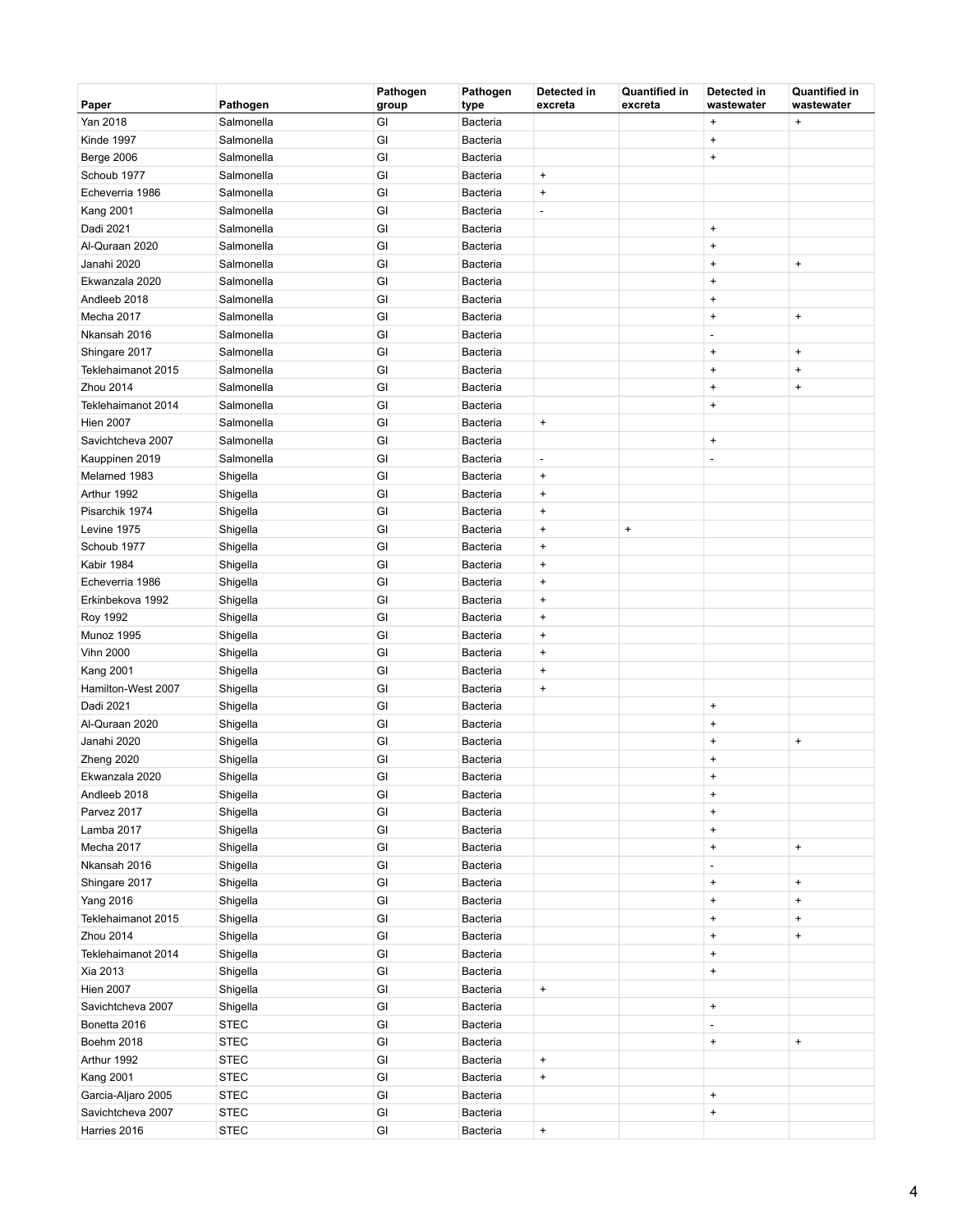| Paper                  | Pathogen    | Pathogen<br>group | Pathogen<br>type | Detected in<br>excreta           | <b>Quantified in</b><br>excreta | Detected in<br>wastewater        | <b>Quantified in</b><br>wastewater |
|------------------------|-------------|-------------------|------------------|----------------------------------|---------------------------------|----------------------------------|------------------------------------|
| Martinez-Castillo 2013 | <b>STEC</b> | GI                | Bacteria         | $\bf{+}$                         | $\bf{+}$                        |                                  |                                    |
| Vonberg 2013           | <b>STEC</b> | GI                | Bacteria         | $\bf{+}$                         |                                 |                                  |                                    |
| Busch 2007             | <b>STEC</b> | GI                | Bacteria         | $\bf{+}$                         |                                 |                                  |                                    |
| Bolukaoto 2019         | <b>STEC</b> | GI                | Bacteria         | $\bf{+}$                         |                                 | $\begin{array}{c} + \end{array}$ |                                    |
| Haymaker 2019          | <b>STEC</b> | GI                | Bacteria         |                                  |                                 | $\pmb{+}$                        |                                    |
| Zhu 2019               | <b>STEC</b> | GI                | <b>Bacteria</b>  |                                  |                                 | $\overline{a}$                   |                                    |
| Divya 2019             | <b>STEC</b> | GI                | Bacteria         |                                  |                                 | $\pmb{+}$                        |                                    |
| Bibbal 2018            | <b>STEC</b> | GI                | Bacteria         |                                  |                                 | $\pmb{+}$                        |                                    |
| Bonetta 2016           | <b>STEC</b> | GI                | Bacteria         |                                  |                                 | $\begin{array}{c} + \end{array}$ |                                    |
| Franz 2015             | <b>STEC</b> | GI                | Bacteria         |                                  |                                 | $\overline{a}$                   |                                    |
| Ahmed 2015             | <b>STEC</b> | GI                | Bacteria         | $\qquad \qquad \blacksquare$     |                                 | $\overline{a}$                   |                                    |
| Ayaz 2014              | <b>STEC</b> | GI                | Bacteria         |                                  |                                 | $\begin{array}{c} + \end{array}$ |                                    |
| <b>Yang 2014</b>       | <b>STEC</b> | GI                | Bacteria         |                                  |                                 | $\begin{array}{c} + \end{array}$ | $\begin{array}{c} + \end{array}$   |
| Martinez-Castillo 2012 | <b>STEC</b> | GI                | Bacteria         |                                  |                                 | $\begin{array}{c} + \end{array}$ |                                    |
| Lieneman 2010          | <b>STEC</b> | GI                | Bacteria         | $\pmb{+}$                        |                                 | $\pmb{+}$                        |                                    |
| Heijnen 2006           | <b>STEC</b> | GI                | <b>Bacteria</b>  |                                  |                                 | $\pmb{+}$                        | $\pmb{+}$                          |
| Loukiadis 2006         | <b>STEC</b> | GI                | Bacteria         |                                  |                                 | $\ddot{}$                        |                                    |
| Vernozy-Rozand 2002    | <b>STEC</b> | GI                | Bacteria         |                                  |                                 | $\pmb{+}$                        |                                    |
| Ibekwe 2002            | <b>STEC</b> | GI                | Bacteria         |                                  |                                 | $\begin{array}{c} + \end{array}$ | $\begin{array}{c} + \end{array}$   |
| Um 2016                | <b>STEC</b> | GI                | Bacteria         |                                  |                                 | $\pmb{+}$                        |                                    |
| <b>Chern 2004</b>      | <b>STEC</b> | GI                | Bacteria         |                                  |                                 | $\pmb{+}$                        | $\pmb{+}$                          |
| Karch 1995             | <b>STEC</b> | GI                | Bacteria         | $\begin{array}{c} + \end{array}$ |                                 |                                  |                                    |
| Diallo 2013            | <b>STEC</b> | GI                | Bacteria         |                                  |                                 | $\begin{array}{c} + \end{array}$ |                                    |
| O'Donnell 2002         | <b>VTEC</b> | GI                | Bacteria         | $\bf{+}$                         |                                 |                                  |                                    |
| <b>Clark 1997</b>      | <b>VTEC</b> | GI                | Bacteria         | $\bf{+}$                         |                                 |                                  |                                    |
| Chapman 1997           | <b>VTEC</b> | GI                | Bacteria         | $\bf{+}$                         |                                 |                                  |                                    |
| Vernozy-Rozand 2002    | <b>VTEC</b> | GI                | Bacteria         |                                  |                                 | $\pmb{+}$                        |                                    |
| Figura 1985            | <b>EPEC</b> | GI                | Bacteria         | $\bf{+}$                         |                                 |                                  |                                    |
| <b>Roy 1992</b>        | <b>EPEC</b> | GI                | Bacteria         | $\bf{+}$                         |                                 |                                  |                                    |
| <b>Kang 2001</b>       | <b>EPEC</b> | GI                | Bacteria         | $\begin{array}{c} + \end{array}$ |                                 |                                  |                                    |
| <b>Hien 2007</b>       | <b>EPEC</b> | GI                | Bacteria         | $\bf{+}$                         |                                 |                                  |                                    |
| Haymaker 2019          | <b>EPEC</b> | GI                | Bacteria         |                                  |                                 | $\pmb{+}$                        |                                    |
| Bibbal 2018            | <b>EPEC</b> | GI                | Bacteria         |                                  |                                 | $\pmb{+}$                        |                                    |
| Franz 2015             | <b>EPEC</b> | GI                | Bacteria         |                                  |                                 | $\pmb{+}$                        |                                    |
| Ahmed 2015             | <b>EPEC</b> | GI                | Bacteria         | $\pmb{+}$                        | $\pmb{+}$                       | $\pmb{+}$                        |                                    |
| Ayaz 2014              | <b>EPEC</b> | GI                | Bacteria         |                                  |                                 | $\ddot{}$                        |                                    |
| <b>Yang 2014</b>       | <b>EPEC</b> | GI                | <b>Bacteria</b>  |                                  |                                 | $\begin{array}{c} + \end{array}$ | $\begin{array}{c} + \end{array}$   |
| Lieneman 2010          | <b>EPEC</b> | GI                | Bacteria         | $\ddot{}$                        |                                 | $\ddot{}$                        |                                    |
| Loukiadis 2006         | <b>EPEC</b> | GI                | <b>Bacteria</b>  |                                  |                                 | $\begin{array}{c} + \end{array}$ |                                    |
| Vernozy-Rozand 2002    | <b>EPEC</b> | GI                | Bacteria         |                                  |                                 | $\pmb{+}$                        |                                    |
| Ibekwe 2002            | EPEC        | GI                | Bacteria         |                                  |                                 | $\pmb{+}$                        | $\boldsymbol{+}$                   |
| Moreira 1997           | EPEC        | GI                | <b>Bacteria</b>  | $\begin{array}{c} + \end{array}$ |                                 |                                  |                                    |
| Withrington 1981       | <b>EPEC</b> | GI                | Bacteria         | $\bf{+}$                         |                                 |                                  |                                    |
| Speranskii 1977        | EPEC        | GI                | Bacteria         | $\pmb{+}$                        |                                 |                                  |                                    |
| Adegoke 2020           | EPEC        | GI                | Bacteria         |                                  |                                 | $\overline{a}$                   |                                    |
| Kauppinen 2019         | EPEC        | GI                | <b>Bacteria</b>  | $\pmb{+}$                        |                                 | $\pmb{+}$                        |                                    |
| Igwaran 2018           | EPEC        | GI                | Bacteria         |                                  |                                 | ÷,                               |                                    |
| Poma 2016              | <b>EPEC</b> | GI                | Bacteria         |                                  |                                 | $\pmb{+}$                        |                                    |
| Adefisoye 2016         | EPEC        | GI                | Bacteria         |                                  |                                 | $\pmb{+}$                        |                                    |
| Huang 2011             | EPEC        | GI                | Bacteria         |                                  |                                 | $\pmb{+}$                        |                                    |
| Al-Jabouri 1985        | EPEC        | GI                | <b>Bacteria</b>  |                                  |                                 | $\pmb{+}$                        |                                    |
| Abshire 1976           | EPEC        | GI                | Bacteria         |                                  |                                 | $\pmb{+}$                        |                                    |
| Gustafson 1969         | EPEC        | GI                | Bacteria         |                                  |                                 | $\pmb{+}$                        |                                    |
| Figura 1985            | EAEC        | GI                | Bacteria         | $\pmb{+}$                        |                                 |                                  |                                    |
| Arthur 1992            | EAEC        | GI                | Bacteria         | $\pmb{+}$                        |                                 |                                  |                                    |
| Franz 2015             | EAEC        | GI                | Bacteria         |                                  |                                 | $\boldsymbol{+}$                 |                                    |
| Lieneman 2010          | EAEC        | GI                | Bacteria         | $\pmb{+}$                        |                                 |                                  |                                    |
| Adegoke 2020           | EAEC        | GI                | Bacteria         |                                  |                                 | $\pmb{+}$                        |                                    |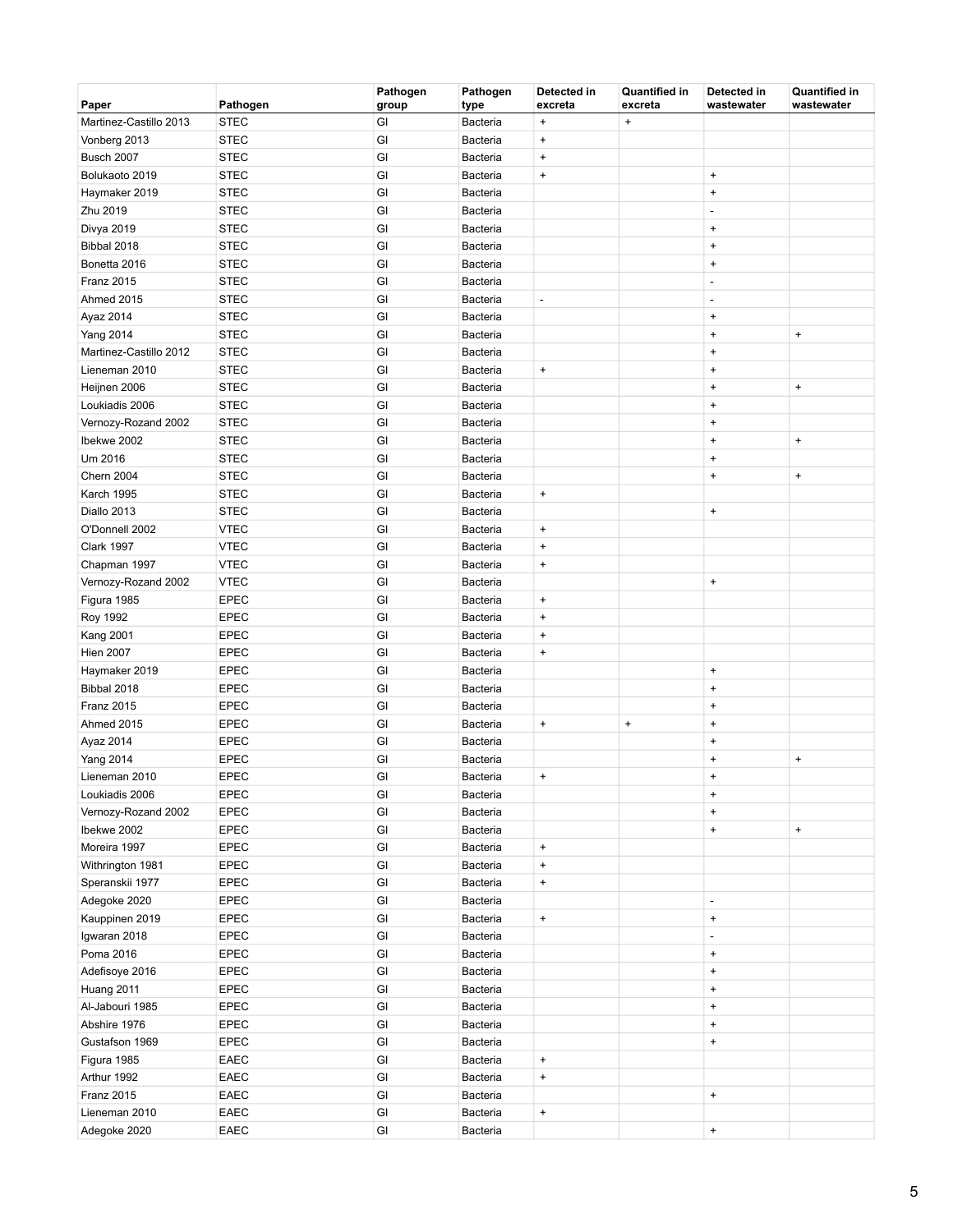| Paper                 | Pathogen              | Pathogen<br>group | Pathogen<br>type | Detected in<br>excreta           | <b>Quantified in</b><br>excreta | Detected in<br>wastewater | <b>Quantified in</b><br>wastewater |
|-----------------------|-----------------------|-------------------|------------------|----------------------------------|---------------------------------|---------------------------|------------------------------------|
| Kauppinen 2019        | <b>EAEC</b>           | GI                | Bacteria         | $\begin{array}{c} + \end{array}$ |                                 |                           |                                    |
| Igwaran 2018          | EAEC                  | GI                | Bacteria         |                                  |                                 | ÷,                        |                                    |
| Poma 2016             | EAEC                  | GI                | Bacteria         |                                  |                                 | $\ddot{}$                 |                                    |
| Adefisoye 2016        | EAEC                  | GI                | Bacteria         |                                  |                                 | $\bf +$                   |                                    |
| Huang 2011            | EAEC                  | GI                | Bacteria         |                                  |                                 | $\bf +$                   |                                    |
| Chan 1994             | EAEC                  | GI                | Bacteria         | $\bf{+}$                         |                                 |                           |                                    |
| <b>Kang 2001</b>      | EAEC                  | GI                | Bacteria         | $\ddot{}$                        |                                 |                           |                                    |
| <b>Hien 2007</b>      | <b>EAEC</b>           | GI                | Bacteria         | $\ddot{}$                        |                                 |                           |                                    |
| Huang 2006            | EAEC                  | GI                | Bacteria         | $\begin{array}{c} + \end{array}$ |                                 |                           |                                    |
| Figura 1985           | EIEC                  | GI                | Bacteria         | $\begin{array}{c} + \end{array}$ |                                 |                           |                                    |
| Arthur 1992           | EIEC                  | GI                | Bacteria         | $\begin{array}{c} + \end{array}$ |                                 |                           |                                    |
| <b>Hien 2007</b>      | EIEC                  | GI                | Bacteria         | $\begin{array}{c} + \end{array}$ |                                 |                           |                                    |
| Franz 2015            | EIEC                  | GI                | Bacteria         |                                  |                                 | $\bf +$                   |                                    |
| Lieneman 2010         | EIEC                  | GI                | Bacteria         | $\ddot{}$                        |                                 | $\bf +$                   |                                    |
| Poma 2016             | EIEC                  | GI                | Bacteria         |                                  |                                 | $\bf +$                   |                                    |
| Huang 2011            | EIEC                  | GI                | Bacteria         |                                  |                                 | $\bf +$                   |                                    |
| Arthur 1992           | <b>ETEC</b>           | GI                | Bacteria         | $\bf{+}$                         |                                 |                           |                                    |
| Bovee-Oudenhoven 2003 | <b>ETEC</b>           | GI                | Bacteria         | $\ddot{}$                        | $\bf{+}$                        |                           |                                    |
| Schoub 1977           | <b>ETEC</b>           | GI                | Bacteria         | $\begin{array}{c} + \end{array}$ |                                 |                           |                                    |
| <b>Rowe 1978</b>      | <b>ETEC</b>           | GI                | Bacteria         | $\begin{array}{c} + \end{array}$ |                                 |                           |                                    |
| Echeverria 1986       | <b>ETEC</b>           | GI                | Bacteria         | $\begin{array}{c} + \end{array}$ |                                 |                           |                                    |
| <b>Roy 1992</b>       | <b>ETEC</b>           | GI                | Bacteria         | $\ddot{}$                        |                                 |                           |                                    |
| <b>Kang 2001</b>      | <b>ETEC</b>           | GI                | Bacteria         | $\ddot{}$                        |                                 |                           |                                    |
| <b>Hien 2007</b>      | <b>ETEC</b>           | GI                | Bacteria         | $\begin{array}{c} + \end{array}$ |                                 |                           |                                    |
| Savichtcheva 2007     | <b>ETEC</b>           | GI                | Bacteria         |                                  |                                 | $\bf{+}$                  |                                    |
| Franz 2015            | <b>ETEC</b>           | GI                | Bacteria         |                                  |                                 | $\bf{+}$                  |                                    |
| Lieneman 2010         | <b>ETEC</b>           | GI                | Bacteria         | $\bf{+}$                         |                                 | $\bf{+}$                  |                                    |
| <b>Chern 2004</b>     | ETEC                  | GI                | Bacteria         |                                  |                                 | $\bf{+}$                  | $\bf{+}$                           |
| Finkelstein 1976      | <b>ETEC</b>           | GI                | Bacteria         | $\bf{+}$                         |                                 |                           |                                    |
| Adegoke 2020          | <b>ETEC</b>           | GI                | Bacteria         |                                  |                                 | $\bf{+}$                  |                                    |
| Kauppinen 2019        | <b>ETEC</b>           | GI                | <b>Bacteria</b>  | $\bf{+}$                         |                                 |                           |                                    |
| Igwaran 2018          | <b>ETEC</b>           | GI                | Bacteria         |                                  |                                 | $\overline{\phantom{a}}$  |                                    |
| Poma 2016             | <b>ETEC</b>           | GI                | Bacteria         |                                  |                                 | $\bf{+}$                  |                                    |
| Adefisoye 2016        | <b>ETEC</b>           | GI                | Bacteria         |                                  |                                 | $\bf{+}$                  |                                    |
| Huang 2011            | <b>ETEC</b>           | GI                | Bacteria         |                                  |                                 | $\overline{\phantom{a}}$  |                                    |
| Savichtcheva 2007     | <b>EHEC</b>           | GI                | Bacteria         |                                  |                                 | $\bf{+}$                  |                                    |
| Busch 2007            | <b>EHEC</b>           | GI                | Bacteria         | $\bf{+}$                         |                                 |                           |                                    |
| Izumi 1998            | <b>EHEC</b>           | GI                | Bacteria         | $\ddot{}$                        |                                 |                           |                                    |
| Bolukaoto 2019        | <b>EHEC</b>           | GI                | Bacteria         | $\pmb{+}$                        |                                 | $\bf{+}$                  |                                    |
| Haymaker 2019         | <b>EHEC</b>           | GI                | Bacteria         |                                  |                                 | $\bf{+}$                  |                                    |
| Bibbal 2018           | EHEC                  | GI                | Bacteria         |                                  |                                 | $\ddot{}$                 |                                    |
| Lieneman 2010         | <b>EHEC</b>           | GI                | Bacteria         | $\bf{+}$                         |                                 | $\ddot{}$                 |                                    |
| <b>Chern 2004</b>     | <b>EHEC</b>           | GI                | Bacteria         |                                  |                                 | $\boldsymbol{+}$          | $\ddot{}$                          |
| Kauppinen 2019        | <b>EHEC</b>           | GI                | Bacteria         | $\bf{+}$                         |                                 |                           |                                    |
| Igwaran 2018          | <b>EHEC</b>           | $\mathsf{GI}$     | Bacteria         |                                  |                                 | $\overline{\phantom{a}}$  |                                    |
| Huang 2011            | <b>EHEC</b>           | GI                | Bacteria         |                                  |                                 | $\bf{+}$                  |                                    |
| Karch 1995            | <b>EHEC</b>           | GI                | Bacteria         | $\bf{+}$                         |                                 |                           |                                    |
| Mellmann 2005         | EHEC                  | GI                | Bacteria         | $\pmb{+}$                        |                                 |                           |                                    |
| Divya 2019            | <b>ExPEC</b>          | Other             | Bacteria         |                                  |                                 | $\bf{+}$                  |                                    |
| Franz 2015            | ExPEC                 | Other             | Bacteria         |                                  |                                 | $\bf{+}$                  |                                    |
| Adefisoye 2016        | ExPEC                 | Other             | Bacteria         |                                  |                                 | $\ddot{}$                 |                                    |
| Diallo 2013           | <b>ExPEC</b>          | Other             | Bacteria         |                                  |                                 | $\bf{+}$                  |                                    |
| Gomi 2017             | ExPEC                 | Other             | Bacteria         |                                  |                                 | $\bf{+}$                  |                                    |
| Tanaka 2019           | <b>ExPEC</b>          | Other             | Bacteria         |                                  |                                 | $\ddot{}$                 |                                    |
| Zhi 2020              | <b>ExPEC</b>          | Other             | Bacteria         |                                  |                                 | $\ddot{}$                 |                                    |
| Ledbetter 1973        | Klebsiella pneumoniae | GI                | Bacteria         |                                  |                                 | $\bf{+}$                  |                                    |
| Drigo 2021            | Klebsiella pneumoniae | GI                | Bacteria         |                                  |                                 | $\boldsymbol{+}$          | $\boldsymbol{+}$                   |
| Figura 1985           | Klebsiella pneumoniae | GI                | Bacteria         | $\pm$                            |                                 |                           |                                    |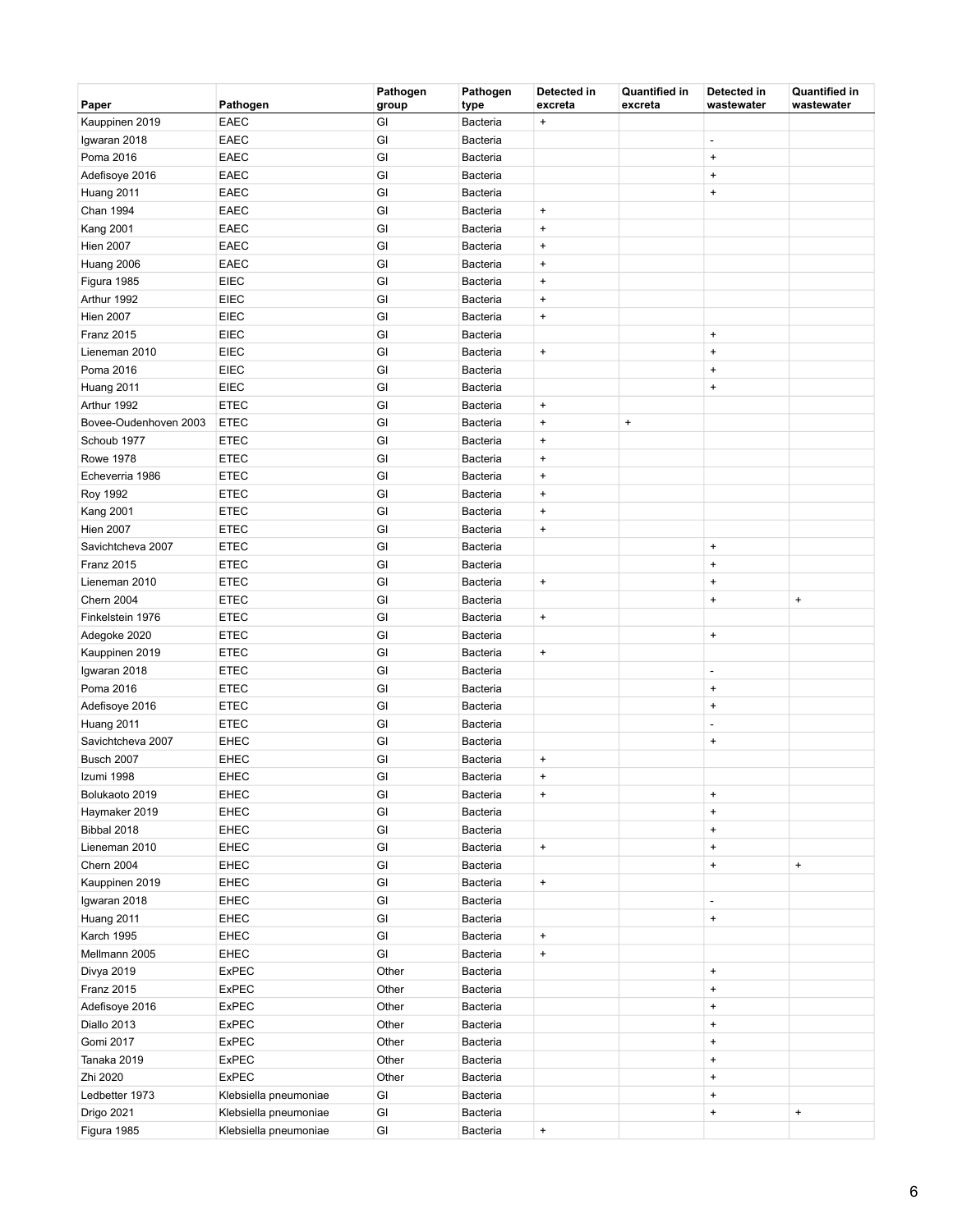| Paper              | Pathogen                | Pathogen<br>group | Pathogen<br>type | Detected in<br>excreta           | <b>Quantified in</b><br>excreta | Detected in<br>wastewater        | Quantified in<br>wastewater      |
|--------------------|-------------------------|-------------------|------------------|----------------------------------|---------------------------------|----------------------------------|----------------------------------|
| Schoub 1977        | Klebsiella pneumoniae   | GI                | Bacteria         | $\bf{+}$                         |                                 |                                  |                                  |
| Dadi 2021          | Klebsiella pneumoniae   | GI                | Bacteria         |                                  |                                 | $\begin{array}{c} + \end{array}$ |                                  |
| Zheng 2020         | Klebsiella pneumoniae   | GI                | <b>Bacteria</b>  |                                  |                                 | $\ddot{}$                        |                                  |
| Lamba 2017         | Klebsiella pneumoniae   | GI                | Bacteria         |                                  |                                 | $\ddot{}$                        |                                  |
| <b>Yang 2016</b>   | Klebsiella pneumoniae   | GI                | Bacteria         |                                  |                                 | $\ddot{}$                        | $\ddot{}$                        |
| Xia 2013           | Klebsiella pneumoniae   | GI                | Bacteria         |                                  |                                 | $\ddot{}$                        |                                  |
| Park 2013          | Klebsiella pneumoniae   | GI                | Bacteria         | $\bf{+}$                         |                                 |                                  |                                  |
| Shannon 2007       | Klebsiella pneumoniae   | GI                | <b>Bacteria</b>  |                                  |                                 | $\ddot{}$                        | $\begin{array}{c} + \end{array}$ |
| Suzuki 2020        | Klebsiella pneumoniae   | GI                | Bacteria         |                                  |                                 | $\begin{array}{c} + \end{array}$ |                                  |
| Ebomah 2020        | Klebsiella pneumoniae   | GI                | Bacteria         |                                  |                                 | $\ddot{}$                        |                                  |
| Rolbiecki 2021     | Klebsiella pneumoniae   | GI                | Bacteria         |                                  |                                 | $\ddot{}$                        |                                  |
| <b>Wery 2008</b>   | Clostridium perfringens | GI                | Bacteria         |                                  |                                 | $\ddot{}$                        | $\ddot{}$                        |
| Bonetta 2016       | Clostridium perfringens | GI                | <b>Bacteria</b>  |                                  |                                 | $\ddot{}$                        | $\begin{array}{c} + \end{array}$ |
| Park 2016          | Clostridium perfringens | GI                | Bacteria         |                                  |                                 | $\ddot{}$                        | $\ddot{}$                        |
| Teklehaimanot 2014 | Clostridium perfringens | GI                | Bacteria         |                                  |                                 | $\ddot{}$                        | $\ddot{}$                        |
| Kauppinen 2019     | Clostridium perfringens | GI                | Bacteria         | $\bf{+}$                         |                                 | $\ddot{}$                        | $\ddot{}$                        |
| Shannon 2007       | Clostridium perfringens | GI                | Bacteria         |                                  |                                 | $\ddot{}$                        | $\ddot{}$                        |
| Yanagimoto 2020    | Clostridium perfringens | GI                | Bacteria         | $\bf{+}$                         |                                 | $\begin{array}{c} + \end{array}$ |                                  |
| Yanagimoto 2021    | Clostridium perfringens | GI                | Bacteria         |                                  |                                 | $\begin{array}{c} + \end{array}$ |                                  |
| Borriello 1984     | Clostridium perfringens | GI                | Bacteria         | $\bf{+}$                         | $\pmb{+}$                       |                                  |                                  |
| Saito 1991         | Clostridium perfringens | GI                | Bacteria         | $\begin{array}{c} + \end{array}$ | $\ddot{}$                       |                                  |                                  |
| Gionchetti 1999    | Clostridium perfringens | GI                | <b>Bacteria</b>  | $\begin{array}{c} + \end{array}$ | $\bf{+}$                        |                                  |                                  |
| <b>Vitek 2000</b>  | Clostridium perfringens | GI                | Bacteria         | $\ddot{}$                        |                                 |                                  |                                  |
| Mueller 2021       | Clostridium perfringens | GI                | Bacteria         | $\begin{array}{c} + \end{array}$ |                                 |                                  |                                  |
| Vijayavel 2014     | Clostridium perfringens | GI                | Bacteria         |                                  |                                 | $\ddot{}$                        | $\ddot{}$                        |
| Ajonina 2015       | Clostridium perfringens | GI                | Bacteria         |                                  |                                 | $\ddot{}$                        | $\ddot{}$                        |
| Mayer 2016         | Clostridium perfringens | GI                | <b>Bacteria</b>  |                                  |                                 | $\ddot{}$                        | $\ddot{}$                        |
| Cyprowski 2018     | Clostridium perfringens | GI                | Bacteria         |                                  |                                 | $\ddot{}$                        |                                  |
| Medeiros 2019      | Clostridium perfringens | GI                | Bacteria         |                                  |                                 | $\ddot{}$                        | $\ddot{}$                        |
| Chan 2009          | Vibrio                  | GI                | Bacteria         | $\bf{+}$                         |                                 |                                  |                                  |
| Arthur 1992        | Vibrio                  | GI                | Bacteria         | $\begin{array}{c} + \end{array}$ |                                 |                                  |                                  |
| <b>Roy 1992</b>    | Vibrio                  | GI                | Bacteria         | $\bf{+}$                         |                                 |                                  |                                  |
| <b>Kang 2001</b>   | Vibrio                  | GI                | Bacteria         | $\overline{a}$                   |                                 |                                  |                                  |
| Ekwanzala 2020     | Vibrio                  | GI                | Bacteria         |                                  |                                 | $\ddot{}$                        |                                  |
| Mecha 2017         | Vibrio                  | GI                | Bacteria         |                                  |                                 | $\ddot{}$                        | $\ddot{}$                        |
| Teklehaimanot 2015 | Vibrio                  | GI                | Bacteria         |                                  |                                 | $\ddot{}$                        | $\ddot{}$                        |
| Teklehaimanot 2014 | Vibrio                  | GI                | Bacteria         |                                  |                                 | $\ddot{}$                        |                                  |
| Savichtcheva 2007  | Vibrio                  | GI                | Bacteria         |                                  |                                 | $\ddot{}$                        |                                  |
| Levine 2012        | Vibrio                  | GI                | <b>Bacteria</b>  | $\ddot{}$                        |                                 |                                  |                                  |
| Khouadja 2014      | Vibrio                  | GI                | Bacteria         |                                  |                                 | $\ddot{}$                        |                                  |
| Nongogo 2014       | Vibrio                  | GI                | Bacteria         |                                  |                                 | $\ddot{}$                        | $\begin{array}{c} + \end{array}$ |
| Zohra 2021         | Vibrio                  | GI                | Bacteria         |                                  |                                 | $\ddot{}$                        |                                  |
| <b>Jones 1981</b>  | <b>Brucella</b>         | Food borne        | Bacteria         | $\overline{a}$                   |                                 |                                  |                                  |
| Stiborova 2015     | <b>Brucella</b>         | Food borne        | Bacteria         | $\pmb{+}$                        |                                 |                                  |                                  |
| Du 2017            | <b>Brucella</b>         | Food borne        | Bacteria         | $\pmb{+}$                        |                                 |                                  |                                  |
| Li 2021            | <b>Brucella</b>         | Food borne        | <b>Bacteria</b>  | $\pmb{+}$                        |                                 |                                  |                                  |
| Drigo 2021         | Listeria                | Food borne        | Bacteria         |                                  |                                 | $\ddot{}$                        | $\ddot{}$                        |
| Shannon 2007       | Listeria                | Food borne        | Bacteria         |                                  |                                 | $\ddot{}$                        | $\ddot{}$                        |
| <b>Ortel 1971</b>  | Listeria                | Food borne        | Bacteria         | $\pmb{+}$                        |                                 |                                  |                                  |
| <b>Ortel 1975</b>  | Listeria                | Food borne        | Bacteria         | $\pmb{+}$                        |                                 |                                  |                                  |
| Ortel 1975a        | Listeria                | Food borne        | <b>Bacteria</b>  | $\begin{array}{c} + \end{array}$ |                                 |                                  |                                  |
| Nathaniel 2019     | Listeria                | Food borne        | Bacteria         |                                  |                                 | $\ddot{}$                        |                                  |
| Taherkhani 2018    | Listeria                | Food borne        | Bacteria         |                                  |                                 | $\ddot{}$                        | $\ddot{}$                        |
| Moreno 2011        | Listeria                | Food borne        | Bacteria         |                                  |                                 | $\ddot{}$                        |                                  |
| Geuenich 1984      | Listeria                | Food borne        | Bacteria         |                                  |                                 | $\ddot{}$                        | $\ddot{}$                        |
| Rothman 2021       | Norovirus unspecified   | GI                | Virus            |                                  |                                 | $\ddot{}$                        |                                  |
| Chan 2009          | Norovirus unspecified   | GI                | Virus            | $\begin{array}{c} + \end{array}$ |                                 |                                  |                                  |
| Reither 2007       | Norovirus unspecified   | GI                | Virus            | $\pmb{+}$                        |                                 |                                  |                                  |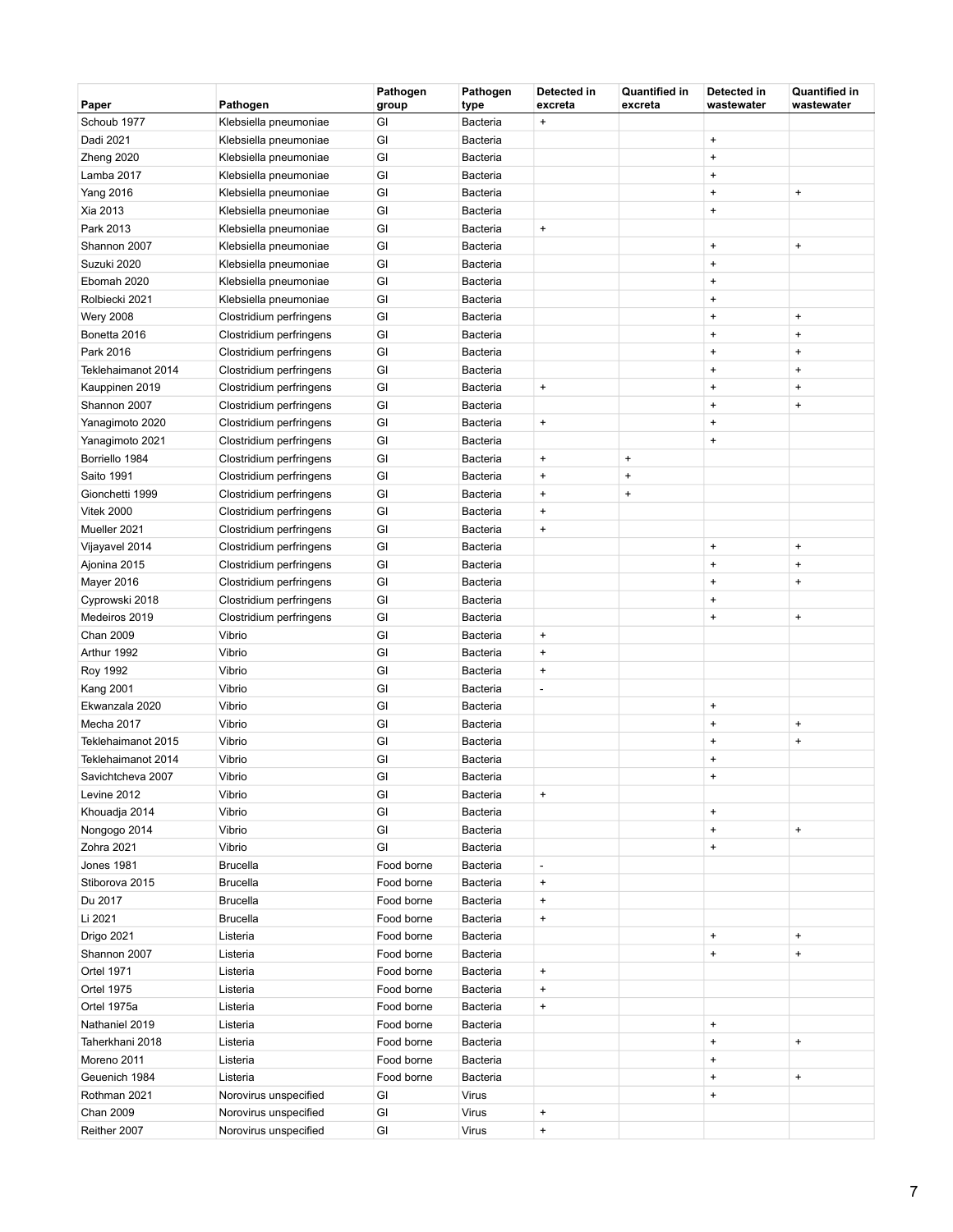| Paper               | Pathogen              | Pathogen<br>group | Pathogen<br>type | Detected in<br>excreta           | <b>Quantified in</b><br>excreta  | Detected in<br>wastewater        | <b>Quantified in</b><br>wastewater |
|---------------------|-----------------------|-------------------|------------------|----------------------------------|----------------------------------|----------------------------------|------------------------------------|
| Vetter 2015         | Norovirus unspecified | GI                | Virus            | L,                               |                                  |                                  |                                    |
| McCall 2020         | Norovirus unspecified | GI                | Virus            |                                  |                                  | $\ddot{}$                        | $\ddot{}$                          |
| <b>Wang 2020</b>    | Norovirus unspecified | GI                | Virus            |                                  |                                  | $\ddot{}$                        | $\ddot{}$                          |
| Boehm 2018          | Norovirus unspecified | GI                | Virus            |                                  |                                  | $\ddot{}$                        | $\ddot{}$                          |
| Zhou 2014           | Norovirus unspecified | GI                | Virus            |                                  |                                  | $\ddot{}$                        | $\begin{array}{c} + \end{array}$   |
| Kauppinen 2019      | Norovirus unspecified | GI                | Virus            |                                  |                                  | $\ddot{}$                        | $\ddot{}$                          |
| Park 2009           | Norovirus GI          | GI                | Virus            |                                  |                                  | $\overline{a}$                   |                                    |
| Brisebois 2018      | Norovirus GI          | GI                | Virus            |                                  |                                  | L,                               |                                    |
| Uhrbrand 2011       | Norovirus GI          | GI                | Virus            |                                  |                                  | $\ddot{}$                        | $\ddot{}$                          |
| Pouillot 2015       | Norovirus GI          | GI                | <b>Virus</b>     |                                  |                                  | $\ddot{}$                        | $\ddot{}$                          |
| Kauppinen 2019      | Norovirus GI          | GI                | Virus            | $\ddot{}$                        |                                  | $\ddot{}$                        | $\ddot{}$                          |
| Phattanawiboon 2020 | Norovirus GI          | GI                | Virus            | $\pmb{+}$                        |                                  |                                  |                                    |
| Partridge 2012      | Norovirus GI          | GI                | Virus            | $\ddot{}$                        |                                  |                                  |                                    |
| Park 2009           | Norovirus GII         | GI                | Virus            |                                  |                                  | $\overline{\phantom{a}}$         |                                    |
| Brisebois 2018      | Norovirus GII         | GI                | Virus            |                                  |                                  | ÷,                               |                                    |
| Masclaux 2014       | Norovirus GII         | GI                | Virus            |                                  |                                  | $\ddot{}$                        |                                    |
| Uhrbrand 2011       | Norovirus GII         | GI                | Virus            |                                  |                                  | $\ddot{}$                        | $\ddot{}$                          |
| <b>Bibby 2014</b>   | Norovirus GII         | GI                | Virus            |                                  |                                  | $\ddot{}$                        |                                    |
| Qiu 2015            | Norovirus GII         | GI                | <b>Virus</b>     |                                  |                                  | $\ddot{}$                        | $\ddot{}$                          |
| Pouillot 2015       | Norovirus GII         | GI                | Virus            |                                  |                                  |                                  | $\ddot{}$                          |
| Kauppinen 2019      | Norovirus GII         | GI                | Virus            |                                  | $\bf{+}$                         |                                  | $\ddot{}$                          |
| Utsumi 2017         | Norovirus GII         | GI                | Virus            |                                  | $\ddot{}$                        |                                  |                                    |
| Phattanawiboon 2020 | Norovirus GII         | GI                | Virus            |                                  | $\ddot{}$                        |                                  |                                    |
| Lai 2013            | Norovirus GII         | GI                | Virus            |                                  | $\ddot{}$                        | $\ddot{}$                        |                                    |
| Partridge 2012      | Norovirus GII         | GI                | Virus            |                                  | $\begin{array}{c} + \end{array}$ |                                  |                                    |
| Brinkman 2017       | Enterovirus           | GI                | Virus            |                                  |                                  | $\ddot{}$                        | $\ddot{}$                          |
| Belhaouari 2021     | Enterovirus           | GI                | Virus            |                                  |                                  | $\ddot{}$                        |                                    |
| <b>Wang 2020</b>    | Enterovirus           | GI                | Virus            |                                  |                                  | $\ddot{}$                        | $\pmb{+}$                          |
| Janahi 2020         | Enterovirus           | GI                | Virus            |                                  |                                  | $\ddot{}$                        |                                    |
| Zhou 2014           | Enterovirus           | GI                | Virus            |                                  |                                  | $\ddot{}$                        | $\ddot{}$                          |
| Berthoux 1980       | Enterovirus           | GI                | Virus            | $\pmb{+}$                        |                                  |                                  |                                    |
| Gaudin 1979         | Enterovirus           | GI                | Virus            | $\ddot{}$                        |                                  |                                  |                                    |
| Lizasoain 2021      | Enterovirus           | GI                | Virus            |                                  |                                  | $\ddot{}$                        |                                    |
| Wu 2017             | Enterovirus           | GI                | Virus            | $\begin{array}{c} + \end{array}$ |                                  |                                  |                                    |
| Li 2013             | Enterovirus           | GI                | Virus            | $\pmb{+}$                        |                                  |                                  |                                    |
| <b>Driss 2012</b>   | Enterovirus           | GI                | Virus            | $\ddot{}$                        |                                  |                                  |                                    |
| Kiulia_2021         | Enterovirus           | GI                | Virus            |                                  |                                  | $\ddot{}$                        | $\ddot{}$                          |
| Zheng 1991          | Rotavirus             | GI                | Virus            | $\begin{array}{c} + \end{array}$ |                                  |                                  |                                    |
| Brisebois 2018      | Rotavirus             | GI                | Virus            |                                  |                                  | $+$                              | $\ddot{}$                          |
| Nikovskaia 1989     | Rotavirus             | GI                | Virus            | $\ddot{}$                        |                                  |                                  |                                    |
| Chan 2009           | Rotavirus             | GI                | Virus            | $\pmb{+}$                        |                                  |                                  |                                    |
| <b>Bibby 2014</b>   | Rotavirus             | GI                | Virus            |                                  |                                  | $\bf{+}$                         |                                    |
| Qiu 2015            | Rotavirus             | GI                | Virus            |                                  |                                  | $\ddot{}$                        | $\pmb{+}$                          |
| Simhon 1985         | Rotavirus             | GI                | Virus            | $\ddot{}$                        |                                  |                                  |                                    |
| Reither 2007        | Rotavirus             | GI                | Virus            | $\pmb{+}$                        |                                  |                                  |                                    |
| Magalhaes 2007      | Rotavirus             | GI                | Virus            | $\ddot{}$                        |                                  |                                  |                                    |
| Morillo 2010        | Rotavirus             | GI                | Virus            | $\begin{array}{c} + \end{array}$ |                                  |                                  |                                    |
| Vetter 2015         | Rotavirus             | GI                | Virus            | $\overline{a}$                   |                                  |                                  |                                    |
| <b>Wang 2020</b>    | Rotavirus             | GI                | Virus            |                                  |                                  | $\begin{array}{c} + \end{array}$ | $\begin{array}{c} + \end{array}$   |
| Steele 1987         | Rotavirus             | GI                | Virus            | $\pmb{+}$                        |                                  |                                  |                                    |
| <b>Bhan 1988</b>    | Rotavirus             | GI                | Virus            | $\pmb{+}$                        |                                  |                                  |                                    |
| Kim 1990            | Rotavirus             | GI                | Virus            | $\begin{array}{c} + \end{array}$ |                                  |                                  |                                    |
| Figura 1985         | Rotavirus             | GI                | Virus            | $\pmb{+}$                        |                                  |                                  |                                    |
| Arthur 1992         | Rotavirus             | GI                | Virus            | $\ddot{}$                        |                                  |                                  |                                    |
| Schoub 1977         | Rotavirus             | GI                | Virus            | $\pmb{+}$                        |                                  |                                  |                                    |
| Echeverria 1986     | Rotavirus             | GI                | Virus            | $\ddot{}$                        |                                  |                                  |                                    |
| <b>Roy 1992</b>     | Rotavirus             | GI                | Virus            | $\ddot{}$                        |                                  |                                  |                                    |
| <b>Kang 2001</b>    | Rotavirus             | GI                | Virus            | $\ddot{}$                        |                                  |                                  |                                    |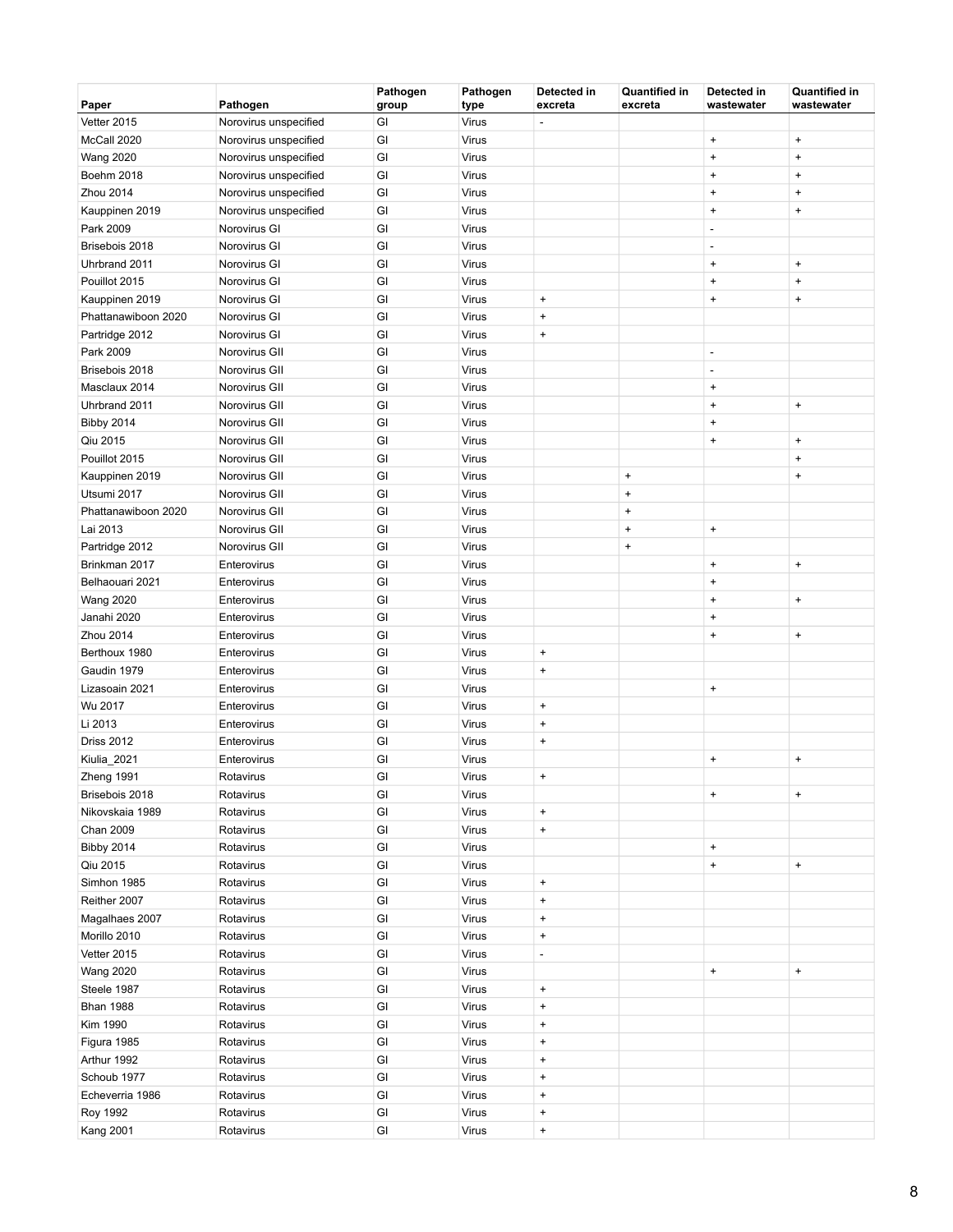| Paper                  | Pathogen   | Pathogen<br>group | Pathogen<br>type | Detected in<br>excreta       | <b>Quantified in</b><br>excreta | Detected in<br>wastewater | <b>Quantified in</b><br>wastewater |
|------------------------|------------|-------------------|------------------|------------------------------|---------------------------------|---------------------------|------------------------------------|
| Janahi 2020            | Rotavirus  | GI                | Virus            |                              |                                 | $\ddot{}$                 |                                    |
| Zhou 2014              | Rotavirus  | GI                | Virus            |                              |                                 | $\ddot{}$                 | $\pmb{+}$                          |
| <b>Hien 2007</b>       | Rotavirus  | GI                | Virus            | $\ddot{}$                    |                                 |                           |                                    |
| Kauppinen 2019         | Rotavirus  | GI                | Virus            | $\ddot{}$                    |                                 | $\overline{\phantom{a}}$  |                                    |
| Victoria 2014          | Rotavirus  | GI                | Virus            |                              |                                 | $\ddot{}$                 | $\begin{array}{c} + \end{array}$   |
| Zhou 2016              | Rotavirus  | GI                | Virus            |                              |                                 | $\ddot{}$                 | $\ddot{}$                          |
| Hoque 2019             | Rotavirus  | GI                | Virus            |                              |                                 | $\ddot{}$                 | $\begin{array}{c} + \end{array}$   |
| Silva-Sales 2020       | Rotavirus  | GI                | Virus            |                              |                                 | $\ddot{}$                 | $\ddot{}$                          |
| Kiulia_2021            | Rotavirus  | GI                | Virus            |                              |                                 | $\ddot{}$                 | $\ddot{}$                          |
| <b>Bibby 2014</b>      | Astrovirus | GI                | Virus            |                              |                                 | $\ddot{}$                 |                                    |
| Qiu 2015               | Astrovirus | GI                | Virus            |                              |                                 | $\ddot{}$                 | $\ddot{}$                          |
| <b>Wang 2020</b>       | Astrovirus | GI                | Virus            |                              |                                 | $\ddot{}$                 | $\ddot{}$                          |
| Janahi 2020            | Astrovirus | GI                | Virus            |                              |                                 | $\ddot{}$                 |                                    |
| Kauppinen 2019         | Astrovirus | GI                | Virus            | $\pmb{+}$                    |                                 | ÷,                        |                                    |
| Barbosa 2020           | Astrovirus | GI                | Virus            | $\pmb{+}$                    | $\bf{+}$                        |                           |                                    |
| Caballero 2003         | Astrovirus | GI                | Virus            | $\ddot{}$                    | $\ddot{}$                       |                           |                                    |
| Liste 2000             | Astrovirus | GI                | Virus            | $\ddot{}$                    |                                 |                           |                                    |
| Unicomb 1998           | Astrovirus | GI                | Virus            | $\bf{+}$                     |                                 |                           |                                    |
| Michell 1995           | Astrovirus | GI                | Virus            | $\pmb{+}$                    |                                 |                           |                                    |
| Saadoun 2021           | Astrovirus | GI                | Virus            |                              |                                 | $\ddot{}$                 |                                    |
| Lin 2021               | Astrovirus | GI                | Virus            |                              |                                 | $\ddot{}$                 |                                    |
| McCall 2021            | Astrovirus | GI                | Virus            |                              |                                 | $\ddot{}$                 |                                    |
| <b>Yang 2021</b>       | Astrovirus | GI                | Virus            |                              |                                 | $\ddot{}$                 |                                    |
| McCall 2020            | Astrovirus | GI                | Virus            |                              |                                 | $\ddot{}$                 |                                    |
| Strubbia 2019          | Astrovirus | GI                | Virus            | $\qquad \qquad \blacksquare$ |                                 | $\ddot{}$                 |                                    |
| Randazzo 2019          | Astrovirus | GI                | Virus            |                              |                                 | $\ddot{}$                 | $\pmb{+}$                          |
| Thongprachum 2018      | Astrovirus | GI                | Virus            |                              |                                 | $\ddot{}$                 |                                    |
| Lizasoain 2018         | Astrovirus | GI                | Virus            |                              |                                 | $\ddot{}$                 | $\begin{array}{c} + \end{array}$   |
| Prevost 2015           | Astrovirus | GI                | Virus            |                              |                                 | $\ddot{}$                 | $\ddot{}$                          |
| Aw 2010                | Astrovirus | GI                | Virus            |                              |                                 | $\ddot{}$                 | $\ddot{}$                          |
| <b>Bibby 2014</b>      | Sapovirus  | GI                | Virus            | $\pmb{+}$                    |                                 | $\ddot{}$                 |                                    |
| Qiu 2015               | Sapovirus  | GI                | Virus            |                              |                                 | $\ddot{}$                 | $\begin{array}{c} + \end{array}$   |
| McCall 2020            | Sapovirus  | GI                | Virus            |                              |                                 | $\ddot{}$                 | $\begin{array}{c} + \end{array}$   |
| <b>Wang 2020</b>       | Sapovirus  | GI                | Virus            |                              |                                 | $\ddot{}$                 | $\ddot{}$                          |
| Kauppinen 2019         | Sapovirus  | GI                | Virus            | $\pmb{+}$                    |                                 | $\ddot{}$                 | $\ddot{}$                          |
| Strubbia 2019          | Sapovirus  | GI                | Virus            | $\overline{a}$               |                                 | $\ddot{}$                 |                                    |
| Thongprachum 2018      | Sapovirus  | GI                | Virus            |                              |                                 | $\ddot{}$                 |                                    |
| Song 2021              | Sapovirus  | GI                | Virus            |                              |                                 | $\ddot{}$                 |                                    |
| Lemes 2014             | Sapovirus  | GI                | Virus            | $\overline{\phantom{a}}$     |                                 |                           |                                    |
| deOliviera 2014        | Sapovirus  | GI                | Virus            | $\ddot{}$                    |                                 |                           |                                    |
| Iwakiri 2009           | Sapovirus  | GI                | Virus            | $\ddot{}$                    | $\pmb{+}$                       |                           |                                    |
| <b>Kaas 2015</b>       | Sapovirus  | GI                | Virus            |                              |                                 | $\bf{+}$                  | $\pmb{+}$                          |
| Fioretti 2016          | Sapovirus  | GI                | Virus            | $\pmb{+}$                    | $\pmb{+}$                       | $\ddot{}$                 | $\ddot{}$                          |
| Varela 2018            | Sapovirus  | GI                | Virus            |                              |                                 | $\ddot{}$                 | $\begin{array}{c} + \end{array}$   |
| Kitajima 2018          | Sapovirus  | GI                | Virus            |                              |                                 | $\ddot{}$                 |                                    |
| Farkas 2018            | Sapovirus  | GI                | Virus            |                              |                                 | $\ddot{}$                 | $\ddot{}$                          |
| Haramoto 2008          | Sapovirus  | GI                | Virus            |                              |                                 | $\ddot{}$                 | $\ddot{}$                          |
| Steyer 2015            | Sapovirus  | GI                | Virus            |                              |                                 | $\pmb{+}$                 |                                    |
| Khoo 1998              | Chlamydia  | STI               | Bacteria         | $\overline{\phantom{m}}$     |                                 |                           |                                    |
| Moller 1999            | Chlamydia  | STI               | Bacteria         | $\ddot{}$                    |                                 |                           |                                    |
| Rehman 2019            | Chlamydia  | STI               | <b>Bacteria</b>  |                              |                                 | ?                         |                                    |
| <b>Tian 2016</b>       | Chlamydia  | STI               | <b>Bacteria</b>  |                              |                                 | ?                         |                                    |
| Figueroa-Gonzales 2016 | Chlamydia  | STI               | <b>Bacteria</b>  |                              |                                 | ?                         |                                    |
| Collingro 2005         | Chlamydia  | STI               | Bacteria         |                              |                                 | ?                         |                                    |
| Horn 2001              | Chlamydia  | STI               | Bacteria         |                              |                                 | ?                         |                                    |
| Snaidr 1997            | Chlamydia  | STI               | Bacteria         |                              |                                 | ?                         |                                    |
| Solomon 2013           | Chlamydia  | STI               | Bacteria         | $\overline{\phantom{a}}$     |                                 |                           |                                    |
| Kamarashev 2010        | Chlamydia  | STI               | Bacteria         | $\overline{\phantom{a}}$     |                                 |                           |                                    |
|                        |            |                   |                  |                              |                                 |                           |                                    |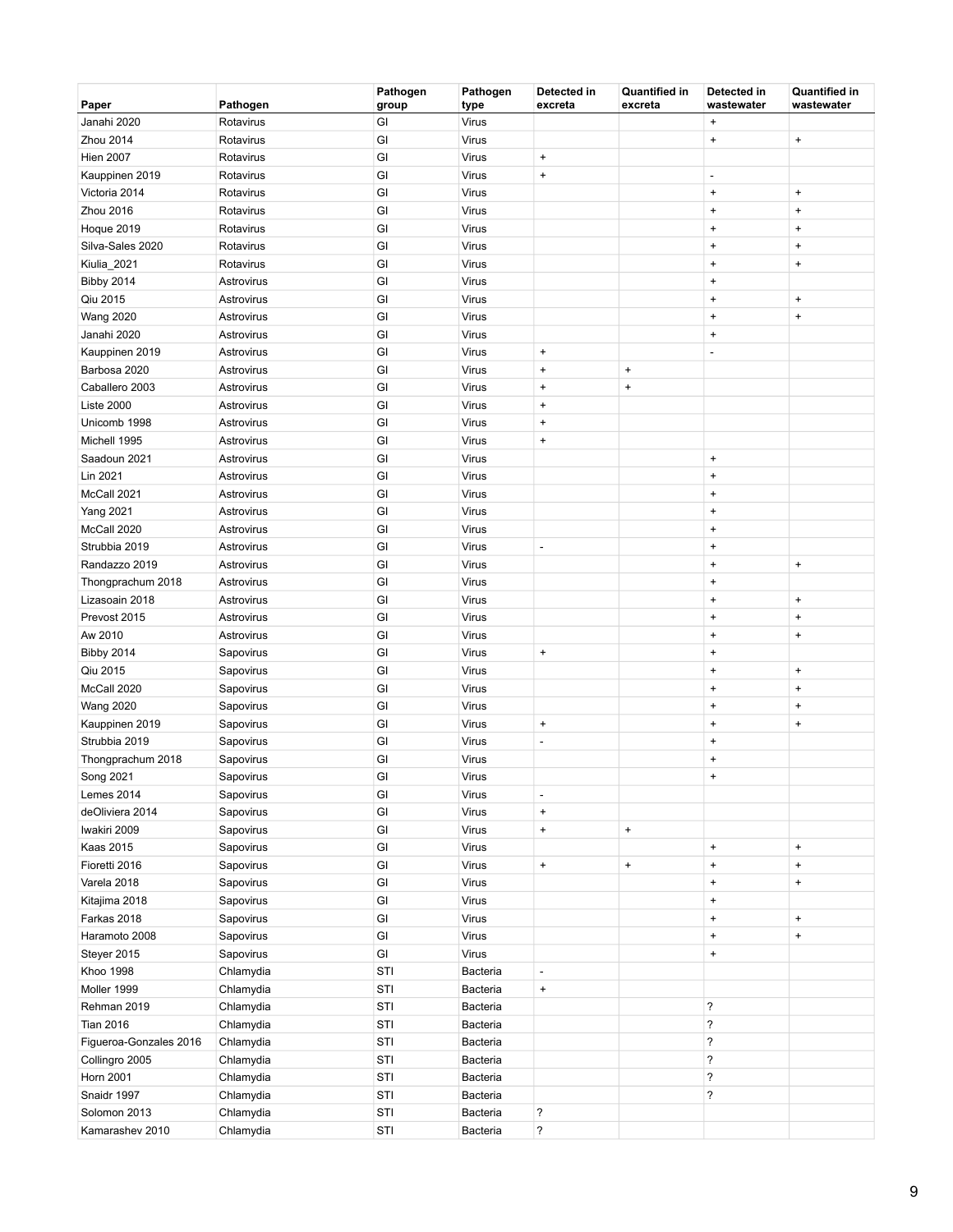| Paper                 | Pathogen              | Pathogen<br>group | Pathogen<br>type | Detected in<br>excreta           | <b>Quantified in</b><br>excreta | Detected in<br>wastewater        | <b>Quantified in</b><br>wastewater |
|-----------------------|-----------------------|-------------------|------------------|----------------------------------|---------------------------------|----------------------------------|------------------------------------|
| Neri 2020             | Chlamydia             | STI               | <b>Bacteria</b>  | $\overline{\phantom{a}}$         |                                 |                                  |                                    |
| DePuysseleyer 2014    | Chlamydia             | STI               | Bacteria         | $\ddot{}$                        |                                 |                                  |                                    |
| <b>Worm 1987</b>      | Chlamydia             | STI               | <b>Bacteria</b>  | $\ddot{}$                        |                                 |                                  |                                    |
| Cevenini 1982         | Chlamydia             | STI               | <b>Bacteria</b>  | $\overline{\phantom{a}}$         |                                 |                                  |                                    |
| Aboud 2021            | Chlamydia             | STI               | <b>Bacteria</b>  | $\overline{\phantom{a}}$         |                                 |                                  |                                    |
| Wijers 2021           | Chlamydia             | STI               | Bacteria         | ?                                |                                 |                                  |                                    |
| Pereyre 2021          | Chlamydia             | STI               | <b>Bacteria</b>  | $\overline{\phantom{a}}$         |                                 |                                  |                                    |
| Du 2021               | Chlamydia             | STI               | <b>Bacteria</b>  | $\ddot{}$                        |                                 |                                  |                                    |
| <b>Tyker 2021</b>     | Chlamydia             | STI               | Bacteria         | $\ddot{}$                        |                                 |                                  |                                    |
| Venter 2019           | Chlamydia             | STI               | Bacteria         | $\begin{array}{c} + \end{array}$ |                                 |                                  |                                    |
| Tayoun 2015           | Chlamydia             | STI               | <b>Bacteria</b>  | $\ddot{}$                        |                                 |                                  |                                    |
| Kriesel 2016          | Chlamydia             | STI               | <b>Bacteria</b>  | $\ddot{}$                        |                                 |                                  |                                    |
| <b>Dirks 2015</b>     | Chlamydia             | STI               | <b>Bacteria</b>  | $\ddot{}$                        | $\ddot{}$                       |                                  |                                    |
| <b>Gomes 2006</b>     | Chlamydia             | STI               | <b>Bacteria</b>  | $\ddot{}$                        | $\ddot{}$                       |                                  |                                    |
| Pereyre 2021          | Trichomonas vaginalis | STI               | Parasite         | $\ddot{}$                        |                                 |                                  |                                    |
| Tayoun 2015           | Trichomonas vaginalis | STI               | Parasite         | $\ddot{}$                        |                                 |                                  |                                    |
| Kriesel 2016          | Trichomonas vaginalis | STI               | Parasite         | $\ddot{}$                        |                                 |                                  |                                    |
| Brooke 1963           | Trichomonas vaginalis | STI               | Parasite         | $\ddot{}$                        |                                 |                                  |                                    |
| Gbakima 1994          | Trichomonas vaginalis | STI               | Parasite         | $\ddot{}$                        |                                 |                                  |                                    |
| Gil-Campesino 2021    | Trichomonas vaginalis | STI               | Parasite         | $\begin{array}{c} + \end{array}$ |                                 |                                  |                                    |
| Huh 2019              | Trichomonas vaginalis | STI               | Parasite         | $\ddot{}$                        |                                 |                                  |                                    |
| Rumyantseva 2015      | Trichomonas vaginalis | STI               | Parasite         | $\ddot{}$                        |                                 |                                  |                                    |
| Sviben 2015           | Trichomonas vaginalis | STI               | Parasite         | $\ddot{}$                        |                                 |                                  |                                    |
| Plecko 2014           | Trichomonas vaginalis | STI               | Parasite         | $\ddot{}$                        |                                 |                                  |                                    |
| Choe 2013             | Trichomonas vaginalis | STI               | Parasite         | $\ddot{}$                        |                                 |                                  |                                    |
| Lin 2021              | Trichomonas vaginalis | STI               | Parasite         | $\ddot{}$                        |                                 |                                  |                                    |
| <b>Grad 2020</b>      | Trichomonas vaginalis | STI               | Parasite         | $\ddot{}$                        |                                 |                                  |                                    |
| Xiu 2019              | Trichomonas vaginalis | STI               | Parasite         | ?                                |                                 |                                  |                                    |
| Aboud 2021            | Neisseria gonorrhoeae | STI               | Bacteria         | $\ddot{}$                        |                                 |                                  |                                    |
| Pereyre 2021          | Neisseria gonorrhoeae | STI               | <b>Bacteria</b>  | $\ddot{}$                        |                                 |                                  |                                    |
| Venter 2019           | Neisseria gonorrhoeae | STI               | <b>Bacteria</b>  | $\ddot{}$                        |                                 |                                  |                                    |
| Tayoun 2015           | Neisseria gonorrhoeae | STI               | <b>Bacteria</b>  | $\ddot{}$                        |                                 |                                  |                                    |
| Kriesel 2016          | Neisseria gonorrhoeae | STI               | <b>Bacteria</b>  | $\ddot{}$                        |                                 |                                  |                                    |
| Priest 2017           | Neisseria gonorrhoeae | STI               | <b>Bacteria</b>  | $\ddot{}$                        | $\ddot{}$                       |                                  |                                    |
| Huh 2019              | Neisseria gonorrhoeae | STI               | Bacteria         | $\ddot{}$                        |                                 |                                  |                                    |
| Rumyantseva 2015      | Neisseria gonorrhoeae | STI               | <b>Bacteria</b>  | $\ddot{}$                        |                                 |                                  |                                    |
| Plecko 2014           | Neisseria gonorrhoeae | STI               | <b>Bacteria</b>  | $\ddot{}$                        |                                 |                                  |                                    |
| Lin 2021              | Neisseria gonorrhoeae | STI               | <b>Bacteria</b>  | $\begin{array}{c} + \end{array}$ |                                 |                                  |                                    |
| <b>Grad 2020</b>      | Neisseria gonorrhoeae | STI               | Bacteria         | $\pmb{+}$                        |                                 |                                  |                                    |
| Xiu 2019              | Neisseria gonorrhoeae | STI               | Bacteria         | ?                                |                                 |                                  |                                    |
| <b>Wang 2021</b>      | Neisseria gonorrhoeae | STI               | Bacteria         |                                  |                                 | $\begin{array}{c} + \end{array}$ |                                    |
| <b>Greay 2019</b>     | Neisseria gonorrhoeae | STI               | Bacteria         |                                  |                                 | $\overline{\phantom{a}}$         |                                    |
| Al-Jassim 2015        | Neisseria gonorrhoeae | STI               | Bacteria         |                                  |                                 | $\begin{array}{c} + \end{array}$ | $\pmb{+}$                          |
| Ng 2017               | Neisseria gonorrhoeae | STI               | Bacteria         |                                  |                                 | $\begin{array}{c} + \end{array}$ |                                    |
| Lebedeff 1980         | Neisseria gonorrhoeae | STI               | Bacteria         | $\overline{\phantom{a}}$         |                                 |                                  |                                    |
| Munday 1981           | Neisseria gonorrhoeae | STI               | Bacteria         | $\ddot{}$                        |                                 |                                  |                                    |
| Hakansson 1984        | Neisseria gonorrhoeae | STI               | Bacteria         | ?                                |                                 |                                  |                                    |
| Barrientos-Duran 2020 | Neisseria gonorrhoeae | STI               | Bacteria         | $\ddot{}$                        |                                 |                                  |                                    |
| Kriesel 2016          | Treponema pallidum    | STI               | Bacteria         | $\ddot{}$                        |                                 |                                  |                                    |
| Xiu 2019              | Treponema pallidum    | STI               | <b>Bacteria</b>  | $\pmb{+}$                        |                                 |                                  |                                    |
| Lu 2014               | Treponema pallidum    | STI               | Bacteria         |                                  |                                 | ?                                |                                    |
| Nascimento 2018       | Treponema pallidum    | STI               | Bacteria         |                                  |                                 | $\overline{\phantom{a}}$         |                                    |
| Osbak 2018            | Treponema pallidum    | STI               | Bacteria         | $\bf{+}$                         |                                 |                                  |                                    |
| vanRaemdonck 2018     | Treponema pallidum    | STI               | Bacteria         | $\ddot{}$                        |                                 |                                  |                                    |
| Barrientos-Duran 2020 | Treponema pallidum    | STI               | Bacteria         | $\ddot{}$                        |                                 |                                  |                                    |
| Cowley 2021           | Treponema pallidum    | STI               | Bacteria         | $\ddot{}$                        |                                 |                                  |                                    |
| <b>Rawre 2019</b>     | Treponema pallidum    | STI               | Bacteria         | $\ddot{}$                        |                                 |                                  |                                    |
| Gayet-Ageron 2009     | Treponema pallidum    | STI               | Bacteria         | $\pmb{+}$                        |                                 |                                  |                                    |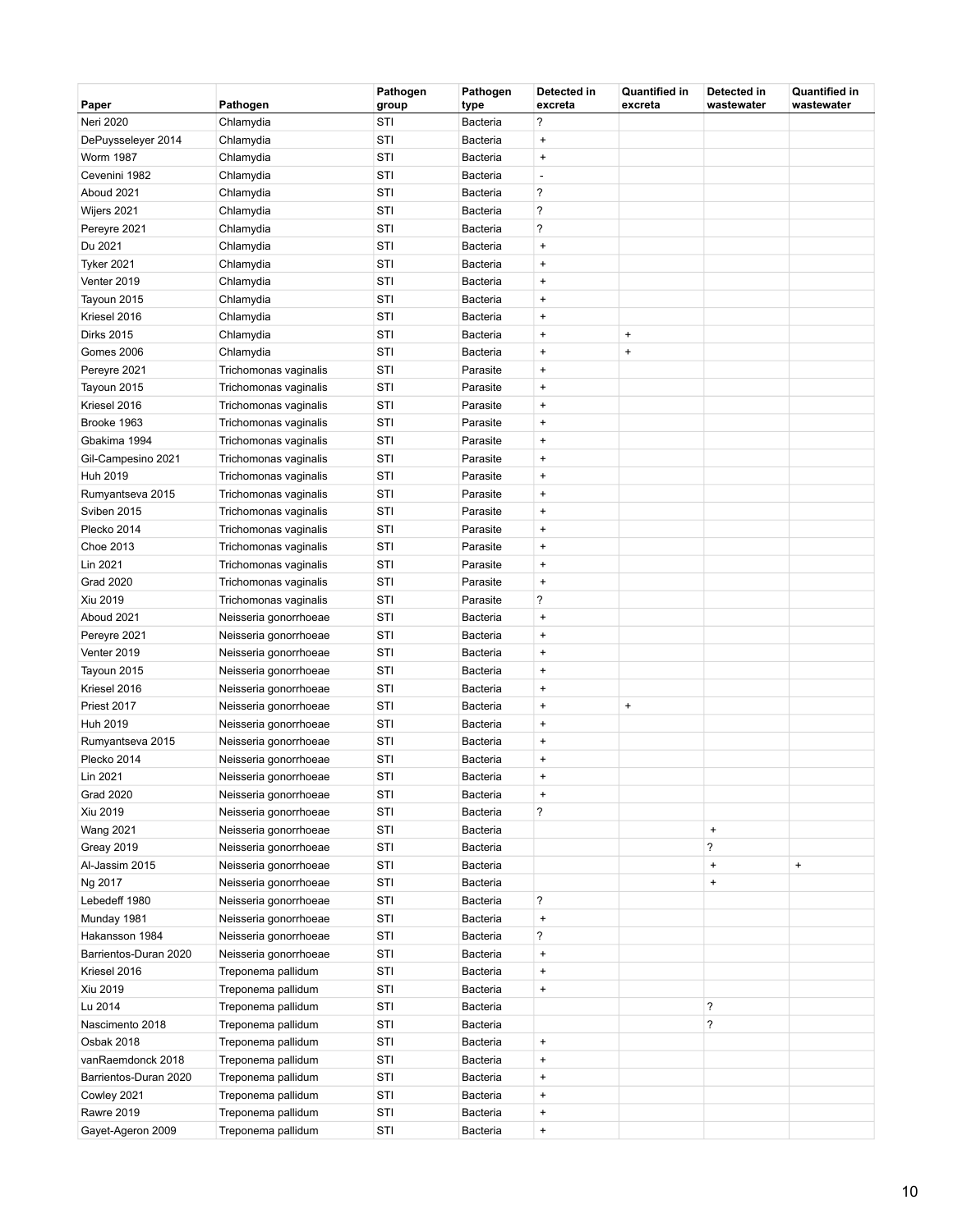| Paper                  | Pathogen             | Pathogen<br>group | Pathogen<br>type | Detected in<br>excreta           | <b>Quantified in</b><br>excreta | Detected in<br>wastewater        | Quantified in<br>wastewater      |
|------------------------|----------------------|-------------------|------------------|----------------------------------|---------------------------------|----------------------------------|----------------------------------|
| deLima 2014            | Treponema pallidum   | STI               | Bacteria         | $\ddot{}$                        |                                 |                                  |                                  |
| DuBourg 2015           | Treponema pallidum   | STI               | Bacteria         | $\pmb{+}$                        |                                 |                                  |                                  |
| <b>Rawre 2019</b>      | HIV                  | STI               | Virus            | $\ddot{}$                        |                                 |                                  |                                  |
| Ansari 1992            | HIV                  | STI               | Virus            |                                  |                                 | $\begin{array}{c} + \end{array}$ |                                  |
| Preston 1991           | HIV                  | STI               | <b>Virus</b>     |                                  |                                 | $\ddot{}$                        |                                  |
| Palmer 1995            | HIV                  | STI               | Virus            |                                  |                                 | $\overline{a}$                   |                                  |
| Munnink_2014           | HIV                  | STI               | <b>Virus</b>     | $\ddot{}$                        |                                 |                                  |                                  |
| Yolken_1991            | HIV                  | STI               | <b>Virus</b>     | $\ddot{}$                        |                                 |                                  |                                  |
| Stadtler_2020          | HIV                  | STI               | <b>Virus</b>     | $\begin{array}{c} + \end{array}$ |                                 |                                  |                                  |
| Graham 2011            | HIV                  | STI               | Virus            | ?                                | $\pmb{+}$                       |                                  |                                  |
| <b>Bibby 2014</b>      | <b>HPV</b>           | STI               | Virus            |                                  |                                 | $\ddot{}$                        |                                  |
| Omura 2016             | <b>HPV</b>           | STI               | Virus            | $\ddot{}$                        | ?                               |                                  |                                  |
| Hamza 2018             | <b>HPV</b>           | STI               | <b>Virus</b>     |                                  |                                 | $\begin{array}{c} + \end{array}$ | $\begin{array}{c} + \end{array}$ |
| LaRosa 2013            | <b>HPV</b>           | STI               | <b>Virus</b>     |                                  |                                 | $\begin{array}{c} + \end{array}$ |                                  |
| DiBonito 2015          | <b>HPV</b>           | STI               | <b>Virus</b>     | $\pmb{+}$                        |                                 |                                  |                                  |
| Yu 2015                | <b>HPV</b>           | STI               | Virus            | $\ddot{}$                        |                                 |                                  |                                  |
| <b>Lowe 2012</b>       | <b>HPV</b>           | STI               | <b>Virus</b>     | ?                                |                                 |                                  |                                  |
| Sehgal 2009            | <b>HPV</b>           | STI               | Virus            | $\begin{array}{c} + \end{array}$ |                                 |                                  |                                  |
| Agudelo-Hernandez 2017 | EBV                  | STI               | Virus            | $\ddot{}$                        |                                 |                                  |                                  |
| <b>Chan 2008</b>       | <b>EBV</b>           | STI               | Virus            | $\ddot{}$                        | ?                               |                                  |                                  |
| Rahbar 2016            | <b>EBV</b>           | STI               | <b>Virus</b>     | $\ddot{}$                        | ?                               |                                  |                                  |
| <b>Khoo 1998</b>       | Mycoplasma genitalus | STI               | Bacteria         | $\ddot{}$                        |                                 |                                  |                                  |
| Pereyre 2021           | Mycoplasma genitalus | STI               | Bacteria         | $\ddot{}$                        |                                 |                                  |                                  |
| Kriesel 2016           | Mycoplasma genitalus | STI               | Bacteria         | $\ddot{}$                        |                                 |                                  |                                  |
| LeRoux 2017            | Mycoplasma genitalus | STI               | Bacteria         | $\ddot{}$                        | $\ddot{}$                       |                                  |                                  |
| Jensen 2004            | Mycoplasma genitalus | STI               | Bacteria         | $\ddot{}$                        | $\ddot{}$                       |                                  |                                  |
| Gil-Campesino 2021     | Mycoplasma genitalus | STI               | Bacteria         | $\pmb{+}$                        |                                 |                                  |                                  |
| Huh 2019               | Mycoplasma genitalus | STI               | Bacteria         | $\ddot{}$                        |                                 |                                  |                                  |
| Rumyantseva 2015       | Mycoplasma genitalus | STI               | Bacteria         | $\ddot{}$                        |                                 |                                  |                                  |
| Plecko 2014            | Mycoplasma genitalus | STI               | Bacteria         | $\begin{array}{c} + \end{array}$ | $\pmb{+}$                       |                                  |                                  |
| <b>Grad 2020</b>       | Mycoplasma genitalus | STI               | Bacteria         | $\ddot{}$                        |                                 |                                  |                                  |
| Xiu 2019               | Mycoplasma genitalus | STI               | Bacteria         | $\ddot{}$                        |                                 |                                  |                                  |
| Frolund 2016           | Mycoplasma genitalus | STI               | Bacteria         | $\ddot{}$                        | $\ddot{}$                       |                                  |                                  |
| Munday 1981            | Mycoplasma genitalus | STI               | Bacteria         | $\pmb{+}$                        |                                 |                                  |                                  |
| Barrientos-Duran 2020  | Mycoplasma genitalus | STI               | Bacteria         | $\ddot{}$                        |                                 |                                  |                                  |
| Cowley 2021            | Mycoplasma genitalus | STI               | Bacteria         | $\ddot{}$                        |                                 |                                  |                                  |
| Ogata 1971             | Mycoplasma genitalus | STI               | Bacteria         |                                  |                                 | ?                                |                                  |
| Morton 1966            | Mycoplasma genitalus | STI               | Bacteria         |                                  |                                 | 2                                |                                  |
| Brisebois 2018         | Herpes               | STI               | Virus            |                                  |                                 | $\begin{array}{c} + \end{array}$ |                                  |
| Khoo 1998              | Herpes               | STI               | Virus            | $\begin{array}{c} + \end{array}$ |                                 |                                  |                                  |
| <b>Bibby 2014</b>      | Herpes               | STI               | Virus            |                                  |                                 | $\pmb{+}$                        |                                  |
| O'Brien 2017           | Herpes               | STI               | Virus            |                                  |                                 | $\ddot{}$                        |                                  |
| McCall 2020            | Herpes               | STI               | Virus            |                                  |                                 | $\ddot{}$                        | $\begin{array}{c} + \end{array}$ |
| Kouri 2014             | Herpes               | STI               | Virus            | $\overline{a}$                   |                                 |                                  |                                  |
| Kriesel 2016           | Herpes               | STI               | Virus            | $\ddot{}$                        |                                 |                                  |                                  |
| Munday 1981            | Herpes               | STI               | Virus            | $\ddot{}$                        |                                 |                                  |                                  |
| Barrientos-Duran 2020  | Herpes               | STI               | Virus            | $\begin{array}{c} + \end{array}$ |                                 |                                  |                                  |
| Miyani 2020            | Herpes               | STI               | Virus            |                                  |                                 | $\begin{array}{c} + \end{array}$ | $\begin{array}{c} + \end{array}$ |
| Agudelo-Hernandez 2017 | Herpes               | STI               | Virus            | $\pmb{+}$                        | $\ddot{}$                       |                                  |                                  |
| Santos-Fortuna 2005    | Herpes               | STI               | Virus            | $\pmb{+}$                        |                                 |                                  |                                  |
| Barrientos-Duran 2020  | Haemophilus ducreyi  | STI               | Bacteria         | ÷,                               |                                 |                                  |                                  |
| Kriesel 2016           | Haemophilus ducreyi  | STI               | <b>Bacteria</b>  | $\pmb{+}$                        |                                 |                                  |                                  |
| Xiu 2019               | Haemophilus ducreyi  | STI               | <b>Bacteria</b>  | $\overline{a}$                   |                                 |                                  |                                  |
| Zhang 2019             | Ureaplasma           | STI               | Bacteria         |                                  |                                 | $\ddot{}$                        |                                  |
| Munday 1981            | Ureaplasma           | STI               | Bacteria         | ?                                |                                 |                                  |                                  |
| Nelson 2012            | Ureaplasma           | STI               | Bacteria         | $\ddot{}$                        |                                 |                                  |                                  |
| Yoo 2016               | Ureaplasma           | STI               | Bacteria         | $\ddot{}$                        |                                 |                                  |                                  |
| Yoshida 2007           | Ureaplasma           | STI               | Bacteria         | $\ddot{}$                        | $\ddot{}$                       |                                  |                                  |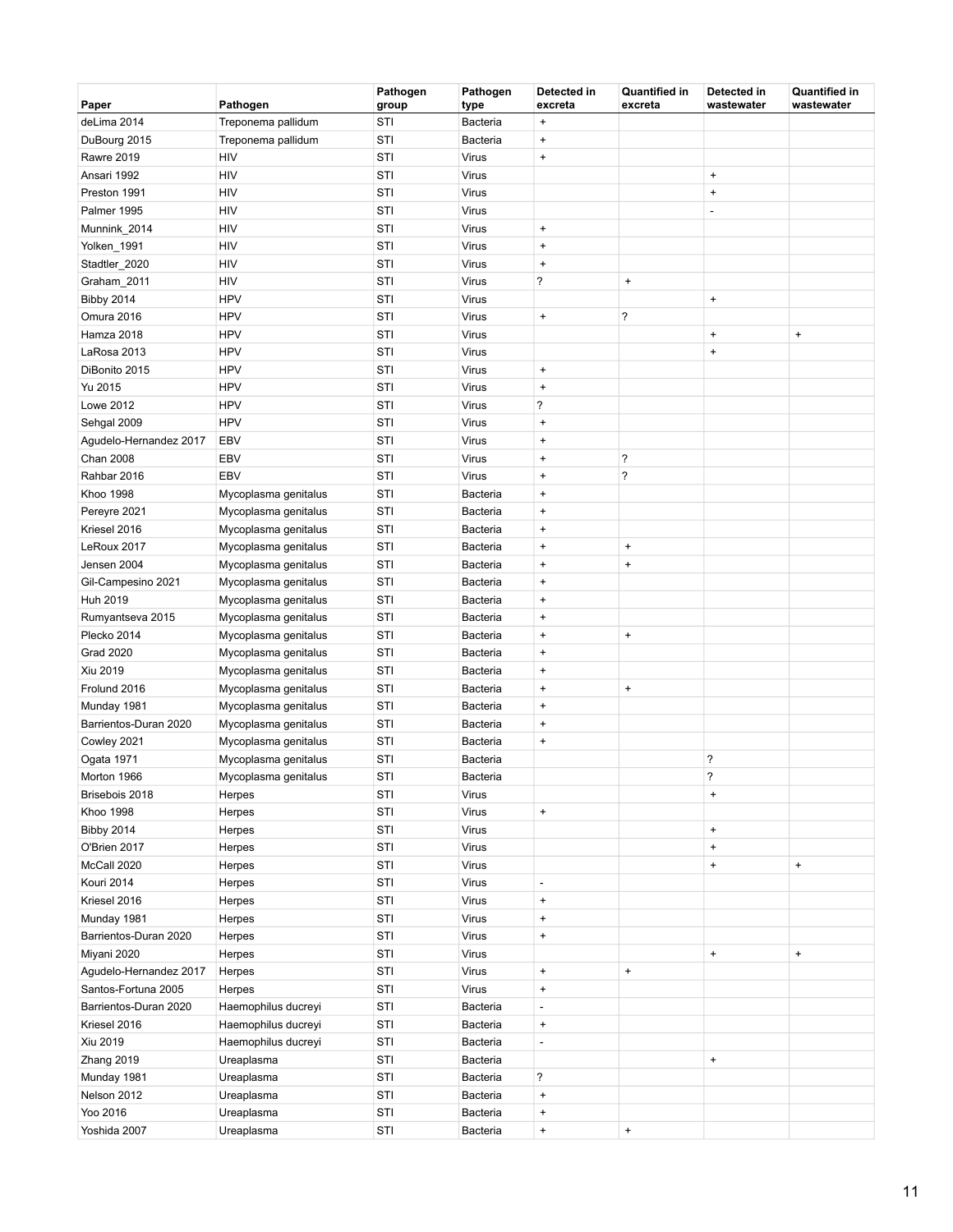| Paper                  | Pathogen   | Pathogen<br>group | Pathogen<br>type | Detected in<br>excreta       | <b>Quantified in</b><br>excreta | Detected in<br>wastewater        | <b>Quantified in</b><br>wastewater |
|------------------------|------------|-------------------|------------------|------------------------------|---------------------------------|----------------------------------|------------------------------------|
| Deguchi 2015           | Ureaplasma | STI               | Bacteria         | $\ddot{}$                    | $\ddot{}$                       |                                  |                                    |
| Shimada 2014           | Ureaplasma | STI               | Bacteria         | $\bf{+}$                     | $\pmb{+}$                       |                                  |                                    |
| Retchless 2021         | Ureaplasma | STI               | Bacteria         | $\bf{+}$                     |                                 |                                  |                                    |
| Mahony 1997            | Ureaplasma | STI               | Bacteria         | $\bf{+}$                     |                                 |                                  |                                    |
| You 2016               | Ureaplasma | STI               | Bacteria         | $\bf{+}$                     |                                 |                                  |                                    |
| <b>Bibby 2014</b>      | Hep C      | Hepatitis         | Virus            |                              |                                 | $\pmb{+}$                        |                                    |
| <b>Kane 1984</b>       | Hep C      | Hepatitis         | Virus            | $\pmb{+}$                    |                                 |                                  |                                    |
| Lu 2018                | Hep C      | Hepatitis         | Virus            | $\bf{+}$                     | $\pmb{+}$                       |                                  |                                    |
| Numata 1993            | Hep C      | Hepatitis         | Virus            | $\bf{+}$                     | $\bf{+}$                        |                                  |                                    |
| Caldwell 1996          | Hep C      | Hepatitis         | Virus            | $\bf{+}$                     |                                 |                                  |                                    |
| <b>Liou 1992</b>       | Hep C      | Hepatitis         | Virus            | $\bf{+}$                     |                                 |                                  |                                    |
| Shafique 2009          | Hep C      | Hepatitis         | Virus            | $\bf{+}$                     |                                 |                                  |                                    |
| Heidrich 2016          | Hep C      | Hepatitis         | Virus            | $\bf{+}$                     |                                 |                                  |                                    |
| Monrroy 2017           | Hep C      | Hepatitis         | Virus            | $\bf{+}$                     | $\bf{+}$                        |                                  |                                    |
| Brisebois 2018         | Hep A      | Hepatitis         | Virus            |                              |                                 | $\pmb{+}$                        | $\pmb{+}$                          |
| Osuolale 2015          | Hep A      | Hepatitis         | Virus            |                              |                                 | $\ddot{}$                        | $\ddot{}$                          |
| McCall 2020            | Hep A      | Hepatitis         | Virus            |                              |                                 | $\ddot{}$                        | $\ddot{}$                          |
| <b>Wang 2020</b>       | Hep A      | Hepatitis         | Virus            |                              |                                 | $\begin{array}{c} + \end{array}$ | $\pmb{+}$                          |
| Janahi 2020            | Hep A      | Hepatitis         | Virus            |                              |                                 | $\pmb{+}$                        |                                    |
| Ishizaka 2021          | Hep A      | Hepatitis         | Virus            | $\pmb{+}$                    | $\pmb{+}$                       |                                  |                                    |
| Bisseux 2018           | Hep A      | Hepatitis         | Virus            |                              |                                 | $\pmb{+}$                        |                                    |
| laconelli 2016         | Hep A      | Hepatitis         | Virus            |                              |                                 | $\pmb{+}$                        |                                    |
| Rodriguez-Manzano 2009 | Hep A      | Hepatitis         | Virus            |                              |                                 | $\begin{array}{c} + \end{array}$ |                                    |
| Adefisoye 2016         | Hep A      | Hepatitis         | Virus            |                              |                                 | $\overline{\phantom{a}}$         |                                    |
| McCall 2020a           | Hep A      | Hepatitis         | Virus            |                              |                                 | $\ddot{}$                        | $\ddot{}$                          |
| Beji-Hamza_2014        | Hep A      | Hepatitis         | Virus            |                              |                                 | $\ddot{}$                        | $\pmb{+}$                          |
| <b>Kaas 2018</b>       | Hep A      | Hepatitis         | Virus            |                              |                                 | ÷,                               |                                    |
| Villar 2007            | Hep A      | Hepatitis         | Virus            |                              |                                 | $\begin{array}{c} + \end{array}$ | $\begin{array}{c} + \end{array}$   |
| Schlindwein 2010       | Hep A      | Hepatitis         | Virus            |                              |                                 | $\begin{array}{c} + \end{array}$ | $\begin{array}{c} + \end{array}$   |
| laconelli 2020         | Hep A      | Hepatitis         | Virus            |                              |                                 | $\ddot{}$                        | $\ddot{}$                          |
| Joshi 2014             | Hep A      | Hepatitis         | Virus            | $\bf{+}$                     |                                 |                                  |                                    |
| Coulepis 1980          | Hep A      | Hepatitis         | Virus            | $\bf{+}$                     |                                 |                                  |                                    |
| Rump 2013              | Hep A      | Hepatitis         | Virus            | $\bf{+}$                     |                                 |                                  |                                    |
| Arankalle 2006         | Hep A      | Hepatitis         | Virus            | $\pmb{+}$                    | $\pmb{+}$                       |                                  |                                    |
| Park 2009              | Hep B      | Hepatitis         | Virus            |                              |                                 | $\pmb{+}$                        |                                    |
| <b>Hou 2020</b>        | Hep B      | Hepatitis         | Virus            |                              |                                 | L,                               |                                    |
| <b>Horst 1974</b>      | Hep B      | Hepatitis         | Virus            |                              |                                 | $\begin{array}{c} + \end{array}$ |                                    |
| Arvanitidou 1998       | Hep B      | Hepatitis         | Virus            |                              |                                 |                                  |                                    |
| Grabow 1975            | Hep B      | Hepatitis         | Virus            | $\qquad \qquad \blacksquare$ |                                 | ۰                                |                                    |
| Symonds 2009           | Hep B      | Hepatitis         | Virus            |                              |                                 | $\overline{a}$                   |                                    |
| Irwin 1975             | Hep B      | Hepatitis         | Virus            | $\pmb{+}$                    |                                 |                                  |                                    |
| Judson 1981            | Hep B      | Hepatitis         | Virus            | $\bf{+}$                     |                                 |                                  |                                    |
| Men 1989               | Hep B      | Hepatitis         | Virus            | $\pmb{+}$                    |                                 |                                  |                                    |
| Jain 2018              | Hep B      | Hepatitis         | Virus            | $\pmb{+}$                    |                                 |                                  |                                    |
| Ibrahim 2020           | Hep B      | Hepatitis         | Virus            | $\pmb{+}$                    |                                 |                                  |                                    |
| Knutsson 2000          | Hep B      | Hepatitis         | Virus            | $\pmb{+}$                    |                                 |                                  |                                    |
| Masclaux 2014          | Hep E      | Hepatitis         | Virus            |                              |                                 | $\blacksquare$                   |                                    |
| <b>Wang 2020</b>       | Hep E      | Hepatitis         | Virus            |                              |                                 | $\overline{a}$                   |                                    |
| <b>Beyer 2020</b>      | Hep E      | Hepatitis         | Virus            |                              |                                 | $\pmb{+}$                        | $\begin{array}{c} + \end{array}$   |
| Bisseux 2018           | Hep E      | Hepatitis         | Virus            |                              |                                 | $\pmb{+}$                        |                                    |
| laconelli 2016         | Hep E      | Hepatitis         | Virus            |                              |                                 | $\pmb{+}$                        |                                    |
| Rodriguez-Manzano 2009 | Hep E      | Hepatitis         | Virus            |                              |                                 | $\pmb{+}$                        |                                    |
| Fenaux 2018            | Hep E      | Hepatitis         | Virus            | $\pmb{+}$                    |                                 | $\pmb{+}$                        |                                    |
| Beji-Hamza 2015        | Hep E      | Hepatitis         | Virus            |                              |                                 | $\pmb{+}$                        |                                    |
| Prado 2012             | Hep E      | Hepatitis         | Virus            |                              |                                 | $\pmb{+}$                        | $\pmb{+}$                          |
| Tripathy 2019          | Hep E      | Hepatitis         | Virus            |                              |                                 | $\begin{array}{c} + \end{array}$ | $\pmb{+}$                          |
| <b>Kaas 2018</b>       | Hep E      | Hepatitis         | Virus            |                              |                                 | $\begin{array}{c} + \end{array}$ |                                    |
| Cuevas-Ferrando 2020   | Hep E      | Hepatitis         | Virus            |                              |                                 | $\pmb{+}$                        | $\pmb{+}$                          |
|                        |            |                   |                  |                              |                                 |                                  |                                    |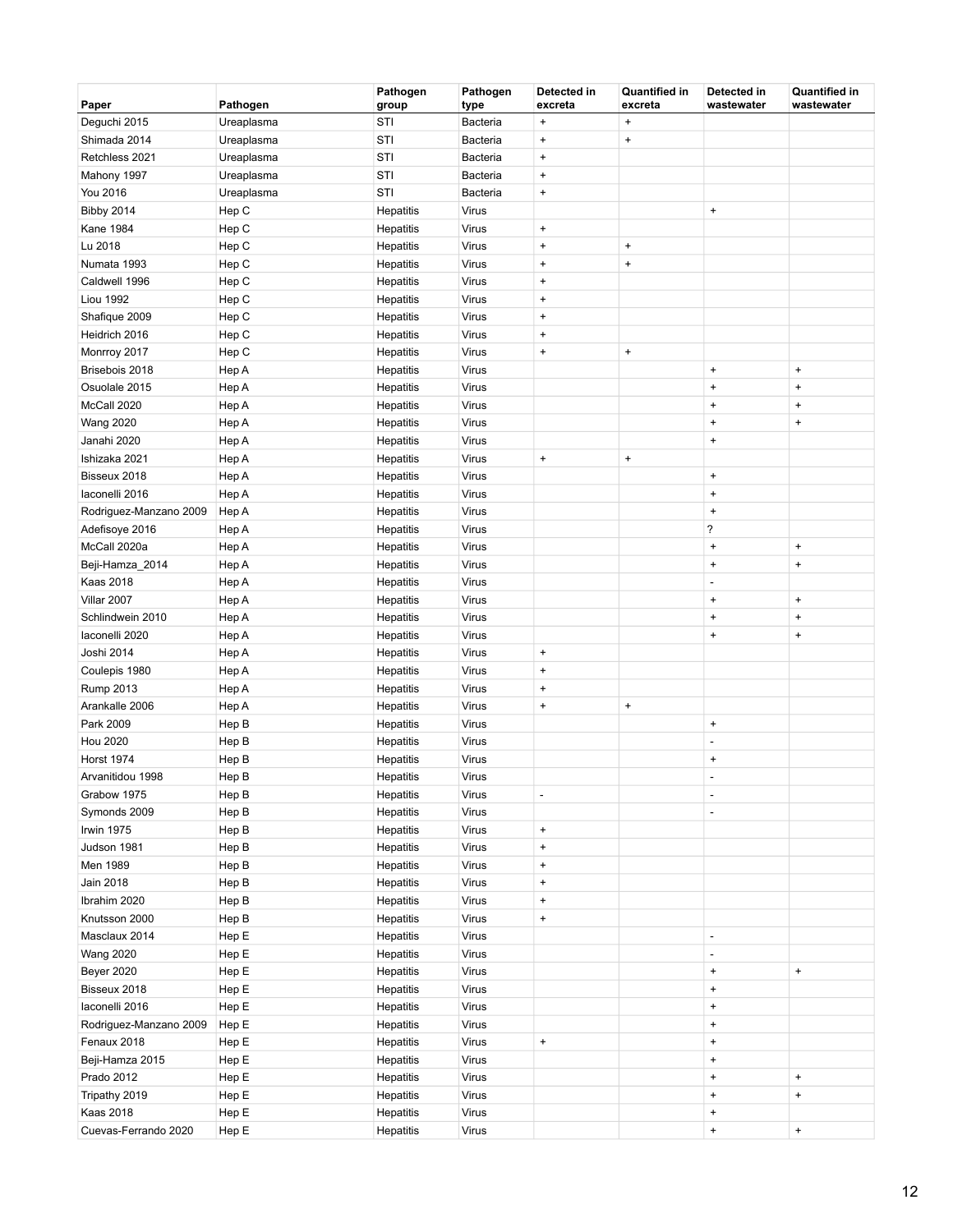| Paper                | Pathogen              | Pathogen<br>group | Pathogen<br>type | Detected in<br>excreta           | <b>Quantified in</b><br>excreta | Detected in<br>wastewater        | <b>Quantified in</b><br>wastewater |
|----------------------|-----------------------|-------------------|------------------|----------------------------------|---------------------------------|----------------------------------|------------------------------------|
| Abravanel 2018       | Hep E                 | Hepatitis         | <b>Virus</b>     | $\ddot{}$                        |                                 |                                  |                                    |
| Orru 2004            | Hep E                 | Hepatitis         | Virus            | $\ddot{}$                        | $\pmb{+}$                       |                                  |                                    |
| Abravanel 2018a      | Hep E                 | Hepatitis         | Virus            | $\ddot{}$                        | $\pmb{+}$                       |                                  |                                    |
| Enouf 2006           | Hep E                 | <b>Hepatitis</b>  | Virus            | $\ddot{}$                        | $\pmb{+}$                       |                                  |                                    |
| Marion 2019          | Hep E                 | Hepatitis         | Virus            | $\pmb{+}$                        | $\pmb{+}$                       |                                  |                                    |
| Geng 2016            | Hep E                 | Hepatitis         | Virus            | $\ddot{}$                        |                                 |                                  |                                    |
| Ankcorn 2018         | Hep E                 | Hepatitis         | Virus            | $\begin{array}{c} + \end{array}$ |                                 |                                  |                                    |
| Limayem 2019         | <b>MDROs</b>          | Nosocomial        | Bacteria         |                                  |                                 | $\ddot{}$                        |                                    |
| Drigo 2021           | <b>MDROs</b>          | Nosocomial        | Bacteria         |                                  |                                 | $\ddot{}$                        | $\begin{array}{c} + \end{array}$   |
| Park 2016            | <b>MDROs</b>          | Nosocomial        | Bacteria         |                                  |                                 | $\ddot{}$                        |                                    |
| Dadi 2021            | <b>MDROs</b>          | Nosocomial        | Bacteria         |                                  |                                 | $\ddot{}$                        |                                    |
| Ekwanzala 2020       | <b>MDROs</b>          | Nosocomial        | Bacteria         |                                  |                                 | $\begin{array}{c} + \end{array}$ |                                    |
| Parvez 2017          | <b>MDROs</b>          | Nosocomial        | Bacteria         |                                  |                                 | $\ddot{}$                        |                                    |
| Lamba 2017           | <b>MDROs</b>          | Nosocomial        | Bacteria         |                                  |                                 | $\ddot{}$                        | $\ddot{}$                          |
| <b>Yang 2016</b>     | <b>MDROs</b>          | Nosocomial        | <b>Bacteria</b>  |                                  |                                 | $\ddot{}$                        | $\ddot{}$                          |
| Fekadu 2015          | <b>MDROs</b>          | Nosocomial        | Bacteria         |                                  |                                 | $\ddot{}$                        |                                    |
| Xia 2013             | <b>MDROs</b>          | Nosocomial        | Bacteria         |                                  |                                 | $\ddot{}$                        |                                    |
| Poma 2016            | <b>MDROs</b>          | Nosocomial        | Bacteria         |                                  |                                 | $\begin{array}{c} + \end{array}$ |                                    |
| Harries 2016         | <b>MDROs</b>          | Nosocomial        | Bacteria         | $\pmb{+}$                        |                                 |                                  |                                    |
| Cameron 2019         | <b>MDROs</b>          | Nosocomial        | Bacteria         |                                  |                                 | $\begin{array}{c} + \end{array}$ |                                    |
| Divya 2019           | <b>MDROs</b>          | Nosocomial        | Bacteria         |                                  |                                 | $\ddot{}$                        |                                    |
| <b>Franz 2015</b>    | <b>MDROs</b>          | Nosocomial        | <b>Bacteria</b>  |                                  |                                 | $\begin{array}{c} + \end{array}$ |                                    |
| Adegoke 2020         | <b>MDROs</b>          | Nosocomial        | Bacteria         |                                  |                                 | $\ddot{}$                        | $\begin{array}{c} + \end{array}$   |
| Igwaran 2018         | <b>MDROs</b>          | Nosocomial        | Bacteria         |                                  |                                 | $\ddot{}$                        |                                    |
| Adefisoye 2016       | <b>MDROs</b>          | Nosocomial        | <b>Bacteria</b>  |                                  |                                 | $\ddot{}$                        |                                    |
| Diallo 2013          | <b>MDROs</b>          | Nosocomial        | Bacteria         |                                  |                                 | $\ddot{}$                        |                                    |
| Al-Jabouri 1985      | <b>MDROs</b>          | Nosocomial        | <b>Bacteria</b>  |                                  |                                 | $\begin{array}{c} + \end{array}$ |                                    |
| Grevscott 2021       | <b>MDROs</b>          | Nosocomial        | Bacteria         |                                  |                                 | $\ddot{}$                        | $\begin{array}{c} + \end{array}$   |
| Lifitte 2016         | <b>MDROs</b>          | Nosocomial        | Bacteria         |                                  |                                 | $\ddot{}$                        | $\ddot{}$                          |
| Jin 2018             | <b>MDROs</b>          | Nosocomial        | Bacteria         |                                  |                                 | $\ddot{}$                        |                                    |
| Ebomah 2020          | <b>MDROs</b>          | Nosocomial        | Bacteria         |                                  |                                 | $\begin{array}{c} + \end{array}$ |                                    |
| Al-Jassim 2015       | <b>MDROs</b>          | Nosocomial        | Bacteria         |                                  |                                 | $\ddot{}$                        | $\begin{array}{c} + \end{array}$   |
| Ng 2017              | <b>MDROs</b>          | Nosocomial        | Bacteria         |                                  |                                 | $\ddot{}$                        |                                    |
| Sun 2021             | <b>MDROs</b>          | Nosocomial        | <b>Bacteria</b>  | $\ddot{}$                        |                                 |                                  |                                    |
| Ferreira 2021        | <b>MDROs</b>          | Nosocomial        | Bacteria         | $\ddot{}$                        |                                 |                                  |                                    |
| Bengtsson-Palme 2015 | <b>MDROs</b>          | Nosocomial        | Bacteria         | $\ddot{}$                        |                                 |                                  |                                    |
| Do 2018              | <b>MDROs</b>          | Nosocomial        | Bacteria         | $\ddot{}$                        |                                 |                                  |                                    |
| Steyer 2015          | Clostridium difficile | Nosocomial        | <b>Bacteria</b>  |                                  |                                 | $\ddot{}$                        |                                    |
| Moradigaravand 2018  | Clostridium difficile | Nosocomial        | Bacteria         | $\ddot{}$                        |                                 | $\ddot{}$                        |                                    |
| Romanazzi 2016       | Clostridium difficile | Nosocomial        | Bacteria         |                                  |                                 | $\ddot{}$                        | $\begin{array}{c} + \end{array}$   |
| Steyer 2015          | Clostridium difficile | Nosocomial        | Bacteria         |                                  |                                 | $\begin{array}{c} + \end{array}$ |                                    |
| <b>Viau 2009</b>     | Clostridium difficile | Nosocomial        | Bacteria         |                                  |                                 | $\ddot{}$                        |                                    |
| Petersen 2015        | Clostridium difficile | Nosocomial        | Bacteria         |                                  |                                 | $\ddot{}$                        |                                    |
| Czepiel 2019         | Clostridium difficile | Nosocomial        | Bacteria         | $\pmb{+}$                        | $\pmb{+}$                       |                                  |                                    |
| Dionne 2013          | Clostridium difficile | Nosocomial        | Bacteria         | $\ddot{}$                        | $\pmb{+}$                       |                                  |                                    |
| <b>Rivas 2020</b>    | Clostridium difficile | Nosocomial        | Bacteria         |                                  |                                 | $\ddot{}$                        |                                    |
| Nikaeen 2015         | Clostridium difficile | Nosocomial        | Bacteria         |                                  |                                 | $\begin{array}{c} + \end{array}$ |                                    |
| Xu 2014              | Clostridium difficile | Nosocomial        | Bacteria         |                                  |                                 | $\begin{array}{c} + \end{array}$ | $\begin{array}{c} + \end{array}$   |
| Romano 2012          | Clostridium difficile | Nosocomial        | Bacteria         |                                  |                                 | $\ddot{}$                        |                                    |
| Miyani 20202         | Varicella             | Other             | Virus            |                                  |                                 | $\ddot{}$                        |                                    |
| <b>Singh 2019</b>    | Varicella             | Other             | Virus            | $\ddot{}$                        |                                 |                                  |                                    |
| Sahay 2018           | Varicella             | Other             | Virus            | $\pmb{+}$                        |                                 |                                  |                                    |
| Vaidya 2018          | Varicella             | Other             | Virus            | $\ddot{}$                        |                                 |                                  |                                    |
| Ramamurty 2006       | Measles               | Other             | Virus            | $\ddot{}$                        |                                 |                                  |                                    |
| Seto 2018            | Measles               | Other             | Virus            | $\ddot{}$                        | $\pmb{+}$                       |                                  |                                    |
| Permar 2001          | Measles               | Other             | Virus            | $\ddot{}$                        |                                 |                                  |                                    |
| Deng 2004            | Measles               | Other             | Virus            | $\pmb{+}$                        | $\pmb{+}$                       |                                  |                                    |
| Olusola 2014         | Measles               | Other             | Virus            | $\pmb{+}$                        |                                 |                                  |                                    |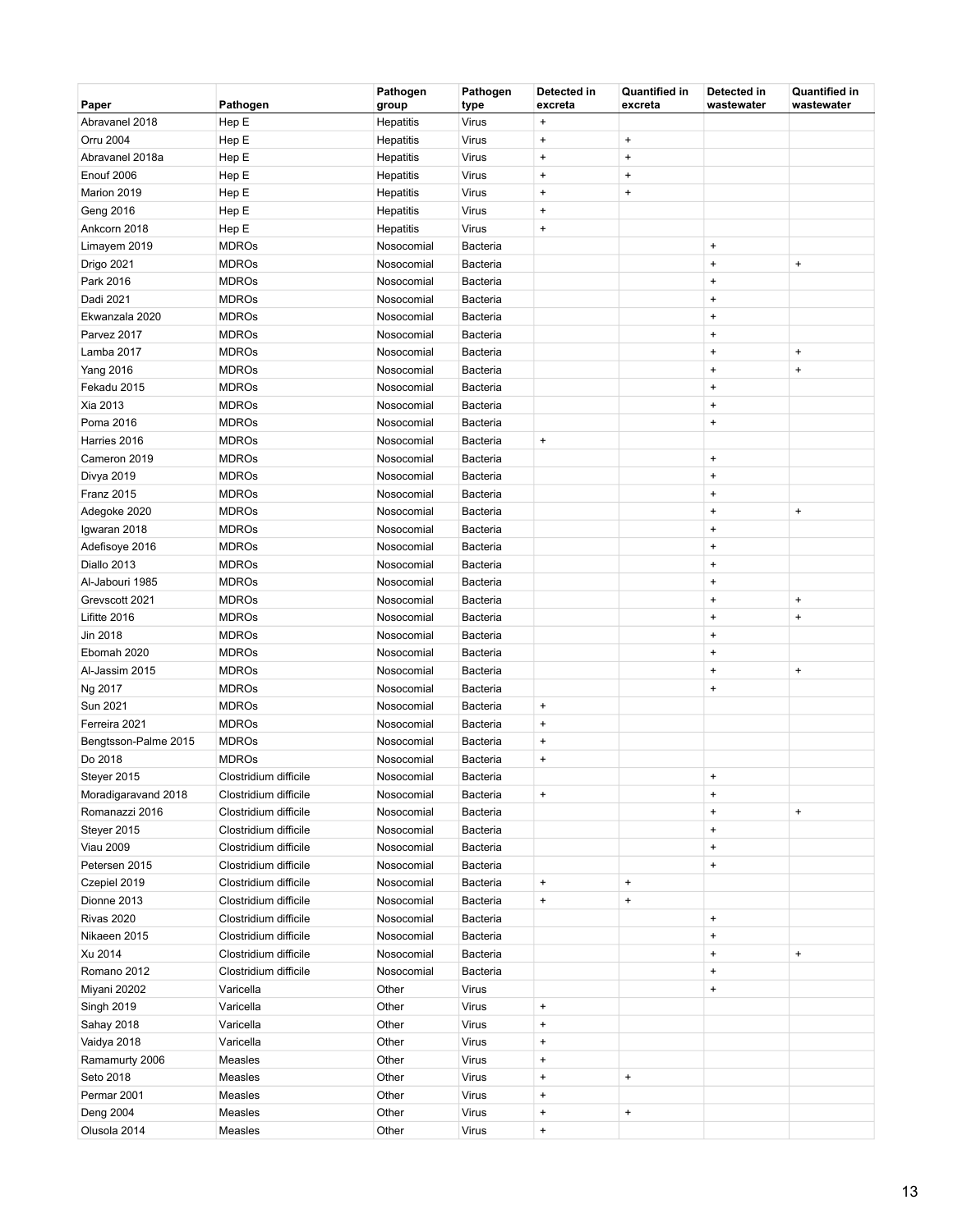| Paper             | Pathogen                    | Pathogen<br>group | Pathogen<br>type | Detected in<br>excreta           | <b>Quantified in</b><br>excreta | Detected in<br>wastewater        | <b>Quantified in</b><br>wastewater |
|-------------------|-----------------------------|-------------------|------------------|----------------------------------|---------------------------------|----------------------------------|------------------------------------|
| Chua 2015         | Measles                     | Other             | Virus            | $\bf{+}$                         |                                 |                                  |                                    |
| Lievano 2004      | Measles                     | Other             | Virus            | ÷,                               |                                 |                                  |                                    |
| Benschop 2017     | Measles                     | Other             | Virus            |                                  |                                 | $\pmb{+}$                        |                                    |
| Varavithya 1989   | Measles                     | Other             | Virus            | ÷,                               |                                 |                                  |                                    |
| Kurata 2020       | Measles                     | Other             | Virus            | $\begin{array}{c} + \end{array}$ | $\pmb{+}$                       |                                  |                                    |
| Thomas 2007       | Measles                     | Other             | Virus            | $\bf{+}$                         | $\bf{+}$                        |                                  |                                    |
| <b>Bibby 2014</b> | Rubella                     | Other             | Virus            |                                  |                                 | $\pmb{+}$                        |                                    |
| Olusola 2014      | Rubella                     | Other             | Virus            | ÷,                               |                                 |                                  |                                    |
| Okamoto 2016      | Rubella                     | Other             | Virus            | $\bf{+}$                         |                                 |                                  |                                    |
| Uchino 2020       | Rubella                     | Other             | Virus            | $\bf{+}$                         |                                 |                                  |                                    |
| Nagasawa 2016     | Rubella                     | Other             | Virus            | $\bf{+}$                         | $\pmb{+}$                       |                                  |                                    |
| Mosquera 2002     | Rubella                     | Other             | Virus            | $\begin{array}{c} + \end{array}$ |                                 |                                  |                                    |
| Schmidt 1978      | Rubella                     | Other             | Virus            | $\bf{+}$                         |                                 |                                  |                                    |
| Schmidt 1981      | Rubella                     | Other             | Virus            | $\bf{+}$                         |                                 |                                  |                                    |
| <b>Singh 2014</b> | Rubella                     | Other             | Virus            | $\bf{+}$                         |                                 |                                  |                                    |
| Figueredo 2012    | Rubella                     | Other             | Virus            | $\bf{+}$                         |                                 |                                  |                                    |
| Gouma 2016        | Mumps                       | Other             | Virus            | $\ddot{}$                        |                                 |                                  |                                    |
| Wolontis 1974     | Mumps                       | Other             | Virus            | $\bf{+}$                         |                                 |                                  |                                    |
| Hatchette 2009    | Mumps                       | Other             | Virus            | $\bf{+}$                         |                                 |                                  |                                    |
| Tan 2011          | Mumps                       | Other             | Virus            | $\bf{+}$                         |                                 |                                  |                                    |
| Krause 2006       | Mumps                       | Other             | Virus            | $\bf{+}$                         |                                 |                                  |                                    |
| <b>Nunn 2018</b>  | Mumps                       | Other             | Virus            | $\bf{+}$                         |                                 |                                  |                                    |
| Waston-Creed 2006 | Mumps                       | Other             | Virus            | $\ddot{}$                        |                                 |                                  |                                    |
| Laube 2002        | Corynebacterium diphtheriae | Respiratory       | Bacteria         | $\overline{\phantom{a}}$         |                                 |                                  |                                    |
| <b>Davis 1973</b> | Corynebacterium diphtheriae | Respiratory       | Bacteria         | $\overline{\phantom{a}}$         |                                 |                                  |                                    |
| Cygankiewicz 1955 | Corynebacterium diphtheriae | Respiratory       | Bacteria         | $\pmb{+}$                        |                                 |                                  |                                    |
| Park 2009         | Corynebacterium diphtheriae | Respiratory       | Bacteria         |                                  |                                 | $\pmb{+}$                        |                                    |
| Ye 2011           | Corynebacterium diphtheriae | Respiratory       | Bacteria         |                                  |                                 | $\begin{array}{c} + \end{array}$ |                                    |
| Kaldor 1977       | Haemophilus influenzae      | Other             | Bacteria         | $\bf{+}$                         |                                 |                                  |                                    |
| Murphy 1989       | Haemophilus influenzae      | Other             | Bacteria         | $\bf{+}$                         |                                 |                                  |                                    |
| Manary 1993       | Haemophilus influenzae      | Other             | Bacteria         | $\begin{array}{c} + \end{array}$ |                                 |                                  |                                    |
| Al-Mohizea 2014   | Haemophilus influenzae      | Other             | Bacteria         | $\bf{+}$                         |                                 |                                  |                                    |
| You_2016          | Haemophilus influenzae      | Other             | Bacteria         | $\bf{+}$                         |                                 |                                  |                                    |
| Saha 2006         | Haemophilus influenzae      | Other             | Bacteria         | $\bf{+}$                         |                                 |                                  |                                    |
| Caceci 1981       | Haemophilus influenzae      | Other             | Bacteria         | $\bf{+}$                         |                                 |                                  |                                    |
| Duraisingham 2015 | Haemophilus influenzae      | Other             | Bacteria         | $\begin{array}{c} + \end{array}$ |                                 |                                  |                                    |
| Messina 2020      | Haemophilus influenzae      | Other             | Bacteria         | $\bf{+}$                         |                                 |                                  |                                    |
| Srinivasan 2021   | Haemophilus influenzae      | Other             | Bacteria         | $\ddot{}$                        | $\pmb{+}$                       |                                  |                                    |
| <b>Greay 2019</b> | Acinetobacter               | Nosocomial        | Bacteria         |                                  |                                 | ?                                |                                    |
| Al-Jassim 2015    | Acinetobacter               | Nosocomial        | Bacteria         |                                  |                                 | $\ddot{}$                        | $\pmb{+}$                          |
| Hrenovic 2016     | Acinetobacter               | Nosocomial        | Bacteria         |                                  |                                 | $\ddot{}$                        |                                    |
| Jovcic 2020       | Acinetobacter               | Nosocomial        | Bacteria         |                                  |                                 | $\begin{array}{c} + \end{array}$ |                                    |
| Ferreira 2011     | Acinetobacter               | Nosocomial        | Bacteria         |                                  |                                 | $\ddot{}$                        |                                    |
| Perilli 2011      | Acinetobacter               | Nosocomial        | Bacteria         |                                  |                                 | $\ddot{}$                        |                                    |
| Bedenic 2020      | Acinetobacter               | Nosocomial        | Bacteria         |                                  |                                 | $\ddot{}$                        |                                    |
| Eze 2021          | Acinetobacter               | Nosocomial        | Bacteria         |                                  |                                 | $\pmb{+}$                        |                                    |
| Cherak 2021       | Acinetobacter               | Nosocomial        | Bacteria         |                                  |                                 | $\begin{array}{c} + \end{array}$ |                                    |
| Hemback 2017      | Acinetobacter               | Nosocomial        | Bacteria         |                                  |                                 | $\pmb{+}$                        |                                    |
| Maamar 2018       | Acinetobacter               | Nosocomial        | Bacteria         | $\begin{array}{c} + \end{array}$ |                                 |                                  |                                    |
| Gordon 2009       | Acinetobacter               | Nosocomial        | Bacteria         | $\bf{+}$                         |                                 |                                  |                                    |
| Li 2019           | Acinetobacter               | Nosocomial        | Bacteria         | $\begin{array}{c} + \end{array}$ |                                 |                                  |                                    |
| <b>Keum 2006</b>  | Acinetobacter               | Nosocomial        | Bacteria         | $\begin{array}{c} + \end{array}$ |                                 |                                  |                                    |
| Corbella 1996     | Acinetobacter               | Nosocomial        | Bacteria         | $\ddot{}$                        |                                 |                                  |                                    |
| Vuotto_2018       | Acinetobacter               | Nosocomial        | Bacteria         | $\begin{array}{c} + \end{array}$ |                                 |                                  |                                    |
| Girgia 2019       | Acinetobacter               | Nosocomial        | Bacteria         | $\ddot{}$                        |                                 |                                  |                                    |
| Higgins 2018      | Acinetobacter               | Nosocomial        | Bacteria         |                                  |                                 | $\ddot{}$                        |                                    |
| Asghari 2021      | Pseudomonas                 | Nosocomial        | Bacteria         |                                  |                                 | $\begin{array}{c} + \end{array}$ |                                    |
| Shannon 2007      | Pseudomonas                 | Nosocomial        | <b>Bacteria</b>  |                                  |                                 | $\pmb{+}$                        | $\begin{array}{c} + \end{array}$   |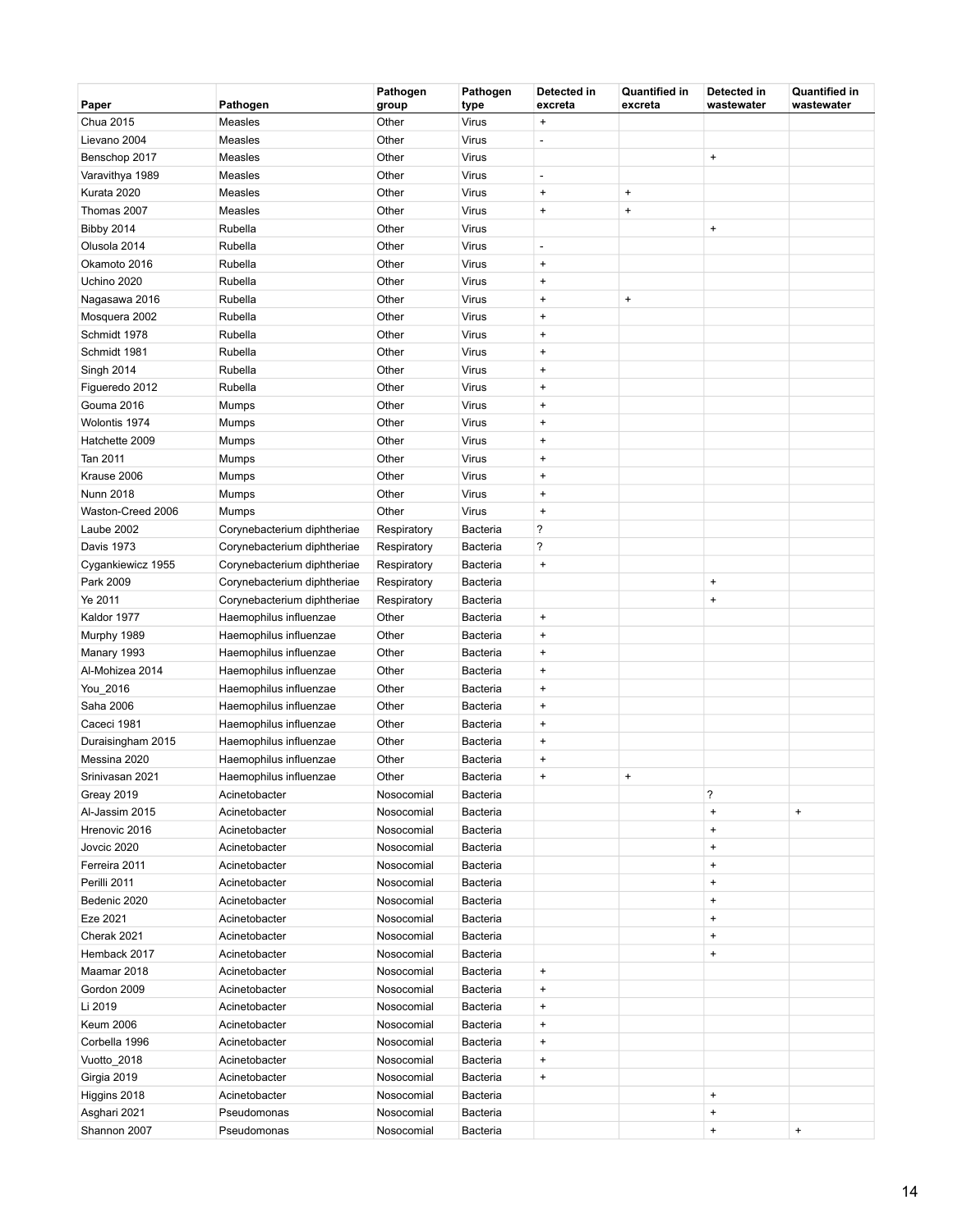| Paper             | Pathogen                | Pathogen<br>group | Pathogen<br>type | Detected in<br>excreta           | <b>Quantified in</b><br>excreta | Detected in<br>wastewater | <b>Quantified in</b><br>wastewater |
|-------------------|-------------------------|-------------------|------------------|----------------------------------|---------------------------------|---------------------------|------------------------------------|
| Greay 2019        | Pseudomonas             | Nosocomial        | Bacteria         |                                  |                                 | ?                         |                                    |
| Al-Jassim 2015    | Pseudomonas             | Nosocomial        | Bacteria         |                                  |                                 | $\ddot{}$                 | $\ddot{}$                          |
| Ng 2017           | Pseudomonas             | Nosocomial        | Bacteria         |                                  |                                 | $\ddot{}$                 |                                    |
| <b>Keum 2006</b>  | Pseudomonas             | Nosocomial        | <b>Bacteria</b>  | $\pmb{+}$                        |                                 |                           |                                    |
| Schwartz 2006     | Pseudomonas             | Nosocomial        | <b>Bacteria</b>  |                                  |                                 | $\ddot{}$                 |                                    |
| Mapipa 2021       | Pseudomonas             | Nosocomial        | <b>Bacteria</b>  |                                  |                                 | $\ddot{}$                 |                                    |
| Petit 2013        | Pseudomonas             | Nosocomial        | Bacteria         |                                  |                                 | $\ddot{}$                 |                                    |
| Highsmith 1975    | Pseudomonas             | Nosocomial        | Bacteria         |                                  |                                 | $\ddot{}$                 | $\ddot{}$                          |
| Butiuc-Keul 2021  | Pseudomonas             | Nosocomial        | Bacteria         |                                  |                                 | $\ddot{}$                 |                                    |
| Limayem 2019      | Pseudomonas             | Nosocomial        | Bacteria         |                                  |                                 | $\ddot{}$                 |                                    |
| Azuma 2020        | Pseudomonas             | Nosocomial        | Bacteria         |                                  |                                 | $\ddot{}$                 | $\ddot{}$                          |
| Shannon 2007a     | Pseudomonas             | Nosocomial        | Bacteria         |                                  |                                 | $\ddot{}$                 | $\begin{array}{c} + \end{array}$   |
| <b>Tsai 1998</b>  | Pseudomonas             | Nosocomial        | <b>Bacteria</b>  |                                  |                                 | $\ddot{}$                 | $\begin{array}{c} + \end{array}$   |
| Fakhkhari 2020    | Pseudomonas             | Nosocomial        | Bacteria         | $\pmb{+}$                        |                                 |                           |                                    |
| Araoka 2014       | Pseudomonas             | Nosocomial        | Bacteria         | $\ddot{}$                        |                                 |                           |                                    |
| Estepa 2014       | Pseudomonas             | Nosocomial        | Bacteria         | $\ddot{}$                        |                                 |                           |                                    |
| Li 2020           | Pseudomonas             | Nosocomial        | <b>Bacteria</b>  | $\ddot{}$                        |                                 |                           |                                    |
| Shukla 2015       | Pseudomonas             | Nosocomial        | <b>Bacteria</b>  | $\ddot{}$                        |                                 |                           |                                    |
| Hansen 2013       | Pseudomonas             | Nosocomial        | Bacteria         | $\ddot{}$                        |                                 |                           |                                    |
| vanderZee 2016    | Pseudomonas             | Nosocomial        | Bacteria         | $\ddot{}$                        | ?                               |                           |                                    |
| Zhang 2021        | Pseudomonas             | Nosocomial        | Bacteria         | $\ddot{}$                        |                                 |                           |                                    |
| <b>Cabot 2021</b> | Pseudomonas             | Nosocomial        | Bacteria         | $\ddot{}$                        |                                 |                           |                                    |
| Pirkani 2020      | Pseudomonas             | Nosocomial        | <b>Bacteria</b>  | $\pmb{+}$                        |                                 |                           |                                    |
| Azuma 2020        | <b>MRSA</b>             | Nosocomial        | <b>Bacteria</b>  |                                  |                                 | $\ddot{}$                 | $\ddot{}$                          |
| Goldstein 2012    | <b>MRSA</b>             | Nosocomial        | <b>Bacteria</b>  |                                  |                                 | $\ddot{}$                 |                                    |
| Borjesson 2010    | <b>MRSA</b>             | Nosocomial        | Bacteria         |                                  |                                 | $\ddot{}$                 |                                    |
| Wada 2010         | <b>MRSA</b>             | Nosocomial        | Bacteria         | $\pmb{+}$                        | $\bf{+}$                        |                           |                                    |
| Borjesson 2009    | <b>MRSA</b>             | Nosocomial        | Bacteria         |                                  |                                 | $\ddot{}$                 | ?                                  |
| Wan 2014          | <b>MRSA</b>             | Nosocomial        | Bacteria         |                                  |                                 | $\ddot{}$                 | $\ddot{}$                          |
| Muzammil 2020     | <b>MRSA</b>             | Nosocomial        | Bacteria         | $\pmb{+}$                        |                                 |                           |                                    |
| Mohanty 2019      | <b>MRSA</b>             | Nosocomial        | Bacteria         | $\ddot{}$                        |                                 |                           |                                    |
| Havill 2010       | <b>MRSA</b>             | Nosocomial        | Bacteria         | $\ddot{}$                        |                                 |                           |                                    |
| Fischer 2017      | <b>MRSA</b>             | Nosocomial        | <b>Bacteria</b>  | $\ddot{}$                        |                                 |                           |                                    |
| Oie 2007          | <b>MRSA</b>             | Nosocomial        | <b>Bacteria</b>  | $\ddot{}$                        |                                 |                           |                                    |
| <b>Wang 2021</b>  | Legionella              | Other             | Bacteria         |                                  |                                 | $\ddot{}$                 |                                    |
| Greay 2019        | Legionella              | Other             | Bacteria         |                                  |                                 | $\ddot{}$                 |                                    |
| Al-Jassim 2015    | Legionella              | Other             | <b>Bacteria</b>  |                                  |                                 | $\ddot{}$                 | $\ddot{}$                          |
| Maiwald 1995      | Legionella              | Other             | <b>Bacteria</b>  | $\ddot{}$                        |                                 |                           |                                    |
| Johansson 2010    | Legionella              | Other             | Bacteria         | $\ddot{}$                        |                                 |                           |                                    |
| Johansson 2011    | Legionella              | Other             | Bacteria         | $\begin{array}{c} + \end{array}$ |                                 |                           |                                    |
| Rowbotham 1998    | Legionella              | Other             | Bacteria         | $\pmb{+}$                        |                                 |                           |                                    |
| Schulte 2003      | Legionella              | Other             | Bacteria         | ÷,                               |                                 |                           |                                    |
| Couturier 2014    | Legionella              | Other             | Bacteria         | $\pmb{+}$                        |                                 |                           |                                    |
| Murdoch 1996      | Legionella              | Other             | Bacteria         | $\pmb{+}$                        |                                 |                           |                                    |
| Caicedo 2019      | Legionella              | Other             | Bacteria         |                                  |                                 | $\ddot{}$                 | $\pmb{+}$                          |
| Nasser 2016       | Cryptosporidium         | Other             | Parasite         |                                  |                                 | $\ddot{}$                 | $\ddot{}$                          |
| Zahedi 2021       | Cryptosporidium         | Other             | Parasite         | $\ddot{}$                        | $\ddot{}$                       | $\ddot{}$                 | $\ddot{}$                          |
| Ahmed 2019        | Cryptosporidium         | Other             | Parasite         | $\begin{array}{c} + \end{array}$ |                                 |                           |                                    |
| Akgun 2020        | Cryptosporidium         | Other             | Parasite         | $\begin{array}{c} + \end{array}$ |                                 |                           |                                    |
| Beyhan 2020       | Cryptosporidium         | Other             | Parasite         | $\pmb{+}$                        |                                 |                           |                                    |
| Mergen 2020       | Cryptosporidium         | Other             | Parasite         | $\begin{array}{c} + \end{array}$ |                                 |                           |                                    |
| Laude 2016        | Cryptosporidium         | Other             | Parasite         | $\pmb{+}$                        |                                 |                           |                                    |
| Nurminen 2015     | Cryptosporidium         | Other             | Parasite         | $\pmb{+}$                        |                                 |                           |                                    |
| Mary 2013         | Cryptosporidium         | Other             | Parasite         | $\ddot{}$                        | $\pmb{+}$                       |                           |                                    |
| Langeland 2009    | Yersinia enterocolitica | GI                | Bacteria         |                                  |                                 | $\ddot{}$                 |                                    |
| Ziegert 1990      | Yersinia enterocolitica | GI                | Bacteria         |                                  |                                 | $\pmb{+}$                 |                                    |
| Falcao 2004       | Yersinia enterocolitica | GI                | Bacteria         |                                  |                                 | $\ddot{}$                 |                                    |
| <b>Ruhle 1990</b> | Yersinia enterocolitica | GI                | Bacteria         |                                  |                                 | $\ddot{}$                 | $\boldsymbol{+}$                   |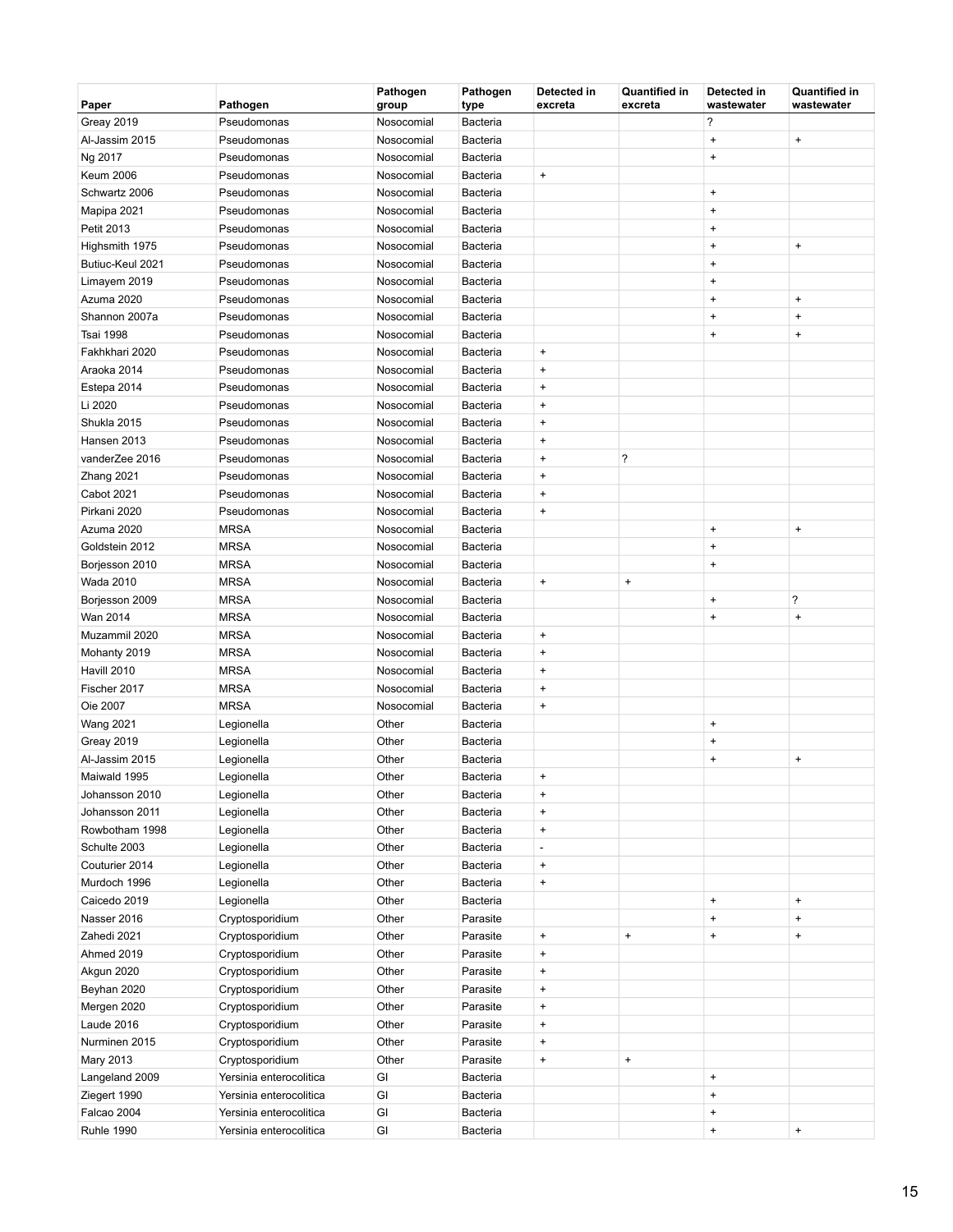| Paper                 | Pathogen                   | Pathogen<br>group | Pathogen<br>type | Detected in<br>excreta           | <b>Quantified in</b><br>excreta | Detected in<br>wastewater | Quantified in<br>wastewater      |
|-----------------------|----------------------------|-------------------|------------------|----------------------------------|---------------------------------|---------------------------|----------------------------------|
| Bottone 1974          | Yersinia enterocolitica    | GI                | <b>Bacteria</b>  | $\begin{array}{c} + \end{array}$ |                                 |                           |                                  |
| Aziz 2021             | Yersinia enterocolitica    | GI                | <b>Bacteria</b>  | $\begin{array}{c} + \end{array}$ |                                 |                           |                                  |
| <b>Rusak 2018</b>     | Yersinia enterocolitica    | GI                | <b>Bacteria</b>  | $\bf{+}$                         |                                 |                           |                                  |
| Simner 2017           | Yersinia enterocolitica    | GI                | <b>Bacteria</b>  | $\begin{array}{c} + \end{array}$ |                                 |                           |                                  |
| Stephan 2013          | Yersinia enterocolitica    | GI                | Bacteria         | $\begin{array}{c} + \end{array}$ |                                 |                           |                                  |
| Valledor 2020         | Yersinia enterocolitica    | GI                | <b>Bacteria</b>  | $\begin{array}{c} + \end{array}$ |                                 |                           |                                  |
| <b>Wang 2021</b>      | Mycobacterium tuberculosis | Respiratory       | <b>Bacteria</b>  |                                  |                                 | ?                         |                                  |
| Greay 2019            | Mycobacterium tuberculosis | Respiratory       | <b>Bacteria</b>  |                                  |                                 | ?                         |                                  |
| Al-Jassim 2015        | Mycobacterium tuberculosis | Respiratory       | <b>Bacteria</b>  |                                  |                                 | $\ddot{}$                 | $\begin{array}{c} + \end{array}$ |
| Cai 2013              | Mycobacterium tuberculosis | Respiratory       | <b>Bacteria</b>  |                                  |                                 | $\ddot{}$                 |                                  |
| Jensen 1954           | Mycobacterium tuberculosis | Respiratory       | <b>Bacteria</b>  |                                  |                                 | $\ddot{}$                 |                                  |
| Pramer 1950           | Mycobacterium tuberculosis | Respiratory       | <b>Bacteria</b>  |                                  |                                 | $\ddot{}$                 | $\ddot{}$                        |
| Yokoyama 2017         | Mycobacterium tuberculosis | Respiratory       | <b>Bacteria</b>  | $\bf{+}$                         |                                 |                           |                                  |
| deCosta-Lima 2020     | Mycobacterium tuberculosis | Respiratory       | <b>Bacteria</b>  | $\bf{+}$                         |                                 |                           |                                  |
| Cannas 2008           | Mycobacterium tuberculosis | Respiratory       | <b>Bacteria</b>  | $\bf{+}$                         |                                 |                           |                                  |
| Lopez 2019            | Mycobacterium tuberculosis | Respiratory       | Bacteria         | $\bf{+}$                         |                                 |                           |                                  |
| Peter 2010            | Mycobacterium tuberculosis | Respiratory       | <b>Bacteria</b>  | $\ddot{}$                        |                                 |                           |                                  |
| Seifert 2021          | Mycobacterium tuberculosis | Respiratory       | Bacteria         | $\begin{array}{c} + \end{array}$ |                                 |                           |                                  |
| Green 2009            | Mycobacterium tuberculosis | Respiratory       | <b>Bacteria</b>  | $\begin{array}{c} + \end{array}$ |                                 |                           |                                  |
| Luo 2013              | Mycobacterium tuberculosis | Respiratory       | <b>Bacteria</b>  | $\begin{array}{c} + \end{array}$ |                                 |                           |                                  |
| Drancourt 2018        | Mycobacterium tuberculosis | Respiratory       | <b>Bacteria</b>  | $\begin{array}{c} + \end{array}$ |                                 |                           |                                  |
| Mesman 2019           | Mycobacterium tuberculosis | Respiratory       | <b>Bacteria</b>  | $\bf{+}$                         |                                 |                           |                                  |
| <b>Talib 2019</b>     | Mycobacterium tuberculosis | Respiratory       | <b>Bacteria</b>  | $\begin{array}{c} + \end{array}$ |                                 |                           |                                  |
| Abaye 2017            | Mycobacterium tuberculosis | Respiratory       | <b>Bacteria</b>  | $\begin{array}{c} + \end{array}$ |                                 |                           |                                  |
| Walters 2017          | Mycobacterium tuberculosis | Respiratory       | <b>Bacteria</b>  | $\begin{array}{c} + \end{array}$ |                                 |                           |                                  |
| Cordova 2010          | Mycobacterium tuberculosis | Respiratory       | <b>Bacteria</b>  | $\begin{array}{c} + \end{array}$ |                                 |                           |                                  |
| Mesman 2019a          | Mycobacterium tuberculosis | Respiratory       | <b>Bacteria</b>  | $\bf{+}$                         |                                 |                           |                                  |
| Rauter 2005           | Borrelia burgdorferi       | Vector borne      | <b>Bacteria</b>  | $\begin{array}{c} + \end{array}$ |                                 |                           |                                  |
| Goodman 1991          | Borrelia burgdorferi       | Vector borne      | <b>Bacteria</b>  | $\begin{array}{c} + \end{array}$ |                                 |                           |                                  |
| <b>Hyde 1989</b>      | Borrelia burgdorferi       | Vector borne      | <b>Bacteria</b>  | $\begin{array}{c} + \end{array}$ |                                 |                           |                                  |
| Huppertz 1993         | Borrelia burgdorferi       | Vector borne      | <b>Bacteria</b>  | $\begin{array}{c} + \end{array}$ |                                 |                           |                                  |
| Picha 2005            | Borrelia burgdorferi       | Vector borne      | <b>Bacteria</b>  | $\bf{+}$                         |                                 |                           |                                  |
| Bergmann 2002         | Borrelia burgdorferi       | Vector borne      | <b>Bacteria</b>  | $\bf{+}$                         |                                 |                           |                                  |
| Schmidt 1996          | Borrelia burgdorferi       | Vector borne      | <b>Bacteria</b>  | $\begin{array}{c} + \end{array}$ |                                 |                           |                                  |
| LaCout 2021           | Borrelia burgdorferi       | Vector borne      | <b>Bacteria</b>  | ?                                |                                 |                           |                                  |
| Magni 2020            | Borrelia burgdorferi       | Vector borne      | <b>Bacteria</b>  | $\pmb{+}$                        |                                 |                           |                                  |
| LaCout 2021           | Anaplasma phagocytophilum  | Vector borne      | Bacteria         | $\begin{array}{c} + \end{array}$ |                                 |                           |                                  |
| Magni 2020            | Anaplasma phagocytophilum  | Vector borne      | <b>Bacteria</b>  | $\begin{array}{c} + \end{array}$ |                                 |                           |                                  |
| LaCout 2021           | <b>Babesia</b>             | Vector borne      | Parasite         | $\pmb{+}$                        |                                 |                           |                                  |
| Magni 2020            | <b>Babesia</b>             | Vector borne      | Parasite         | $\ddot{}$                        |                                 |                           |                                  |
| Al-Sheri 2019         | Plasmodium                 | Vector borne      | Parasite         | ?                                |                                 |                           |                                  |
| <b>Keita 2015</b>     | Plasmodium                 | Vector borne      | Parasite         | ?                                |                                 |                           |                                  |
| Apinjoh 2021          | Plasmodium                 | Vector borne      | Parasite         | $\pmb{+}$                        |                                 |                           |                                  |
| Aninagyei 2020        | Plasmodium                 | Vector borne      | Parasite         | $\pmb{+}$                        |                                 |                           |                                  |
| Samal 2017            | Plasmodium                 | Vector borne      | Parasite         | $\pmb{+}$                        |                                 |                           |                                  |
| Alnasser 2016         | Plasmodium                 | Vector borne      | Parasite         | $\bf{+}$                         |                                 |                           |                                  |
| Najafabadi 2014       | Plasmodium                 | Vector borne      | Parasite         | $\pmb{+}$                        |                                 |                           |                                  |
| Najafabadi 2014a      | Plasmodium                 | Vector borne      | Parasite         | $\pmb{+}$                        |                                 |                           |                                  |
| Humaidi 2021          | Dengue                     | Vector borne      | Virus            | $\ddot{}$                        |                                 |                           |                                  |
| Barzon 2021           | Dengue                     | Vector borne      | Virus            | $\bf{+}$                         |                                 |                           |                                  |
| Siquiera 2020         | Dengue                     | Vector borne      | Virus            | $\bf{+}$                         |                                 |                           |                                  |
| Pabbaraju 2016        | Dengue                     | Vector borne      | Virus            | $\pmb{+}$                        |                                 |                           |                                  |
| Choudhury 2021        | Dengue                     | Vector borne      | Virus            | $\pmb{+}$                        |                                 |                           |                                  |
| Vasquez-Prokopec 2010 | West Nile                  | Vector borne      | Virus            |                                  |                                 |                           |                                  |
| Macaluso 2021         | West Nile                  | Vector borne      | Virus            | $\overline{a}$                   |                                 |                           |                                  |
| Karrasch 2021         | West Nile                  | Vector borne      | Virus            | $\pmb{+}$                        |                                 |                           |                                  |
| Sabadi 2020           | West Nile                  | Vector borne      | Virus            | $\begin{array}{c} + \end{array}$ |                                 |                           |                                  |
| Pacenti 2020          | West Nile                  | Vector borne      | Virus            | $\pmb{+}$                        |                                 |                           |                                  |